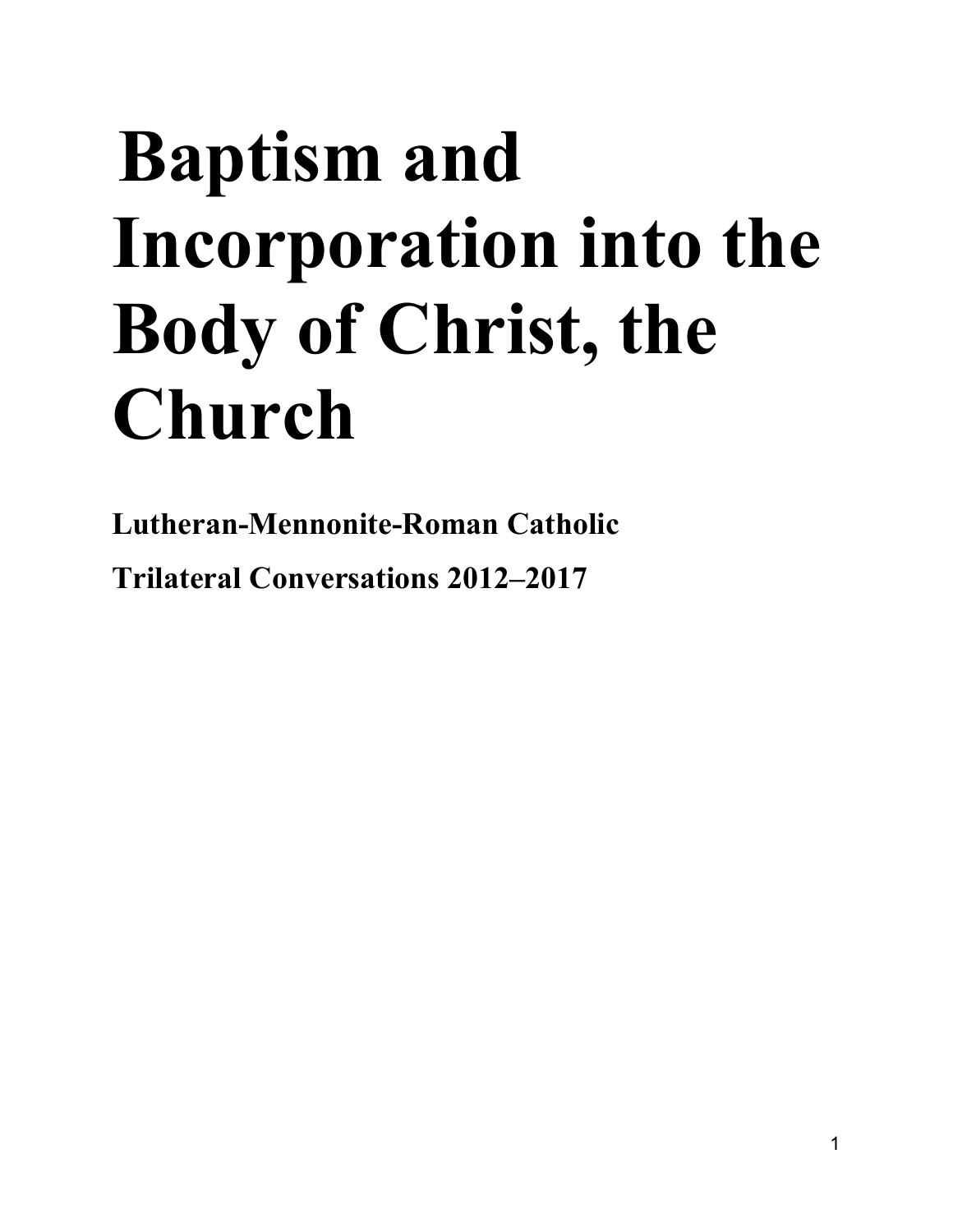# <span id="page-1-0"></span>**Contents**

| Contents                                                            | $\overline{2}$ |
|---------------------------------------------------------------------|----------------|
| Preface                                                             | $\overline{4}$ |
| The Itinerary of These Trilateral Conversations                     | 10             |
| A Word about the Report's Use of the Bible                          | 11             |
| <b>Chapter One</b>                                                  | 12             |
| Baptism with Respect to Sin and Grace                               | 12             |
| Catholic Understanding of the Relation of Baptism to Sin and Grace  | 13             |
| Lutheran Understanding of the Relation of Baptism to Sin and Grace  | 20             |
| Mennonite Understanding of the Relation of Baptism to Sin and Grace | 24             |
| Common Perspectives and Differences                                 | 30             |
| Romans 5:12 and the Issue of Original Sin                           | 30             |
| God's Reconciling Grace and Conversion                              | 31             |
| Communicating Grace in Baptism                                      | 32             |
| Transformation and Continuing Need for Forgiveness                  | 33             |
| Chapter Two                                                         | 36             |
| Baptism: Communicating Grace and Faith                              | 36             |
| The Celebration of Baptism                                          | 40             |
| Sacrament and/or Ordinance                                          | 44             |
| Baptism and Faith                                                   | 46             |
| Baptism and Community                                               | 49             |
| Tension between our Theology and our Praxis                         | 52             |
| <b>Chapter Three</b>                                                | 56             |
| Living Out Baptism in Discipleship                                  | 56             |
| Personal Dimension of Living out Baptism in Christian Discipleship  | 59             |
| Ecclesial Dimensions of Living out Baptism                          | 63             |
| Public Dimensions of Living out Baptism                             | 67             |
| Differing and Diverging Emphases                                    | 72             |
| Conclusion                                                          | 74             |
| <b>Concluding Mennonite Reflections</b>                             | 75             |
| <b>Convictions Held</b>                                             | 75             |
| <b>Gifts Received</b>                                               | 76             |
|                                                                     |                |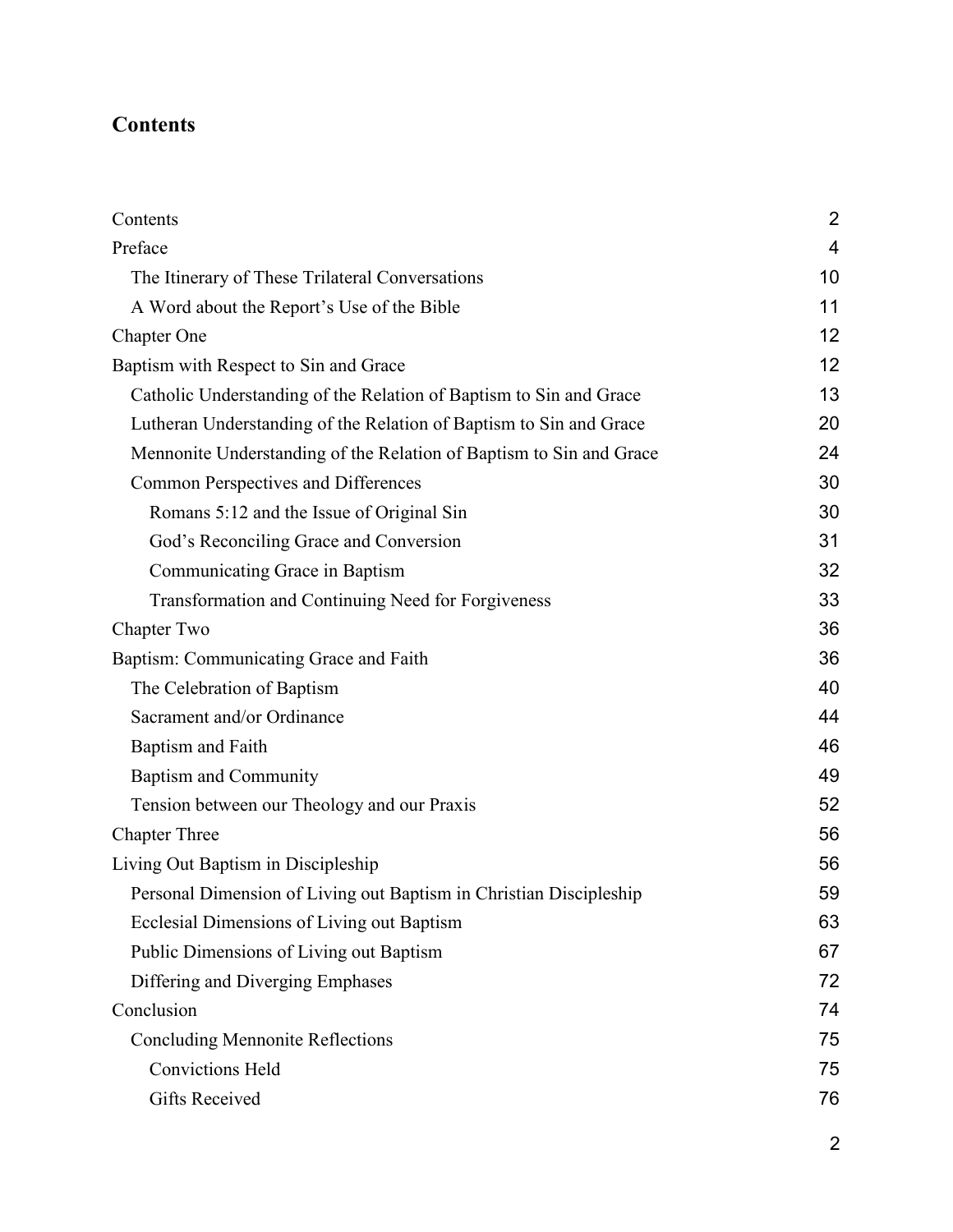| <b>Challenges Accepted</b>                        | 76 |
|---------------------------------------------------|----|
| For Consideration                                 | 77 |
| Concluding Lutheran Reflections                   | 79 |
| <b>Convictions Held</b>                           | 79 |
| Gifts Received                                    | 80 |
| <b>Challenges Accepted</b>                        | 82 |
| <b>Concluding Catholic Reflections</b>            | 83 |
| <b>Convictions Held</b>                           | 83 |
| Gifts Received                                    | 84 |
| <b>Challenges Accepted</b>                        | 84 |
| For Consideration                                 | 85 |
| In Thanksgiving for our One Baptism               | 86 |
| Sources and Bibliography                          | 89 |
| Dialogue Documents                                | 89 |
| Confessional, Canonical and Magisterial Documents | 90 |
| <b>Classical and Reformation Era Authors</b>      | 91 |
| <b>Modern Authors</b>                             | 92 |
|                                                   |    |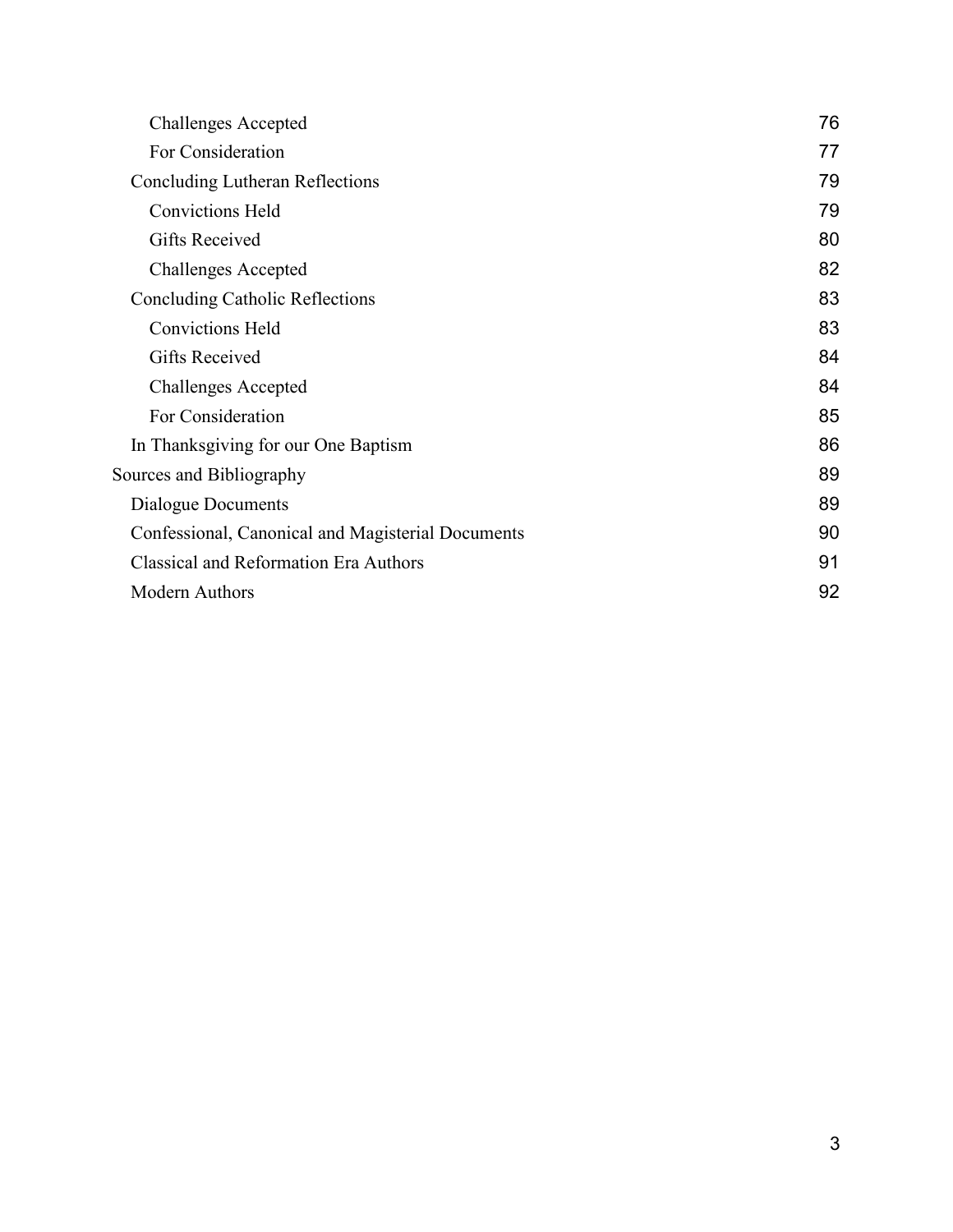# <span id="page-3-0"></span>**Preface**

It was with the twin goals of increasing mutual understanding and helping one another grow in faithfulness to Jesus Christ that a trilateral dialogue took place between Lutherans, Mennonites and Roman Catholics, from 2012 to 2017. Over the course of the five year period, the dialogue followed the well-established interchurch conversation method of annual one week meetings hosted successively by the communions. At each meeting papers were presented by delegation members as the trilateral commission explored the respective understandings of key theological and pastoral themes related to baptism and incorporation into the body of Christ.

The trilateral dialogue was a result of efforts in recent decades for reconciliation and greater cooperation between Mennonites, Lutherans and Catholics. Those steps toward overcoming historical conflicts generated the desire to take up theological and pastoral issues surrounding baptism, which continues to be a source of tension between the communions. The decision to enter into deeper theological conversation was grounded in the mutual conviction that Jesus Christ calls his disciples to be one and that therefore Christians have a solemn responsibility to never acquiesce to division in the Body of Christ.

Three chapters follow the introduction in this report. The first of these, "Baptism with Respect to Sin and Grace," presents differences and similarities in understanding the relationship of baptism to sin and grace, while also explaining briefly the history that has shaped the distinctive interpretations. Chapter two, "Baptism: Communicating Grace and Faith," looks at the various aspects of the celebration of baptism in each community, considering it both as the means of incorporation into the Church and as one important moment within the life-long process of being a Christian. Chapter three, "Living Out Baptism in Discipleship," considers how baptism should and can be lived out during the entire course of one's life as a disciple of Jesus Christ. The conclusion summarizes convictions held, gifts received, and challenges accepted by each delegation during the course of the dialogue. Recommendations for future work in follow-up trilateral dialogues are also presented.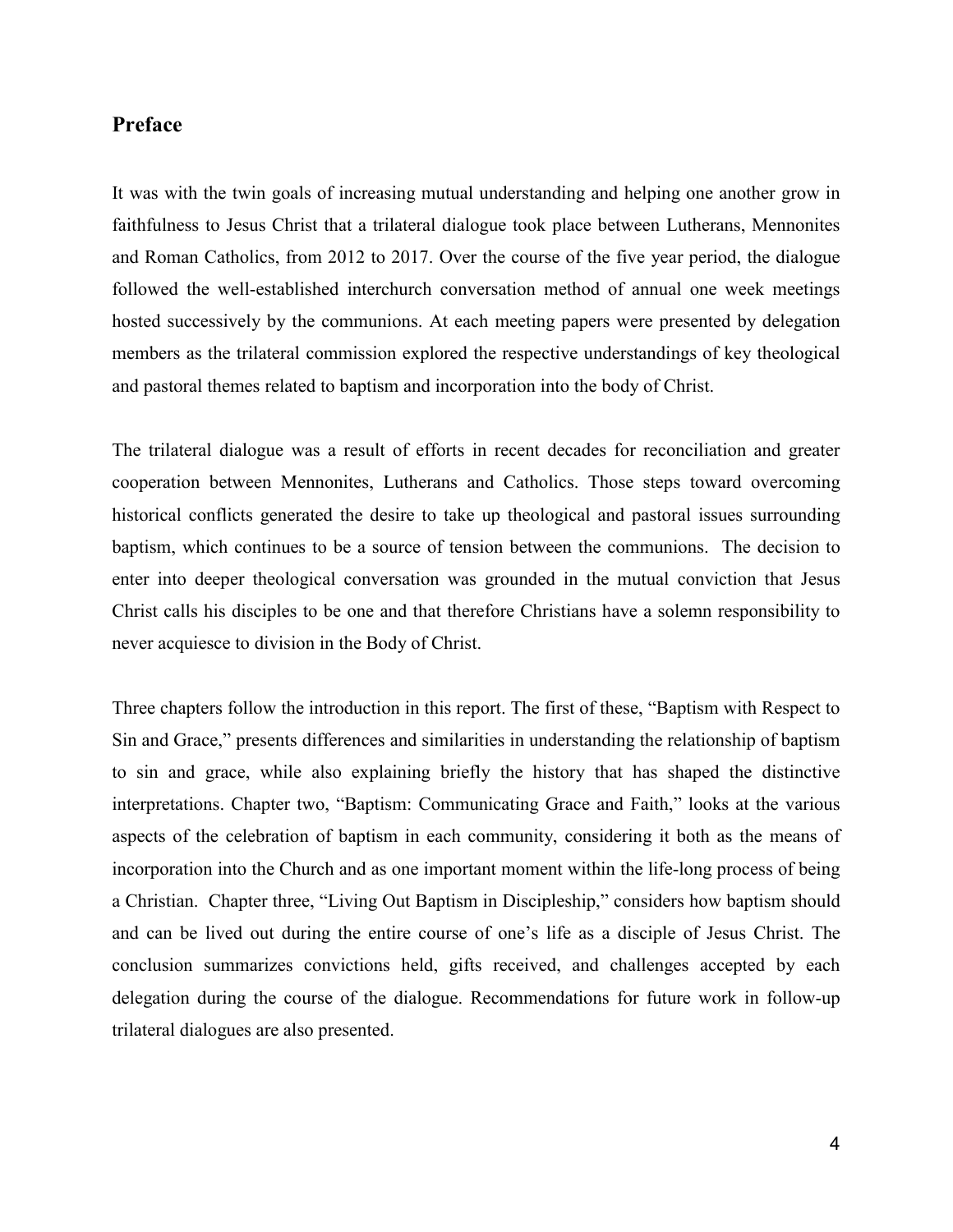It should be noted that a trilateral dialogue is rare. Most international dialogues are bilateral and a few multilateral. The trilateral format created a uniquely enriching dynamic that nudged each communion to reflect on its own theology and practice of baptism in the light of the two other's theology and practice. This fruitful process brought into sharper focus many convictions and practices regarding baptism as well as greater clarity in understanding the theology underlying those convictions and practices. The unique dynamic of the trilateral dialogue led also to a healthy exchange of gifts and challenges in multiple directions.

With this report, we believe that Mennonites, Lutherans, and Roman Catholics not only can take a significant step towards increased mutual understanding, but also make an important contribution to the wider ecumenical conversation on baptism as it relates to the justification and sanctification of the sinner. Given the challenges of our times it is our hope that common perspectives on baptism, as communication of saving grace and faith in Jesus Christ, will serve to advance not only oneness in the body of Christ but also the evangelizing mission of the Church.

+ Luis Augusto Castro Quiroga Prof. Dr Friederike Nüssel Prof. Dr Alfred Neufeld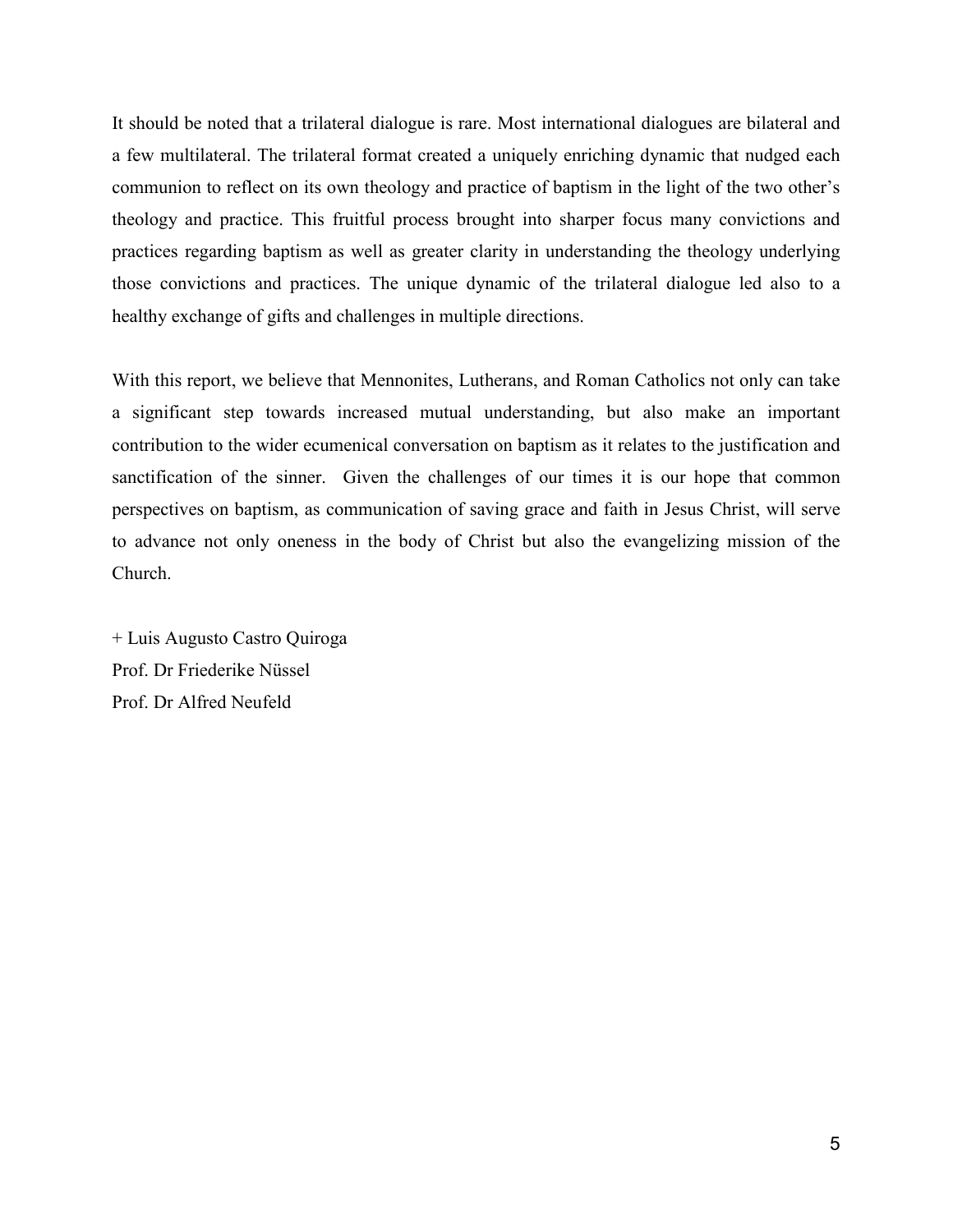Roman Catholic delegation members: Archbishop Luis Augusto Castro Quiroga, IMC (co-chair, Colombia) Revd Prof. William Henn, OFM Cap (USA/Italy) Revd Prof. Luis Melo, SM (Canada) Sister Prof. Dr Marie-Hélène Robert, NDA (France) Revd Avelino Gonzalez (co-secretary, USA/Vatican)

Lutheran delegation members: Prof. Dr Friederike Nüssel (co-chair, Germany) Bishop Emeritus Dr. Musawenkosi Biyela (South Africa) Revd Prof. Peter Li (Hong Kong/China) Prof. Dr Theodor Dieter (Germany/France) Revd Raj Bharath Patta (India/UK) Revd Dr Kaisamari Hintikka (co-secretary, Finland/Switzerland).

Mennonite delegation members: Prof. Dr Alfred Neufeld † (co-chair, Paraguay) Prof. Dr Fernando Enns (Germany) Revd Rebecca Osiro (Kenya) Prof. Dr John Rempel (Canada) Revd Dr Larry Miller (co-secretary, France/USA)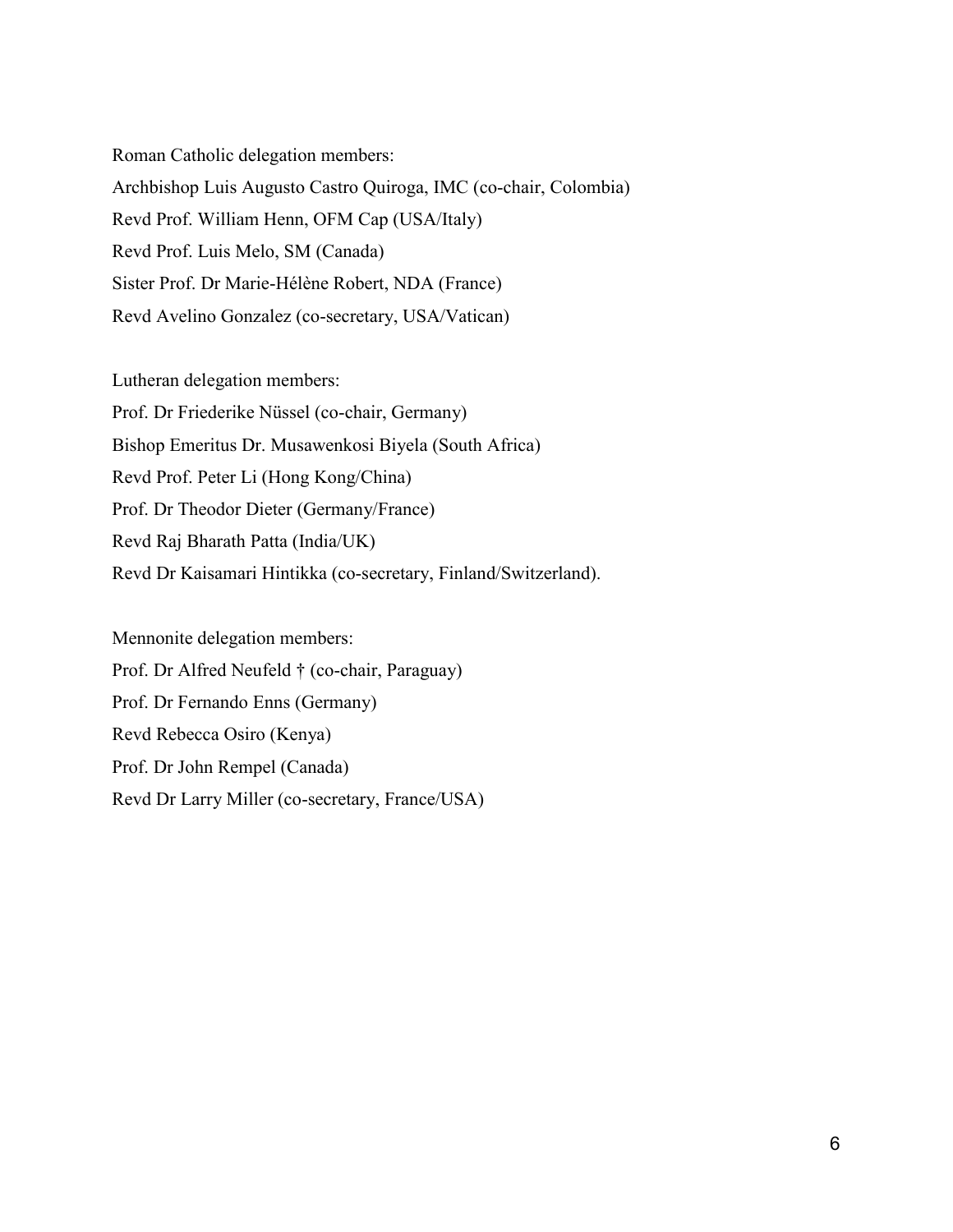# THE STATUS OF THIS REPORT

This report conveys the work and perspectives of the international commission composed of Lutherans, Mennonites, and Roman Catholics. The communions who appointed the commission members publish it as a study document in the hope that, through wide discussion both within the three communions and beyond, it will contribute to better mutual understanding and greater faithfulness to Jesus Christ.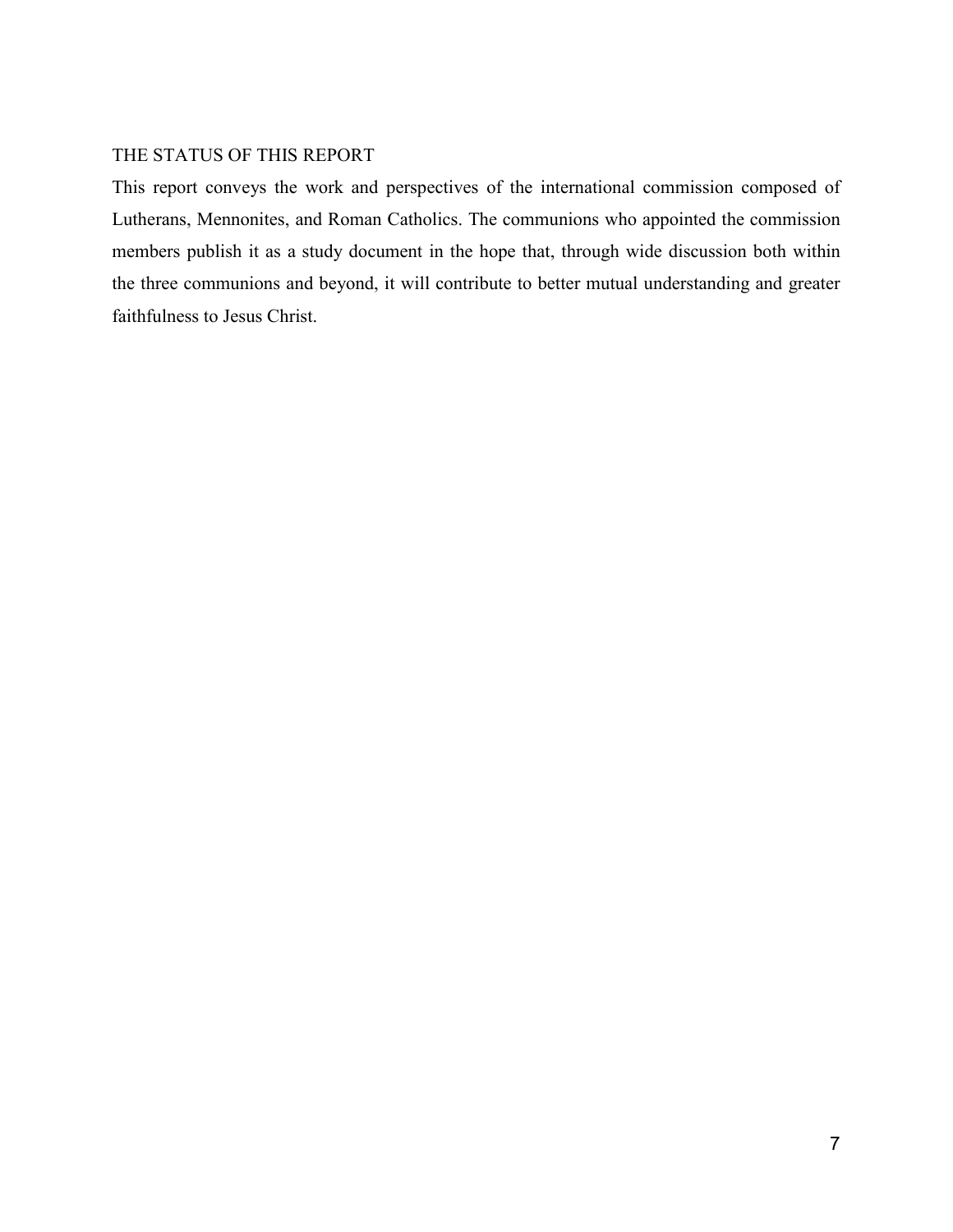# **Introduction**

*For just as the body is one and has many members, and all the members of the body, though many, are one body, so it is with Christ. For by one Spirit we were all baptized into one body – Jews or Greeks, slaves or free – and all were made to drink of one Spirit (1 Cor. 12:12-13).[1](#page-7-0)*

1. One of the most widely distributed and positively received ecumenical agreements in history – the Faith and Order convergence statement *Baptism, Eucharist and Ministry* (BEM) of  $1982<sup>2</sup>$  $1982<sup>2</sup>$  $1982<sup>2</sup>$  – affirmed that, "Through baptism, Christians are brought into union with Christ, with each other, and with the church of every time and place. Our common baptism, which unites us to Christ in faith, is thus a basic bond of unity. The union with Christ which we share through baptism has important implications for Christian unity".<sup>[3](#page-7-2)</sup> Nevertheless, baptism has been a source of disagreement and division between our three traditions.

2. The trilateral conversations between Mennonites, Lutherans and Catholics on baptism,<sup>[4](#page-7-3)</sup> about which the following pages will report, trace their origin to the positive outcome of earlier international bilateral dialogues between our communities. The Mennonite World Conference (MWC) and the Pontifical Council for Promoting Christian Unity (PCPCU) engaged in a round of international conversations from 1998 to 2003 which resulted in the report entitled *Called Together to be Peacemakers*. [5](#page-7-4) Its report noted that, "Mennonites and Catholics are agreed on the basic meaning and importance of baptism as a dying and rising with Christ, so that 'just as Christ was raised from the dead by the glory of the Father, so we too might walk in newness of life' (Rom 6:4). We both also emphasize that baptism signifies the outpouring of the Holy Spirit and the promised presence of the Holy Spirit in the life of the believer and the

[https://www.oikoumene.org/en/resources/documents/commissions/faith-and-order/i-unity-the-church-and](https://www.oikoumene.org/en/resources/documents/commissions/faith-and-order/i-unity-the-church-and-its-mission/baptism-eucharist-and-ministry-faith-and-order-paper-no-111-the-lima-text)[its-mission/baptism-eucharist-and-ministry-faith-and-order-paper-no-111-the-lima-text](https://www.oikoumene.org/en/resources/documents/commissions/faith-and-order/i-unity-the-church-and-its-mission/baptism-eucharist-and-ministry-faith-and-order-paper-no-111-the-lima-text) [accessed 1 December, 2018].

<span id="page-7-0"></span> <sup>1</sup> The English translation of the Bible used in this document is the *New Revised Standard Version*, (NRSV), (Division of Christian Education of the [National Council of the Churches of Christ in the United](http://www.ncccusa.org/newbtu/btuhome.html) 

<span id="page-7-1"></span><sup>&</sup>lt;sup>2</sup> Baptism, Eucharist and Ministry, (BEM), Faith and Order Paper 111 (Geneva: World Council of Churches, 1982); text available at

<span id="page-7-2"></span><sup>3</sup> *Baptism, Eucharist and Ministry,* 2, D6.

<span id="page-7-3"></span> $4$  The word "baptism" is written in lower case in the body of this report, except when quoting from documents which use capitals.

<span id="page-7-4"></span> $^5$  Called Together to Be Peacemakers: Report of the International between The Catholic Church and the *Mennonite World Conference, 1998-2003*. Text available in Jeffrey Gros, Thomas F. Best, Lorelei F. Fuchs (eds), *Growth in Agreement III*, Faith and Order Paper 207 (Geneva: World Council of Churches 2007), 206-267; text available at [https://mwc-cmm.org/sites/default/files/report\\_cathomenno\\_final\\_eng.pdf](https://mwc-cmm.org/sites/default/files/report_cathomenno_final_eng.pdf) and at http://www.vatican.va/roman\_curia/pontifical\_councils/chrstuni/mennonite-conferencedocs/rc\_pc\_chrstuni\_doc\_20110324\_mennonite\_en.html [accessed 1 December, 2018].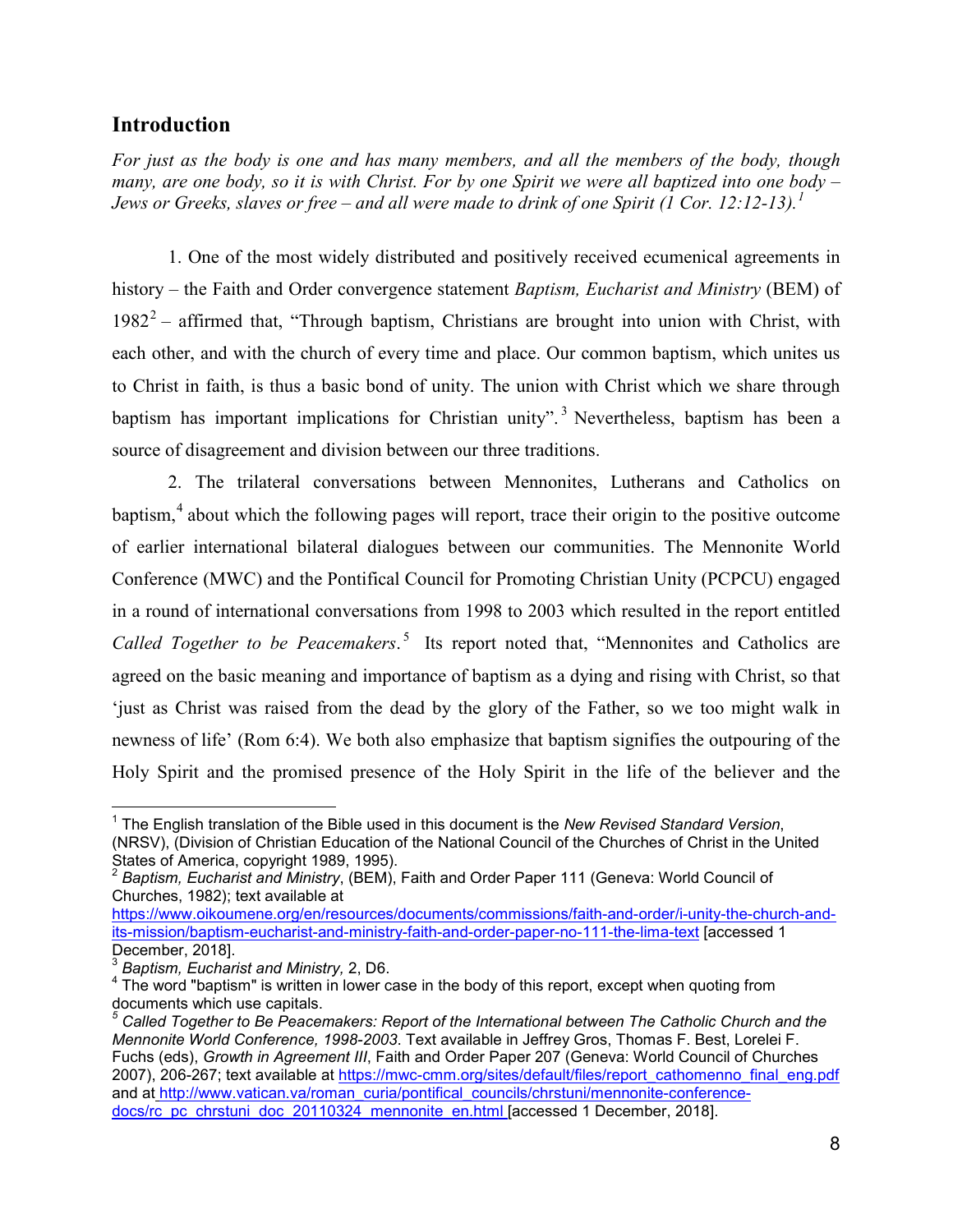church"<sup>[6](#page-8-0)</sup>. The MWC also engaged in international dialogue with the Lutheran World Federation (LWF) from 2005-2008, resulting in a common document entitled *Healing Memories: Reconciling in Christ*, [7](#page-8-1) which led to a ceremony of request for and bestowal of forgiveness for events of the past, culminating in the celebration of reconciliation between the two churches at the LWF assembly at Stuttgart in July, 2010. The report noted that "Both Mennonites and Lutherans agree that baptism cannot be seen as an isolated event. Thus, how baptisms are recognized must be understood within a larger framework that explores how the practice of baptism is related to a larger set of theological doctrines"*.* [8](#page-8-2)

3. Precisely because of such agreements and because of the importance of baptism for the life of our churches, both dialogues identified as a high priority for future work that it be given further and more sustained exploration. The Mennonite-Catholic text stated:

Discussion is needed concerning our divergent views on the role of the faith of the church as it bears on the status of infants and children. This would include a comparative study of the theology of sin and salvation, of the spiritual status of children, and of baptism. The question of recognizing or not recognizing one another's baptism requires further study. It is necessary to study, together, the history of the origin and development of the theology and practice of baptism for the purpose of ascertaining the origin of infant baptism, assessing the changes brought about with the Constantinian shift, the development of the doctrine of original sin, and other matters".<sup>[9](#page-8-3)</sup>

For its part, the Mennonite-Lutheran report noted:

… Lutherans feel misunderstood by Mennonites when Mennonites assess the Lutheran practice of baptism according to their own framework. Conversely, Mennonites feel misunderstood by Lutherans when Lutherans assess the Mennonite practice according to their own framework. Clearly, both sides experience great anguish in this conflict since the deepest convictions of their faith seem to be at stake and each side can easily feel misunderstood by the other. The members of this study commission hope that neither the Anabaptism-Mennonite rejection of infant baptism nor the condemnation of Anabaptists in Article IX [of the *Augsburg Confession*] will remain a church-dividing issue. Nevertheless, we have not yet found a way to bridge the divide between the two churches regarding their teaching and practice of baptism. Further conversations are needed, perhaps especially among our MWC and LWF member churches. Among other

<span id="page-8-0"></span> <sup>6</sup> *Called Together to be Peacemakers*, § 129.

<span id="page-8-1"></span><sup>7</sup> *Healing Memories: Reconciling in Christ. Report of the Lutheran–Mennonite International Study Commission* (Geneva: The Lutheran World Federation and Mennonite World Conference, 2010); text available at:

<https://mwc-cmm.org/sites/default/files/oea-lutheran-mennonites-web-en.pdf> and at: <https://www.lutheranworld.org/sites/default/files/OEA-Lutheran-Mennonites-EN-full.pdf> [accessed 1 December, 2018].

<span id="page-8-2"></span><sup>8</sup> *Healing Memories*, 89.

<span id="page-8-3"></span><sup>9</sup> *Called Together to be Peacemakers* §§ 141-143.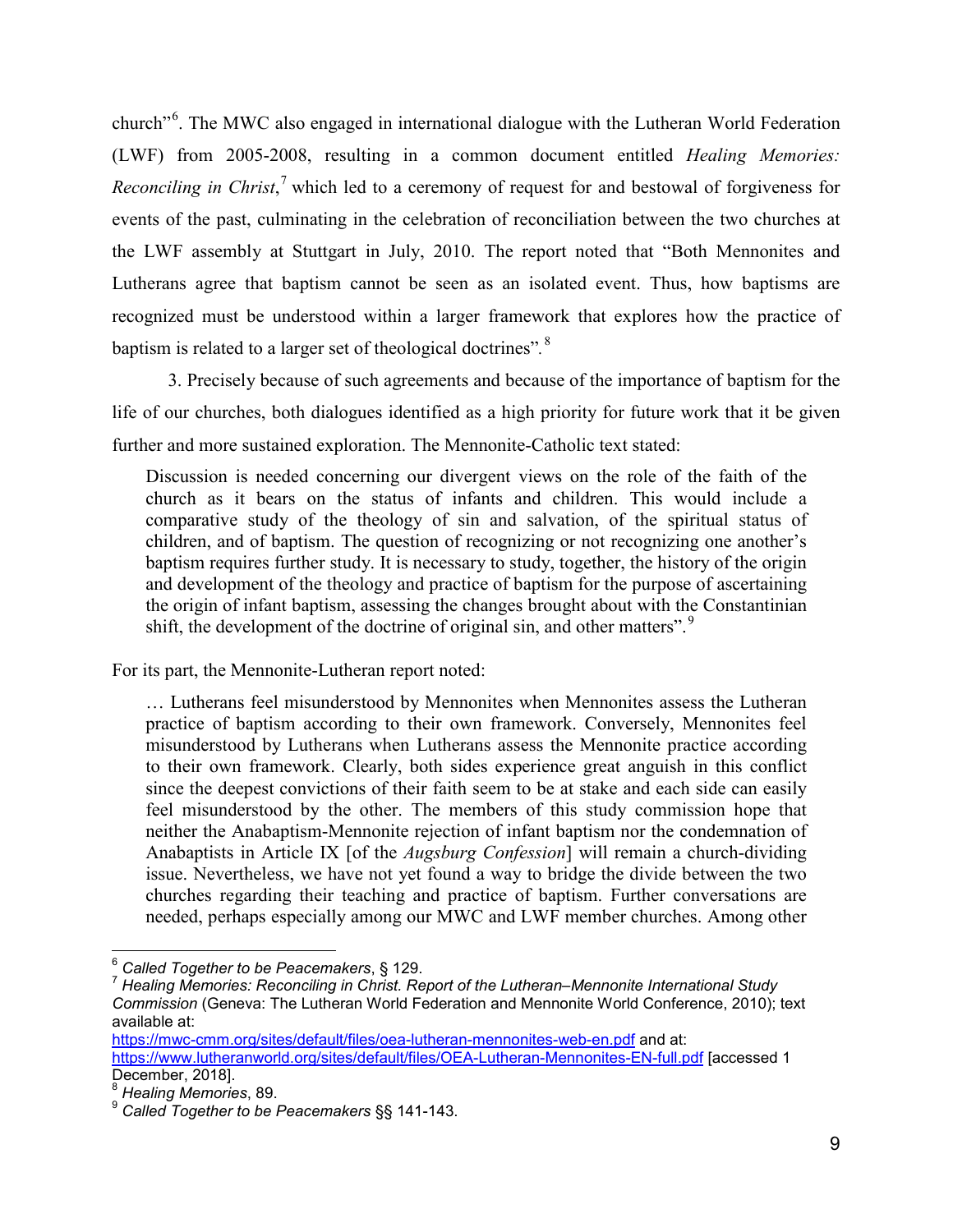topics, those conversations will have to address our mutual understandings of the relationship between divine action and human (re)action in baptism. Engaging these questions will require deeper biblical accounts of our understanding of baptism and will require that these understandings be considered within a broad theological framework.<sup>[10](#page-9-1)</sup>

These quotations from our previous reports explain why a meeting of representatives of the MWC, the LWF and the PCPCU in Strasbourg, France, March 21-23, 2011, recommended that their respective church bodies form an international trilateral dialogue to consider the subject of baptism.

4. At that meeting of 2011 in Strasbourg, the purpose of the dialogue was described in the following terms: "To continue on the paths of increased mutual understanding and cooperation on which these communions have advanced in recent years by focusing on foundational matters concerning the understanding and practice of baptism" and "to help one another grow in faithfulness to Jesus Christ as we face the pastoral and missional challenge to the practice and understanding of baptism in our time."<sup>[11](#page-9-2)</sup> It was intended that the trilateral form would allow each communion to reflect on its own theology and practice of baptism under the eyes of the others' theology, especially as related to the overcoming of sin and entrance into the Church and into a life of discipleship. The commonalities and differences thereby uncovered, first of all, helped each church to bring into sharper focus some of its most cherished convictions regarding baptism. This would further allow for an exchange of gifts and challenges so as to assist all three communions in mutual understanding and in greater fidelity to their calling and mission as churches. Naturally such a conversation would also consider the contrast between the Mennonite practice of admitting to baptism only those who are capable of personally professing their faith and the Lutheran and Catholic practice of admitting also infants to baptism. The theological rationale undergirding such diverse practices would need to be considered.

#### <span id="page-9-0"></span>**The Itinerary of These Trilateral Conversations**

5. After looking at the steps leading up to the trilateral conversation, we first considered two primary issues: a review of the previous experiences of each of our churches in dialogue about baptism at an international level, and an initial presentation of how each of our

<span id="page-9-1"></span><sup>&</sup>lt;sup>10</sup> *Healing Memories,* 89-90.<br><sup>11</sup> Quotations taken from the unpublished minutes of the meeting of the MWC, the LWF and the PCPCU

<span id="page-9-2"></span>in Strasbourg, France, March 21-23, 2011.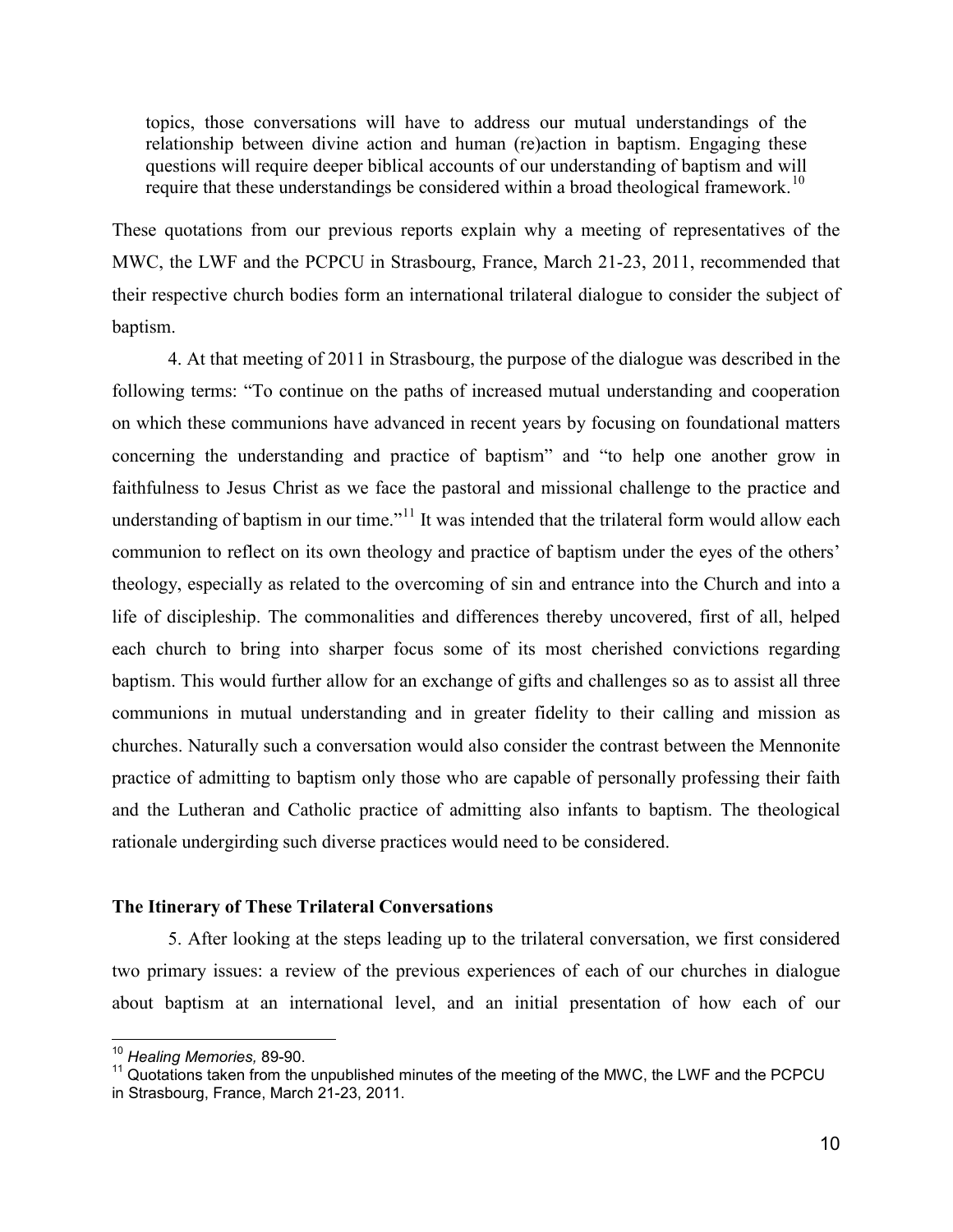communities understands baptism. Three fundamental themes emerged as demanding our attention: 1) the relation of baptism to sin and salvation; 2) the celebration of baptism and its relation to faith and to membership in the Christian community; and 3) the living out of baptism in Christian discipleship. Each of these topics then became the focus of one of the successive week-long yearly sessions. In addition to the presentation and discussion of papers from one of the members of each community concerning the topic under discussion in a given year, another feature contributed to our conversations: our annual meetings included presentations by each of our communities of its liturgical celebration of baptism. This allowed the commission members to have a better "feel" for the way in which their partners' understand and experience baptism. The structure of the report follows the threefold outline of topics which are listed above. Chapter one will consider how our three churches see baptism in relation to the overcoming of sin. Chapter two will look at the celebration of baptism as well as the relation of baptism to faith and to membership in the community. Chapter three will consider the role of baptism in the life-long process of discipleship. A concluding section will summarize our findings and allow each of our three churches' delegations to list gifts that they have received through the experience of this trilateral conversation, gifts that they believe they can offer to the other two communities, challenges to their own understanding and practice of baptism uncovered by these discussions, and suggestions that they might offer to their respective communities from what they have learned.

#### <span id="page-10-0"></span>**A Word about the Report's Use of the Bible**

6. Bible study within the context of shared worship was a valued part of our yearly sessions. All three of our communities regard the revealed Word of God as normative for the life and teaching of the Church. Because of this, scripture will be used throughout the entire report. Each of our traditions employs various biblical passages in its understanding of baptism. At times, the interpretations by our respective traditions of such passages may differ considerably. For example, the passage about Jesus welcoming little children (Mark 10:13-16) has been understood by some as pertinent to the question of the baptism of infants, while others reject such an interpretation. Effort will be made to be attentive to such differences and not to presuppose that a given text is interpreted in the same way by all of our communities.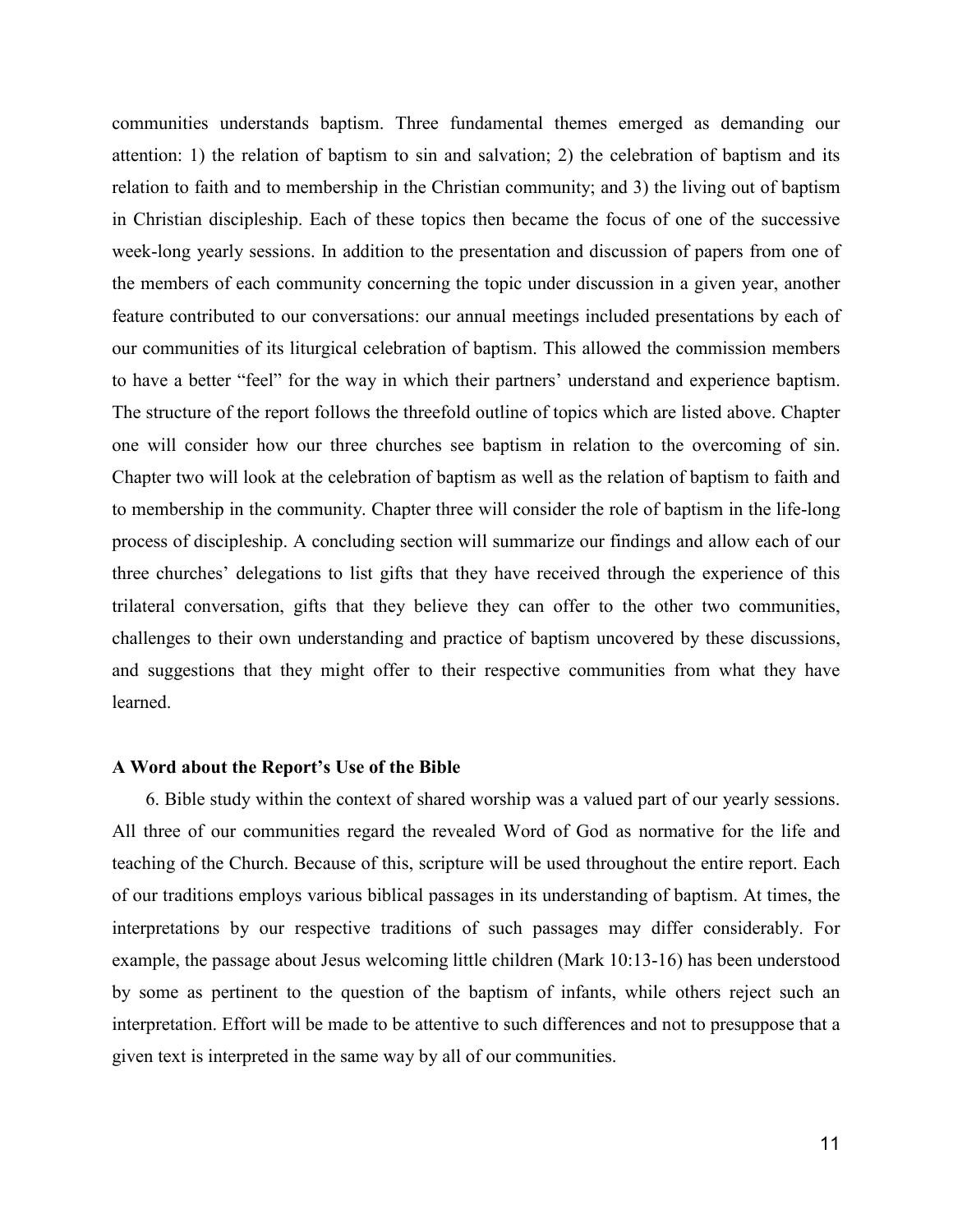# <span id="page-11-0"></span>**Chapter One**

# <span id="page-11-1"></span>**Baptism with Respect to Sin and Grace**

7. God's original design in creation is recounted in the opening pages of the Scriptures, the first chapter of which concludes with the verse: "And God saw everything which he had made and it was very good" (Gen 1:3). Human beings were intended for communion with God, in whose image and likeness they were fashioned (see Gen 1:27). However, when sin entered human history through disobedience (see Gen 3:1-24), the original design of a loving relationship between God and human beings was overturned. Since that time, insofar as we contradict and become estranged from God, our basic human situation is one of misery and hopelessness. It is precisely in the knowledge of God, and of the relationship that we were designed to have with God, that the full evil of sin is revealed. But God overcame this situation by reconciling human beings with himself, liberating them from the powers of evil, healing them, and giving them life in abundance (see Jn 10:10). It is Jesus Christ who is in the center of this encounter: God has become a human being (i.e., assumed human nature), who lived, and suffered and died for all of humankind. In Jesus Christ, God has demonstrated and brought about his design not to be a God unrelated to the human beings he created. It is only through this divine initiative that that human situation of perdition can be overcome, that is, by grace. God "desires everyone to be saved and to come to the knowledge of the truth" (1 Tim 2.4). Thus he intends to communicate his grace to each and every human person individually, in their families and communities. Baptism plays a central role in this communication that leads people into salvific communion with God. Our Catholic, Lutheran, and Mennonite communities have reflected theologically on this encounter between God and human beings in light of the biblical witness about it. Over the course of time, various understandings of the reality of sin and grace, of faith and discipleship have helped them to consider the human situation of estrangement from God and the ways to overcome it. They have also reflected on the place and role of baptism in this process. There are many common elements in their respective understandings, but also differences. For understanding baptism, reflection upon the experience of sin and grace is especially important. Differences in perceiving baptism may often correlate with differences in understanding sin and grace. This chapter aims at identifying both common features and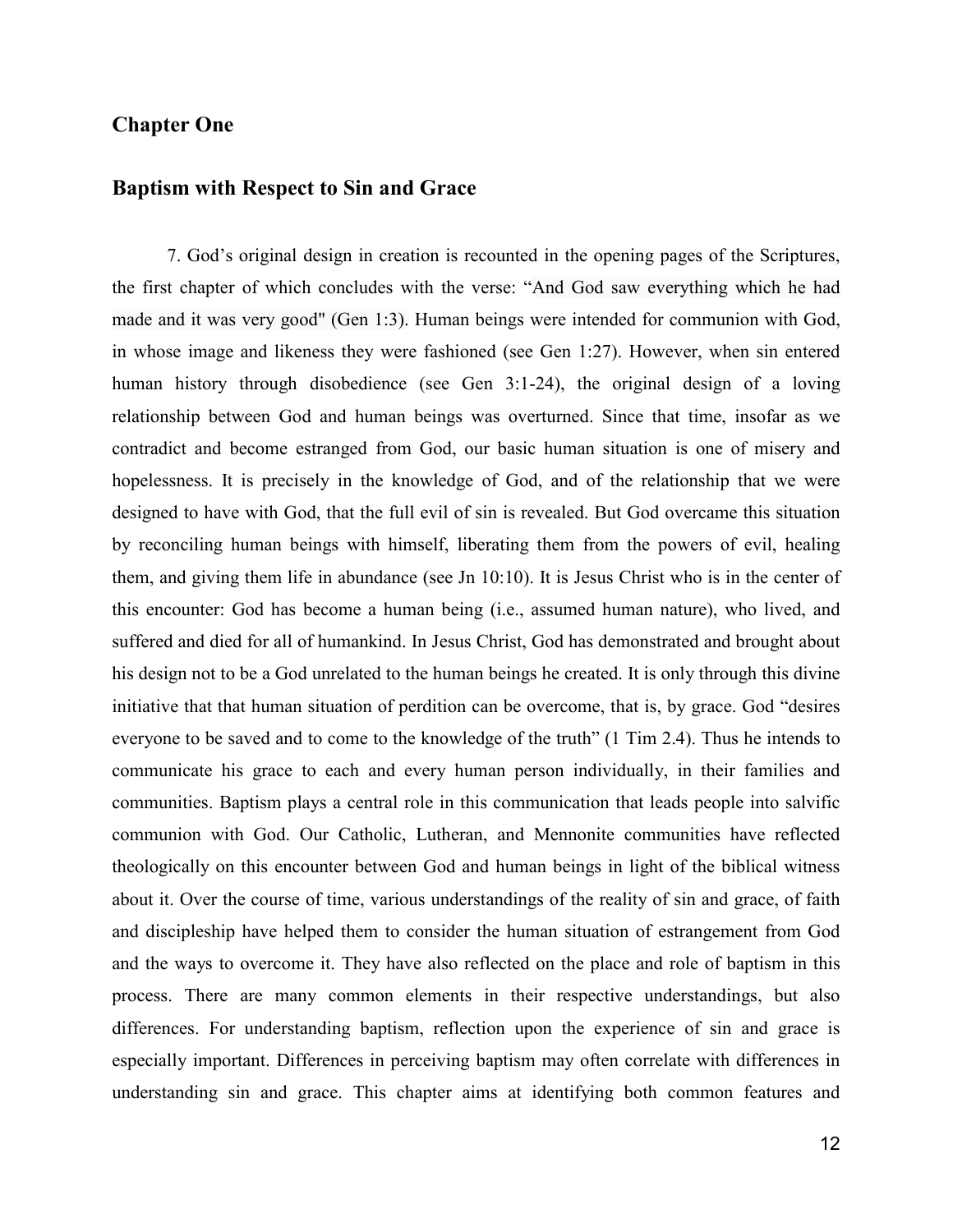differences in the relation of baptism to sin and grace. It presents briefly the positions of the three communities in a way that overcomes traditional misunderstandings and misrepresentations of each other's perspectives.

### <span id="page-12-0"></span>**Catholic Understanding of the Relation of Baptism to Sin and Grace**

8. The Catholic understanding of how sin and grace relate to baptism are the product of many centuries of reflection, beginning with the testimony of the Scriptures, especially the New Testament teaching of St. Paul. They are also conditioned by various circumstances over the course of history which have occasioned deeper consideration of one or another aspect of this relation.

9. Across the centuries, the Catholic Church has held a constant teaching on the centrality of Jesus Christ in God's salvific plan for restoring the world to himself. A particularly clear and succinct presentation of this salvific plan for restoration was articulated at the beginning of Pope John Paul II's very first encyclical,  $12$  devoted to presenting Jesus Christ as the redeemer of all human beings:

Through the Incarnation God gave human life the dimension that he intended man to have from his first beginning; he has granted that dimension definitively-in the way that is peculiar to him alone, in keeping with his eternal love and mercy, with the full freedom of God - and he has granted it also with the bounty that enables us, in considering the original sin and the whole history of the sins of humanity, and in considering the errors of the human intellect, will and heart, to repeat with amazement the words of the Sacred Liturgy: "O happy fault... which gained us so great a Redeemer!"*.* [13](#page-12-2)

This Christological way of contextualizing Catholic belief about original sin finds an even stronger expression in the *Catechism of the Catholic Church*:

The doctrine of original sin is, so to speak, the "reverse side" of the Good News that Jesus is the Saviour of all men, that all need salvation and that salvation is offered to all through Christ. The Church, which has the mind of Christ [see 1 Cor 2:16], knows very

<span id="page-12-1"></span> <sup>12</sup> Pope John Paul II, *Redemptor hominis*, Encyclical, 4 March 1979 (Vatican City: Libreria Editrice Vaticana, 1979); text available at http://w2.vatican.va/content/john-paul-ii/en/encyclicals/documents/hf\_jpii\_enc\_04031979\_redemptor-hominis.html [accessed 1 December, 2018]. <sup>13</sup> *Redemptor hominis,* 1.

<span id="page-12-2"></span>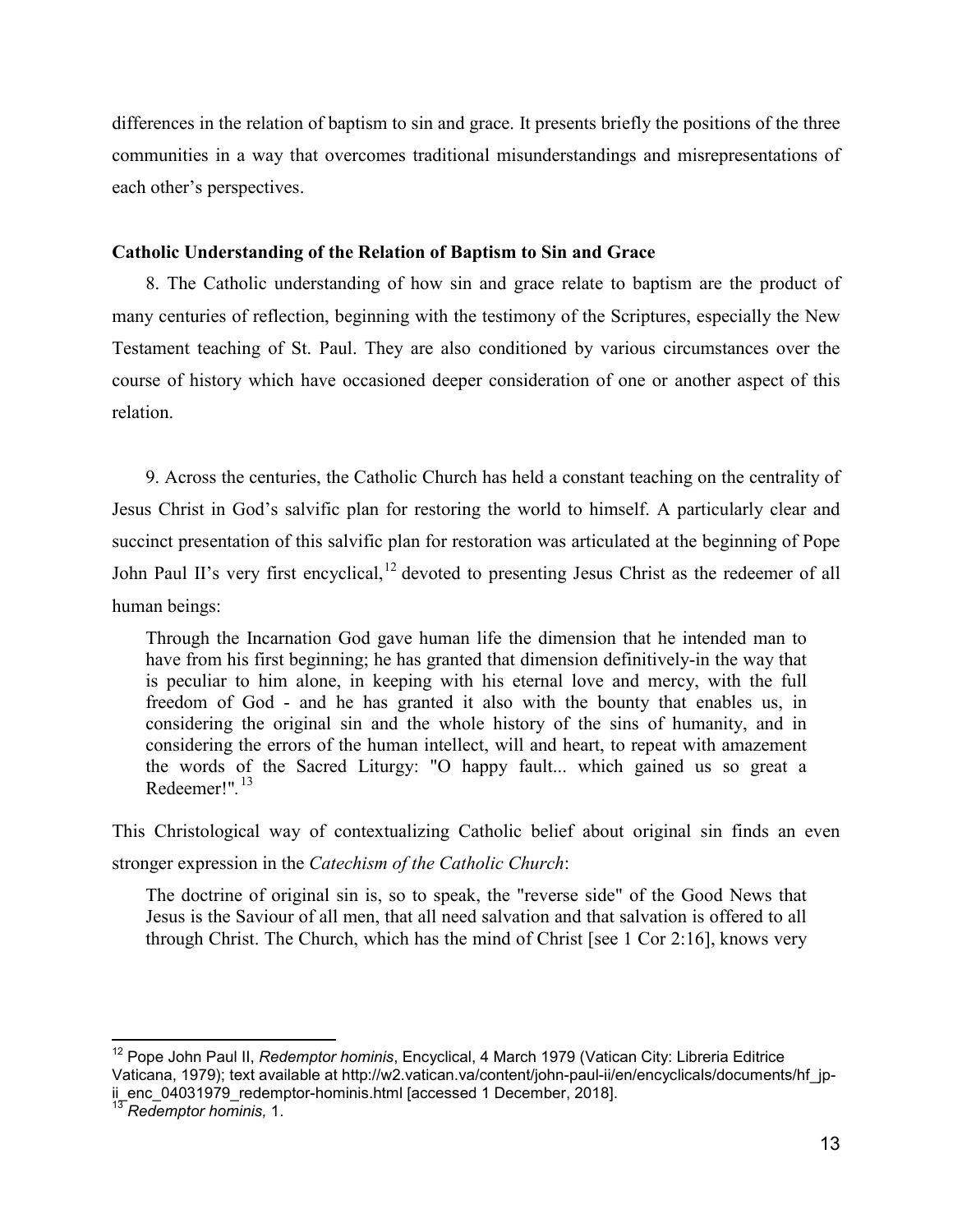well that we cannot tamper with the revelation of original sin without undermining the mystery of Christ.<sup>[14](#page-13-0)</sup>

10. A few authoritative voices from early Christian tradition have interpreted the New Testament witness in a way that has had a lasting impact on how Catholics think of the relation of sin and grace to baptism today. An Eastern Father of the Church, John Chrysostom (347-407) explicitly relates both sin and grace to baptism. His testimony shows the authority enjoyed by the traditions of the East for the belief of the whole Catholic community. It also speaks to the practice of baptizing children as examined in Catholic, Mennonite and Lutheran conversations.

11. In his catechetical instructions of those preparing for baptism, John Chrysostom wrote that: "It is on this account that we baptize even infants, although they may not have sinned, that they may be given the further gifts of sanctification, justice, filial adoption, and inheritance, that they may be brothers and members of Christ, and may become dwelling-places of the Spirit."<sup>[15](#page-13-1)</sup> This text is from instructions obviously intended for those old enough to understand them. What it says about the relation of baptism to the forgiveness of sin (justice) and to positive transformation (filiation, inheritance, grace, indwelling) concerns not only the infants, who are the explicit subject of the comment, but also all who are to be baptized, including those to whom the catechesis was directed. Baptism freed all the baptized from sin and imparted to them new life.

12. At the same time that John Chrysostom was serving as bishop of the Eastern metropolis of Constantinople, Augustine (354-430) was the bishop of Hippo in Northern Africa. It would be difficult to overstate the profound impact of his understanding of grace over against the thought of Pelagius, who seemed to put into question the New Testament teaching of justification by faith and not by the works of the law. It certainly had an impact on the controversies at the time of the 16th century Reformation. It also played a decisive role much earlier, in the teachings of the (provincial) Council of Orange of 529, which rejected interpretations of the New Testament which present the earning of salvation by free human acts

<span id="page-13-0"></span><sup>&</sup>lt;sup>14</sup> Catechism of the Catholic Church, rev. ed. (London: Burns & Oates, 1999), §389: text available at http://www.vatican.va/archive/ENG0015/ INDEX.HTM [accessed 1 December, 2018].

<span id="page-13-1"></span><sup>&</sup>lt;sup>15</sup> St. John Chrysostom, *Baptismal Instructions*, III, 6, transl. Paul W. Harkin (London: Longmans, Green and Co, 1963), 57. (A critical edition of the original Greek text with French translation can be found in: *Huit catéchèses baptismales*, III, 6, *Sources chrétiennes*, no. 50, 1956, 154).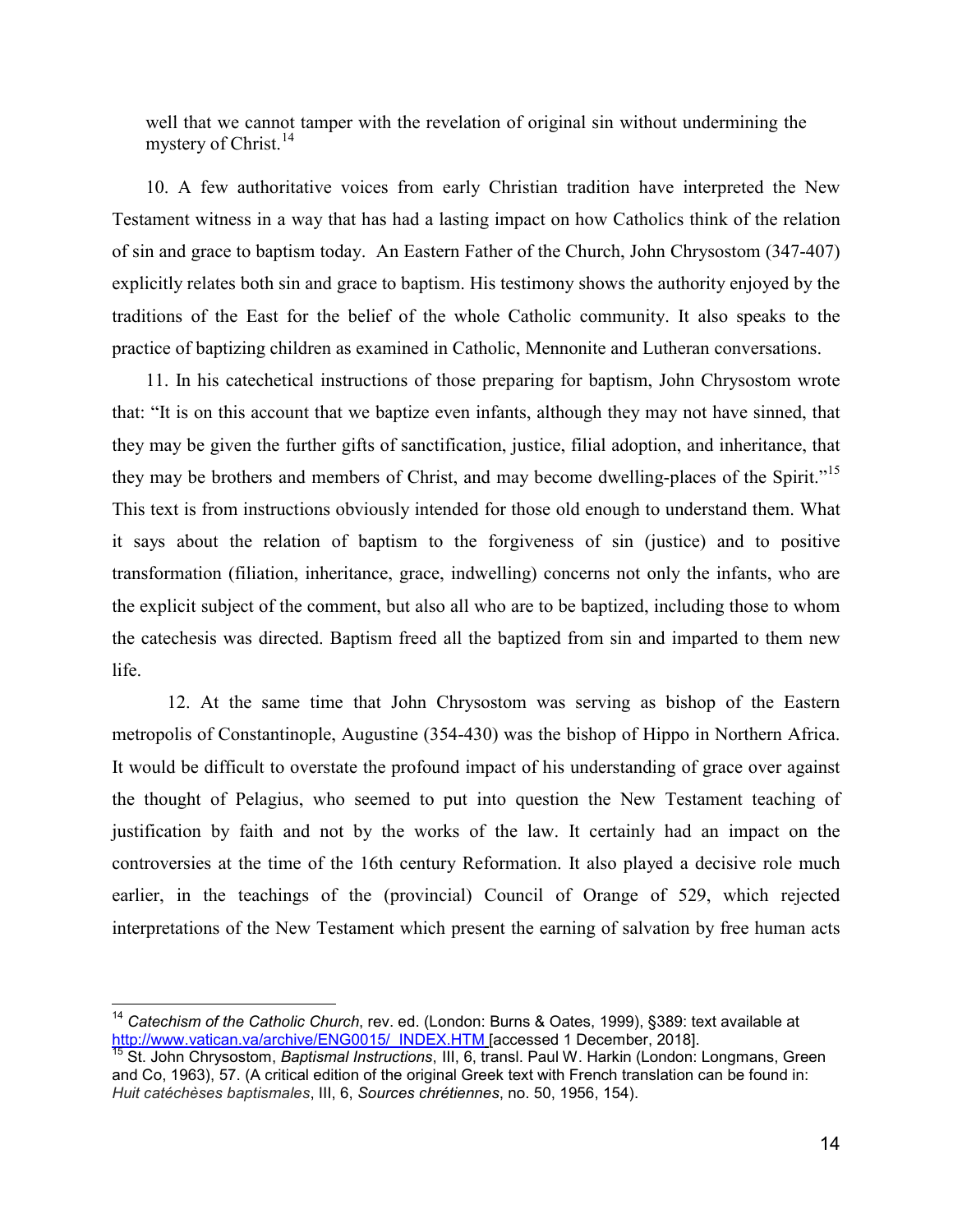as compatible with the conviction that we are saved gratuitously through the death of Christ on the Cross.

13. The Council of Orange emphasized several important points, highlighting, in various ways, the unconditional initiative of God in bringing about human salvation. For example, it is the Holy Spirit who initiates the beginnings of any desire for cleansing from sin, for faith and its increase, for assent to the preaching of the Gospel.<sup>[16](#page-14-0)</sup> The free will of human beings "has been weakened through the sin of the first man," in such a way that they no longer have "the ability to seek the mystery of eternal salvation by themselves without the revelation of God."<sup>[17](#page-14-1)</sup> Grace is not preceded by merit and any good works performed by human beings are due to the grace that precedes them. [18](#page-14-2) Furthermore, "after grace has been received through baptism, all baptized persons have the ability and responsibility, if they desire to labor faithfully, to perform with the aid and cooperation of Christ what is of essential importance in regard to the salvation of their soul," adding that "we also believe and confess to our benefit that in every good work it is not we who take the initiative and are then assisted through the mercy of God, but God himself first inspires in us both faith in him and love for him without any previous good works of our own that deserve reward, so that we may both faithfully seek the sacrament of baptism, and after baptism be able by his help to do what is pleasing to him." [19](#page-14-3) Most of the above-mentioned teachings explicitly include supporting citations of various New Testament passages. It seems fair to summarize the teaching of the Council of Orange in a few succinct points: 1) an emphasis upon the initiative of God, 2) grace inspires a response to God of faith and love, 3) grace calls for the performance of good deeds, and 4) that to deny such teachings amounts to contradicting the witness of the Bible.

14. The context of the 16th century Reformation provided the setting, vocabulary and tone of an official teaching dedicated explicitly to the Catholic understanding of original sin. The "Decree on Original Sin" of the Fifth Session of the Council of Trent  $(17 \text{ June } 1546)^{20}$  $(17 \text{ June } 1546)^{20}$  $(17 \text{ June } 1546)^{20}$  is based

<span id="page-14-0"></span> <sup>16</sup> See canons 4-7 of the Council of Orange, 529, in Heinrich Denzinger, *Compendium of Creeds, Definitions, and Declarations on Matters of Faith and Morals,* 43rd ed., ed. Peter Hünermann et al. (San Francisco: Ignatius Press, 2012), 374-377. The canons referred to in this and subsequent footnotes are those of the Council of Orange in 529.

<sup>17</sup> See canon 8; Denzinger, *Compendium of Creeds*, 378.

<span id="page-14-2"></span><span id="page-14-1"></span><sup>18</sup> See canon 18; Denzinger, *Compendium of Creeds*, 388.

<sup>19</sup> See Denzinger, *Compendium of Creeds*, 397.

<span id="page-14-4"></span><span id="page-14-3"></span><sup>20</sup> See Denzinger, *Compendium of Creeds*, and Norman P. Tanner (ed.), *Decrees of the Ecumenical Councils*, vol. 2 (London/Washington DC: Sheed & Ward/Georgetown University Press, 1990), 665-667.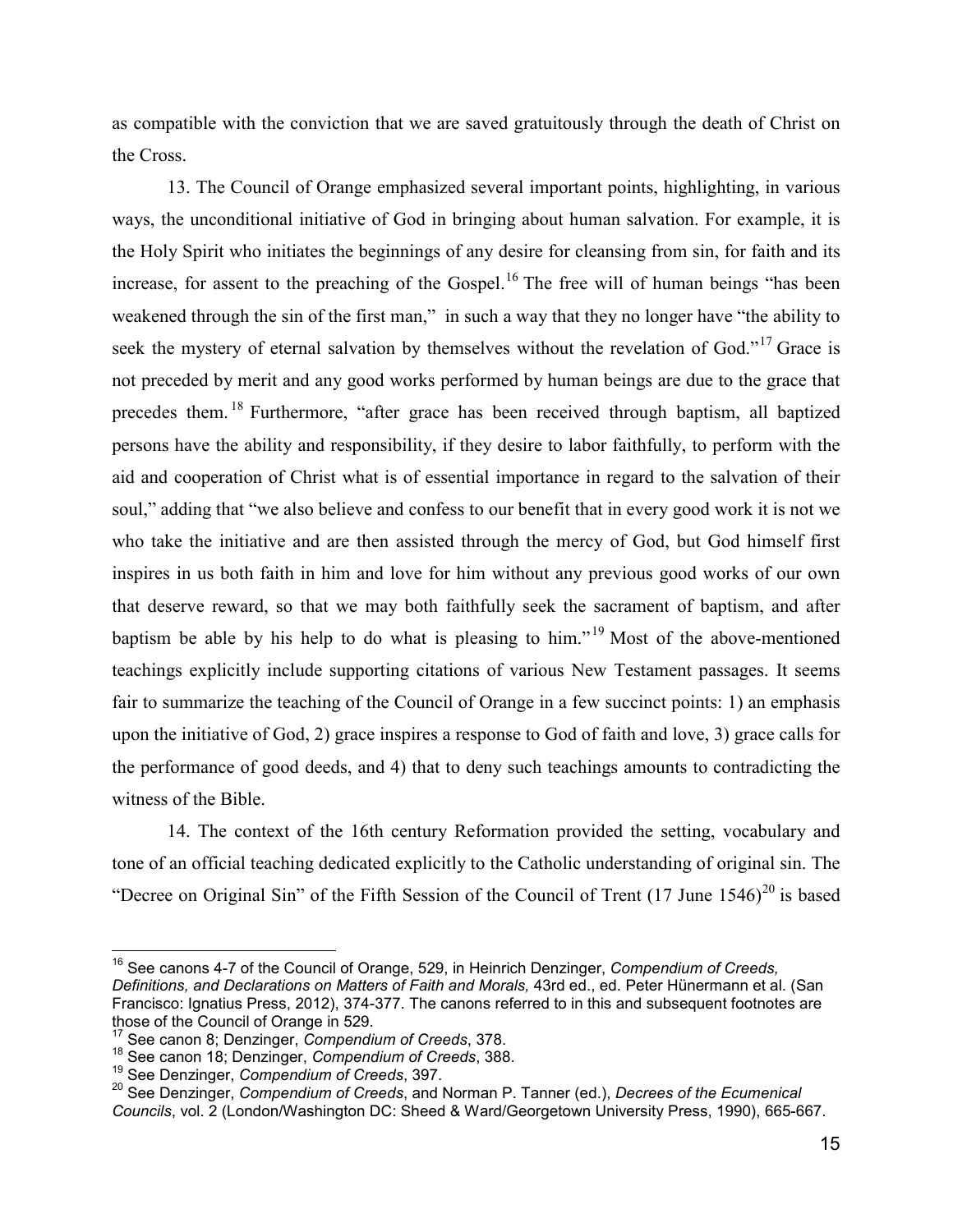on the Apostle Paul's argument in Rom 5:12, and thus begins with Adam's transgression of the divine commandment in paradise. Through this act, Adam immediately lost holiness and justice and incurred the wrath and displeasure of God and consequently death.<sup>[21](#page-15-0)</sup> This had consequences for all of Adam's descendants, who also suffer the loss of that holiness and justice which God had bestowed in paradise. Being born under the power of evil, they do not live in paradise and do not receive that holiness and justice that had been the case for Adam. In addition, Adam transmitted to all of his descendants not only the consequences of his sin of disobedience, that is, death and bodily vulnerabilities – almost as one inherits certain conditions from one's parents – but also the guilt of Adam's sin is transmitted to all human beings. But such guilt is "the death of the soul," that is, eternal death.

15. The Decree of Trent also addresses the question of how the sin of Adam has spread to all and how it can be removed. It is passed on by propagation and not through imitation.<sup>[22](#page-15-1)</sup> This sin is in every person as one's *own* sin. It can be overcome neither by the powers of human nature nor by any other remedy than that of the merit of the one mediator, Jesus Christ. He is described in Rom 5:9 ("we have now been justified by his blood) and 1 Cor 1:30 as our "righteousness and sanctification and redemption." After having said that Christ is the only remedy for original sin, the Council of Trent anathematizes those who deny that the merit of Christ cannot properly be conveyed to both adults and infants through the sacrament of baptism

<span id="page-15-0"></span> <sup>21</sup> *Compendium of Creeds, Definitions, and Declarations on Matters of Faith and Morals*, 1511.

<span id="page-15-1"></span> $22$  There has been an important advance in the interpretation of Rom. 5:12, which traditionally had been the source of thinking of the transmission of original sin by generation. Pope John Paul II alluded to this advance, when he pointed out: "In a modern translation, the Pauline text reads as follows: 'Therefore as sin came into the world through one man and death through sin, so death spread to all men because one man sinned' (Rom 5:12). In the original Greek we read: *ἐφ' ᾧ πάντες ἥμαρτον,* an expression which was translated in the old Latin Vulgate as: *In quo omnes peccaverunt*, 'in whom (a single man) all sinned.' But what the Vulgate translates as 'in whom' from the very beginning the Greeks clearly understood in the sense of 'because' or 'inasmuch'. This sense is now generally accepted by modern translations. However, this diversity of interpretations of the expression *ἐφ' ᾧ* does not change the basic truth in St. Paul's text, namely, that Adam's sin (the sin of our first parents) had consequences for all humanity. Moreover, in the same chapter of the Letter to the Romans (5:19), and in the preceding verse: 'One man's trespass led to condemnation for all men' (Rom 5:18), St Paul connects the sinful situation of all humanity with the fault of Adam. [...] Therefore, original sin is transmitted by way of natural generation. This conviction of the Church is indicated also by the practice of infant baptism, to which the conciliar decree refers. New born infants are incapable of committing personal sin, yet in accordance with the Church's centuries-old tradition, they are baptized shortly after birth for the remission of sin. The decree states: 'They are truly baptized for the remission of sin, so that what they contracted in generation may be cleansed by regeneration' (DS 1514)." This explanation is found in paragraphs 3 and 5 of the Audience given by the pope on October 1, 1986. The text is available in Italian, Spanish, and Portuguese at [https://w2.vatican.va/content/john-paul-ii/it/audiences/1986/documents/hf\\_jp-ii\\_aud\\_19861001.html](https://w2.vatican.va/content/john-paul-ii/it/audiences/1986/documents/hf_jp-ii_aud_19861001.html) [accessed 1 December, 2018].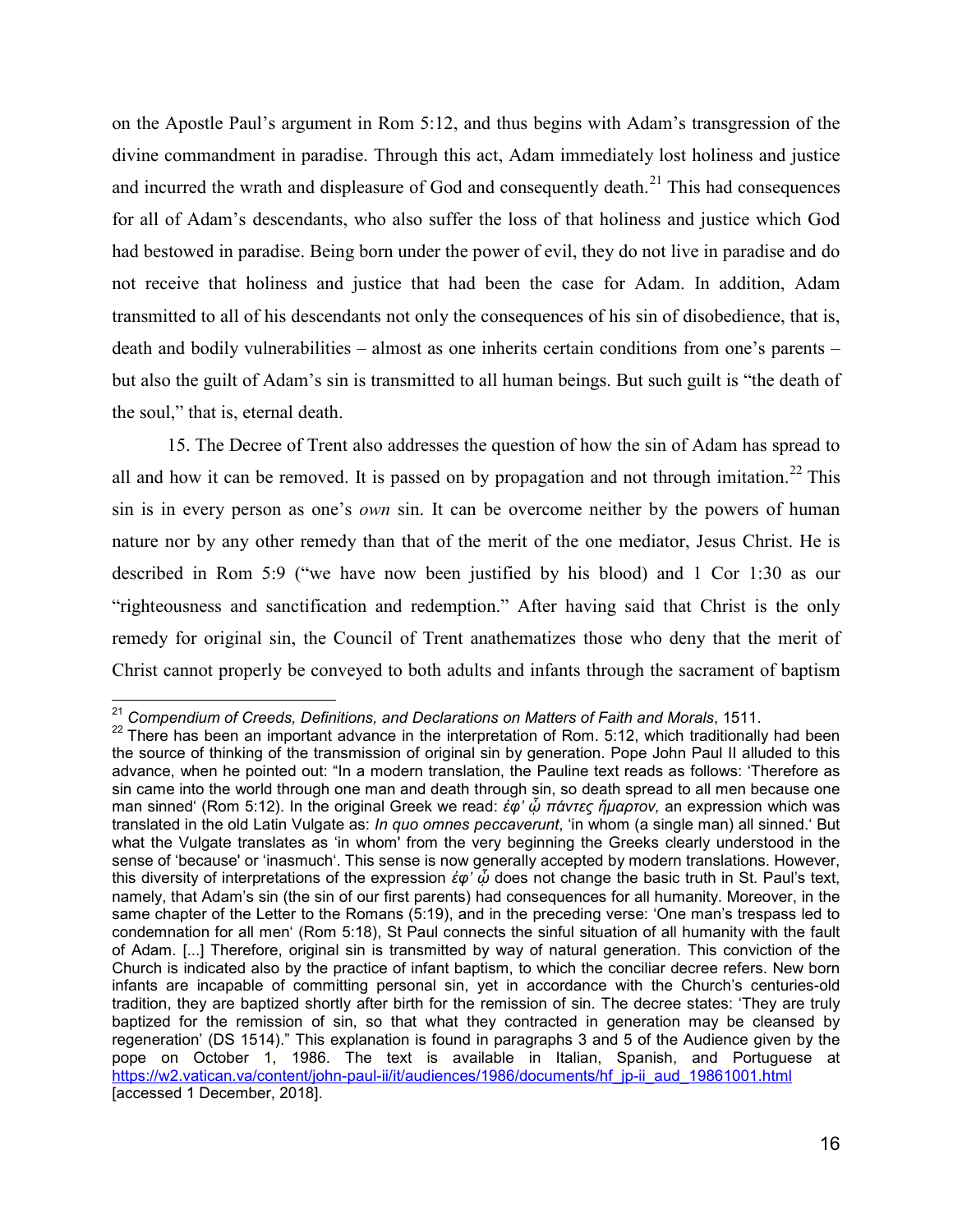– with reference to Acts 4:12, John 1:29, and Gal 3:27.<sup>[23](#page-16-0)</sup> The decree also speaks about the effects of baptism. The guilt of sin is remitted through the grace of Christ given in baptism. All that pertains to the very essence of sin is removed; not only is it not merely "imputed," but, in the reborn, there is nothing that God hates, as suggested by Rom 8:1. There is nothing that prevents their entrance into heaven. However, concupiscence from original sin remains. It has sometimes been called "sin" because it comes from sin and inclines to sin, but in the Catholic view it is not sin in the proper sense and does not harm those who resist and do not consent to it.<sup>[24](#page-16-1)</sup> Nevertheless, those who have been baptized do commit sins of greater or lesser magnitude and, among the means of receiving pardon for these offenses, the reception of the sacrament of reconciliation (or confession) plays a privileged role.

16. The understanding of the Council of Trent needs to be nuanced by comments made during the Lutheran and Catholic commemoration of the  $500<sup>th</sup>$  anniversary of the beginning of the Reformation. In his sermon in the Cathedral in Lund on October 31, 2016, Pope Francis expressed a way in which Catholics could appreciate and profit from some of the Reformation emphases on justification: "As we know, Luther encountered that propitious God in the good news of Jesus, incarnate, dead, and risen. With the concept 'by grace alone,' he reminds us that God always takes the initiative, prior to any human response, even as he seeks to awaken that response. The doctrine of justification expresses the essence of human existence before God."<sup>[25](#page-16-2)</sup> These words reflect something of the development in Catholic understanding of Luther which has resulted from fifty years of their bilateral dialogue with Lutherans.

17. Subsequent to Trent, new circumstances occasioned by European exploration of lands previously unknown to them, led to further Catholic reflection on the relation between baptism, sin and grace. The new awareness that Christians gained of vast populations in parts of the world

<span id="page-16-1"></span><sup>24</sup> See Denzinger, *Compendium of Creeds*, 1515 and also *The Joint Declaration on the Doctrine of Justification (JDDJ),* The Lutheran World Federation and the Roman Catholic Church, signed 31 October 1999 (Grand Rapids/Cambridge: Wm.B. Eerdmans, 2000), §30; text available at [https://www.lutheranworld.org/sites/default/files/Joint%20Declaration%20on%20the%20Doctrine%20of%](https://www.lutheranworld.org/sites/default/files/Joint%20Declaration%20on%20the%20Doctrine%20of%20Justification.pdf)<br>20Justification.pdf [accessed 1 December, 2018].

<span id="page-16-0"></span> <sup>23</sup> See Denzinger, *Compendium of Creeds*, 1513. At the same time, this teaching does not reject any baptism administered with water and the Trinitarian formula (Father, Son and Holy Spirit), even if administered by those who, for their part, may reject the baptism of infants. Thus, when baptism is administered with water and the Trinitarian formula by Mennonite and Anabaptist communities, the Catholic Church recognizes its validity.

<span id="page-16-2"></span><sup>2003.</sup> Economication.pdf [accessed 1 December, 2018]. 2016, *Pontifical Council for Promoting Christian Unity Information Service* 148 (2016), 19; text available at [http://www.vatican.va/roman\\_curia/pontifical\\_councils/chrstuni/information\\_service/pdf/information\\_servic](http://www.vatican.va/roman_curia/pontifical_councils/chrstuni/information_service/pdf/information_service_148_en.pdf) [e\\_148\\_en.pdf](http://www.vatican.va/roman_curia/pontifical_councils/chrstuni/information_service/pdf/information_service_148_en.pdf) [accessed 1 December, 2018].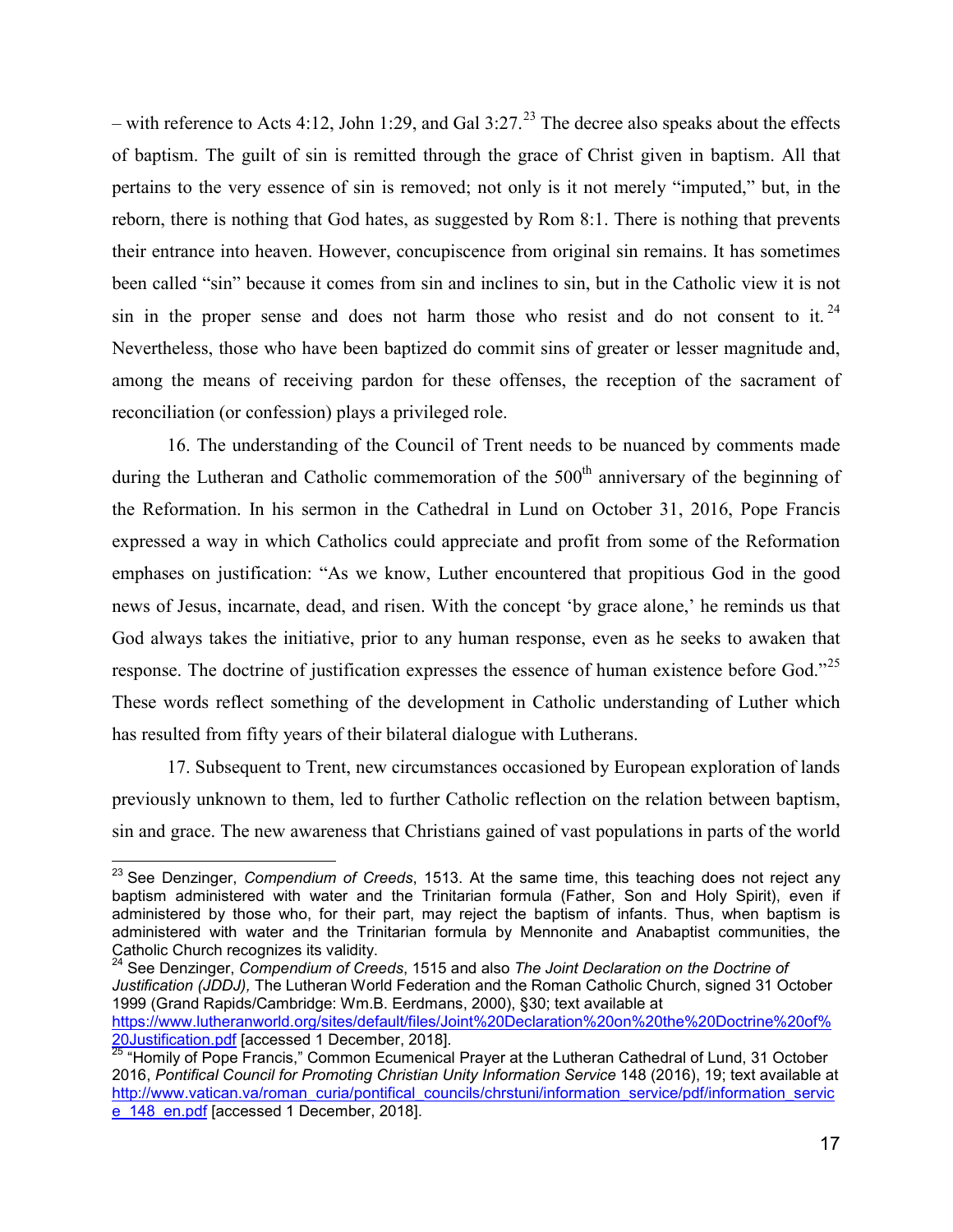that they had rarely, if ever, visited gave rise to questions about how the traditional Christian doctrines concerning sin, grace, and baptism applied to the great number of people who had never heard of Christ. Biblical teachings such as those that stated that there is no name other than that of Jesus by which human beings can be saved (see Acts 4:12) and, on the other hand, that God wills the salvation of all human beings (see 1 Tim 2:4) demanded reconciliation, since the practical inability of fulfilling the first seemed to contradict the fulfillment of the second. Various attempts to resolve this puzzle, especially in terms of rehabilitating the traditional themes of baptism by desire and baptism by martyrdom sought to address this apparent problem.[26](#page-17-0)

18. Although the Second Vatican Council did not devote a text focused precisely to this relation, reflecting on the situation of the many human beings who are not baptized, it did affirm that:

those also can attain to salvation who through no fault of their own do not know the Gospel of Christ or His Church, yet sincerely seek God and moved by grace strive by their deeds to do His will as it is known to them through the dictates of conscience. Nor does Divine Providence deny the helps necessary for salvation to those who, without blame on their part, have not yet arrived at an explicit knowledge of God and with His grace strive to live a good life. Whatever good or truth is found amongst them is looked upon by the Church as a preparation for the Gospel. She knows that it is given by Him who enlightens all men so that they may finally have life. But often men, deceived by the Evil One, have become vain in their reasonings and have exchanged the truth of God for a lie, serving the creature rather than the Creator. $27$ 

19. Catholic reflection on the transmission of original sin has continued in more recent times:

How did the sin of Adam become the sin of all his descendants? The whole human race is in Adam "as one body of one man" (St. Thomas Aquinas, *De malo* 4, 1). By this "unity of the human race" all men are implicated in Adam's sin, as all are implicated in Christ's justice. Still, the transmission of original sin is a mystery that we cannot fully understand. But we do know by Revelation that Adam had received original holiness and justice not for himself alone, but for all human nature. By yielding to the tempter, Adam and Eve committed a personal sin, but this sin affected the human nature that they would then transmit in a fallen state (see Council of Trent, DH 1511-1512). It is a

<span id="page-17-0"></span> <sup>26</sup> See the efforts by Francis A. Sullivan in: *Salvation Outside the Church? A History of Christian Thought*  about Salvation for Those "outside", (New York/Mahwah, NJ: Paulist Press, 1992).<br><sup>27</sup> Lumen gentium, The Dogmatic Constitution on the Church, November 21, 1964, §16. Text available at

<span id="page-17-1"></span>[http://www.vatican.va/archive/hist\\_councils/ii\\_vatican\\_council/documents/vat-ii\\_const\\_19641121\\_lumen](http://www.vatican.va/archive/hist_councils/ii_vatican_council/documents/vat-ii_const_19641121_lumen-gentium_en.html)[gentium\\_en.html](http://www.vatican.va/archive/hist_councils/ii_vatican_council/documents/vat-ii_const_19641121_lumen-gentium_en.html) [accessed 1 December, 2018].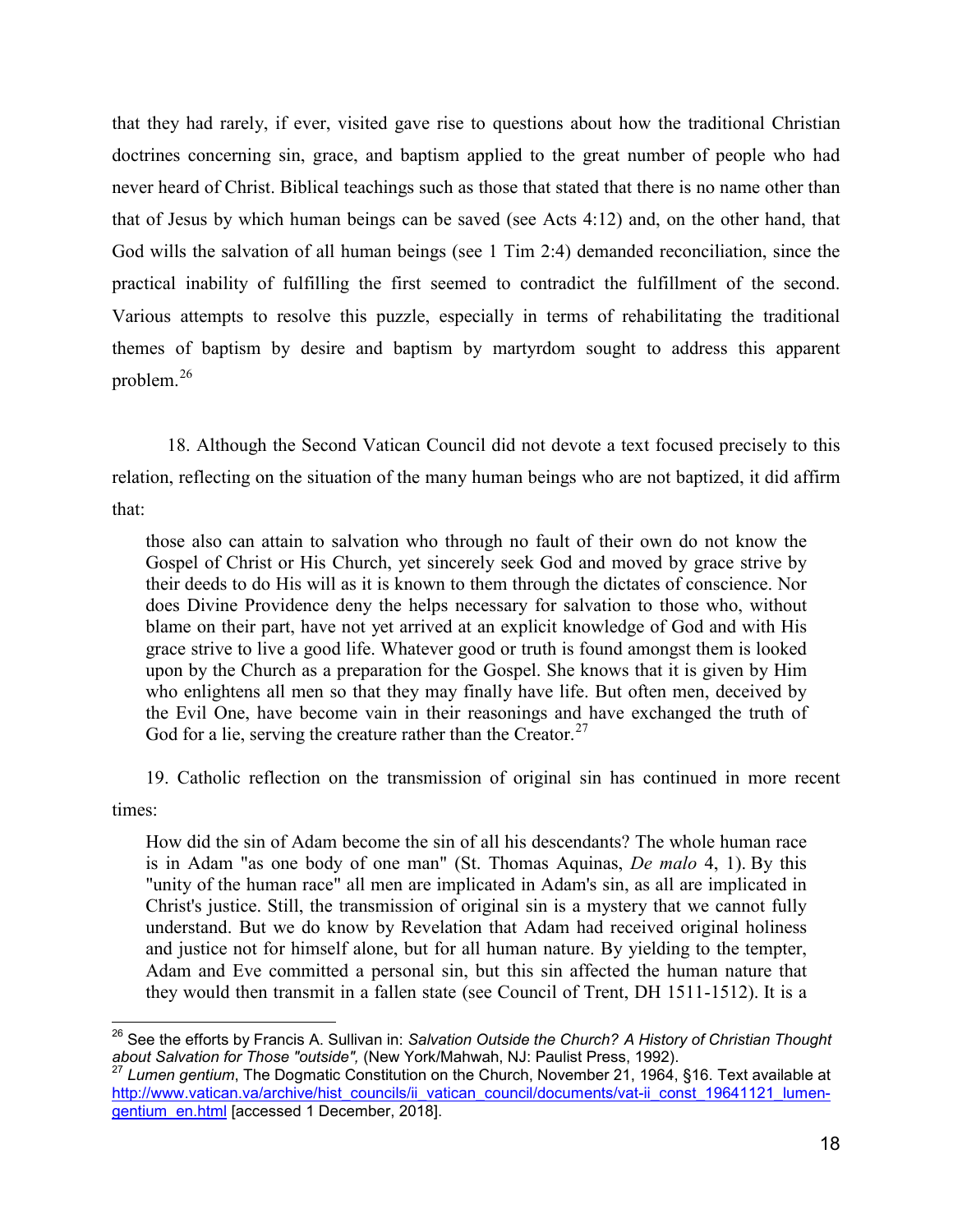sin which will be transmitted by propagation to all mankind, that is, by the transmission of a human nature deprived of original holiness and justice. And that is why original sin is called "sin" only in an analogical sense: it is a sin "contracted" and not "committed" a state and not an act. [28](#page-18-0)

20. The relation of baptism to sin and grace, with the necessary nuances that have been uncovered over the centuries, is well expressed in *Redemptor hominis*, the source with which this Catholic presentation began:

It was precisely this man in all the truth of his life, in his conscience, in his continual inclination to sin and at the same time in his continual aspiration to truth, the good, the beautiful, justice and love that the Second Vatican Council had before its eyes when, in outlining his situation in the modern world, it always passed from the external elements of this situation to the truth within humanity: "In man himself many elements wrestle with one another. Thus, on the one hand, as a creature he experiences his limitations in a multitude of ways. On the other, he feels himself to be boundless in his desires and summoned to a higher life. Pulled by manifold attractions, he is constantly forced to choose among them and to renounce some. Indeed, as a weak and sinful being, he often does what he would not, and fails to do what he would. Hence he suffers from internal divisions, and from these flow so many and such great discords in society.<sup>[29](#page-18-1)</sup>

21. In their contemporary understanding of the relation of baptism, sin and grace, Catholics emphasize that their view of original sin could be misunderstood if it were to be interpreted in such a way as to imply that the universal extent of sin could be separated from the New Testament teaching about the universal extent of God's will for salvation. A very considerable number of people have not been baptized in the past and most probably will not be in the future. It would be a misinterpretation and misunderstanding of Catholic belief to conclude that, while the extension of original sin is universal, the remedy of this situation is confined only to those baptized as Christians. God brings about his salvific action through the sacraments; but God's salvific action is not confined by these special means entrusted to the Church. God's universal salvific will can be effective beyond our ways of knowing precisely how it accomplishes its work. As the Second Vatican Council taught: "… since Christ died for all men (Romans 8:32), and since the ultimate vocation of man is in fact one, and divine, we ought to believe that the

<span id="page-18-1"></span><span id="page-18-0"></span><sup>&</sup>lt;sup>28</sup> Catechism of the Catholic Church, § 404.<br><sup>29</sup> Redemptor hominis, §4b, quoting Vatican II's *Gaudium et spes* On the Relation of the Church to the Modern World, §10; text available at [http://w2.vatican.va/content/john-paul](http://w2.vatican.va/content/john-paul-ii/en/encyclicals/documents/hf_jp-ii_enc_04031979_redemptor-hominis.html)[ii/en/encyclicals/documents/hf\\_jp-ii\\_enc\\_04031979\\_redemptor-hominis.html](http://w2.vatican.va/content/john-paul-ii/en/encyclicals/documents/hf_jp-ii_enc_04031979_redemptor-hominis.html) [accessed 1 December, 2018].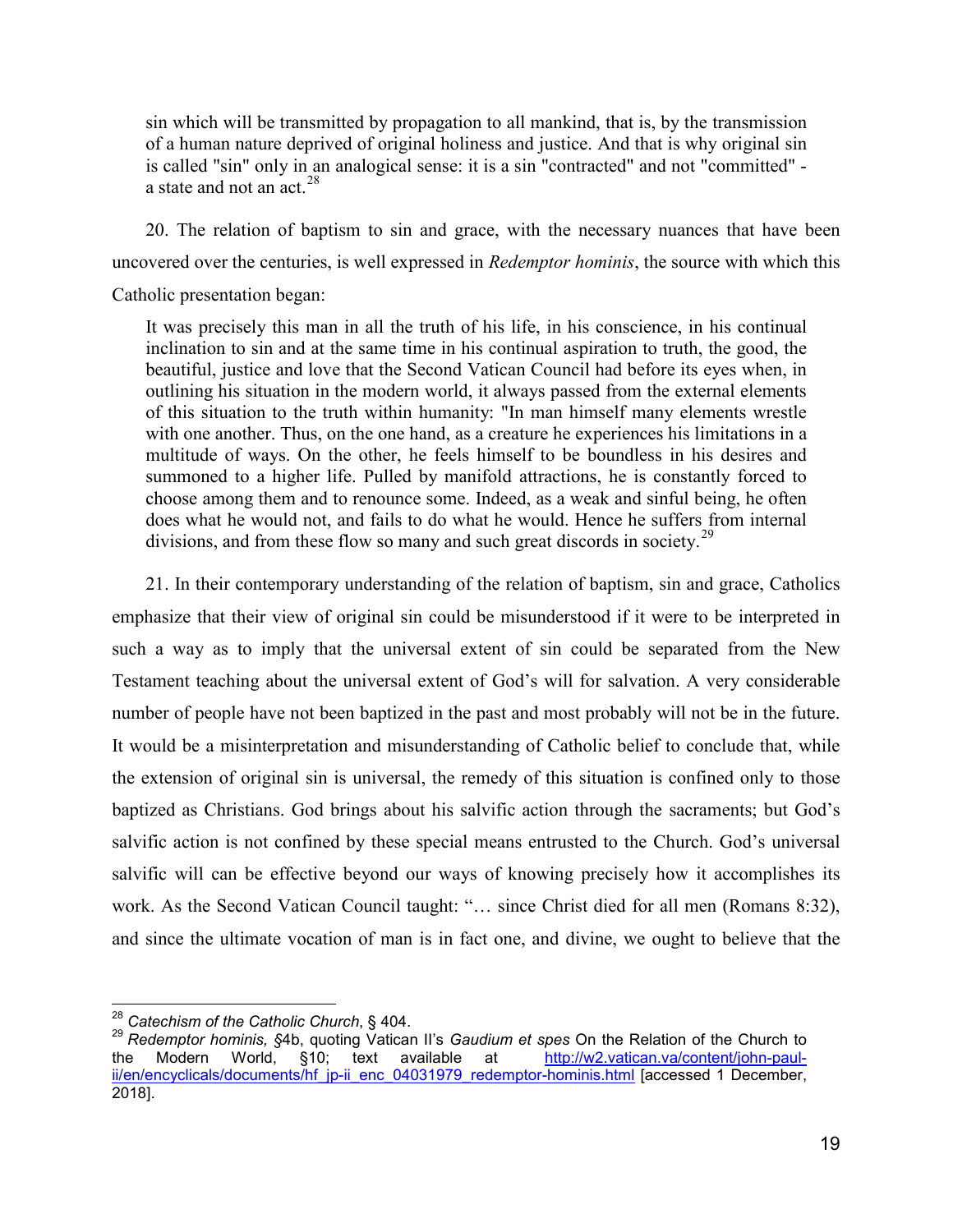Holy Spirit in a manner known only to God offers to every man the possibility of being associated with this paschal mystery".<sup>[30](#page-19-1)</sup>

#### <span id="page-19-0"></span>**Lutheran Understanding of the Relation of Baptism to Sin and Grace**

22. Lutheran understanding of sin is focused on the condition of the human heart or inner self or human "nature" which is the origin of acts of the will. Sinful acts are understood as fruits of the sin of the human person, which is sin in the proper sense. The *Augsburg Confession*, art.II says: "They teach that since the fall of Adam all human beings who are propagated according to nature are born with sin, that is, without fear of God, without trust in God, and with concupiscence. And they teach that this disease or original fault is truly sin."[31](#page-19-2) This makes clear that Lutherans have a strictly theological concept of sin that is different from a moral concept of good and evil acts. For a moral understanding an act of the will is good if the respective judgment of practical reason including the goal is right, the circumstances of the act are taken into consideration, and the act is chosen because it is good. Moral reflection also asks for the final good to be happiness (for example, in Aristotle).

23. In contrast to this, a theological approach sees God as the final goal and the starting point of all our acting. Augustine demonstrated that the final goal of human action is either God or we ourselves, and argued that in a theological sense, only love for God for God's sake makes our acting right. Luther understands human love of God as the final goal with reference to Jesus' understanding of the fulfillment of God's law, "You shall love the Lord your God with all your heart, and with all your soul, and with all your mind, and with all your strength" (Mark 12:30). While scholastic theologians understood this commandment to love God as requiring an act of *will*, Luther took it to demand the dedication of the *whole person*, not only of the *will*. The wholeness of the person includes one's desires, affections, emotions, and longings. They are all present in us before we make any decision of the will, and they manifest our estimation of and relation to things and people in the world in which we live. Luther has a place for deep psychological experience in his theology: we are spontaneously slow to do good works, and we feel a reluctance in us to fulfill God's law with our will and corresponding external acts, while we are quite quick to wish or even do the opposite. From Jesus' explanation of the

<span id="page-19-2"></span><span id="page-19-1"></span><sup>&</sup>lt;sup>30</sup> Gaudium et spes, §22.<br><sup>31</sup>Robert Kolb and Timothy J. Wengert (eds), *The Book of Concord: The Confessions of the Evangelical Lutheran Church*, transl. Charles P. Arand (Minneapolis: Fortress Press, 2000), 37, 39.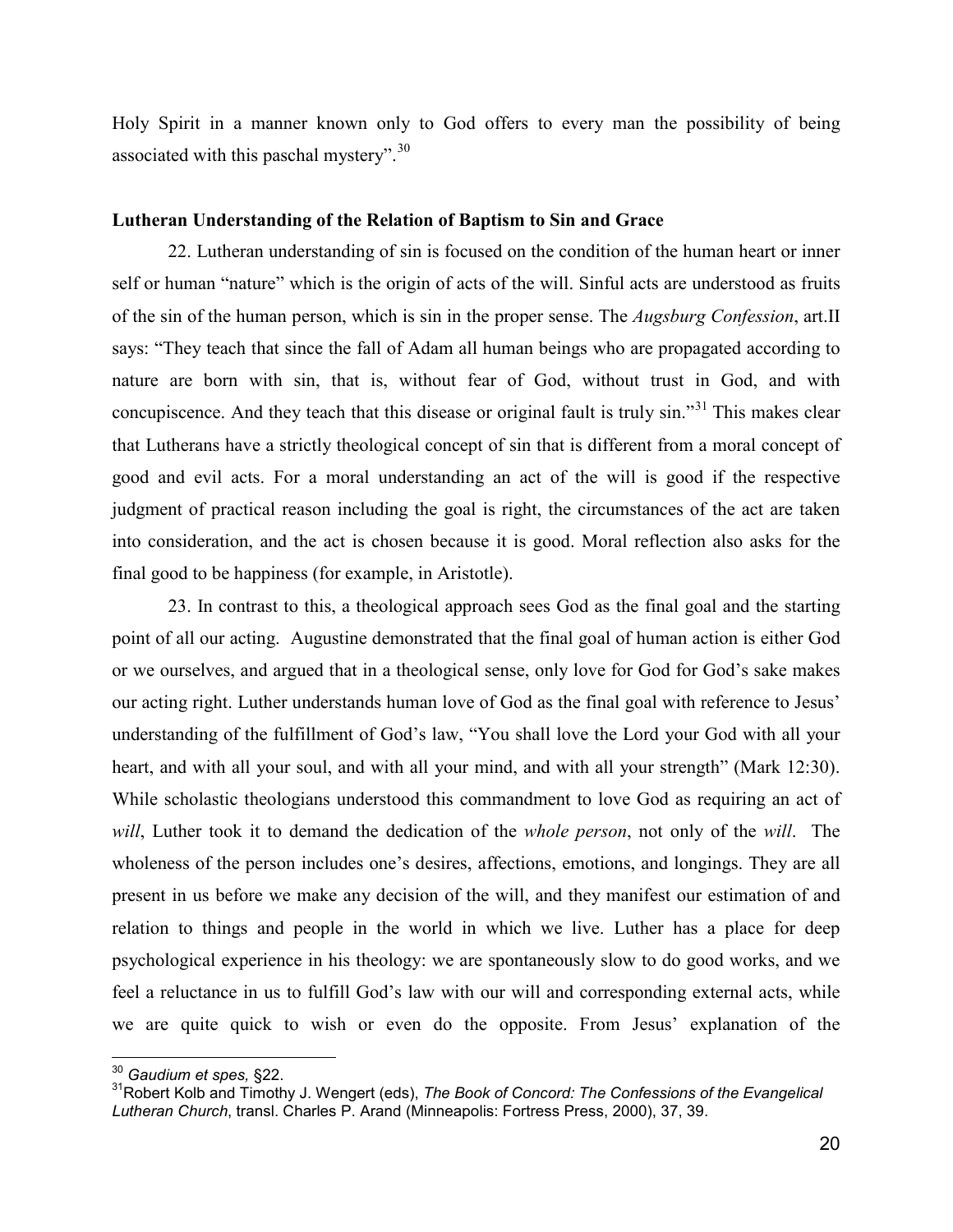commandment to love God Luther insists that God desires our wholehearted dedication to him and his will, but we realize in ourselves that we cannot offer this to God. We do not have complete power over our whole person including our affects, desires and longings. No scholastic theologian had claimed this. They had only required that we should not consent to the evil desires in us by moderating our affections and not letting them become acts of the will. Indeed, we are free not to kill a person whom we hate, but it is not so easy to overcome hatred.

24. There are two possibilities to deal with this situation: (a) Moral reflection is satisfied if the evil desire is not fulfilled by an act of the will; it will challenge the person to struggle against the evil desire by developing virtues, but the basic argument is: nobody is obliged to do anything that is beyond his capacities (*ultra posse nemo obligatur*). (b) Luther argues from the perspective of God: It is God's holy will that we dedicate our whole life to him, but God's will does *not* adapt to *our* capacities, rather his will reveals our situation before God: that we are unable to fulfil his will. "Through the law comes the knowledge of sin" (Rom 3:20). Therefore, we desperately need the gospel of God's grace. The law of God shows us our inability to fulfil his law. If the final goal of my life is either God or I myself, and I cannot devote my whole person to God, then it is I and not God who is the final goal of my life. Thus, I am a human being turned in upon myself (*homo incurvatus in se ipsum*). There may be many morally good acts done by such a human being, but this person attributes also these good acts to herself and thus seeks herself in everything, even in good works. Luther's definition of sin is: not trusting in God, instead looking for one's own benefit in everything (*in omnibus quaerere quae sua sunt*). This is different from egoism. Egoism can be overcome by acting in a just way (giving everyone their due), but according to Luther without grace this person will be proud of, and wish to be admired on account of their just works, seeking their own benefit even in these good things. The notion of the total depravity of the sinful person is misleading, because it creates the impression that nothing good can be found in him or her. What Lutherans want to say is that a person cannot liberate themselves from this sinful situation by their own capacities since every act is an act of being turned in upon oneself. Thus, one has clearly to distinguish Luther's transmoral concept of sin from a moral understanding of good and evil to which the will in its freedom is related.

25. In light of this understanding of sin, it becomes clear why actual sin is not in the foreground for Luther. Of course, he is aware that what is confessed in the sacrament of confession are certain evil acts that burden people. Because of the radical character of sin, the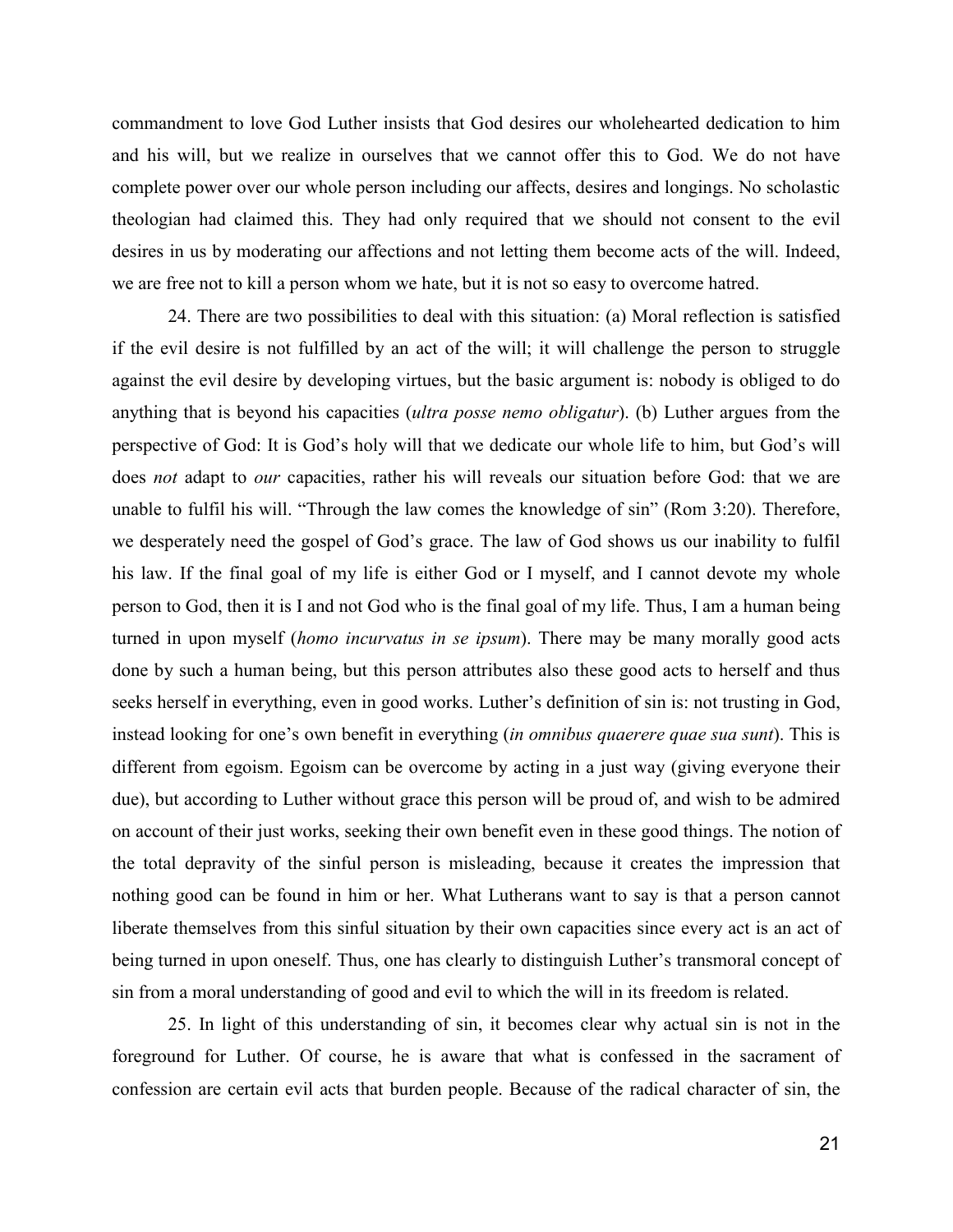overcoming of sin requires the dying and rising of the person; this happens in baptism. But as a matter of experience, even after baptism, the flesh plays an evil role in the faithful that hinders them from fully fulfilling the will of God and completely giving their heart to God (see Gal 5:17). Baptism obviously does not fully eradicate original sin. Therefore, Luther calls for returning again and again to baptism. The baptismal promise received in faith is justification. In justification one has to distinguish two aspects that cannot be separated: (a) Justification is forgiveness of sins for those who believe and trust in the promise of the gospel. Luther often describes this by using forensic terminology, as Paul does in the letter to the Romans, but he can also use other models, like that of the mystical marriage: faith is so to speak the ring between the soul, the bride, and Christ, the bridegroom. According to the laws of marriage the possession of the bride (sin) becomes the possession of the bridegroom, and the possession of the bridegroom (righteousness) becomes the possession of the bride. In this respect, sin is forgiven completely, a person is made totally righteous (*totus iustus*). (b) When the Holy Spirit uses the word of promise, spoken in proclamation or communicated through the sacrament, he also begins to transform the person. He does this by creating new desires, longings, and acts of the will, in her. But, as we all experience, this transformation is never completed, there is the continuing struggle between spirit and flesh in us. We cannot rely on our transformation, but we can absolutely rely on Christ's promise. Yet because this transformation is never completed as long as we live, we never get to the point of offering our person in fullness to God, and this precisely is sin. Therefore Luther says: The justified person is at the same time a sinner.

26. This does not mean that no transformation takes place; it means that Luther takes the holiness of God seriously. God's holiness requires our complete dedication. Therefore: with respect to the gospel the believer is righteous, with respect to the law she is sinner. Luther does not deny growth in holiness, but as long as we have not reached the final goal we remain sinners with respect to what God expects from us. Luther's understanding of sin has an enormous selfcritical impulse while at the same time calling for going forward on the way of sanctification. Luther – one must emphasize this over and over again – also perceives justification as changing the person. Justification is not merely God's justifying judgment that remains external to a person and leaves a person unchanged; rather the relationship of the promise of forgiveness and communion and faith changes a person deeply. But since a person's transformation is never complete or perfect, even under the working of the Holy Spirit, Luther calls the faithful *sinners*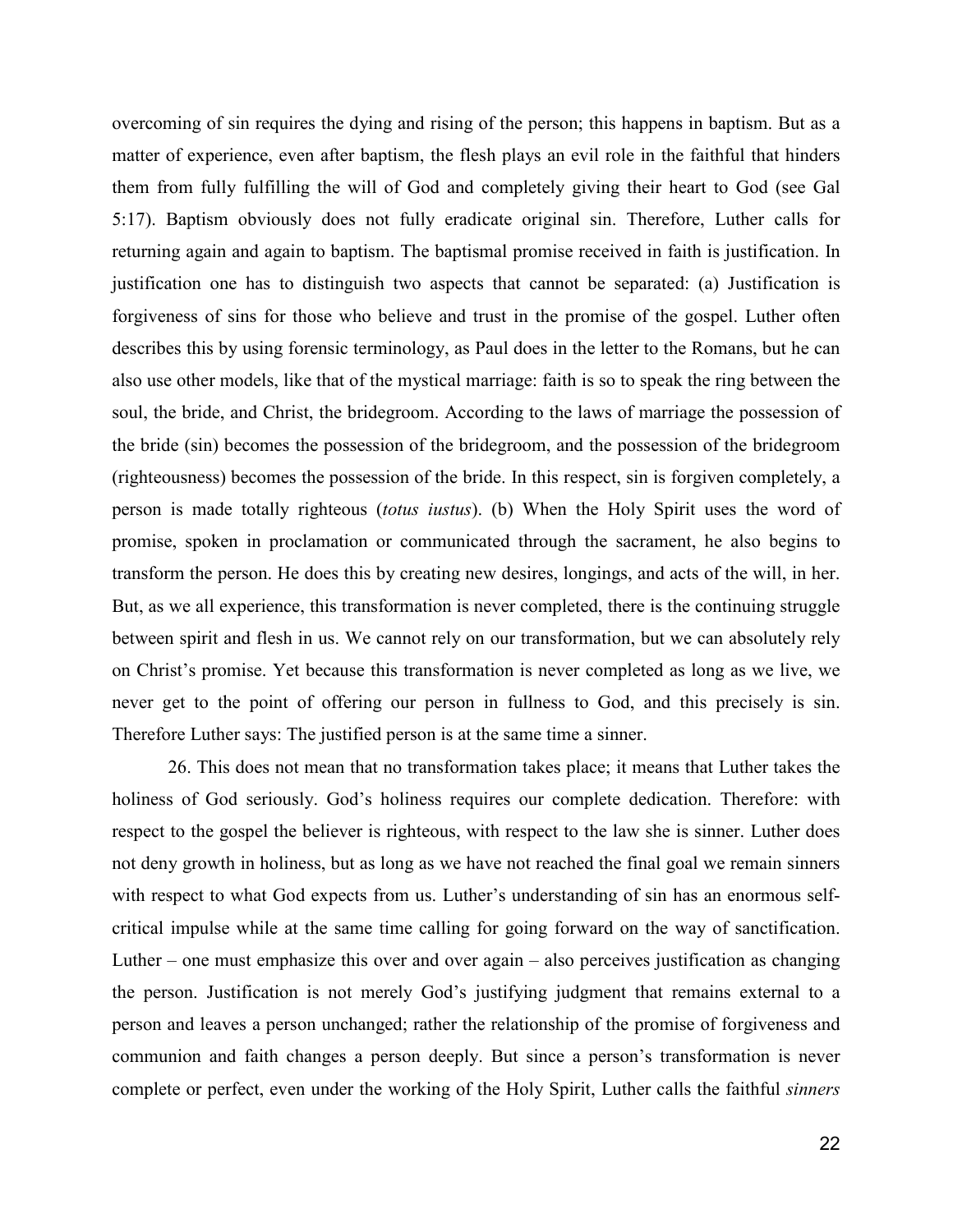with respect to God's holy law, while with respect to the promise of the gospel those who believe in it, are righteous. This *simul iustus et peccator* ("at once justified and a sinner") does *not* mean that the person who is justified, is not transformed, rather, Luther emphasizes: "The enslaving power of sin is broken on the basis of the merit of Christ. It is no longer sin that 'rules' the Christian, for sin is itself 'ruled' by Christ to whom the justified are bound in faith."[32](#page-22-0) This means that the faithful are able to prevent the sin of the heart from manifesting itself in evil deeds. Christians can actually do good works. In his morning prayer, used daily by millions of Lutherans, Luther asks God: "that you would also protect me today from sin and all evil, so that my life and actions may please you completely. For into your hands I commend myself: my body, and my soul, and all that is mine. Let your holy angel be with me, so that the wicked foe may have no power over me. Amen."<sup>[33](#page-22-1)</sup>

27. Baptism is understood by Luther as a sacrament in the sense of Augustine - that the word comes to the element and makes the sacrament. The word of baptism is a promise that (a) effects what it says, and that (b) requires faith. Promise and faith build a salvific relationship. Faith needs the promise because it does not rely on itself but on the external word of the promise. But a promise is given in vain if the person to whom it is given does not believe in it. Both parts of this relationship require each other. Thus Luther can say what at first glance seems to be paradoxical: "But we must so consider it [the promise] as to exercise our faith in it, and have no doubt whatever that, once we have been baptized, we are saved. For unless faith is present or is conferred in baptism, baptism will profit us nothing; indeed, it will become a hindrance to us, not only at the moment when it is received, but throughout the rest of our lives."<sup>[34](#page-22-2)</sup>

28. Baptism happens at a certain place and at a certain time, but the promise of baptism lasts a lifetime. God promises the person who is baptized: "You are my child forever". In faith we come back to this promise. When a sinner is received into communion with God, this is at the same time forgiveness of sins. Because the renewal of life begins in baptism, but endures for the whole lifetime of the faithful, asking for forgiveness and being received again into communion with God means: returning to the promise of baptism. Therefore, Luther holds the sacraments of baptism and confession closely together.

<span id="page-22-2"></span>

<span id="page-22-1"></span><span id="page-22-0"></span><sup>&</sup>lt;sup>32</sup> Joint Declaration on the Doctrine of Justification, § 29.<br><sup>33</sup> The Book of Concord, Minneapolis 2000, 363<br><sup>34</sup> Martin Luther, "The Babylonian Captivity of the Church," in Word and Sacrament II: Luther's Works (LW) vol. 36, ed. Abdel Ross Wentz and Helmut T. Lehmann (Philadelphia: Fortress Press, 1959), 59.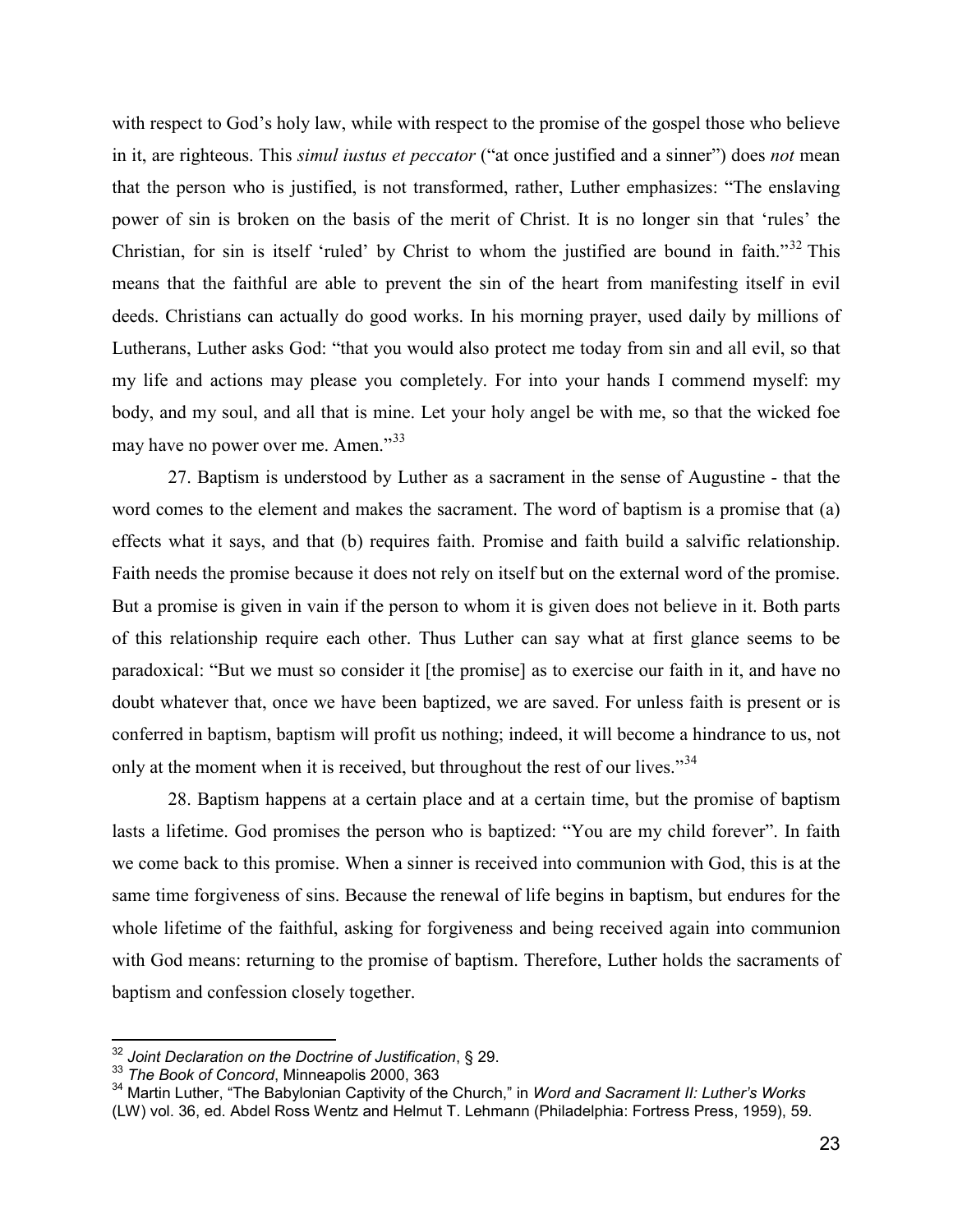Just as the truth of this divine promise, once pronounced over us, continues until death, so our faith in it ought never to cease, but to be nourished and strengthened until death by the continual remembrance of this promise made to us in baptism. Therefore, when we rise from our sins or repent, we are merely returning to the power and the faith of baptism from which we fell, and finding our way back to the promise then made to us, which we deserted when we sinned. For the truth of the promise once made remains steadfast, always ready to receive us back with open arms when we return.<sup>[35](#page-23-1)</sup>

29. The Christian life is a life of faith in one's baptism to which the believer always returns. In baptism, God does not only promise to give *something*, forgiveness of sins, rather he gives *himself* to the baptized. This self-giving of God is repeated over and over again in the proclamation of God's word and in the celebration of the Lord's Supper. Since baptism is seen as *God's* promise, it is valid even if human beings do not trust in it, according to the rule: "If we are faithless, he remains faithful – for he cannot deny himself" (2 Tim 2:13). In this perspective, there is no basic difference whether a person is baptized as infant or adult, both are called to continue to trust in their baptism's promise as long as they live.

#### <span id="page-23-0"></span>**Mennonite Understanding of the Relation of Baptism to Sin and Grace**

30. "Sin" was most often talked about in Anabaptism and later Mennonitism<sup>[36](#page-23-2)</sup> in relation to the victory of God's grace over sin and evil in Christ on the cross.<sup>[37](#page-23-3)</sup> The fallen nature of humanity was confessed without reservation but most often in the context of God's freeing, sanctifying grace. Although it was confessed as true,<sup>[38](#page-23-4)</sup> "original sin" did not have the priority it was given in other  $16<sup>th</sup>$  century churches, where it was indispensable to their understanding of baptism. More often Anabaptists addressed the subject when pressed to do so in debate with

<span id="page-23-1"></span> <sup>35</sup> *Luther's Works*, 36:59.

<span id="page-23-2"></span> $36$  A historical note: In the 16th century, the ancestors of Mennonites mostly referred to themselves as "brothers and sisters" or "baptism-minded". They were called "Anabaptists" mostly by their detractors. Gradually, the term "Mennonite" became their name in most countries in honor of one of their founders, Menno Simons. Beginning after World War II the term "Anabaptist" was reclaimed in a positive sense as a broader way of designating the movement, to include communities that arose over the centuries from the original impulse, such as Hutterites, Amish, Brethren in Christ, and the Brethren communities of the turn of the 18<sup>th</sup> century. Since the beginning of the 21<sup>st</sup> century some non-European Mennonite communities that arose out of North Atlantic Mennonite missions have begun to describe themselves as 'Anabaptist' according to the same logic that arose after World War II. This is also the case for some North American congregations.

<span id="page-23-3"></span><sup>37</sup> Pilgram Marpeck, *The Writings of Pilgram Marpeck*, ed. William Klassen and Walter Klassen (Eugene, Or.: Wipf and Stock, 1999) 112-124; Simon Menno, *Complete Works of Menno Simon* (Elkhart, IN: J.F.

<span id="page-23-4"></span><sup>&</sup>lt;sup>38</sup> Balthasar Hubmaier, *Complete Writings*, ed. H. Wayne Pipkin and John Howard Yoder (Scottdale, PA: Herald Press, 1989) 86.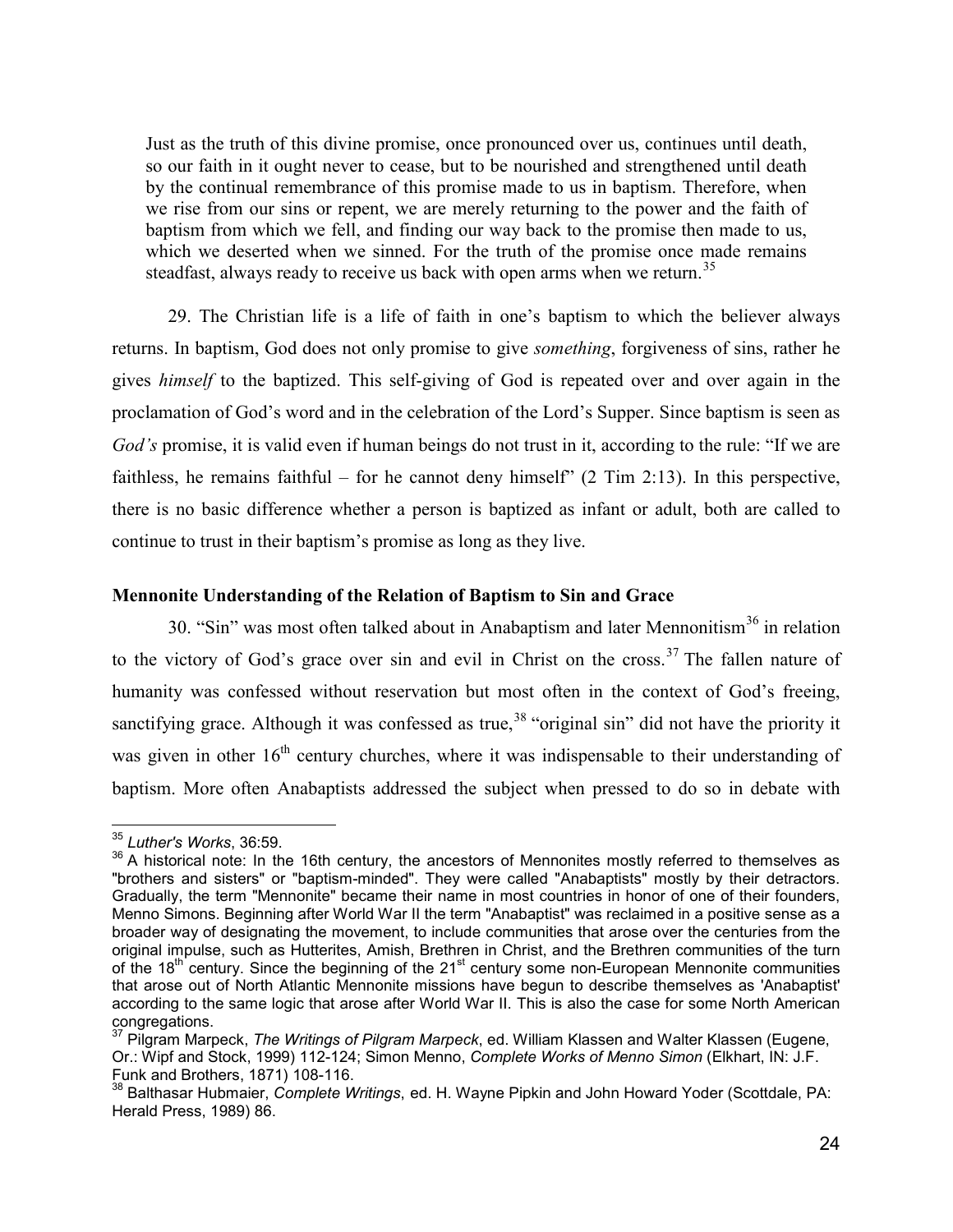other confessions. Nevertheless, one can distinguish four different understandings of what original sin is: "It is described as an inborn incurable sickness, as the loss of power to distinguish between good and evil, as a poison which has wrought a corruption within nature originally good, and as the natural reason of the mature man which over-extends itself into the realm of the supernatural. Original sin was not denied by any of the Radical Reformers, but none of them saw it as it was seen within the Magisterial Reformation, primarily in its Augustinian light, as the bondage of the will."<sup>[39](#page-24-0)</sup>

31. Whether or not they used the term "original sin" Anabaptist theologians taught that without Christ the human condition was hopeless. Menno Simons had a strong sense of the sinful state of humanity and did not shy away from the term. He writes, "The Scriptures as I see it speak of different kinds of sin. The first kind is the corrupt, sinful nature, namely, the lust or desire of our flesh contrary to God´s Law and contrary to the original righteousness; sin which is inherited at birth by all the descendants and children of a corrupt, sinful Adam, and is not inaptly called original sin…The second kind of sins are the fruits of this first sin and are not inaptly called actual sin by theologians."<sup>[40](#page-24-1)</sup>

32. Mennonite theology shares the interpretation of the Genesis creation narratives in the larger Christian tradition that humanity – as part of creation – is infected by sin. This infection by sin is a result of the disobedience of Adam and Eve. It leads to death in two ways: first, the physical death of Adam and his posterity; second, eternal death from which only Christ can redeem. The three most influential historic Mennonite confessions of faith reiterate these assertions. Yet the emphasis in their writings is on the declaration that it was God's intention to offer reconciliation to all of humanity.<sup>[41](#page-24-2)</sup>

33. One current Mennonite confession of faith describes this conviction in the following way: "We confess that, beginning with Adam and Eve, humanity has disobeyed God, given way to the tempter, and chosen to sin. Because of sin, all have fallen short of the Creator's intent, marred the image of God in which they were created, disrupted order in the world, and limited

<span id="page-24-0"></span> <sup>39</sup> Alvin J. Beachy, *The Concept of Grace in the Radical Reformation*, (Nieuwkoop: B. De Graaf, 1977), 38.

<span id="page-24-1"></span><sup>40</sup> Menno Simons, *The Complete Writings of Menno Simons*: *1496-1561*, ed. John C. Wenger, transl. Leonard Verduin (Scottdale, PA: Herald Press, 1966) 563, cf. 130, 948.<br><sup>41</sup> Dordrecht (1632), Articles 2 – 6, 63-65; Ris (1766), Articles 8-11, 86-88; Mennonite Brethren (1902),

<span id="page-24-2"></span>Article 2, 164-166 in Howard J. Loewen, *One Lord, One Church, One Hope, and One God: Mennonite Confessions of Faith in North America: An Introduction* (Elkhart, Ind: Institute of Mennonite Studies, 1985).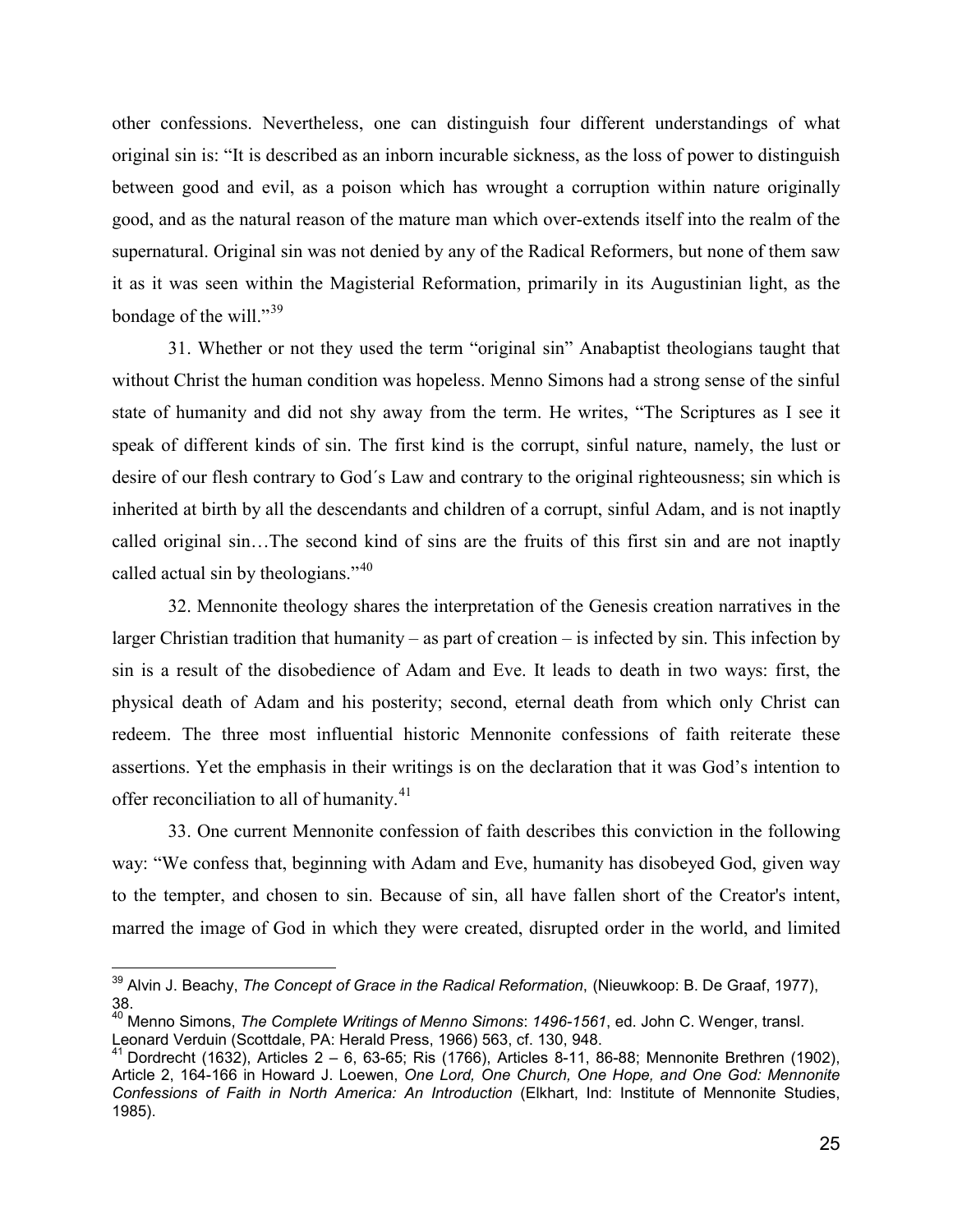their love for others." [42](#page-25-0) Further, it states, "Through sin, the powers of domination, division, destruction, and death have been unleashed in humanity and in all of creation. They have, in turn, further subjected human beings to the power of sin and evil, and have increased burdensome work and barren rest."<sup>[43](#page-25-1)</sup>

34. Sin's general infection of all of humanity and the created order affects the life of individuals, groups, social orders, structures and institutions.<sup>[44](#page-25-2)</sup> Sin is part of the human condition, and it affects the entire person. At the same time, "No one aspect of human beings, such as reason or sexuality or the physical body, should be singled out as the primary carrier of sinfulness."<sup>[45](#page-25-3)</sup> Not the flesh, not procreation, not any natural process as such is sinful; rather sin must be understood as being rooted in "knowledge". We come to know ourselves and our transgressions (Ps 51, especially v.3) in the light of God's revelation. Only conscious acts have the quality of obedience or disobedience, faith or sin, and it is only when we are sinning consciously and deliberately that this inborn tendency may be understood as "original sin".<sup>[46](#page-25-4)</sup> In most Anabaptist writings weight is placed on conscious acts of disobedience as sin. But there is also a concern for the disposition of the heart. Jesus' warning in the Sermon on the Mount that someone who lusts after a woman has already committed adultery with her in his heart (Matt 5:27-28) is often cited.

35. Two background assumptions are at work in Mennonite thinking in holding onto the tension between the fall and redemption. The first one is that we cannot escape from our responsibility before God; the second and related matter is that even after Adam's fall God

<span id="page-25-0"></span> <sup>42</sup> *Confession of Faith in a Mennonite Perspective: Summary Statement* (Scottdale, PA: Herald Press, 1995) Art. 7, "Sin," 31-34, 31.<br><sup>43</sup> Ibid.

<span id="page-25-1"></span>

<span id="page-25-2"></span><sup>44</sup> "… 'powers,' 'principalities,' 'gods of the nations,' and 'elemental spirits of the universe,' though not necessarily evil, are prone to distort God's purposes for them. They can corrupt and enslave humanity [\(Isa. 42:17;](http://bible.gospelcom.net/bible?language=english&version=NIV&showfn=yes&showxref=yes&passage=Isa+42:17) [45:20;](http://bible.gospelcom.net/bible?language=english&version=NIV&showfn=yes&showxref=yes&passage=Isa+42:17) [Gal. 4:9;](http://bible.gospelcom.net/bible?language=english&version=NIV&showfn=yes&showxref=yes&passage=Gal+4:9) [Eph. 2:1-3;](http://bible.gospelcom.net/bible?language=english&version=NIV&showfn=yes&showxref=yes&passage=Eph+2:1-3) [6:12;](http://bible.gospelcom.net/bible?language=english&version=NIV&showfn=yes&showxref=yes&passage=Eph+2:1-3) [Col. 2:15\)](http://bible.gospelcom.net/bible?language=english&version=NIV&showfn=yes&showxref=yes&passage=Col+2:15). Sin is thus not only an individual matter, but involves groups, nations, and structures. Such organizations have a "spirit" that can incite persons to do evil they would not have chosen on their own. Governments, military forces, economic systems, educational or religious institutions, family systems, and structures determined by class, race, gender, or nationality are susceptible to demonic spirits. Human violence toward each other, enmity between peoples, the domination of men over women, and the adverse conditions of life and work in the world-- these are all signs of sin in humanity and in all creation [\(Gen. 3:14-19;](http://bible.gospelcom.net/bible?language=english&version=NIV&showfn=yes&showxref=yes&passage=Gen+3:14-19) [4:3-16;](http://bible.gospelcom.net/bible?language=english&version=NIV&showfn=yes&showxref=yes&passage=Gen+3:14-19) [6:11-13;](http://bible.gospelcom.net/bible?language=english&version=NIV&showfn=yes&showxref=yes&passage=Gen+6:11-13) [11:1-9;](http://bible.gospelcom.net/bible?language=english&version=NIV&showfn=yes&showxref=yes&passage=Gen+6:11-13) [Rom.](http://bible.gospelcom.net/bible?language=english&version=NIV&showfn=yes&showxref=yes&passage=Rom+8:21) 8:21)." Confession of Faith, "Sin," Commentary No. 2, 32f.

<span id="page-25-4"></span>

<span id="page-25-3"></span> $45$  Confession of Faith, "Sin", Commentary No. 5, 33.<br> $46$  Marpeck's emphasis on the power and universality of sin "saves him from any Pelagian optimism in his concept of man" in Torsten Bergsten, *Pilgram Marbeck: und seine Auseinandersetzung mit Caspar Schwenckfeld* (Uppsala: Almqvist & Wiksells Boktryckeri AB, 1958), 80.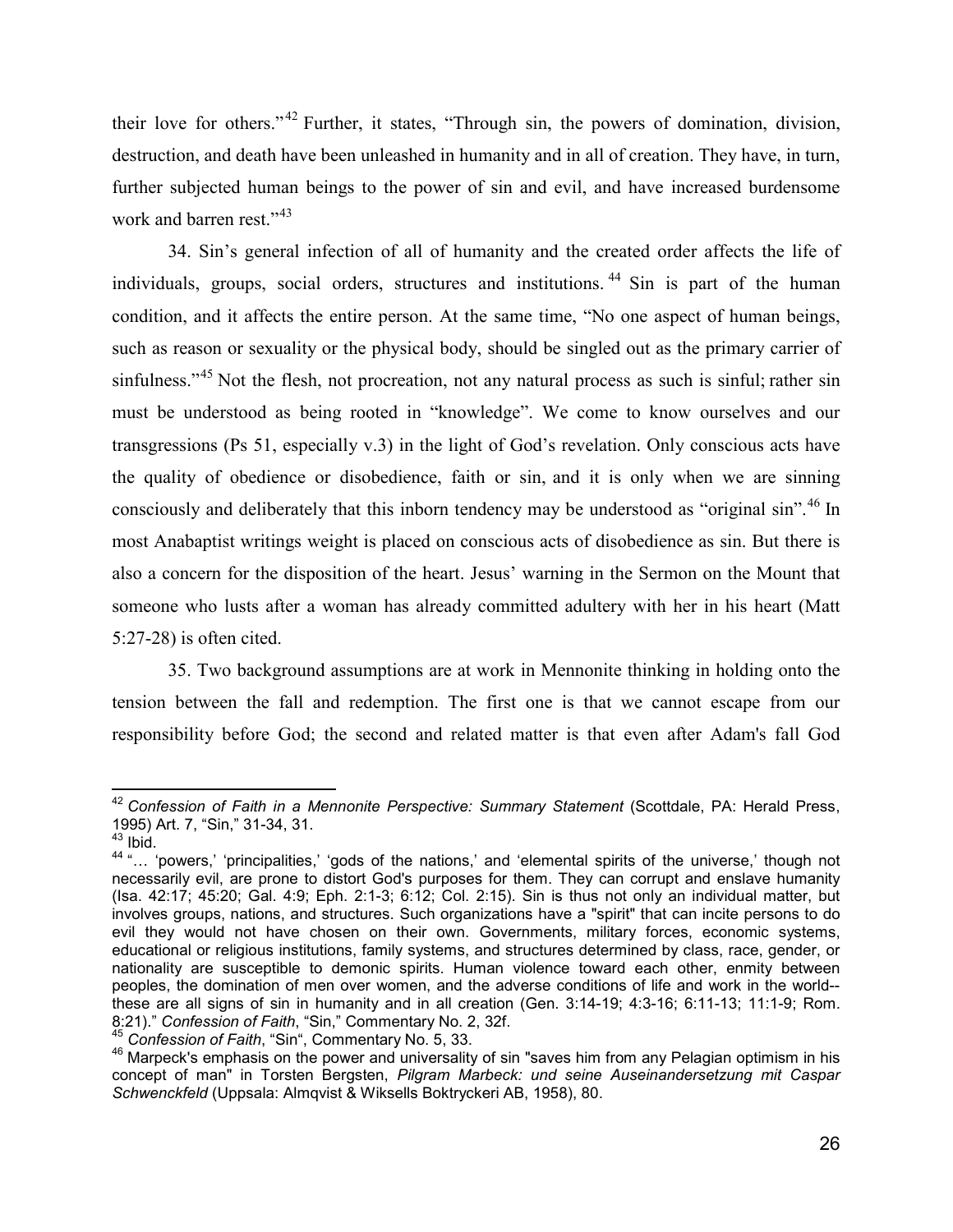remained gracious and did not withdraw his breath from mortals. The image of God, though broken, remained in each human being. In God's prevenient grace he used this vestige of awareness of himself to appeal to each human being to choose between a life remaining in sin and a new life in light of the forgiveness of sins in Christ.<sup>[47](#page-26-0)</sup> It is clear from the texts referred to that the authors did not understand such awareness of God in a Pelagian sense. That is, "they did not deny the reality of sin nor did they even deny the inheritance of a tendency to sin from our first parents. But they did not accept this tendency toward sinning as inevitable fate.<sup>7[48](#page-26-1)</sup>

36. Through Christ's resurrection and the consequent reign of the Spirit, human nature has been restored to the potential it had before the fall (2 Cor 5:16-17; Gal 6:15). The Spirit reveals Christ, whoever responds "become[s] a partaker of the divine character, the being of Jesus Christ and the power and character of the Holy Spirit, and conforms themselves to the image of Jesus Christ" (also 2 Pet 1:4).  $49$  That is, the image of God has been restored; the believer bears God's image and continues to grow in the capacity to love rather than retaliate.<sup>[50](#page-26-3)</sup> Although the inborn tendency to sin is never entirely overcome, the Christian has been set free to obey God (see Rom 8:10-13).

37. Thus, the heart of the Anabaptist understanding of salvation is that, by grace, transformation is possible, in which the "natural person" is transformed into a "spiritual person". By that is meant that someone who is turned in upon themselves in self-love can turn outward and grow in love for God, neighbor, and enemy. Menno Simons "has the vision of a translocation from the realm of sin and evil into the kingdom of God."<sup>[51](#page-26-4)</sup> The new birth, for Menno, "consists, verily, not in water nor in words; but it is the heavenly, living, and quickening power of God in our hearts which flows forth from God, and which by the preaching of the divine Word, if we accept it by faith, quickens, renews, pierces, and converts our hearts, so that we are changed [...] from the wicked nature of Adam to the good nature of Jesus Christ."<sup>[52](#page-26-5)</sup>

<span id="page-26-0"></span> <sup>47</sup> One of the most succinct confessional statements on this matter is Ris, in Loewen, *One Lord, One Church, One Hope, and One God*, Articles 10-11, 87-88.

<sup>48</sup> Richard Kauffman, "Sin" in *Mennonite Encyclopedia,* Vol. 5, 824.

<span id="page-26-2"></span><span id="page-26-1"></span><sup>49</sup> Dirk Philips, *The Writings of Dirk Philips: 1504-1568,* ed. Cornelius J. Dyck, William Echard. Keeney, and Alvin J. Beachy (Scottdale, PA: Herald Press, 1992) 294. <sup>50</sup> Marpeck, *Writings,* 60-64, 122-127.

<span id="page-26-3"></span>

<span id="page-26-4"></span><sup>&</sup>lt;sup>51</sup> Richard E. Weingart, "The meaning of sin in the theology of Menno Simons," in Wayne H. Pipkin (ed.), *Essays in Anabaptist Theology,* (Elkhart, IN: Institute of Mennonite Studies, 1994) 159. <sup>52</sup> *Complete Writings of Menno Simons*, 265, see also 87-113.

<span id="page-26-5"></span>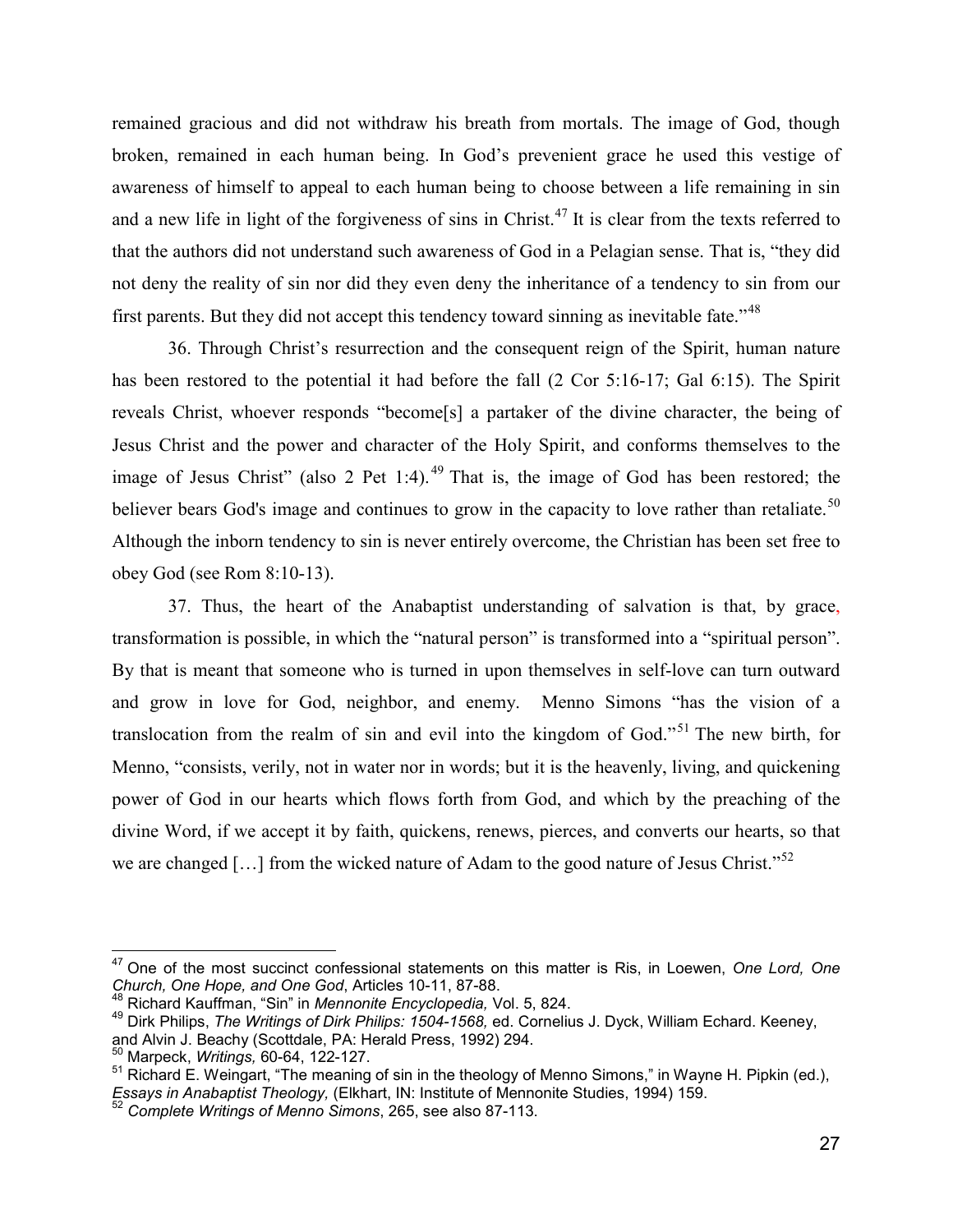38. In the Anabaptist tradition the justification of the sinner changes a person´s standing before God in a forensic sense but also brings about a metamorphosis of the person in a moral sense (see Rom 7 and Rom 8; 2 Cor 3:17-18, 5:11-21; Eph 2:8-10). The promise of these passages, that the Spirit fashions us to become more and more Christ-like, appealed to the Anabaptists as well as to later generations of Mennonites seeking renewal of the church. As they understood it, true faith comes to expression in love; in fact, the goal of faith is love. The source of both faith and love is the Spirit, as portrayed in Romans 8. The church is made up of those who have come to faith (justified) and are growing in love toward God, neighbor, and enemy (being sanctified). The sanctified life is one in which believers surrender themselves to the promise of God's provision for them. This surrender frees them to live the life Jesus taught in the Sermon on the Mount and elsewhere.<sup>[53](#page-27-0)</sup> Mennonites know from their own experience that to try to live such a life in one's own power inevitably leads to legalism. The founding leaders and later ones learned from Scripture and experience that on earth the Christian life is never perfected. We grapple with weakness and sin as long as we live. We can continue living in the spirit of Christ only by forgiveness. In that sense not only Romans 8 but also Romans 7 describes the path of discipleship.

39. Newer developments in theology have urged reflection on the dialectic framework of individual and structural sin. This shift has helped theologians to turn away from one-sided legalistic and individualistic interpretations of sin. "In sinning, we become unfaithful to the covenant with God and with God's people, destroy right relationships, use power selfishly, do violence, and become separated from God."[54](#page-27-1) Violence can be expressed in direct acts as well as in unjust structures like economic or cultural discrimination. Violence is a conscious or unconscious human form of action that negates the will of God. In Mennonite understanding nonviolence is a profound mark, a litmus test, of following the will of God in discipleship to Christ.

40. "Baptism," states the earliest Anabaptist confession of faith, "shall be given to all those who have been taught repentance and the amendment of life, and who believe truly that their sins are taken away, and to all who desire to walk in the resurrection of Jesus Christ…"[55](#page-27-2)

<span id="page-27-0"></span> <sup>53</sup> Matt 6:25-33, Phil 3:7-11. See also Berndt Hamm, "Das reformatorische Profil des täuferischen Rechtfertigungsverstàndnis," in *Mennonitische Geschichtsblätter,* 71 (2014), 148-160. <sup>54</sup> *Confession of Faith*, "Sin," 31.

<span id="page-27-2"></span><span id="page-27-1"></span><sup>55</sup>Schleitheim Confession of 1527, in Loewen, *One Lord, One Church, One Hope, and One God*, 79.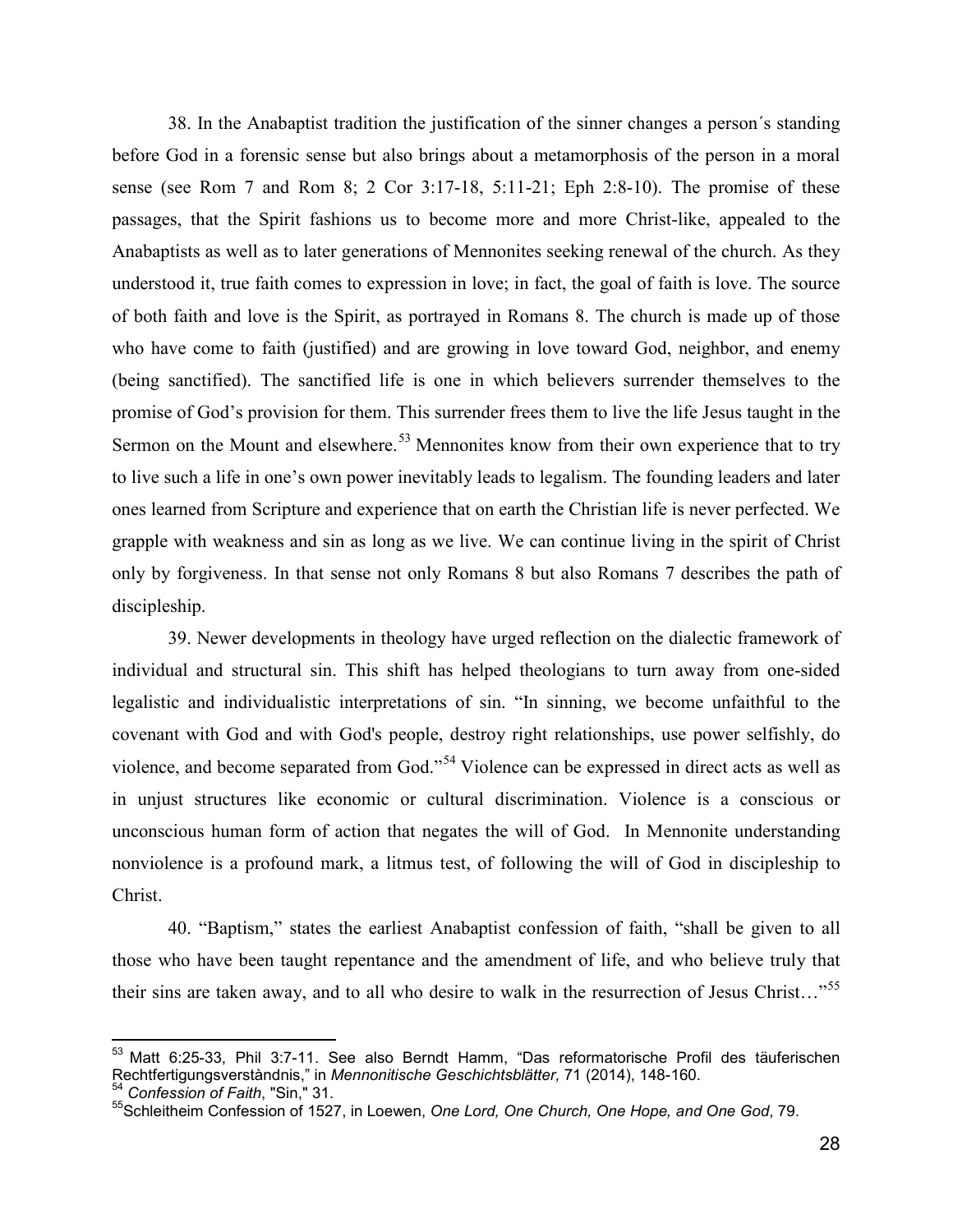Conversion and baptism are commonly described with language taken from the larger Christian tradition: dying and coming to life with Christ (Rom 6:1-4), incorporation into the body of Christ (1 Cor 12:12-13), receiving the Holy Spirit and the Spirit's assurance that one is a beloved of God (Matt 3:16-17). All these elements of the believer's conversion by the Holy Spirit are recapitulated in water baptism in the name of the Trinity. For Mennonites incorporation into Christ's universal body happens by means of baptism into a local congregation where the covenant with Christ and fellow believers is lived out. Baptism represents both, "God´s action in delivering us from sin and death, and the action of the one who is baptized, who pledges to God to follow Christ within the context of Christ's body, the church."<sup>[56](#page-28-0)</sup> It is an outward and public testimony to the inward baptism of the Spirit. Baptism enacts a believer's renunciation of evil, repentance, forgiveness, and death to sin through grace. The church, as the agent of the Spirit, tests and affirms the candidate's faith and brings him into the local covenant community.

41. One of the great challenges early Anabaptism faced was to explain how God's grace embraces children. Some of them held that before the age of discernment children are not affected by Adam and Eve´s disobedience; they remain in innocence. Many Anabaptist theologians held that the Bible's warnings against sin concerns people who have come of age. Other theologians held that Scripture insists all human beings – including children – are affected by the inherited tendency to sin, but cannot be held accountable until they have reached the age of discernment. Until that time the atoning work of Christ includes them as heirs of salvation.<sup>[57](#page-28-1)</sup>

42. To the question "Is baptism necessary for salvation?" Mennonite tradition has generally held that God's grace begins its saving work inwardly, as described above. Salvation is a gift that begins its work in the individual as Spirit-to-spirit. In other words, people who receive God's gift belong to him even if they are not baptized. But God's saving work also has a corporate dimension; it takes us from the solidarity of sin to the solidarity of grace, which is the body of Christ, the church (Col. 1:13). In the presence of grace and faith, inward and outward reality cannot be separated. Thus water baptism is both the testimony of the believer that God's grace has come to her and the testimony of the Spirit through the church to the candidate that she belongs to Christ and his body. In 1 Corinthians 12 the universal body of Christ and its local expression are inseparable. The fullness of salvation is completed outwardly with the act of

<span id="page-28-0"></span> <sup>56</sup> *Confession of Faith*, "Baptism," Commentary No. 1, 47.

<span id="page-28-1"></span><sup>57</sup> "To innocent and minor children sin is for Jesus' sake not imputed"; *Complete Writings of Menno Simons*, 116.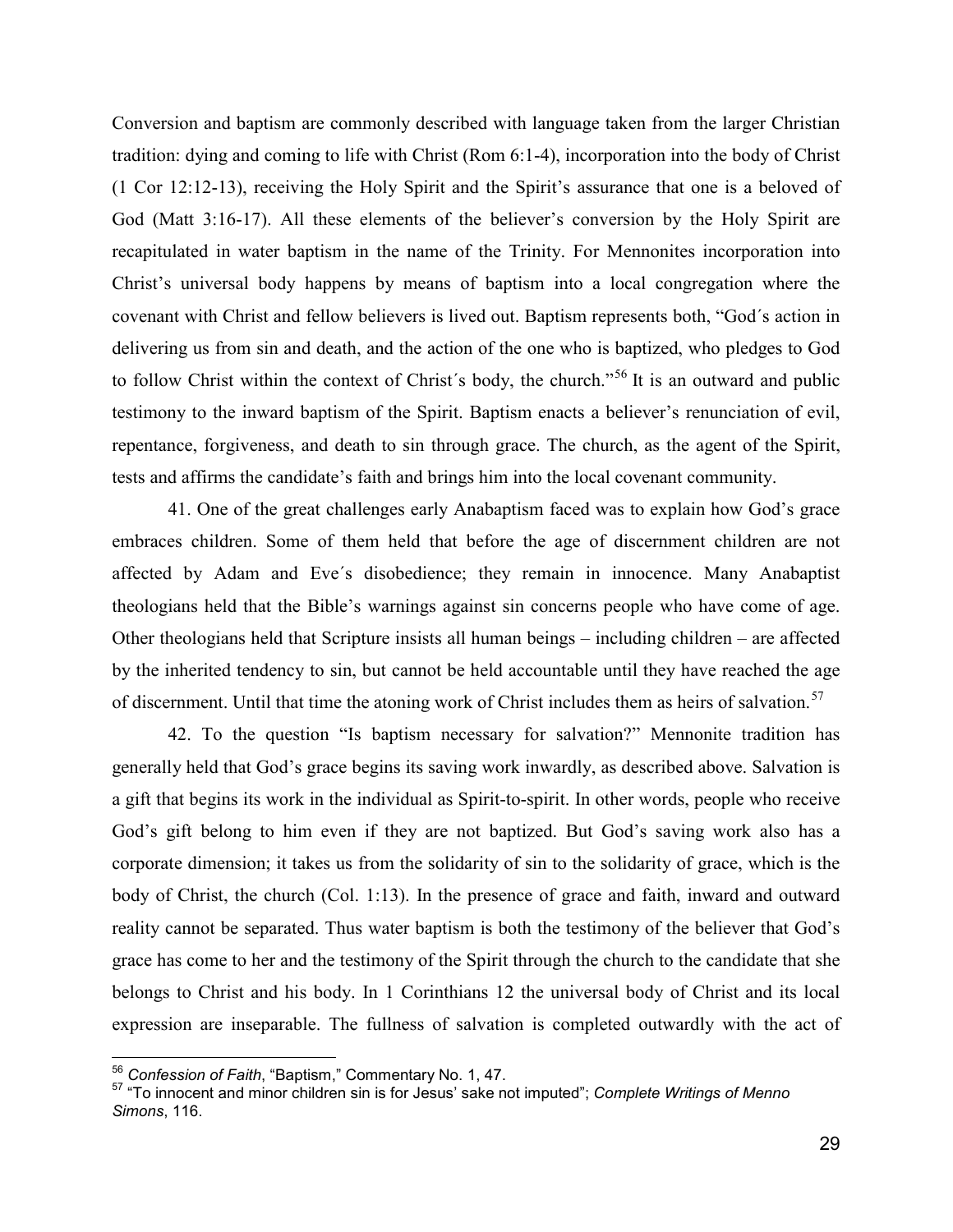baptism in which the believer is initiated into the body of Christ and the local congregation. At the same time God is not bound to sacramental acts like baptism in his quest for us. In the mystery of God's love there is a hidden work of Christ reaching beyond the church.

#### <span id="page-29-0"></span>**Common Perspectives and Differences**

#### <span id="page-29-1"></span>**Romans 5:12 and the Issue of Original Sin**

43. Recent exegetical work has helped to resolve a matter that contributed to stirring up conflict during the Reformation. At that time, the notion of "hereditary sin" was influential among Catholics and Lutherans and functioned as part of their rationale for the practice of baptizing infants. The Anabaptist movement rejected both that notion and such a practice. The concept of hereditary sin was based primarily on the inaccurate Vulgate translation of Romans 5:12: "As through one man sin has come into this world […] in whom all have sinned (*in quo omnes peccaverunt*)." The Latin phrase "in quo" is not correct. The Greek original, *ἐφ' ᾧ πάντες ἥμαρτον*, should be rendered "because" and not "in whom," such that in English this verse would read: "just as sin came into the world through one man, and death came through sin, and so death spread to all because all have sinned."<sup>[58](#page-29-2)</sup>

44. It was incumbent upon Paul to explain how one can affirm that all human beings are sinners. He answers: Adam, in whom all are included as a corporate personality, sinned and so all humankind sinned when Adam sinned (Rom 5:16-19*)*. But for the individual person, this sin would be only something coming from outside like a disease inherited from one's parents. To make clear that each of us is included in God's judgment, Paul adds: "because all have sinned." This is not a contradiction but it indicates that, while the power of sin is already present before one commits any sin, everybody realizes and manifests this power of sin in her own acting and behaving. Sin is a power before us, behind us, and around us. And at the same time it is what we all do in our own person over and over again.

45. In light of the correct translation of Romans 5:12, one has to give up the concept of "hereditary sin." Giving up that concept in no way weakens Paul's teaching about "original sin," but rather corrects a misunderstanding of it. Paul took great pains in Romans 2 and 3 to

<span id="page-29-2"></span> <sup>58</sup> **<sup>T</sup>**he *Nova Vulgata* (1979) has "eo quod" rather than "in quo." This change reinforces the reading taken up by the Trilateral Commission.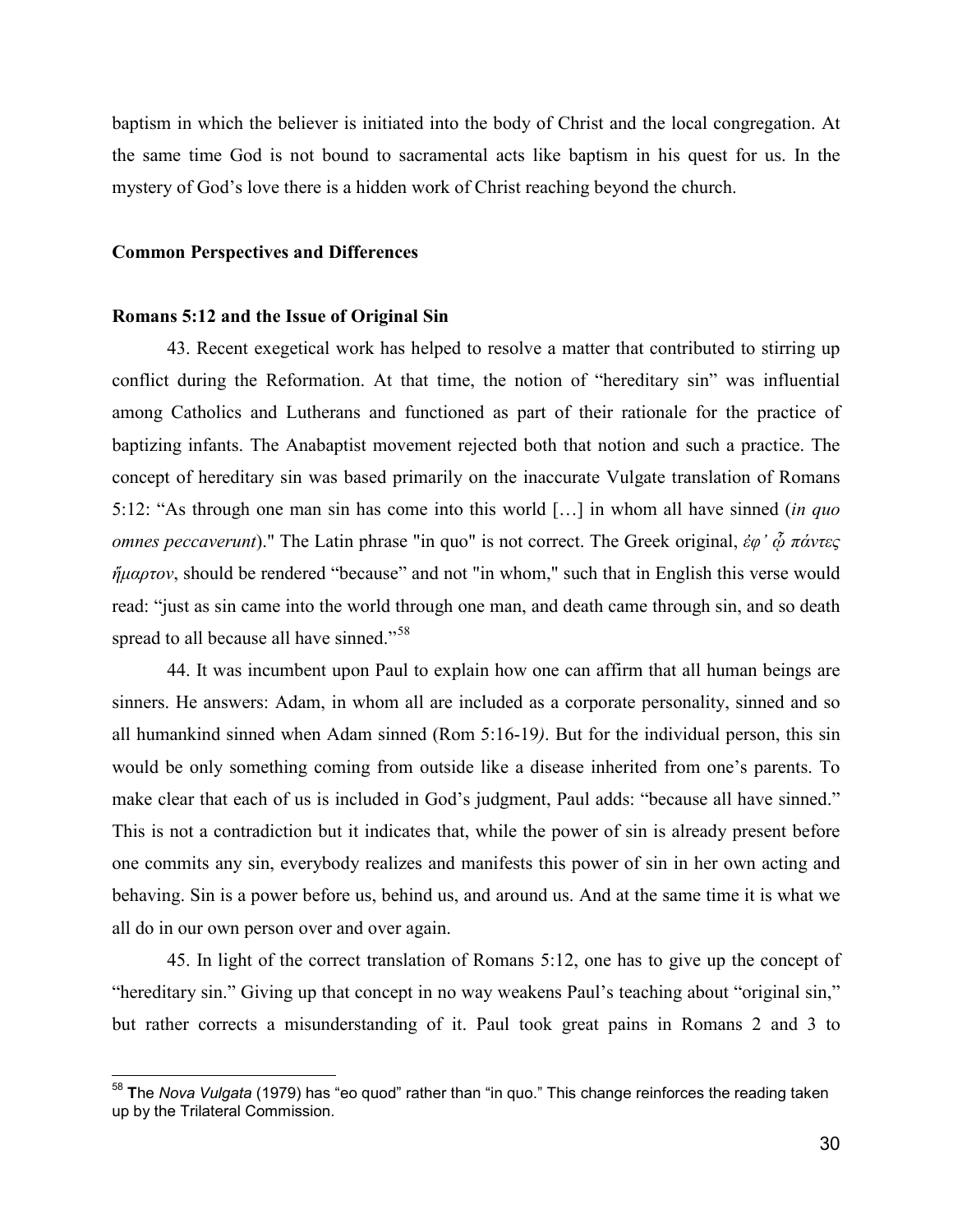demonstrate that all human beings have sinned, and that the grace of Jesus' redemption is for all: "The righteousness of God through faith in Jesus Christ for all who believe. For there is no distinction, since all have sinned and fall short of the glory of God; they are now justified by his grace as a gift, through the redemption that is in Christ Jesus" (Rom 3:22-23). Contemporary exegesis has changed our approach to the topic of original sin. Paul's teaching concerning the power of sin surrounding us concerns how this power affects the individual in his or her personal struggle with sin. Today, a way to help people understand this teaching about the pervasive power of evil is to make reference to social or structural evils, such as unjust economic systems or cultures of racial or nationalistic prejudice.

#### <span id="page-30-0"></span>**God's Reconciling Grace and Conversion**

46. Catholics, Lutherans, and Mennonites agree that sin can only be overcome by grace, by the divine initiative, by the Holy Spirit. On their own, human beings do not have the ability to leave behind the hopelessness of life under the power of sin. The divine initiative has always been and remains a foundational aspect of our respective theologies of baptism. God, in his redemptive work in Christ, appeals to us to receive a new life in light of the forgiveness offered in Christ. Traditionally, regarding this saving activity, Catholics speak of human cooperation, while Lutherans speak of human passivity. Mennonites, for their part, are sensitive to the human role in coming to salvation. There has been long and seemingly endless debate on this topic with many misunderstandings. To overcome them, the *Joint Declaration on the Doctrine of Justification* has offered the following common affirmation concerning human dependence upon grace, with which Mennonites can also agree:

We [Catholics and Lutherans] confess together that all persons depend completely on the saving grace of God for their salvation. The freedom they possess in relation to persons and the things of this world is no freedom in relation to salvation, for as sinners they stand under God's judgment and are incapable of turning by themselves to God to seek deliverance, of meriting their justification before God, or of attaining salvation by their own abilities. Justification takes place solely by God's grace.<sup>[59](#page-30-1)</sup>

The *Joint Declaration* then acknowledges that different emphases in interpreting this relation of grace and its reception by human beings allow the two communities to claim a "differentiating

<span id="page-30-1"></span> <sup>59</sup> *Joint Declaration on the Doctrine of Justification*, § 19.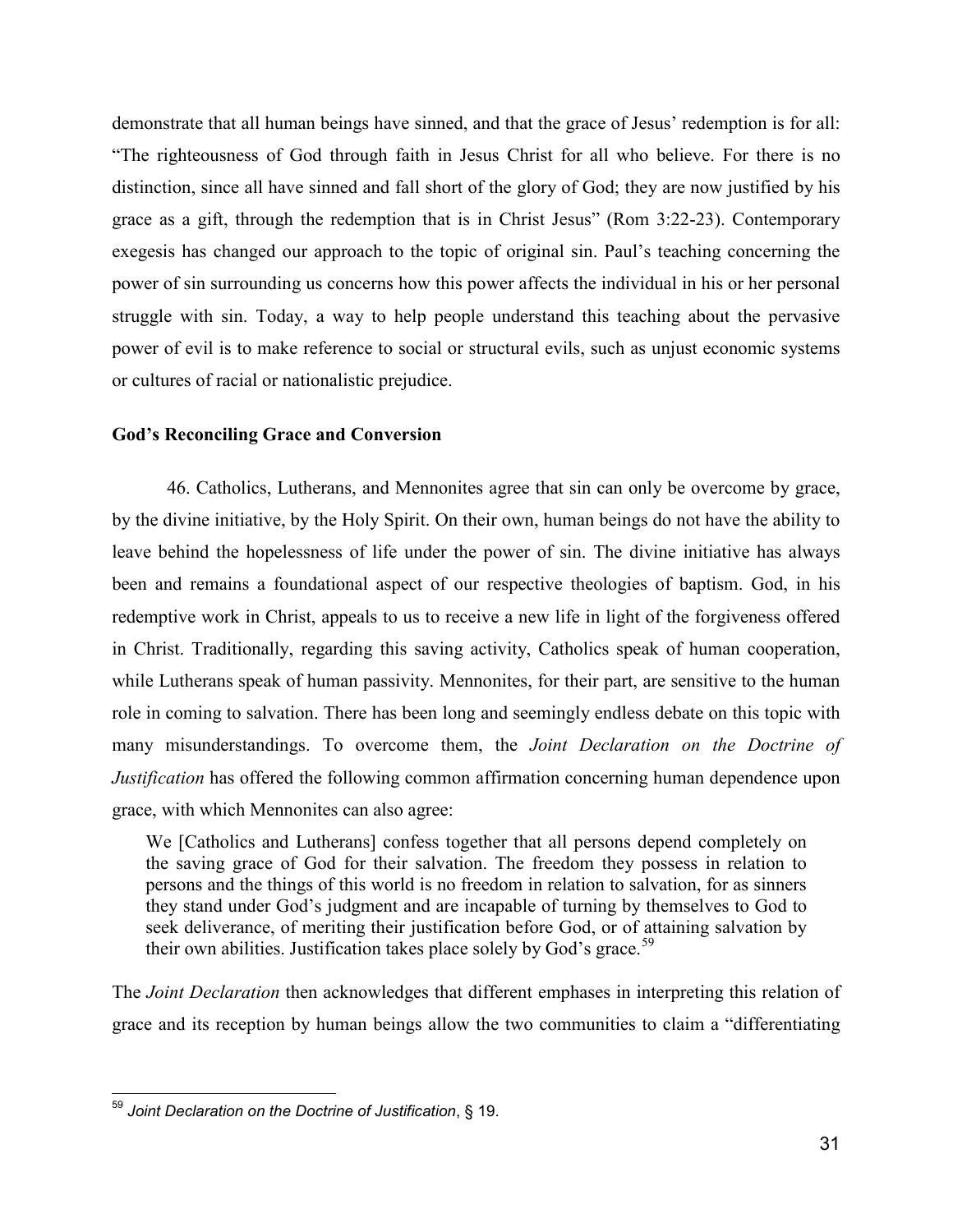consensus" in which the following nuances may be considered as compatible with the fundamental agreement achieved.

Because Catholics and Lutherans confess this together, it is true to say: When Catholics say that persons "cooperate" in preparing for and accepting justification by consenting to God's justifying action, they see such personal consent as itself an effect of grace, not as an action arising from innate human abilities. According to Lutheran teaching, human beings are incapable of cooperating in their salvation, because as sinners they actively oppose God and his saving action. Lutherans do not deny that a person can reject the working of grace. When they emphasize that a person can only receive (*mere passive*) justification, they mean thereby to exclude any possibility of contributing to one's own justification, but do not deny that believers are fully involved personally in their faith, which is effected by God's Word. $^{60}$  $^{60}$  $^{60}$ 

#### <span id="page-31-0"></span>**Communicating Grace in Baptism**

47. There is also agreement among us that the universal grace of God in Christ is communicated in the Holy Spirit to all human beings and that, among the various means of the communication of grace, baptism plays a decisive role. The Church has an important role in this. Christ instituted his community that it might preach the gospel, baptize and make disciples of all nations (see Matthew 28:19-20). But we see differences in defining the role of baptism and in identifying the addressees to whom the grace of baptism should be offered. Catholics, Lutherans and Mennonites agree that the Holy Spirit acts through baptism, communicating grace to people. It is instituted by Jesus himself. Lutherans and Catholics, following Augustine, consider the sacrament a "visible word." While Mennonites stress that the Holy Spirit acts internally, they also emphasize that the Holy Spirit uses the external proclamation of the Word of God and the celebration of baptism as necessary parts of that communication.

48. As Mennonites understand it, there are three actors in baptism: God the Holy Spirit, the church, and the candidate. Water baptism is the recapitulation and completion of Spirit baptism.<sup>[61](#page-31-2)</sup> The water set aside for baptism is a sign of the Spirit's immediate presence and activity regenerating the person. This is one aspect of what Jesus means when he says, "No one can enter the kingdom of God without being born of water and the Spirit" (Jn 3:5). The second actor in baptism is the church, in the person of the minister and the gathered congregation.

<span id="page-31-1"></span> <sup>60</sup> *Joint Declaration on the Doctrine of Justification*, §§ 19-21.

<span id="page-31-2"></span><sup>61</sup> "Short Confession [1610]", in *Confessions of Faith in the Anabaptist tradition, 1527-1660,* ed. Karl Koop, transl. Cornelius J. Dyck (Kitchener, Ont., Pandora Press, 2006), 135-156; "Confession of Jen Cents (1630)", in *Confessions of Faith in the Anabaptist Tradition, 1527-1660,* 267-284.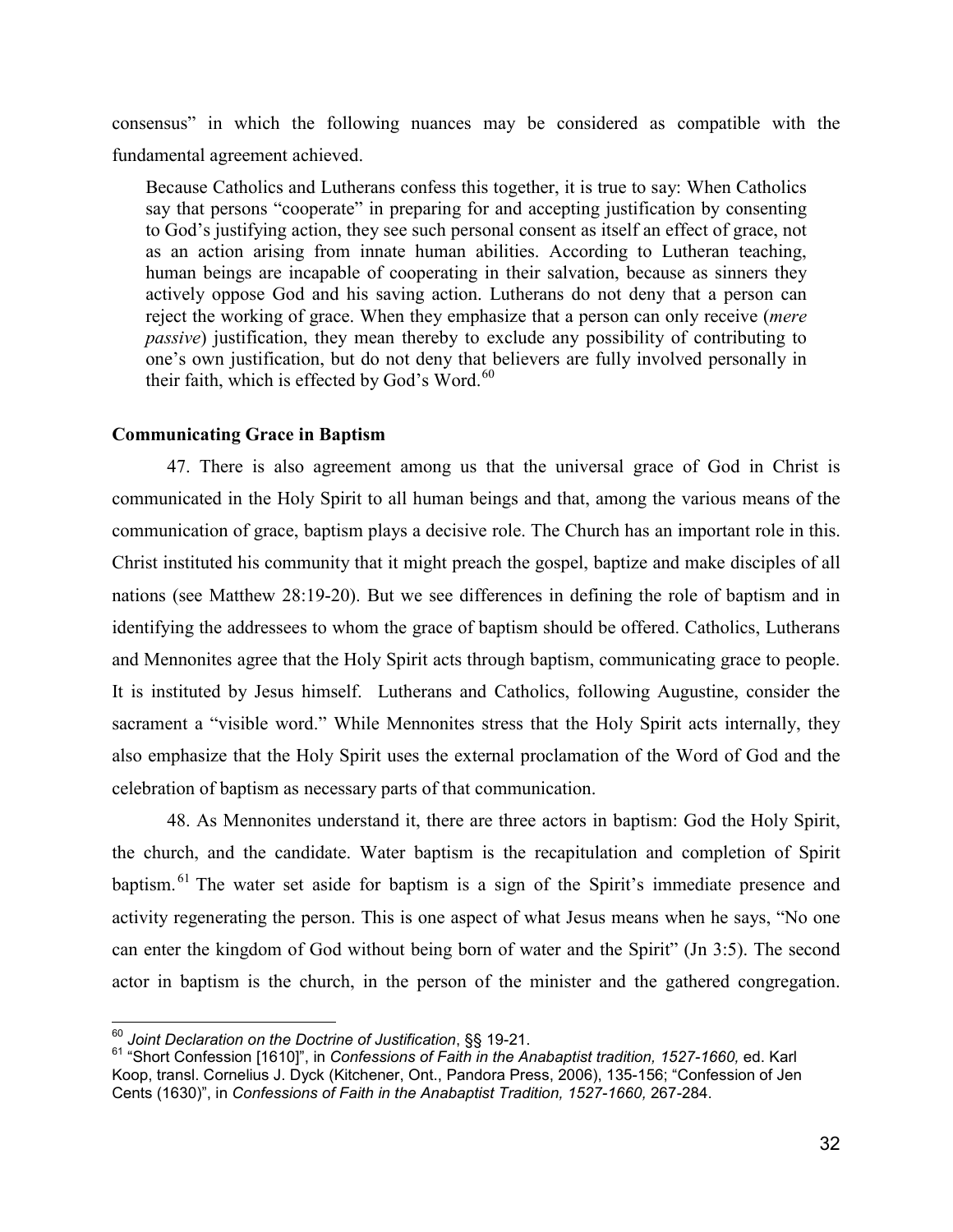Moved by the Spirit their act of baptizing the candidate confirms that she is "beloved" of God  $(Mk 1:11)$ , that she is a child of God (Rom. 8:15-16). In the act of baptism the believer witnesses to the truth that God in Christ has come into his life and saved him. In submitting to baptism the believer enacts his unequivocal, public 'yes' to God's gift of grace in Christ, somewhat like a bride and groom give each other their unreserved yes in a wedding. In a similar way the candidate pledges herself to Christ and the body of Christ. The pronouncement of the Trinitarian formula (Father, Son and Holy Spirit) seals this "yes" of the church and the believer. Since infants are not able to express these inner processes, they cannot be baptized, according to the Mennonite understanding.

49. Catholics and Lutherans have been convinced that God's grace should be offered also to infants since they share in the sin of Adam. Anabaptists, too, think that infants need grace since they also suffer of the consequences of Adam's sin, but they affirm that all infants participate in the reconciling grace of Christ even without baptism. Catholic and Lutheran doctrines call for the baptism of infants and even state that baptism is needed for their salvation, although they acknowledge the challenge of seeing how that teaching and practice relates to God's will that all be saved (see 1 Tim 2:4). Humbly admitting that full comprehension of the inscrutable ways of the Lord cannot be fully grasped by us, one can simply entrust the unbaptized to the mercy of God. With respect to the necessity of infant baptism for salvation, the relationship between Catholics and Lutherans, on one hand, and Mennonites, on the other, has changed. None of them would confine salvation to those who are baptized. Since Jesus commanded his followers to make disciples of all nations and baptize them, one can be sure that that baptism actualizes the salvation intended by God. God may have other ways to bring infants to salvation than baptism, even though this is still seen as the most appropriate way for their children by faithful Catholics and Lutherans.

#### <span id="page-32-0"></span>**Transformation and Continuing Need for Forgiveness**

50. All three communions agree that baptism received in faith (or later appropriated in faith) enacts the forgiveness of sins and leads to a transformation of the baptized person (Acts 2:38; 22:16). For Catholics, in baptism the communion with God is restored through the gift of grace that brings with it faith, love for God, and hope; only remnants of original sin or the inclination to sin (concupiscence) remain. Thus the person is justified through baptism.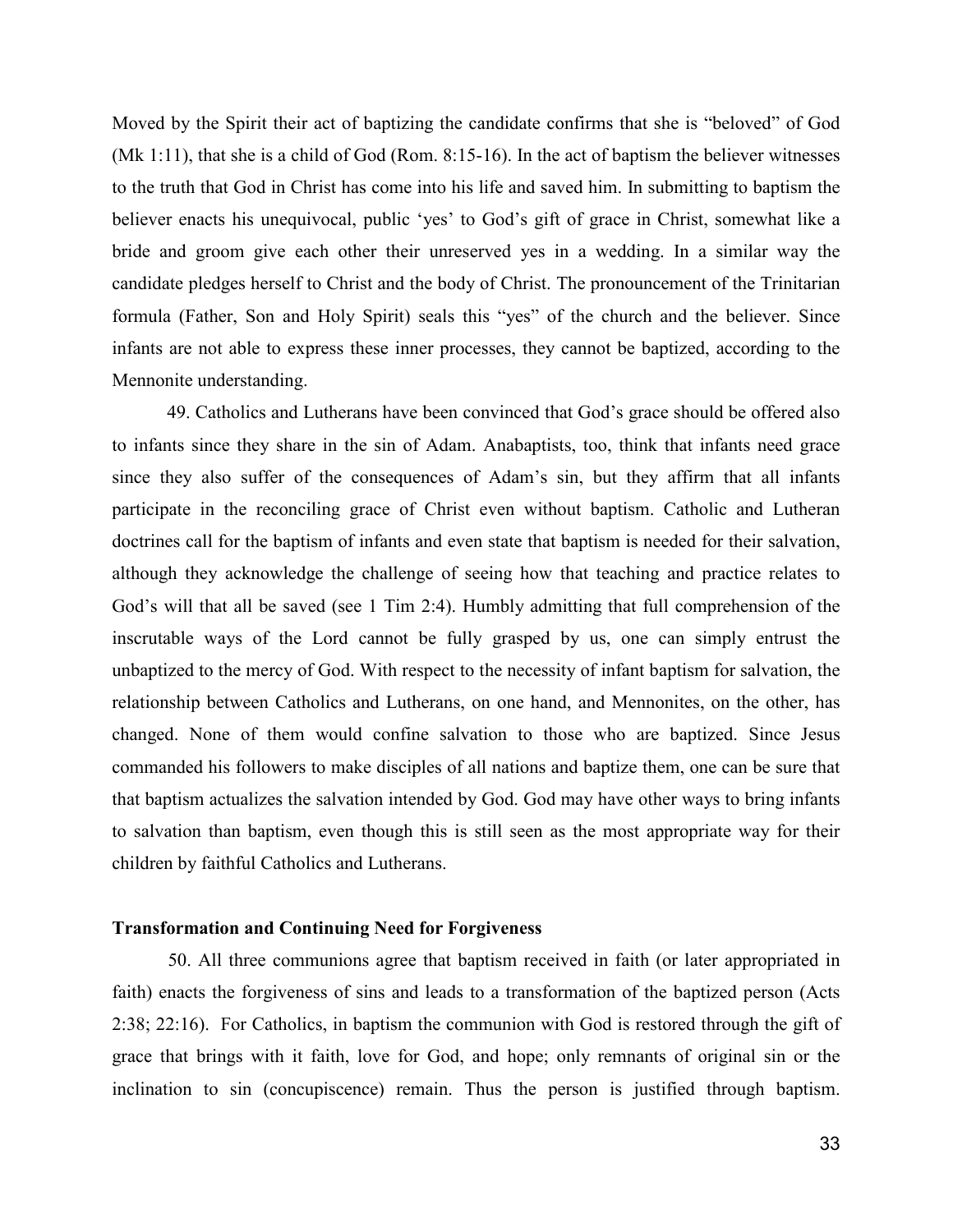Something similar occurs when, without losing the sacramental character of baptism, one loses justifying grace through mortal sin and through the sacrament of reconciliation (or confession) his or her communion with God is restored again.<sup>[62](#page-33-0)</sup> Sin ultimately finds its source in the heart, but Catholics would only attribute sinfulness to an activity (thought, word, deed) or omission that is freely chosen.

51. Mennonite teaching is similar to the Catholic understanding, emphasizing the deep change that comes through regeneration. Only a tendency to sin remains. A more common way for Mennonites to say this is that sanctification is never complete as long as we live. Because of this*,* the temptation to commit sin remains. There is growth in grace but the struggle between the spirit and the flesh in the faithful remains throughout their lives (Gal 5:16-26). In this sense one can say that sin has its roots in the heart. But identifying an action as sinful requires that the person freely choose that action; sin can be spoken of properly only when human freedom is engaged.

52. Faithful Lutherans live in precisely the same situation as described above in the perspective of Catholics and Mennonites, but they understand it differently. While Catholics and Mennonites focus their concept of sin on acts of sin, for Luther, sin has its central place in the hearts of the people.

53. In the *Joint Declaration,* Catholics and Lutherans have characterized the situation of the baptized person with respect to sin in the following way:

We confess together that in baptism the Holy Spirit unites one with Christ, justifies and truly renews the person. But the justified must all through life constantly look to God's unconditional justifying grace. They also are continuously exposed to the power of sin still pressing its attacks (see Rom 6:12-14) and are not exempt from a life-long struggle against the contradiction to God within the selfish desires of the old Adam (see Gal 5:16; Rom 7:7-10). The justified also must ask God daily for forgiveness as in the Lord's Prayer (Mt. 6:12; 1 Jn 1:9), are ever again called to conversion and penance, and are ever again granted forgiveness. [63](#page-33-1)

<span id="page-33-0"></span> <sup>62</sup> See: *Catechism of the Catholic Church* (CCC), § 1272, "Incorporated into Christ by Baptism, the person baptized is configured to Christ. Baptism seals the Christian with the indelible spiritual mark (character) of his belonging to Christ. No sin can erase this mark, even if sin prevents Baptism from bearing the fruits of salvation. Given once for all, Baptism cannot be repeated." See also, CCC, § 1273-74.

<span id="page-33-1"></span><sup>63</sup> *Joint Declaration on the Doctrine of Justification*, § 28.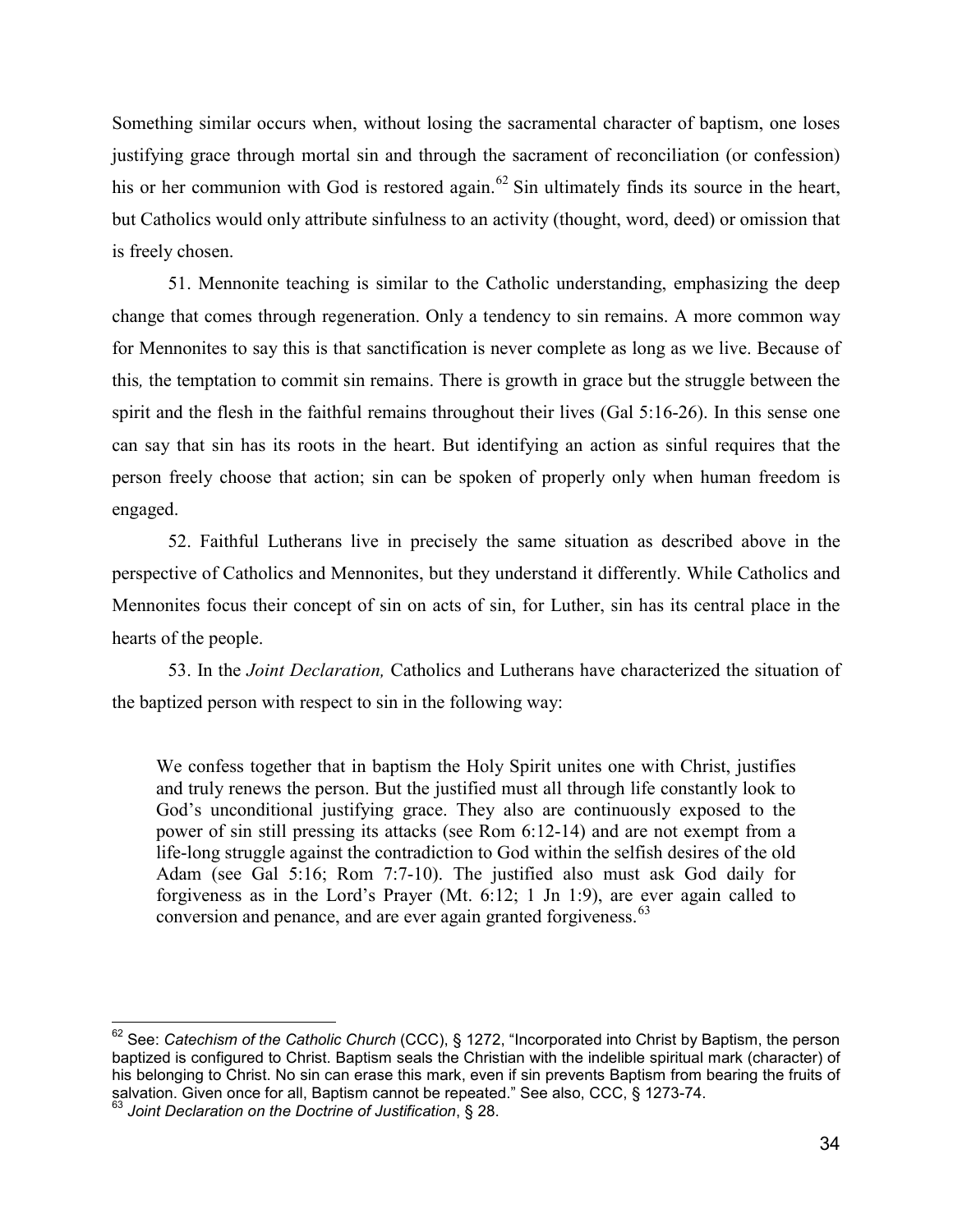In order to describe the situation of the justified with respect to "concupiscence" or the tendency to sin which remains after justification, the *Joint Declaration* coined the phrase "contradiction to God within the selfish desires," which allows for a common description and avoids the controversial use of the word "sin". But the lifelong struggle with sin should be understood as the lifelong striving for holiness.

54. All three communities find something of this positive dimension reflected in Ephesians 2:8-10: "For it is by grace you have been saved, through faith – and this is not from yourselves, it is the gift of God – not by works, so that no one can boast. For we are God's workmanship, created in Christ Jesus to do good works, which God prepared in advance for us to do."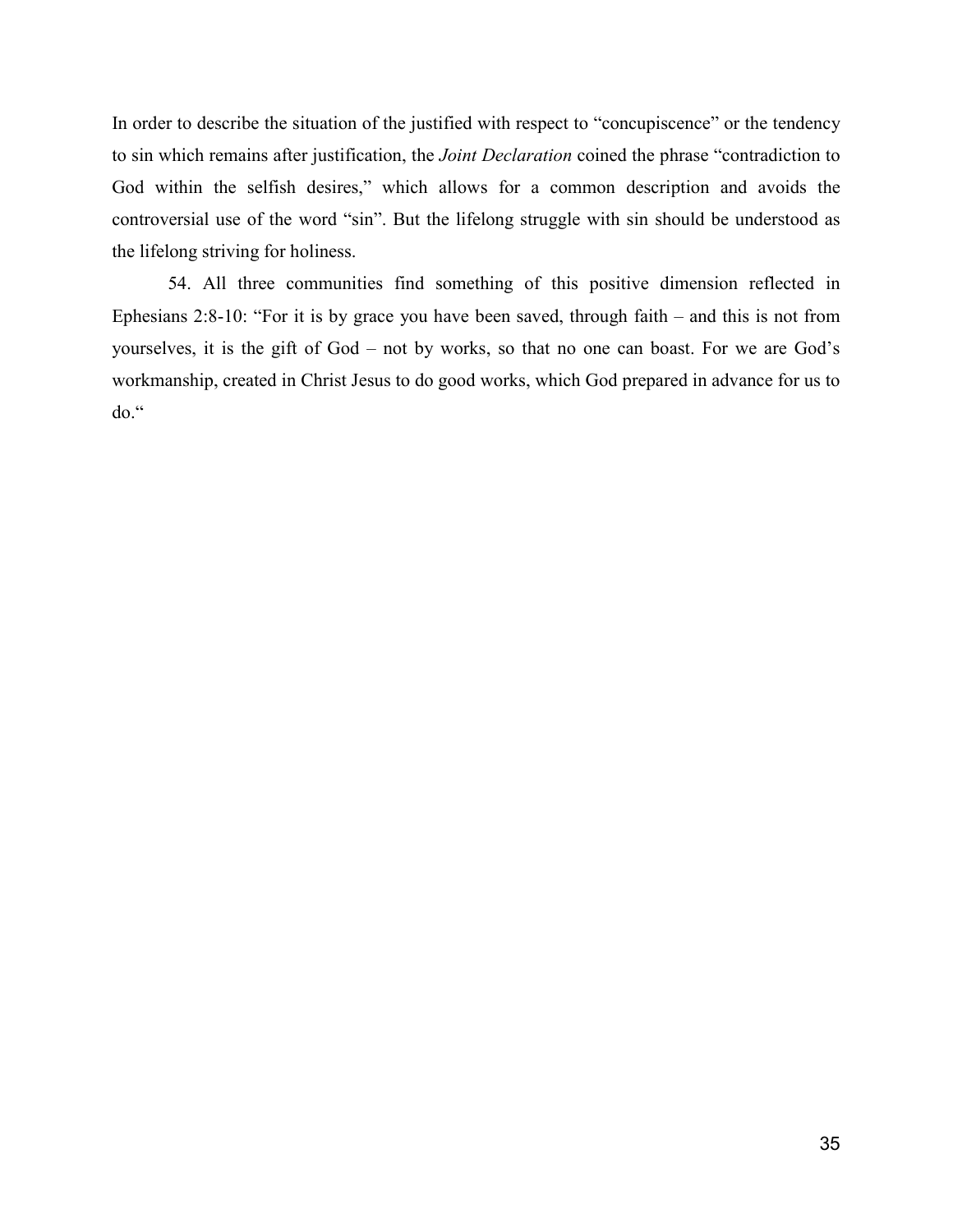# <span id="page-35-0"></span>**Chapter Two**

# <span id="page-35-1"></span>**Baptism: Communicating Grace and Faith**

55. The previous chapter of our report explored the convergences and divergences in our respective understandings of the relation between baptism, sin and salvation. Now we will look at the celebration of baptism. This requires, firstly, situating baptism within the life-long process of being a Christian, and secondly, describing the understanding and practice of baptism, its inseparability from saving faith, and its role in uniting the baptized with other Christians by incorporation into the Church. Finally, we address the tensions between our theology and our praxis of baptism.

#### **The Place of Baptism in the Lifelong Process of Being a Christian**

56. All three of our communities understand the celebration of baptism as one moment within a lifelong process that has various stages and dimensions. The bilateral report *Healing Memories* noted that "baptism is an event at a certain moment in a person's life, but receiving baptism and living it is the lifelong task of a Christian. […] Both Mennonites and Lutherans agree that baptism cannot be seen as an isolated event."[64](#page-35-2) Catholics too share this view. In *Called Together to be Peacemakers*, they state that baptism is the beginning and basis of the whole Christian life. $65$ 

57. All three of our churches recognize the primacy of the loving initiative of God's grace in this process. When the baptism of an adult is celebrated – which is possible in all three of our communities – a number of stages usually precede baptism. A person seeking baptism does so because he or she is attracted to divine love by grace and moved to conversion. This call to repentance is already seen in the ministry of Jesus' precursor, John the Baptist (see Matt 3:2; Mk 1:4; Lk 3:2-3) and in the inauguration of the kingdom of God by Jesus himself (see Matt 4:17; Mk 1:15). When an adult requests baptism, he begins a process of formation and catechesis with the purpose of growing in faith and putting into practice the desire to follow Jesus and embrace a new identity. The community is involved in this formation and in discerning the candidate's

<span id="page-35-2"></span><sup>&</sup>lt;sup>64</sup> Healing Memories, 87-89; the first of these statements is from a Lutheran section of the report, while the second shows Mennonite agreement with it.

<span id="page-35-3"></span><sup>65</sup> See *Called Together to be Peacemakers*, § 115.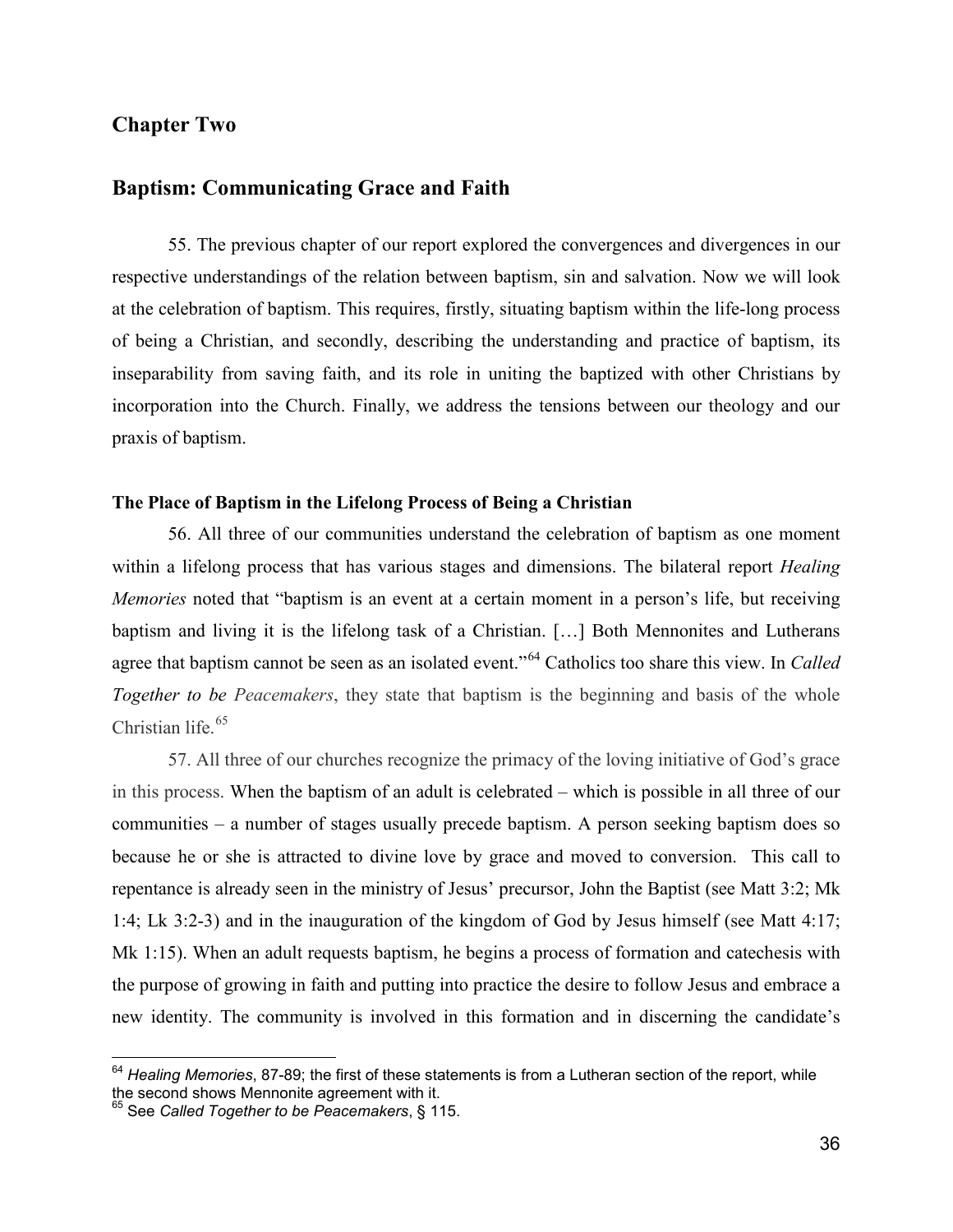readiness for baptism. The actual event of baptism is celebrated in worship and begins a lifelong process of daily appropriation by repenting for sin, striving to live a holy life, participating actively in the life of the Church both internally and in the external mission of witnessing to the gospel and inviting others to see the joy of life in Christ and to embrace it by becoming Christians too. This lifelong process of Christian discipleship aims toward its ultimate fulfillment in the fullness of eternal life promised and accomplished by Jesus' victory over sin and death. All of these convictions are held in common by our three communities.

58. There are also differences in understanding the various stages and dimensions of discipleship by our respective communities. Mennonites, for example, hold that Jesus' own words clearly indicate that preaching and repentance precede baptism and that baptism with water is seen as an expression of the covenant relationship between God, the newly baptized individual and the Church. Their tradition has interpreted 1 Jn 5:6-12 as pointing to recognition, already in the early Christian community, of three distinct expressions of baptism: baptism of the Spirit, water baptism and baptism of blood. They write:

Water baptism is an outward sign of a prior transformation in the believer by which the Holy Spirit has moved the individual to repentance of sin and offered assurance of God's mercy and grace. The covenant of water baptism witnesses to this baptism of the Spirit and serves as a public affirmation that the believer is prepared to give and receive counsel and admonition within the community of believers. Water baptism also testifies publicly to a readiness to receive a baptism in blood.<sup>[66](#page-36-0)</sup>

These words suggest that baptism with water is seen by Mennonites as an "outward sign" which witnesses to baptism in the Spirit and which testifies to the willingness, in fidelity to the covenant, to undergo the shedding of one's blood.

59. For their part, Lutherans note that

Baptism is essentially an act of God, performed through human actions and words. […] Faith does not create what a person believes, but in the process of hearing and seeing, perceiving and receiving, faith trusts in what is given to the person: God himself in his word of promise, visibly and audibly extended to the baptized in baptism. […] … since baptism is the visible word of God's promise to accept a person into communion with him as his child and to forgive all the sin of the baptized, trusting in this promise is the first and basic response to baptism. $67$ 

<span id="page-36-0"></span> <sup>66</sup> *Healing Memories*, 85.

<span id="page-36-1"></span><sup>67</sup> *Healing Memories,* 87.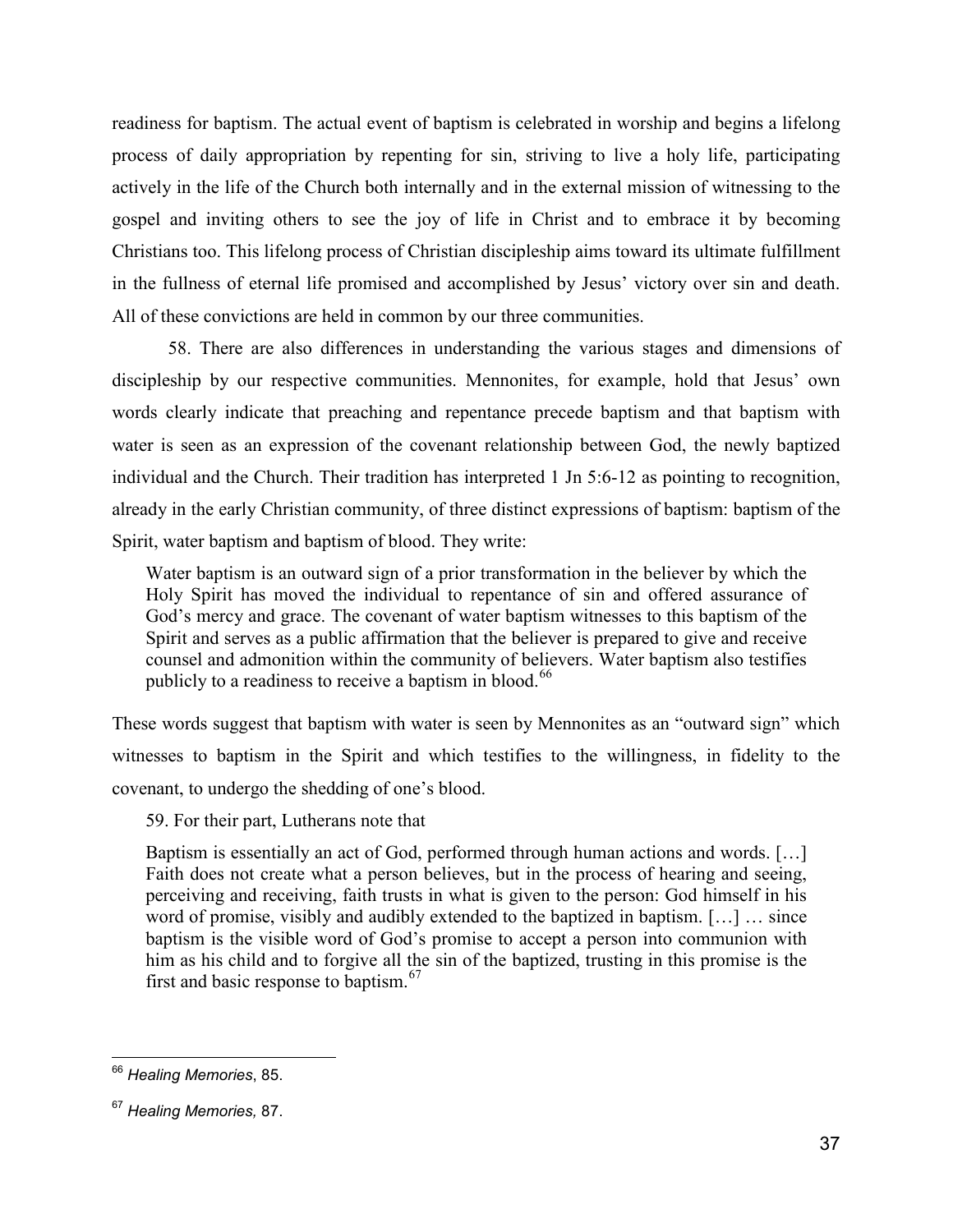Whatever appears to contradict this communion will become a reason for mourning and repentance.

60. In their dialogue with Mennonites, Catholics have summarized their vision of baptism as follows:

Baptism for Catholics is above all the sacrament of that faith by which, enlightened by the grace of the Holy Spirit, we respond to the Gospel of Christ. Through baptism one is incorporated into the Church and is built up in the Spirit into a house where God lives. [...] Catholic teaching regarding baptism may be put in six points: 1) baptism is the beginning of the Christian life and the door to other sacraments; 2) it is the basis of the whole Christian life; 3) the principle effects of baptism are purification and new birth; 4) through baptism we become Christ's members and are incorporated into his Church and made sharers in its mission; 5) confirmation that completes baptism deepens the baptismal identity and strengthens us for service; and 6) lastly, as true witnesses of Christ the confirmed are more strictly obligated to spread and defend the faith by word and deed.<sup>[68](#page-37-0)</sup>

61. Thus, there is much agreement between our three communities about the fact that the beginning and unfolding of Christian discipleship entails a process with various stages and dimensions. Our divergences concern the relationship of these various elements, especially in our contrasting views and practices regarding the baptism of infants. Deeply rooted in Mennonite origins, tradition and identity is the conviction that personal profession of faith by the recipient on the occasion of baptism is the dominant model witnessed to in the New Testament and even suggested by Jesus' own words when he commissions the disciples to baptize in Matthew 28 and Mark 16. Therefore, baptism is only possible for those who are capable of repenting and accepting Jesus Christ as their Savior in faith. In contrast, Lutherans and Catholics both believe that the baptism of infants is not only possible but required by what the New Testament says about the universal offer of grace to all, including infants, and the need for all human beings, because of their solidarity in the sin of Adam, to receive baptism, which places them in solidarity with the new Adam, Jesus Christ (see Rom 5: 12-18). The benefits associated with baptism – such as, new life in Christ (see Rom 6: 3-4; Col 2: 12-13), the gifts of the Holy Spirit (see Eph 4: 4-7; 1 Cor 12:4-13) and the promise of eternal life (see John 3:5) – begin to have an immediate effect on the one who is baptized and should not be denied to children.<sup>[69](#page-37-1)</sup>

<span id="page-37-1"></span><span id="page-37-0"></span><sup>&</sup>lt;sup>68</sup> Called to be Peacemakers, § 115.<br><sup>69</sup> The Joint Working Group of the World Council of Churches and the Roman Catholic Church, in its report entitled *Ecclesiological and Ecumenical Implications of a Common Baptism*, paragraph 47, agreed that "biblical descriptions of the pattern of initiation normally refer to adults." It went on to add: "For some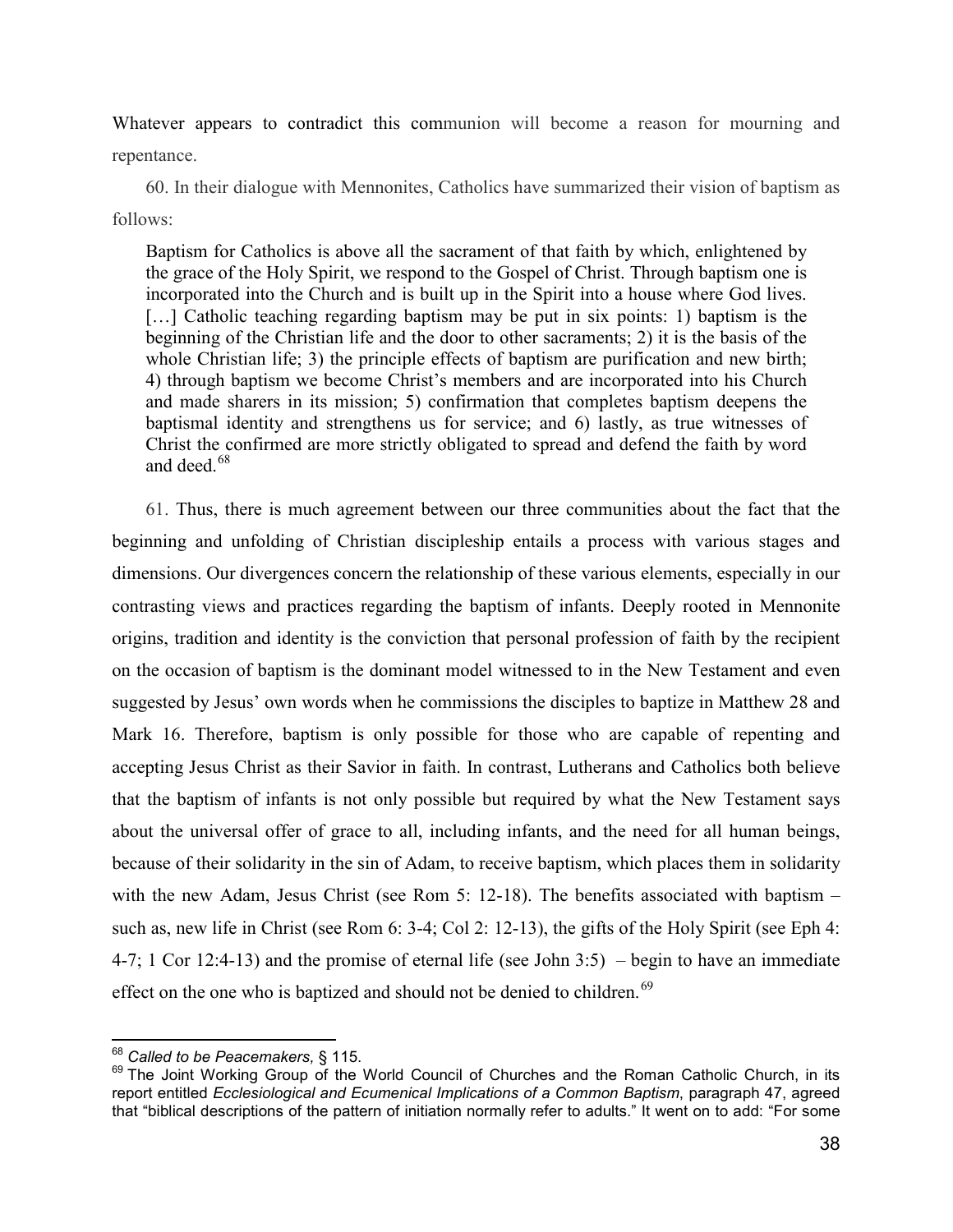62. Nevertheless, all three churches embrace the teaching of the New Testament that human beings are sinners and stand in need of redemption. Through grace by faith in the saving action of Jesus Christ, human beings make the passage from the state of sinfulness to that of children of the Father, endowed with the gifts of the Holy Spirit. All three communities forcefully affirm the gratuity and primacy of God's grace in initiating and fostering this change. All three also affirm the necessity of a human response of faith, made possible by grace, to this divine initiative. Mennonites are convinced that, according to Scripture, a personal response is a precondition for the reception of baptism. Infants are not yet capable of such a response, but with proper care and formation, there is good hope that the Holy Spirit will engender it when they have grown to a stage of human development that they do become capable. Both Lutherans and Catholics agree with Mennonites that the Holy Spirit makes possible a personal response of faith in individual human beings and that such a personal confession and commitment is absolutely necessary for genuine discipleship. Without it, baptism cannot bear the fruit it was instituted by Christ to produce. At the same time, they believe that the practice of infant baptism is in no way excluded by the words of Scripture and even that the absolute gratuity of God's saving action in Christ and the Spirit is more clearly expressed by the baptism of those who are too young to speak for themselves. The divine life of grace already begins to flow in the newly baptized which, with proper guidance and formation, will blossom into a full personal profession of faith and commitment to a life of discipleship. In their Christian understanding of divine-human relations, all three communities affirm both the primacy of the divine initiative of grace and the necessity of a personal response of faith. They also affirm that Christian discipleship is a life-long process of which baptism constitutes a fundamental and originating moment for the believer's relation to God and to the Church. A fundamental question with regard to this life-long process resides in the timing of the celebration of baptism. Agreement that Christian discipleship is a life-long process and that baptism is one of the important events within this process would seem to place

 $\overline{a}$ 

churches the Scriptures only authorize the baptizing of those who make a personal act of conversion and a personal confession of faith. For others the Scriptures provide no compelling reason for refusing baptism to children not yet capable of such personal decisions, when they are presented by those who are responsible for them and are entrusted by them to the Church for their formation and instruction. Furthermore, descriptions in *Acts* of the baptism of whole households must be taken carefully into account." *Pontifical Council for Promoting Christian Unity Information Service* 117 (2004), 194; text available at the control of the control of the control of the control of the control of the control of the control of the control of the control of the control of the control of the control of the control of the control of

http://www.vatican.va/roman\_curia/pontifical\_councils/chrstuni/information\_service/pdf/information\_servic e 117 en.pdf [accessed 1 December, 2018].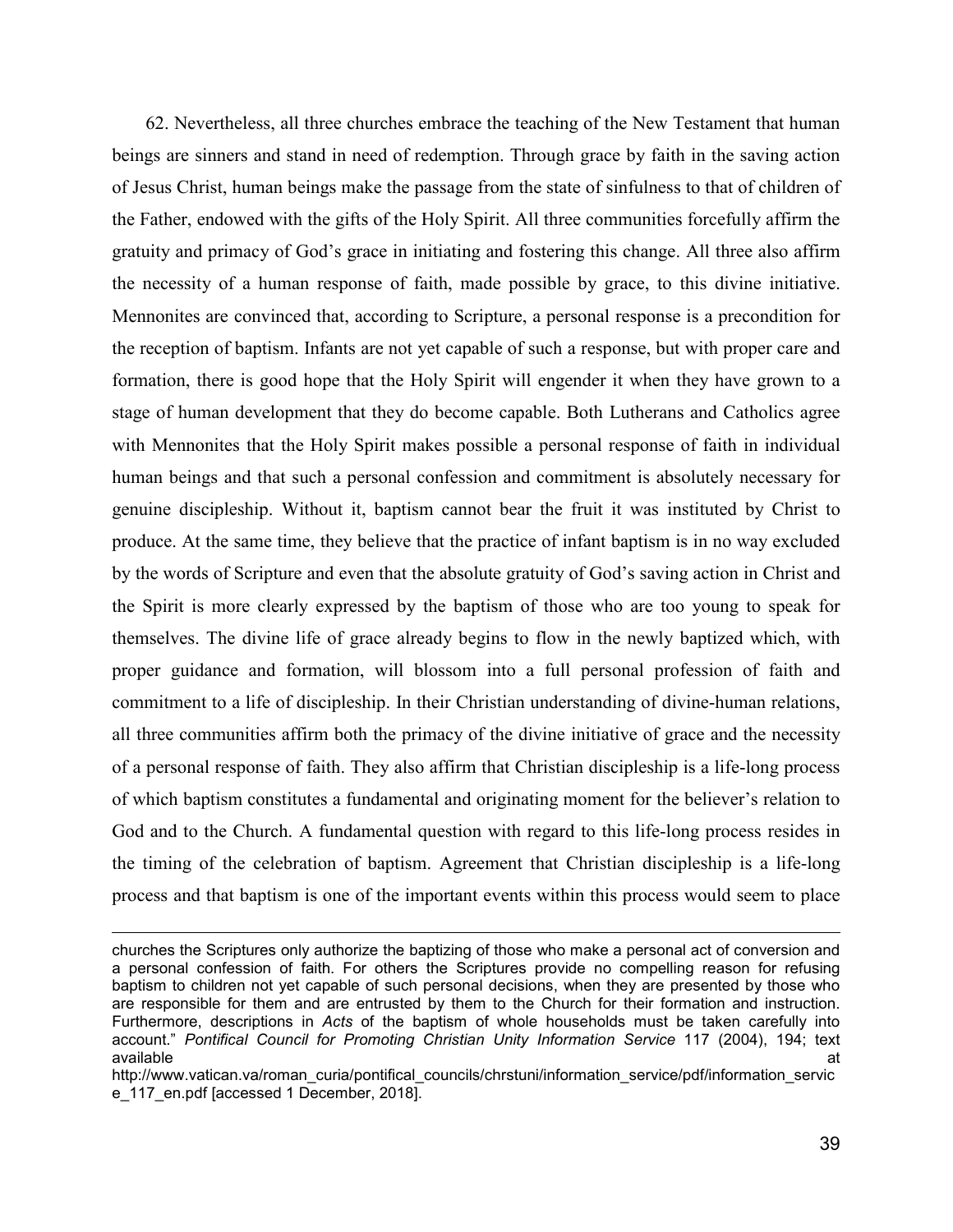the traditional controversy over the ordering of the various elements involved in becoming a Christian in a new framework.

### **The Celebration of Baptism**

63. All three of our communities agree that Jesus Christ himself is at the origin of our celebration of baptism. He instituted and commanded the practice of baptizing new members of the community, saying "Go therefore and make disciples of all nations, baptizing them in the name of the Father and of the Son and of the Holy Spirit" (Matt. 28:19). The baptismal rite which developed in response to this command found a relatively stable format rather early in Christian history and included elements such as a proclamation of the Word of God, the renunciation of sin, and the public profession of faith and baptism with water in the name of the Father, the Son and the Holy Spirit. Each year a valuable component of our trilateral conversation was the presentation by one of our communities of its way of celebrating baptism.<sup>[70](#page-39-0)</sup> In what follows, some of the distinctive emphases of each community are presented.

64. The Catholic presentation of the celebration of baptism listed the following elements<sup>71</sup>: tracing the sign of the cross on the forehead of the person to be baptized; the proclamation of the Word of God enlightening the candidate and the assembly and eliciting the response of faith; exorcisms signifying the liberation of the person from sin and the power of evil; anointing with oil and explicit renunciation of evil; a prayer invoking the Holy Spirit over the water to be used in the rite; the dialogical profession of the articles of faith as contained in the creed; the triple immersion or pouring of water three times over the head of the person to be baptized with the pronunciation of the Trinitarian formula during this immersion or pouring; the anointing with chrism to reflect that the newly baptized is a member of the priestly, prophetic and royal people of God; the clothing with a white garment to symbolize putting on Christ; the bestowal of a candle lit from the candle used during the Easter Vigil to symbolize being enlightened by Christ

<span id="page-39-0"></span> $70$  A publication including various rites of baptism with commentaries and including examples from the Catholic, Mennonite and Lutheran traditions: Thomas Best (ed.), *Baptism Today. Understanding, Practice*  and Ecumenical Implications, Faith and Order 207 (Geneva/Collegeville MN: WCC Publications/Liturgical<br>Press) 2008; text available at https://archive.org/details/wccfops2.214.

<span id="page-39-1"></span> $<sup>71</sup>$  It should be noted that there are two separate (but similar) groups of rites for the Sacrament of Baptism</sup> in the Catholic Church: the Rite of Baptism for one Child [or children], and the Rite of Christian Initiation for Adults (RCIA). The term "child" refers to an infant or young child of before age of reason (usually seven). What follows is a list of the elements similar to both rites even though some differences may not be specified. For example, in the case of a child under the age of reason, the "explicit renunciation of evil" is pronounced by parents and godparents.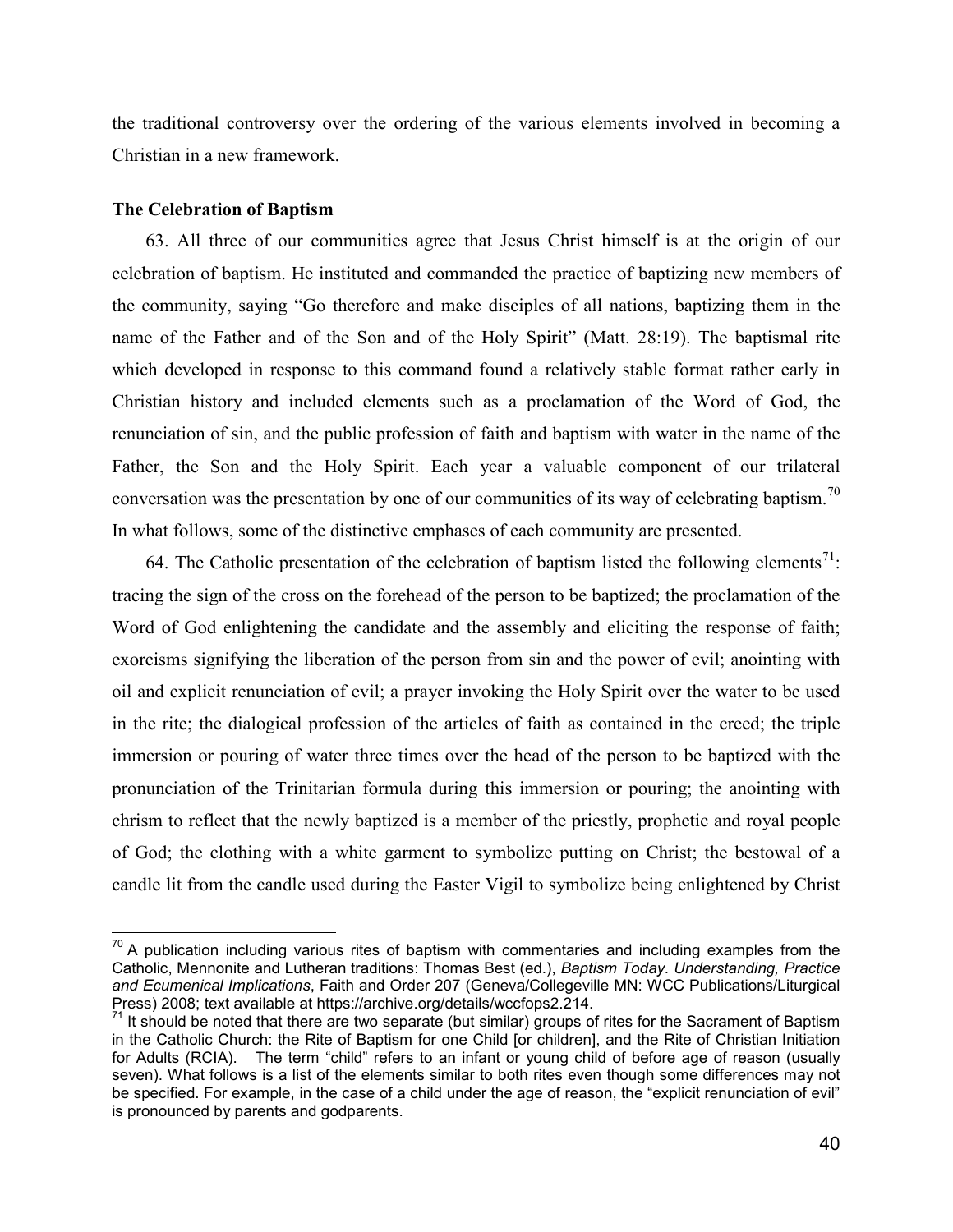who is the light of the world; touching the ears and mouth during the "*Ephphetha*" prayer<sup>[72](#page-40-0)</sup> asking for the grace to hear and proclaim the word of God, the prayer of the Our Father and the conclusion with a solemn blessing.

65. Not all of these elements are of equal importance; profession of faith and baptism with water in the Trinitarian formula enjoy pride of place. When the newly baptized is an adult, the conferral of the sacrament of confirmation and the reception of the Eucharist also form essential parts of the celebration. This reflects the Catholic understanding of baptism as only one of the three "sacraments of initiation," along with confirmation and the Eucharist. The godparents, with the aid of the entire Christian community, accompany the newly baptized on the path of discipleship. In the baptism of an infant, the role of the parents and godparents has the importance of helping the child personally, under the influence of the grace of the Holy Spirit, to reject evil, confess faith in Christ and commit him- or herself to a life of active Christian discipleship in the Church. In the Latin rite of the Catholic Church, the postponement of reception of the Eucharist and of confirmation serves the function of acknowledging the gradual appropriation of the faith and of the effects of Christian initiation begun with baptism as an infant. Every Sunday Catholics renew their profession of faith with the recitation of the Creed and every year during the celebration of Easter, they liturgically renew their baptismal faith commitment.

66. The explanation of the Lutheran rite of baptism points out that Luther himself preserved various elements of the celebration of baptism inherited from the tradition. Distinctive modifications included removing some details, such as the blessing of the font, and over time, the addition of Luther's *Flood Prayer*. This prayer related baptism to the cleansing of the world in the flood at the time of Noah and to the deliverance of the people of Israel from slavery by means of the exodus through the Red Sea. The vows spoken by the godparents and the reading of Mark 10:13-16 (where Jesus tells the disciples to let the little children come to him) clearly witnessed to the Lutheran acceptance of infant baptism. The essential elements of Lutheran baptismal liturgies were and continue to be: a prayer modeled on Luther's *Flood Prayer*, a reading from the Gospels (usually Mark 10 and/or Matthew 28), the Lord's Prayer, the renunciation of the devil and/or evil, an emphasis on the forgiveness of sin, the Creed (often in

<span id="page-40-0"></span> <sup>72</sup> The following words constitute the "Ephphetha" prayer (also known as *the Prayer Over Ears and Mouth*): "The Lord Jesus made the deaf hear and the mute speak. May He soon touch your ears to receive his word, and your mouth, to proclaim his faith, to the praise and glory of God the Father. Amen."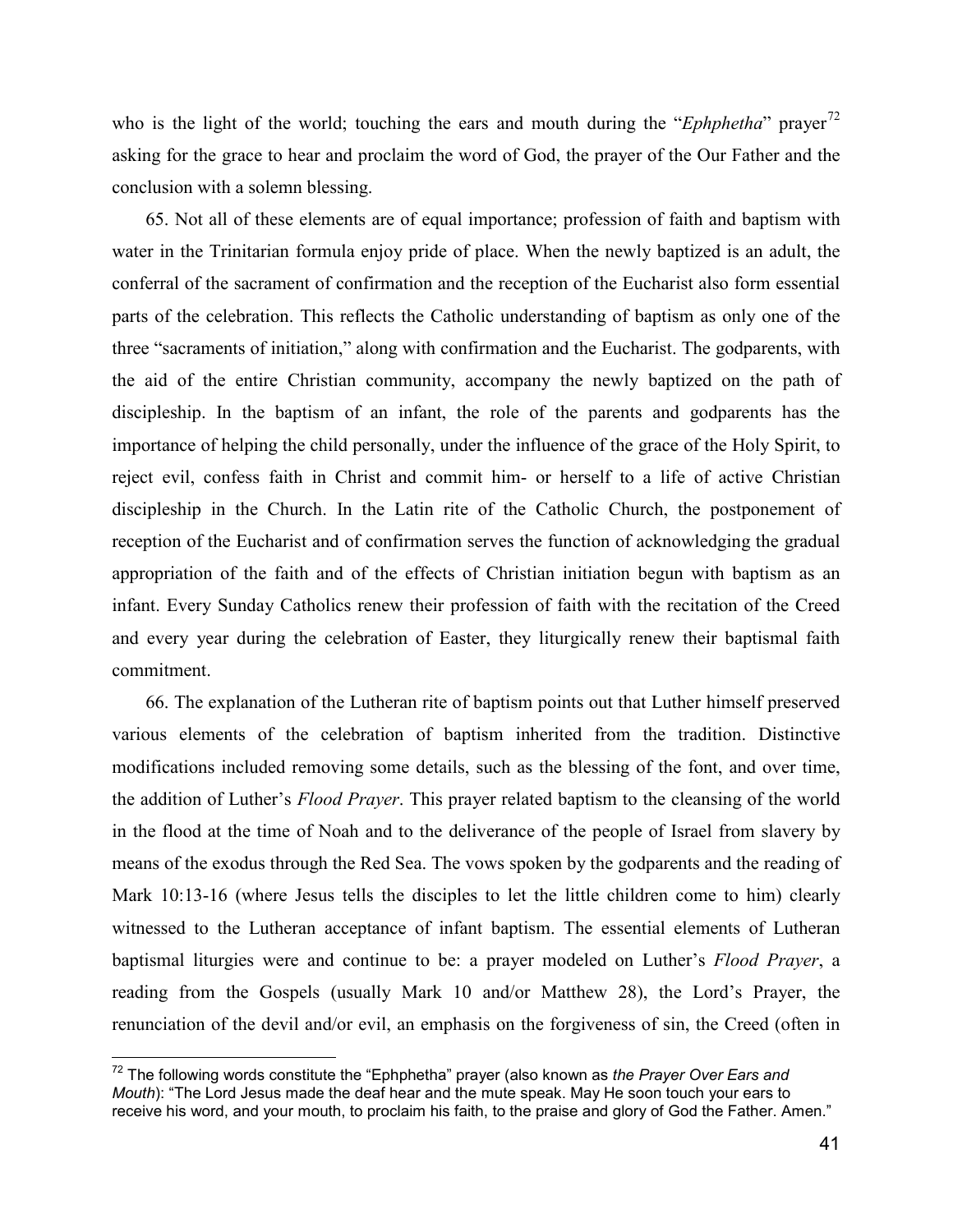question-and-answer form), the vows of parents and/or godparents, the use of water, and the triune name. These elements show the Lutheran conviction that by baptism the baptized person is introduced into the body of Christ, while the local parish in which baptism takes place is called to support and strengthen the baptized in their lives of faith. Lutherans especially emphasize the agency of God in the celebration of baptism. It is not the water which saves but the Word of God which, when in addition to the water, creates the sacrament.<sup>[73](#page-41-0)</sup> Faith is the trusting response to God's promise to save. Thus Luther can write: "[it] is not baptism that justifies or benefits anyone, but it is faith in the word of promise to which baptism is added. This faith justifies, and fulfills that which baptism signifies. For faith is the submersion of the old man and the emerging of the new (Eph 4:22-24; Col 3:9-10)."<sup>[74](#page-41-1)</sup>

67. Mennonite members of the dialogue noted that there are common themes but no single form of baptism in their tradition. A variety of models and liturgical elements of baptism can be found, but a common element to all of them is the exclusive practice of "believers' baptism." A baptismal service might be preceded by a believer's request to be baptized or upon the pastor's announcement of a baptismal service, after which baptismal classes are arranged, during which instruction in the faith is provided by the congregation. The names of those requesting baptism are made known to the whole congregation or to the church council, providing an opportunity for church members to approve the desire of the candidate or ask the person to postpone baptism for the time being. A recent Mennonite minister's manual points out that

The request for baptism must arise out of a personal confession of sin, the experience of grace and forgiveness (which sometimes comes in a crisis event and sometimes gradually) and a commitment to Jesus Christ and the congregation. It is of utmost importance that the nature of God's initiative and our response be made clear to baptismal candidates.<sup>[75](#page-41-2)</sup>

Prior to baptism, the individual candidate composes and presents to the congregation or church council a personal profession of faith, including elements such as the repentance of sin, a confession of faith in Christ and commitment to follow him as a responsible member of the baptizing congregation. The congregation is seen as the manifestation of the Church universal,

<span id="page-41-0"></span> <sup>73</sup> In Luther's *Large Catechism*, concerning baptism, as printed in Kolb and Wengert, *The Book of Concord*, 458, and quoting Augustine, *Tractate 80* on John 15:3.

<span id="page-41-1"></span><sup>74</sup> *Luther's Works,* 36:66.

<span id="page-41-2"></span><sup>75</sup> John D. Rempel (ed.), *Minister's Manual*, Mennonite Church USA/Canada, (Scottdale, Pa.: Herald Press, 1998), 40.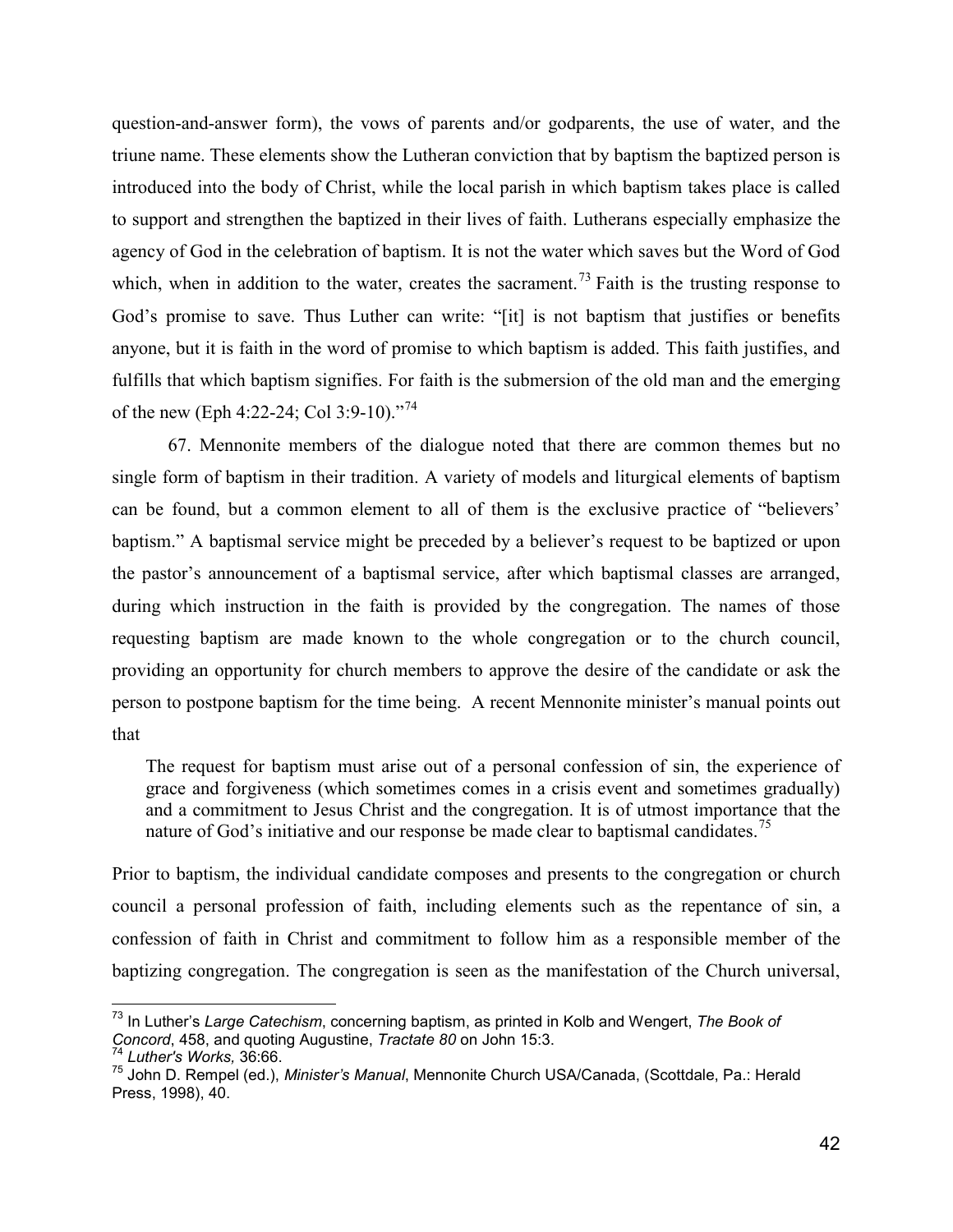the body of Christ. The worship service in which a candidate is baptized is celebrated by the whole congregation and includes readings from the Bible, typical readings being Matthew 28 (the great commission), Romans 6 (being buried and resurrected with Christ), 1 Peter 3 (the response of a good conscience toward God) or 2 Corinthians 5 (being a new creation, reconciled with God and with one another). The proclamation of the Word is followed by a sermon expounding the meaning of baptism. The person is baptized with water, usually by the pastor or by another member of the congregation mandated for this role, who pronounces the Trinitarian formula "in the name of the Father, the Son and the Holy Spirit." A blessing, often with the laying on of hands, the presentation of a verse from the Bible and a baptismal certificate and the response of the congregation, usually including the praying of the "Our Father," concludes the celebration. Sometimes the service continues with the celebration of the Lord's Supper, as a welcoming and incorporating act of the new members into the table-fellowship.

68. All three churches agree that baptism cannot be repeated. Catholics consider baptism, together with confirmation and ordination, as a sacrament which imparts a permanent "character" on its recipient. However, in Catholic teaching there is a provision for when there is reasonable doubt about the validity of a particular baptism, a person may be baptized "conditionally." For Catholics, it is Christ who baptizes (see CCC 59); a human being cannot nullify the action of Christ by "re-baptizing" another. Thus, from a theological perspective, rebaptism has no reality but stands in opposition to the action of Christ. For Lutherans, to "rebaptize" would amount to distrust in God's promise that he has accepted the baptized into communion with him which would make God a liar and not trustworthy*.* This dialogue has helped Mennonites understand the profound reality that is at stake for Catholics and Lutherans when Mennonites and other credo-baptists baptize someone already baptized by the other churches. From their own vantage point Mennonites also see baptism as a definitive step of handing over one's life to God, a definitive response to God's grace which is therefore not to be repeated. If a Mennonite congregation does administer baptism to those who wish to join their community but who had received baptism as infants in another community, they do not consider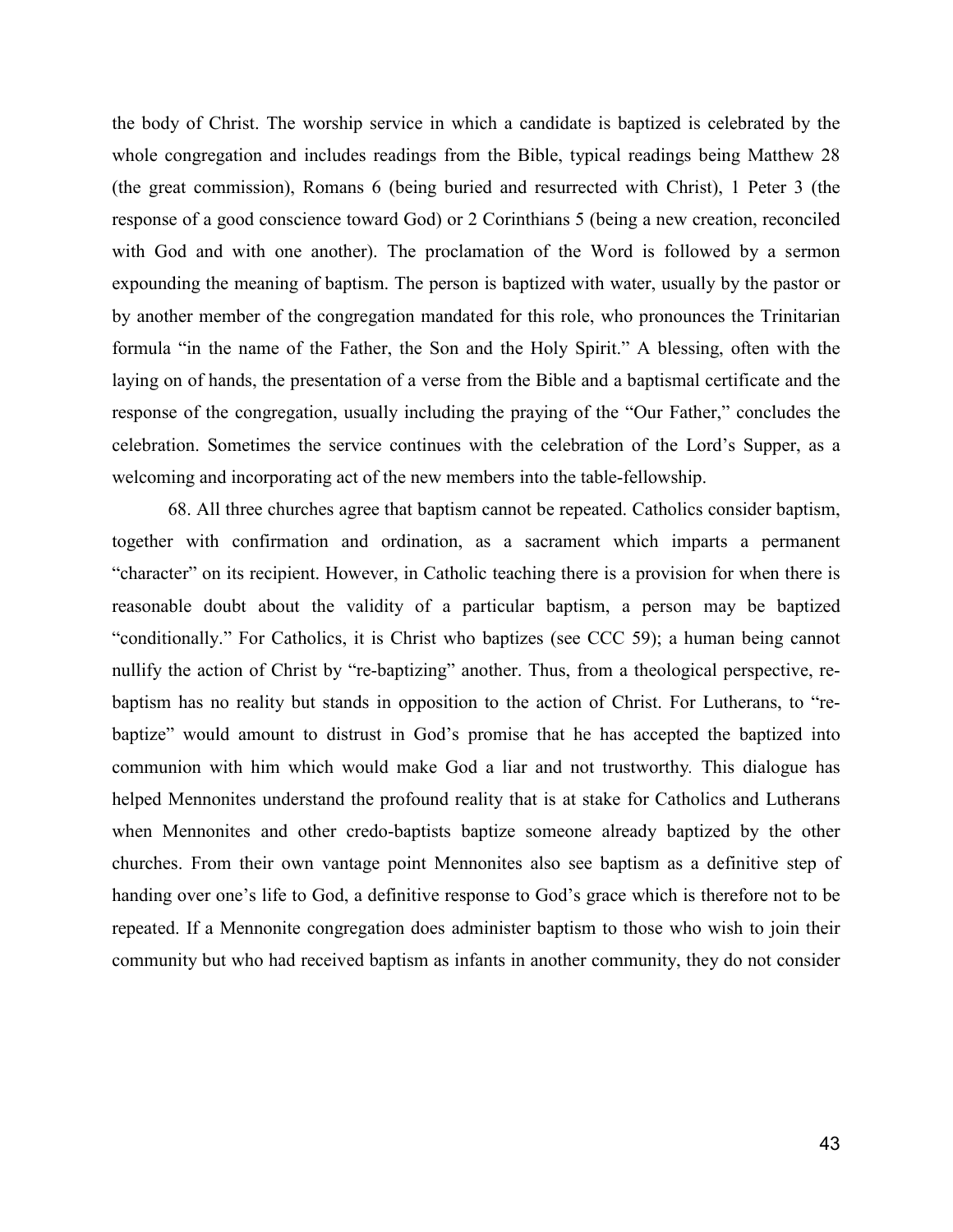it to be a "re-baptism," since they understand baptism as being possible only on the personal profession of faith. $76$ 

### **Sacrament and/or Ordinance**

69. The question of the non-repeatability of baptism provides occasion to address the fact that, for all three communities, it is correct to say that "something happens" in the celebration of the rite of baptism. Lutherans, Mennonites and Catholics agree that there are three actors engaged in the liturgy of baptism – God, the individual and the community – and that the action of God has priority in the celebration. At the same time, different nuances can be detected in how each church understands what happens. Lutherans stress the efficacy of baptism as based upon God's promise, given through the sacrament. They write: "Baptism is essentially an act of God performed through human actions and words. […] '[It] is not a work that we offer to God, but one in which God, through a minister who functions in his place, baptizes us, and offers and presents the forgiveness of sins according to the promise [Mark 16:16], «The one who believes and is baptized will be saved». $177$  $177$  For their part, Mennonites have stated that "baptism is understood not only as a sign that points beyond the baptismal ritual to its historic and spiritual significance, but that in and through baptism the individual and the community of faith undergo effectual change." Concerning this change, they add: "While there is the recognition in Mennonite theology and in Mennonite confessions that 'something happens' in the very act of baptism, baptismal transformation in and through the ritual is conceivable only if and when it is verified in the faith and life of the individual undergoing baptism and of the baptizing community." [78](#page-43-2) Catholics understand baptism, along with the other sacraments as actions of Christ himself: "By His power He is present in the sacraments, so that when a man baptizes it is really Christ Himself who baptizes (see Augustine, *In Ioannem* VI,1,7). […] In the liturgy, the sanctification of the man is signified by signs perceptible to the senses, and is effected in a way which corresponds with each of these signs; in the liturgy the whole public worship is performed

<span id="page-43-0"></span> <sup>76</sup> On this practice, *Healing Memories*, 86, noted that "…member congregations in the Mennonite World Conference are not all of one mind regarding the baptism of new members who were previously baptized as infants in other traditions."

<sup>77</sup> *Healing Memories*, 87, quoting from Melanchthon's *Apology of the Augsburg Confession*, Art. XXIV, 18.

<span id="page-43-2"></span><span id="page-43-1"></span><sup>78</sup> *Called Together to be Peacemakers*, § 123.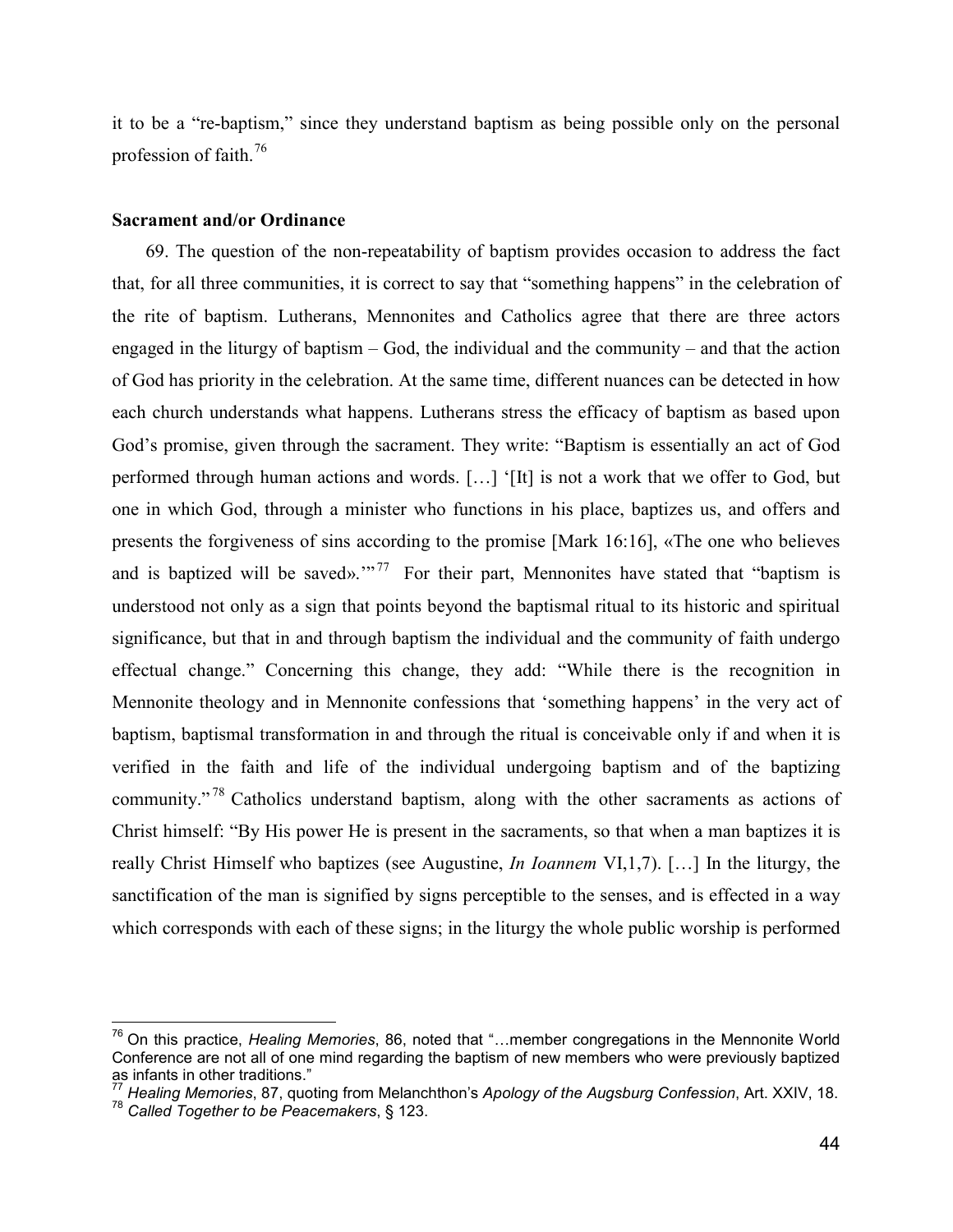by the Mystical Body of Jesus Christ, that is, by the Head and His members."<sup>[79](#page-44-0)</sup> All three thus emphasize the activity of God in speaking of what might be called the "objective" occurrence which takes place in baptism, though Mennonites explicitly mention that the verification of this occurrence is to be sought in the evidence which can be seen in the faith and life of the baptized.

70. A further paragraph from *Called Together to be Peacemakers* provides a succinct description of the convergence and the divergence between the Mennonite and Catholic understandings of the efficacy of baptism:

Both Mennonites and Catholics view sacraments and ordinances as outward signs instituted by Christ, but we have differing understandings of the power of signs. For Mennonites, ordinances as signs point to the salvific work of Christ and invite participation in the life of Christ. For Catholics, in addition to participating in the life of Christ, signs also communicate to those who receive them, the grace proper to each sacrament.<sup>[80](#page-44-1)</sup>

Here one notices three verbs used to describe what happens in "sacraments or ordinances" which are signs instituted by Christ: they "point to" Christ's salvific work, they "invite" participation in the life of Christ and they "communicate" grace. [81](#page-44-2)

71. The appearance of the words "sacrament" and "ordinance" in the previous quotation invites the following common reflections. While over time some have claimed that these two terms suggest two different conceptions of the special rites of the church, in our discussions it has become clear that significant points of agreement are in no way weakened by the fact that Mennonites commonly refer to baptism as an ordinance, while Lutherans and Catholics speak of it as a sacrament. We fully agree that baptism was instituted by Christ and that we celebrate it in obedience to his command. We further agree that something significant occurs during its celebration, although we understand that occurrence in different ways. Mennonites stress that baptism expresses the change which occurs in the person who has come to repentance, while Lutherans and Catholics stress the instrumental nature of the sacrament in that it achieves what the outward sign symbolizes. While this difference is important and should not be overlooked,

<span id="page-44-0"></span> <sup>79</sup> *Sacrosanctum concilium*, Constitution on the Sacred Liturgy, December 4,1963, § 7; text available at http://www.vatican.va/archive/hist\_councils/ii\_vatican\_council/documents/vat-<br>ii\_const\_19631204\_sacrosanctum-concilium\_en.html [accessed 1 December, 2018].

<span id="page-44-2"></span><span id="page-44-1"></span><sup>&</sup>lt;sup>80</sup> Called Together to be Peacemakers, § 135.<br><sup>81</sup> This quote suggests that Catholics but not Mennonites accept the third verb: "communicate." Our discussions suggest that some within the Mennonite family could accept the notion that baptism communicates grace. Meanwhile, it would seem that Catholics and Lutherans share the same viewpoint on this issue.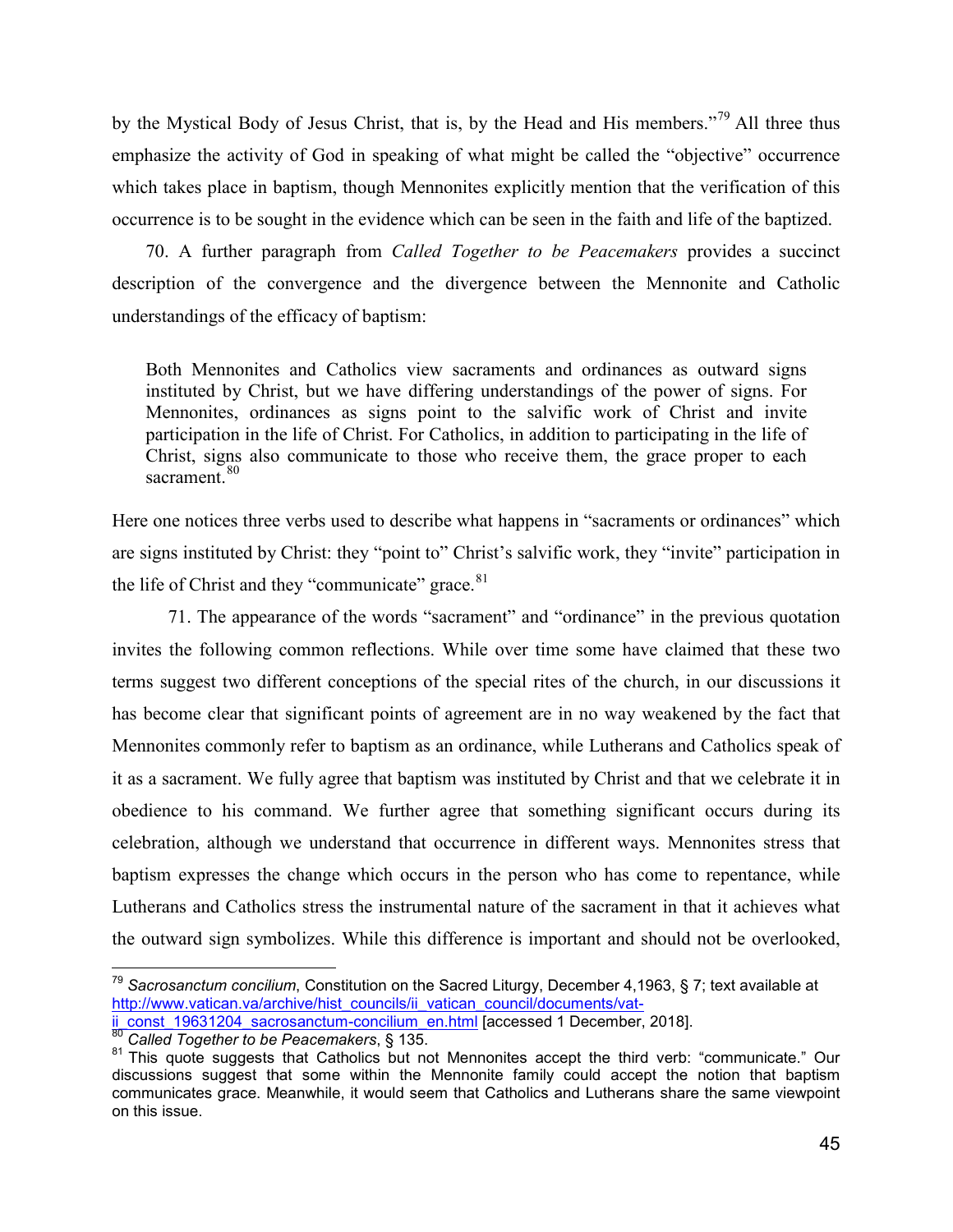nevertheless all three communities agree that a tremendous change in life occurs when, in baptism, the person baptized becomes a member of the church which is the body of Christ. We all acknowledge that grace is truly present, strengthened, and brought to greater completion in baptism.[82](#page-45-0)

# **Baptism and Faith**

72. All three churches agree that baptism and faith are intimately and inseparably related. Jesus' final message to the apostles in the Gospel of Mark – "he who believes and is baptized will be saved" (Mk 16:16) – link the two together and indicate that together they impart the gift of salvation. The faith of the individual believer is necessary for the reception of this gift of salvation and leads to a life of committed Christian discipleship, following the way that Jesus outlines in the gospel.

73. Nevertheless, perhaps the most obvious contrast between our communities concerning baptism is the way in which we conceive the relation of baptism to faith and the consequence that this has for determining who may be baptized. The first theme listed in the Mennonite understanding of baptism from their dialogue with Lutherans reads as follows: "Proclamation of the gospel, repentance, confession of faith in Jesus Christ, and a public commitment to a life of discipleship must precede water baptism."<sup>[83](#page-45-1)</sup> They conclude that, since small children do not sin and are not yet capable of that ability to understand which would allow them to profess an "owned faith," they should not be baptized. In their view, no child is lost; they are saved without baptism. In the *Brotherly Union of Schleitheim* of 1527, the Anabaptist forebears of today's Mennonites called infant baptism an "abomination." At roughly the same

<span id="page-45-1"></span><span id="page-45-0"></span> <sup>82</sup> On this issue, the Faith and Order study text, *One Baptism: Towards Mutual Recognition*, § 30, states: "Most traditions, whether they use the term 'sacrament' or 'ordinance,' affirm that these events are both *instrumental* (in that God uses them to bring about a new reality) and *expressive* (of an already existing reality). Some traditions emphasize the instrumental dimension …. Others emphasize the expressive dimension." *One Baptism: Towards Mutual Recognition,* Faith and Order Paper 210 (Geneva: World Council of Churches, 2011); text available at https://archive.org/details/wccfops2.217 [accessed 1 December, 2018]; Something similar is found in *Ecclesiological and Ecumenical Implications of a Common Baptism*, the report of the Joint Working Group of the World Council of Churches and the Roman Catholic Church, § 24: "Most would affirm of ordinances / sacraments both that they are expressive of divine realities, representing that which is already true, and also that they are instrumental in that God uses them to bring about a new reality. The two approaches represent different starting points in considering the interdependence of faith as an ongoing process and faith as a decisive event." <sup>83</sup> *Healing Memories*, 85.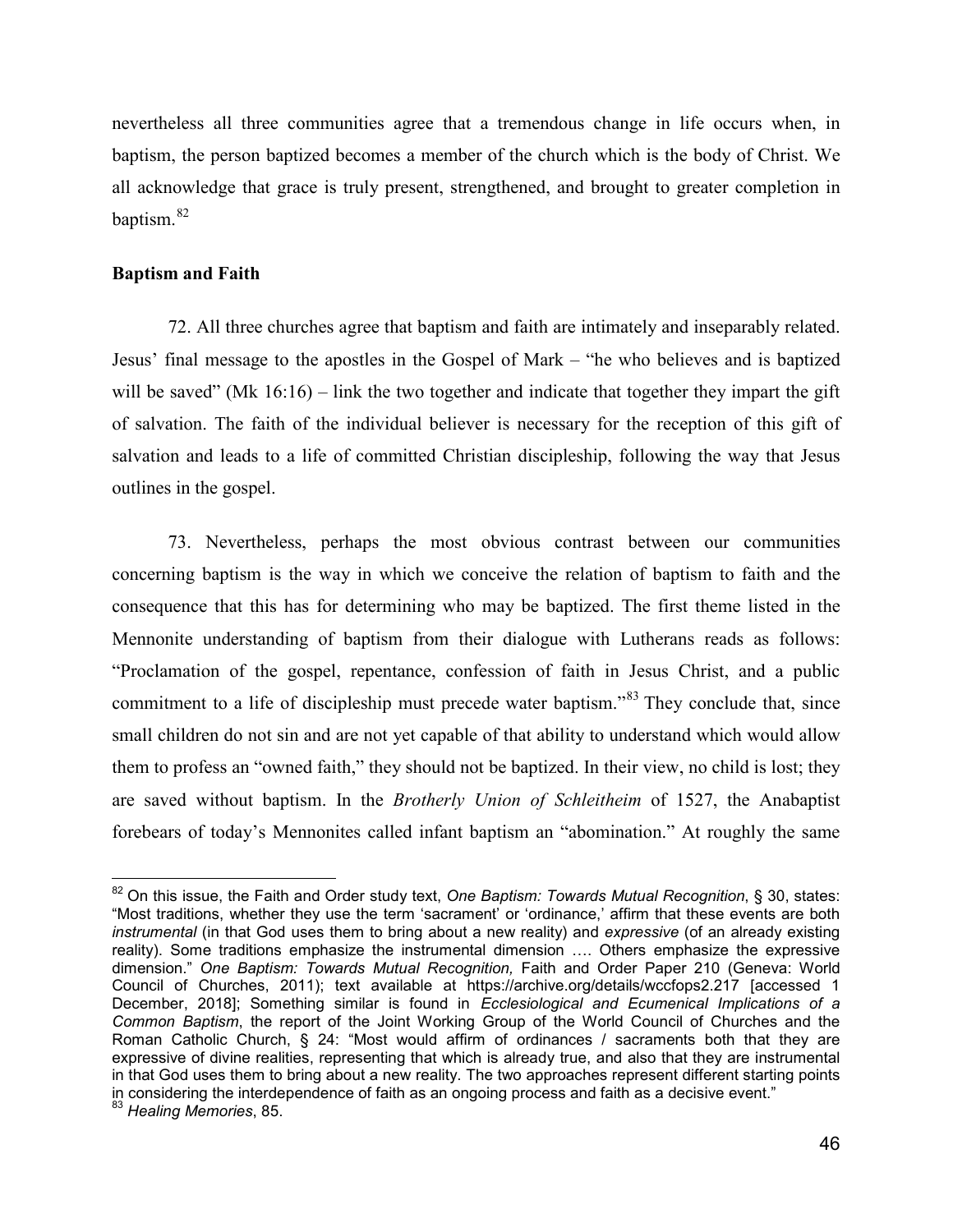time, Article IX of the Lutheran *Augsburg Confession* countered the Anabaptist view by stating that, since the grace of God is bestowed in baptism, baptism is necessary for salvation; therefore, children should be baptized.<sup>[84](#page-46-0)</sup> "Infants can and should be baptized since the Great Commission sends Christians to 'all' people and Jesus' blessing of the children includes the statement that children can participate in the kingdom of Heaven (Mark 10:13-16).<sup>[85](#page-46-1)</sup> The Catholic view is similar to that of the Lutherans: "Born with a fallen human nature and tainted by original sin, children also have need of the new birth in Baptism to be freed from the power of darkness and brought into the realm of the freedom of the children of God to which all men are called. […] The Church and the parents would deny a child the priceless grace of becoming a child of God were they not to confer Baptism shortly after birth."<sup>[86](#page-46-2)</sup> This careful wording avoids drawing the conclusion that unbaptized children cannot be saved.

74. For Lutherans and Catholics, this does not mean that baptism is unrelated to faith.

Luther's strong emphasis on what God does in baptism does not mean that faith is not also important. [...] … faith itself is indispensable for baptism. "Faith alone makes the person worthy to receive the saving, divine water profitably. Because such blessings are offered and promised in the words that accompany the water, they cannot be received unless we believe them from the heart. Without faith baptism is of no use, although in itself it is an infinite, divine treasure."<sup>[87](#page-46-3)</sup>

Regarding infants, Jesus' statement that only those who receive it as little children inherit the kingdom of God (Mark 10:15),

[S]hows that infants can have faith, that is, experience God's assurance (trust). When infants are baptized, they are not baptized simply with reference to the faith of parents and godparents. Instead, parents and godparents pray to God to give and nurture the faith of the newly baptized. This faith must grow as they grow; it will need proclamation of the gospel, cate chesis, and Christian life in community.<sup>[88](#page-46-4)</sup>

<span id="page-46-0"></span> <sup>84</sup> These two documents are quoted in *Healing Memories*, 84-85.

<span id="page-46-1"></span><sup>85</sup> *Healing Memories*, 88.

<span id="page-46-2"></span><sup>86</sup> *Catechism of the Catholic Church*, § 1250. In 1547, the Catholic bishops at the Council of Trent rejected the opinion that one should not be baptized before reaching the age of discernment and being capable of a personal act of faith; Heinrich Denzinger (ed.), *Enchiridion symbolorum*, ed. Adolf Schönmetzer (Freiburg in Breisgau: Herder, 1967) § 1626.

<span id="page-46-3"></span><sup>87</sup> *Healing Memories*, 87; the words within quotation marks are from the *Large Catechism*, "Baptism," 29, Kolb and Wengert, *The Book of Concord*, 460.

<span id="page-46-4"></span><sup>88</sup> *Healing Memories*, 88. This verse provides a good example, pertinent to the theme of our report, about how a particular Scriptural passage may lead to different and even conflicting interpretations. Mark 10:15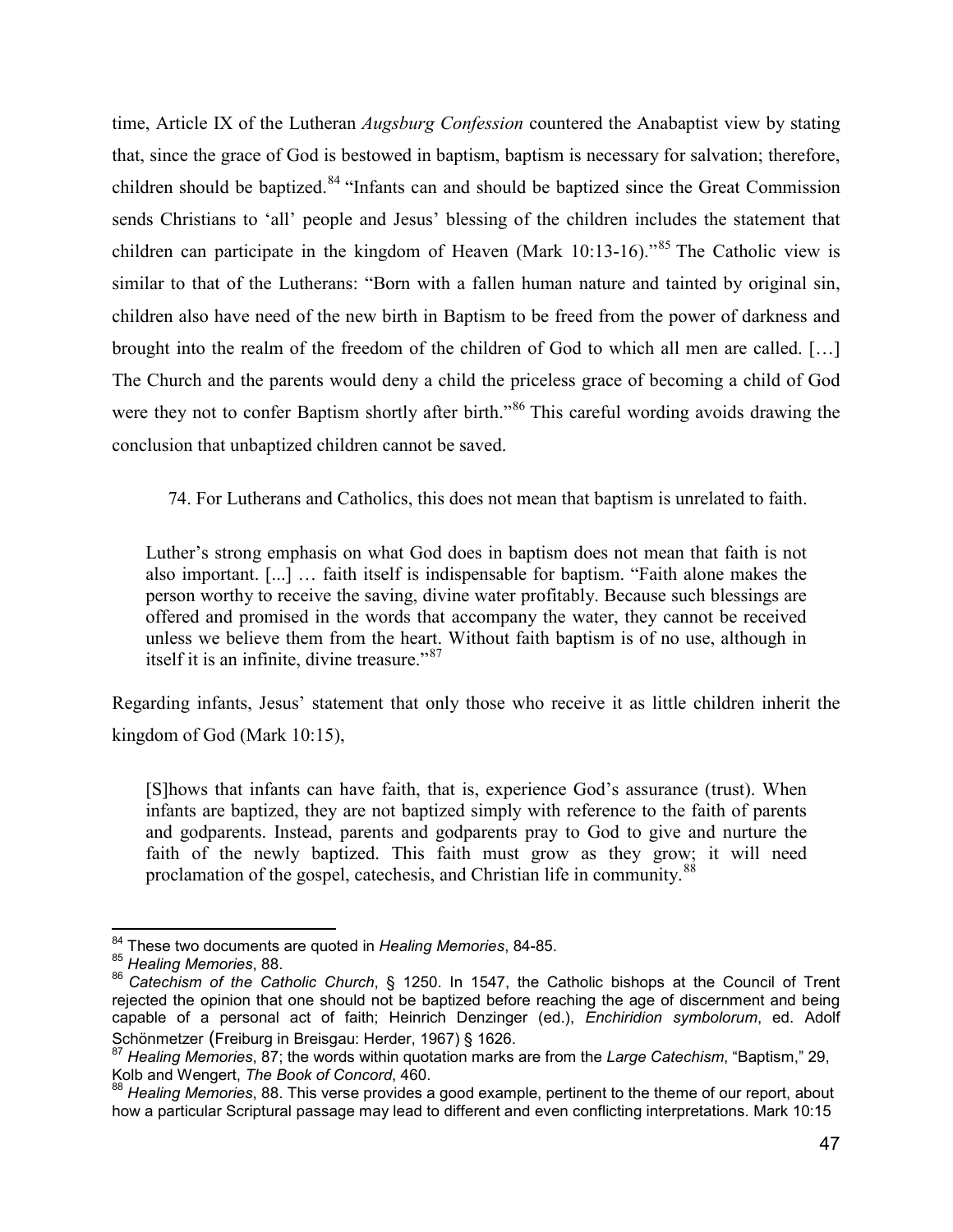For their part, Catholics affirm that, "Baptism is the sacrament of faith, but faith needs the community of believers. It is only within the faith of the Church that each of the faithful can believe. The faith required for baptism is not a perfect and mature faith, but a beginning that is called to develop."[89](#page-47-0) Baptism is the beginning of a new life in which the faith of each believer, whether baptized as an infant, child or adult, must grow, with the assistance of the whole community. As noted above, the fact that development after baptism is needed may be seen as the reason for delaying the other sacraments of initiation – confirmation and Eucharist – until one is old enough to embrace the further maturing of ecclesial membership which those sacraments make possible. Of course, the religious upbringing of children is very important to Mennonites and a significant portion of the membership of their churches is comprised of those who were raised in Mennonite families. The conviction which distinguishes their baptismal theology from that of Lutherans and Catholics on this question has been perhaps most succinctly described as follows, "In the Mennonite churches, the practice of making a profession of faith on behalf of a person being baptized who does not at the moment of baptism realize the basic meaning and implications of his or her baptism, is not acceptable.<sup>"[90](#page-47-1)</sup>

75. These differences need to be understood within the context of the fact that all three of our communities are convinced that the faith of the individual is a sharing in the faith of the whole Church. All acknowledge that the faith which is shared at the moment of baptism must be nurtured and matured with the help of the community through catechesis, bible study, fraternal correction and encouragement. All hold that the ecclesial communion of the Body of Christ into which one is incorporated at baptism provides the principal environment for life-long growth, nourished by the proclamation of and reflection upon the Word of God, by the celebration of the Lord's Supper / Eucharist and other rites or sacraments, by the pastoral care provided within the community, and by the ongoing engagement of believers in the activities of worship, witness and service. The faith of the Church and of each individual believer impels those who are baptized to participate in Christ's mission in and for the salvation of humankind. To these commonly held convictions about the relation of the faith of the individual to the faith of the community as a

 <sup>–</sup> "whoever will not receive the kingdom of God like a little child will never enter it" – especially when linked to the previous verse Mark 10:14 – "let the little children come to me, and do not hinder them, for the kingdom of God belongs to such as these" – while for Lutherans encourage the baptism of infants, for Mennonites provide clear evidence that they do not need to be baptized.

<span id="page-47-1"></span><span id="page-47-0"></span> $^{89}$  Catechism of the Catholic Church, § 1253. See also Called Together to be Peacemakers, § 115.  $^{80}$  Called Together to be Peacemakers, § 115.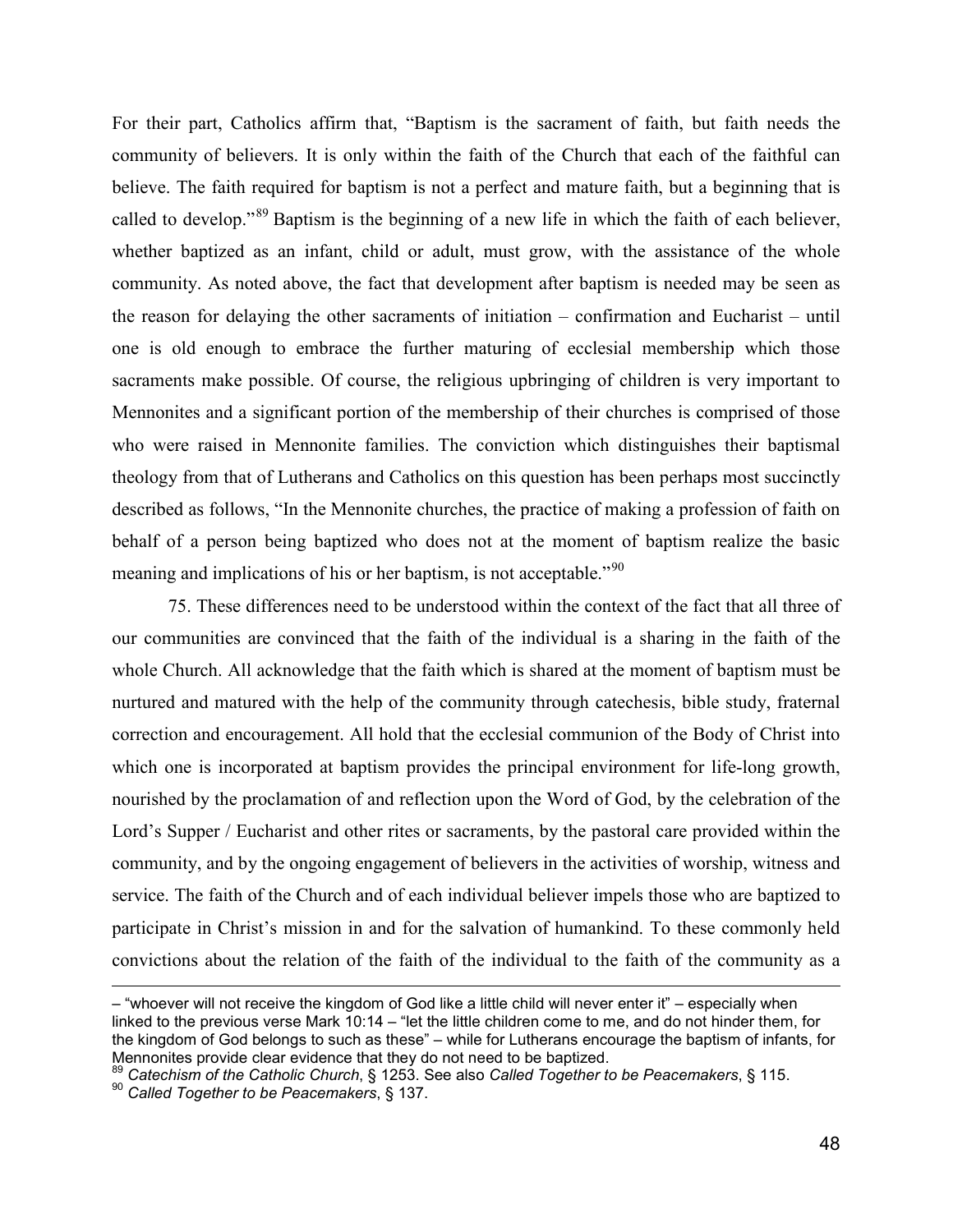whole must be added our confidence that those who, through no fault of their own, remain unbaptized are not to be considered as excluded from the inscrutable ways of the loving mercy of God (see Rom 11:33), who desires all to be saved (see 1 Tim 2:4). Together these shared views place our inherited differences concerning the relation between baptism and faith into a new framework. They invite reflection about the relation between baptism and membership in the community of the Church, which is the theme of the next section of this chapter.

# **Baptism and Community**

76. For all of our churches, baptism is intimately related to entering the Christian community and, therefore, also to our understanding of the Church. The Mennonite summary of basic convictions about baptism in *Healing Memories* includes the following ecclesiological affirmations:

Baptism marks the incorporation of the believer into the Church of Christ through integration into a local church (i.e., a congregation). Even though the faith of the believer cannot ultimately be judged by another person, the congregation must affirm the request of a person who desires to be baptized by discerning signs of conversion, faith, and commitment to a life in discipleship. Baptism upon confession of faith allows baptism to be voluntary instead of involuntary; it safeguards the freedom of the individual conscience  $91$ 

Such an understanding of baptism emphasizes the nature of the Church as a voluntary community. It reflects the way that baptism is often presented in the Acts of the Apostles, in such passages, for example, as the baptism of the three thousand on Pentecost (Acts 2:37-41) or of the Ethiopian eunuch (Acts 8:26-38). This attention to the freedom of requesting baptism and of entering the Church of Christ is not intended to obscure the primacy of the divine activity in the work of salvation. When the individual is mature enough to understand her need for repentance and is moved to profess faith in Jesus and commit herself to a life of discipleship, it is always the grace of God that makes such actions by the individual possible. Lutherans and Catholics, while not denying the importance of a personal confession of faith which is freely embraced,

<span id="page-48-0"></span> <sup>91</sup> *Healing Memories*, 86. It is important to add here that the apparent identification of the "local church" with "a congregation" in this passage presenting the Mennonite vision of baptism should not be understood as if the strong emphasis upon the congregation within Mennonite thought and structure does not allow them to see baptism as entrance into that larger reality which Scripture speaks of as the Body of Christ. Furthermore, for other Christians "local church" may have a meaning other than that of a congregation. For example, within Catholic Church, the "local church" is most often correlated with what its canon law calls a "particular church," which is a diocese under the guidance of a bishop.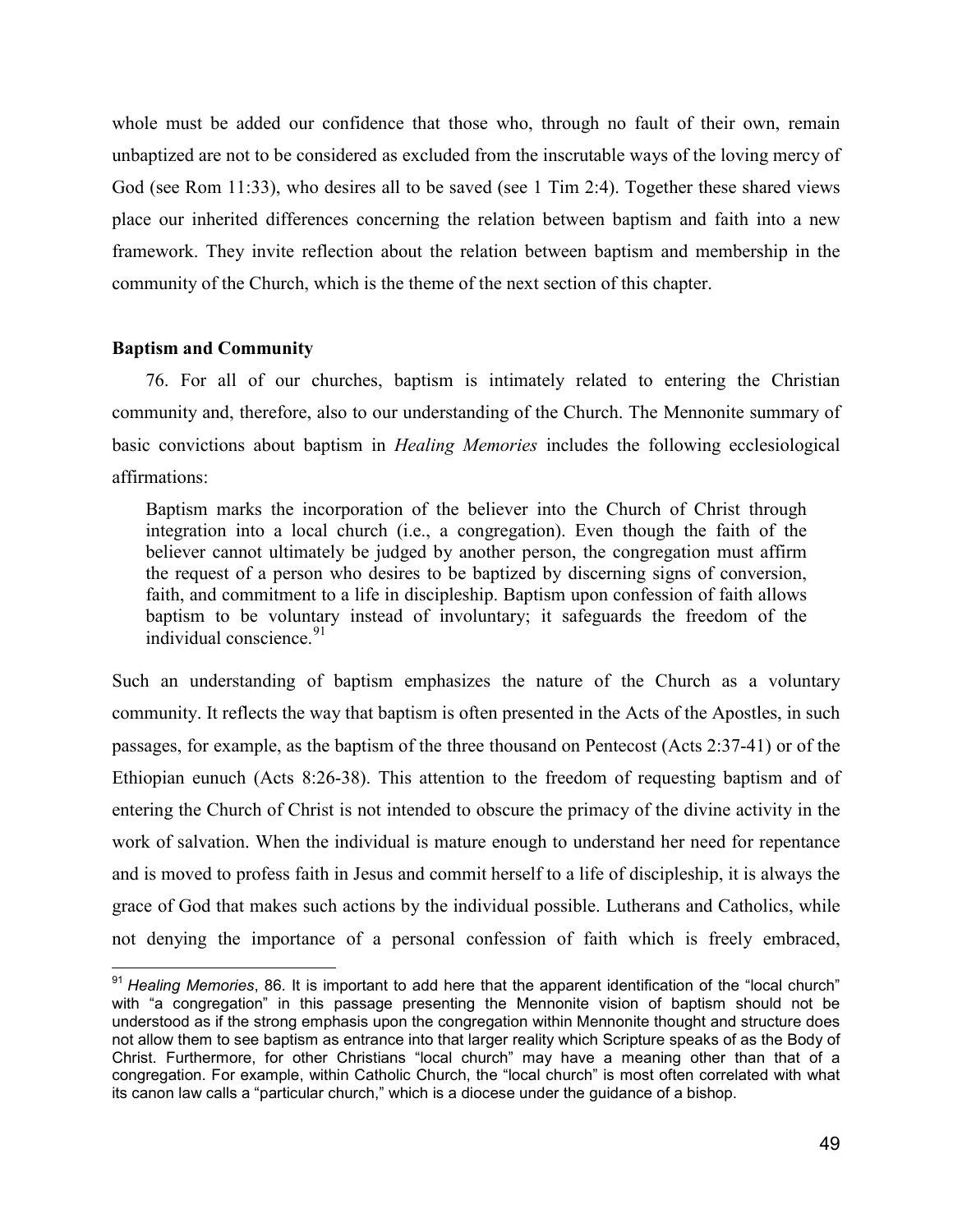nevertheless express their understanding of the relation of baptism to the Church in ways that emphasize the fact that the newly baptized belongs to the communion which is the Church, "Baptism in the name of the Father, Son and Holy Spirit leads us into communion with the triune God and into sharing in his blessings and thus also knits believers together into a communion."<sup>[92](#page-49-0)</sup> One of the principal obligations and responsibilities of the members of the community is to offer formation in Christian life and teaching, not only to its younger or more recent members, but in a way that continues throughout life. Furthermore, Catholic teaching has applied this relation between baptism and communion in Christ to the recognition of a degree of unity already existing between members of our currently divided Christian communities: "Baptism, therefore, constitutes a sacramental bond of unity linking all who have been reborn by means of it."[93](#page-49-1)

77. These passages place emphasis upon the fact that baptism establishes a relationship of communion with the Triune God and with all those who make up the Christian community, which would include the entire communion of saints that is mentioned in the Apostles' Creed. All three traditions understand the Church as the people of God, the body of Christ and the temple or community of the Holy Spirit. The Lutheran-Catholic statement *Church and Justification* formulates this Trinitarian identity of the church precisely in relation to baptism:

Baptism in the name of the Father, Son and Holy Spirit (Matt. 28:19) leads us into communion with the triune God and into sharing in his blessings and thus also knits believers together into a communion. Baptism is calling and election by God and makes us God's possession: thus also creating the community of those who are called and chosen, "God's own people" (1 Pet 2:9). In baptism we are baptized into Christ's body, partaking of his death and resurrection, and putting on Christ: consequently the baptized also constitute "one body … one with another" (Rom 12:4f.) and are one communion in which creaturely and social divisions no longer count for anything (see Gal. 3:26-28). The baptized receive the Holy Spirit: they are thus also bound together into one communion "in the one Spirit" (1 Cor 12:21f; Eph 4:3f.).<sup>94</sup>

Mennonites expressed their understanding of the ecclesial dimension of baptism in the report *Called to be Peacemakers*:

<span id="page-49-0"></span> <sup>92</sup> *Church and Justification*, Lutheran-Roman Catholic International Dialogue, (1993), § 68. Text in Jeffrey Gros FSC, Harding Meyer, William G. Rusch (eds), *Growth in Agreement II: Reports and Agreed Statements of Ecumenical Conversations at World Level 1982-1998*, Faith and Order Paper 187 (Geneva: WCC Publications/Grand Rapids: Eerdmans, 2000), 484–565; text available at <https://archive.org/details/wccfops2.194/page/484> [accessed 1 December, 2018].<br><sup>93</sup> *Unitatis redintegratio*, § 22.<br><sup>94</sup> *Church and Justification*,§ 68.

<span id="page-49-2"></span><span id="page-49-1"></span>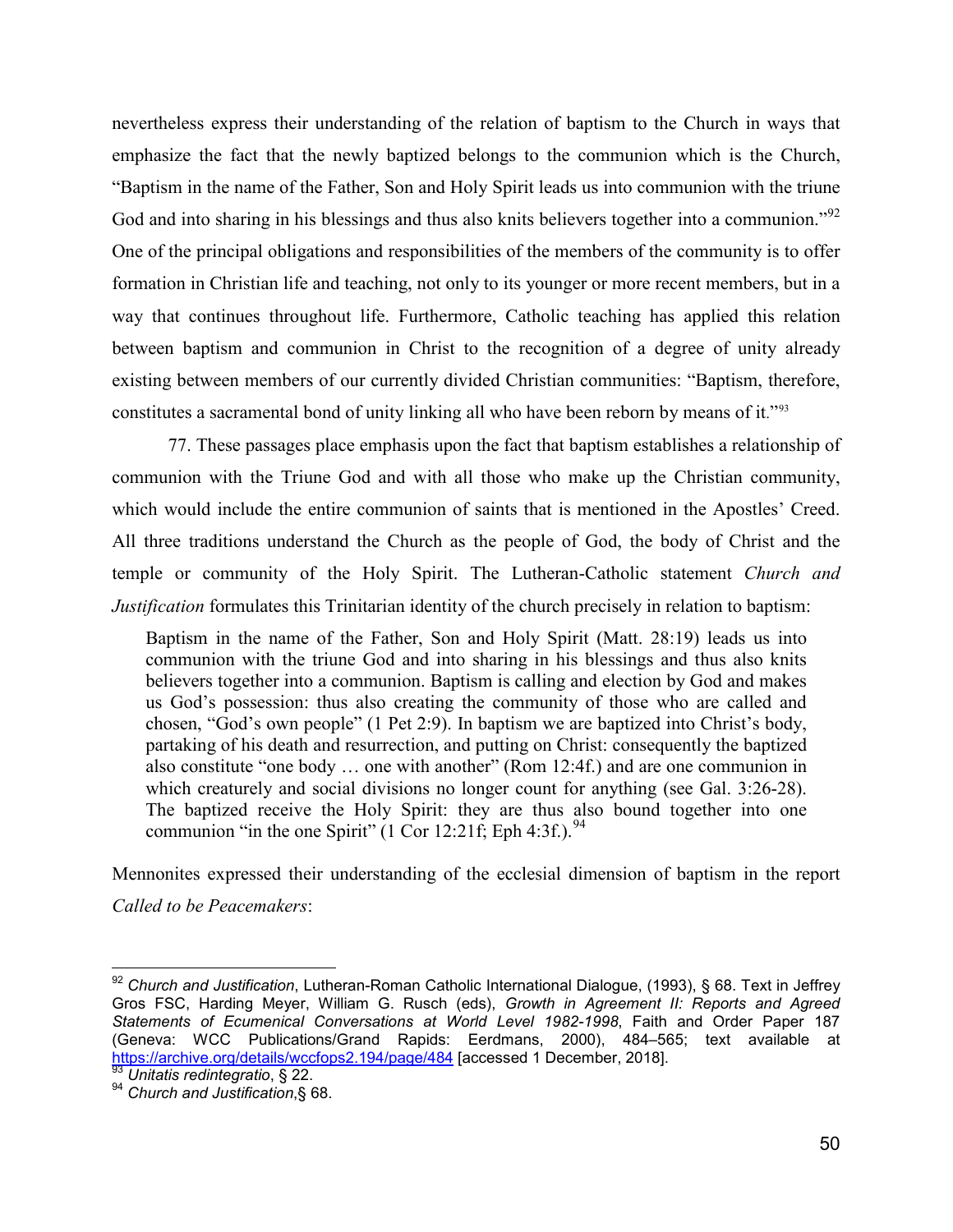The baptismal commitment to faith and faithfulness is not an individualistic action, as baptism and church membership are inseparable. The person is "baptized into one body" (1 Cor. 12:13), the body of Christ, the church. The baptismal candidate's affirmation of faith is an affirmation of the faith of the church, and an affirmation made in the context of the community of believers to which the baptized person is joined as a responsible member. The new church member declares a willingness to give and receive care and counsel and to participate in the church's life and mission. The individual relates to the trinitarian God in a deeply personal way, and also together in and with the community of believers where grace is experienced and faith is affirmed in and with the people of God.<sup>[95](#page-50-0)</sup>

Thus, all three churches relate baptism to the Church: it is a public witness to the faith of the Church and the occasion for the incorporation of new believers into Christ and into the Church. The fundamental difference seems to be succinctly expressed in the Mennonite insistence that "church membership entails a free and voluntary act."[96](#page-50-1) Lutherans and Catholics do not deny the need for personal response and commitment on the part of the baptized but, in light of their conviction that the church is a communion, they believe that such response and commitment may, in the case of infants, be subsequent to the moment of baptism and be an effect of the grace of that sacrament.

78. There are many other aspects of the overall ecclesiology of each of our churches. Our current trilateral conversation has focused on baptism and, therefore, it has considered only the question of the relation of baptism to the specific ecclesiological issue of entrance into the body of Christ, the Church. We all agree both that those who are baptized are called to committed participation in the life of the Church and that the faith of the individual is formed and matured within the Church as a communion of believers. The special concern of Mennonites to committed participation prompts them to admit to baptism only those who have devoted themselves to repentance and who have made a public profession of faith. The concern of Lutherans and Catholics about the primacy of God's grace and the call to a lifelong response and participation in the life of the Christian community has prompted them to affirm not only the possibility but the appropriateness of baptizing infants. Might not Lutherans and Catholics acknowledge the decision of parents to foster a mature faith in their children prior to the request for baptism that has determined Mennonite practice as an authentic approach to Christian initiation? Might not Mennonites acknowledge that, given an assurance of familial and

 <sup>95</sup> *Called to be Peacemakers*, § 122.

<span id="page-50-1"></span><span id="page-50-0"></span><sup>96</sup> *Called to be Peacemakers*, § 90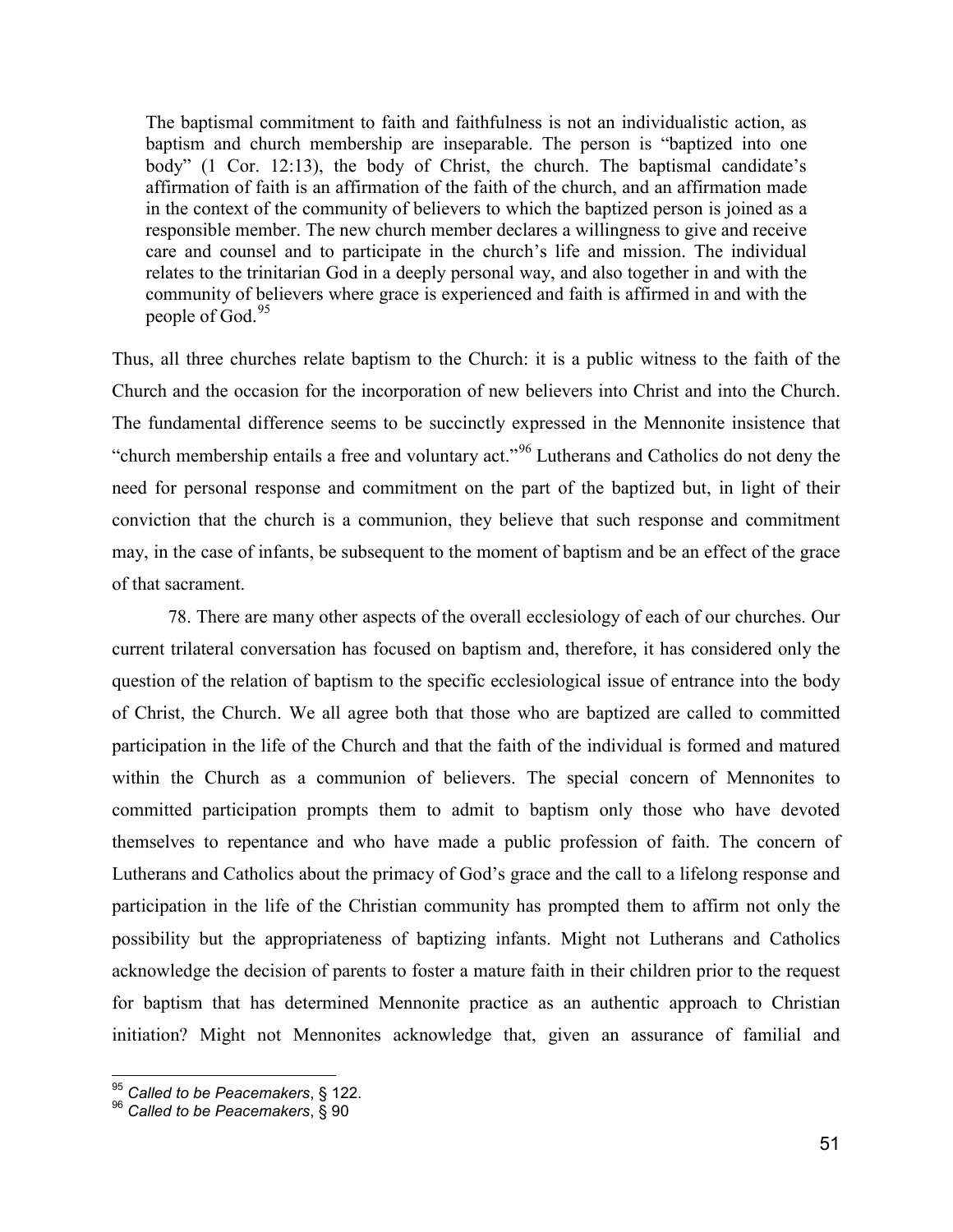congregational commitment to provide formation in faith and discipleship, the choice of parents to request baptism for their young children, as practiced by Lutherans and Catholics, is an authentic approach to Christian initiation? Can we acknowledge that the different concerns do not contradict each other, and are grounded in basic aspects of the Gospel? By the term "authentic approach," we mean that it is based on mutually recognizable biblical concepts of grace, faith and church as they have been interpreted by each of the three communions.

## **Tension between our Theology and our Praxis**

79. All three of our churches see repentance, faith and committed discipleship as necessarily related to Christian life within the body of Christ, the Church, which has as one of its essential starting points the celebration and reception of baptism. In this sense, some Catholic theologians have commented that their church's *Rite of Christian Initiation of Adults[97](#page-51-0)* can be considered as the "normative" expression of initiation, since, even though most Catholics are baptized as infants, it is the form that fully expresses the meaning of baptism. The baptized, under the irreplaceable assistance of the grace of the Holy Spirit, are meant freely to convert from sin, have faith in Jesus Christ and embrace full, conscious and faithful participation in the life of the Christian community.

80. This fact accounts for the cogency of the Mennonite practice of baptizing only those capable of making a personal profession of faith. A possible question about this practice, however, is whether it sufficiently coheres with what the New Testament seems to teach about the relation between baptism and salvation. While it is true that God's saving action is not limited to ecclesial means, the benefits which Scripture associates with baptism make it seem to Lutherans and Catholics not only reasonable but even incumbent upon Christian parents to want to see that such benefits are shared with their children. Moreover, the practice of baptizing only

<span id="page-51-0"></span> <sup>97</sup> The *Rite of Christian Initiation of Adults (RCIA*), or *Ordo Initiationis Christianae Adultorum (OICA)* was promulgated in 1972 as part of the *Rituale Romanum* post Vatican II. It has subsequently been developed as process for prospective catechumens who are above the age of infant baptism. Up until 1969, there was a single baptismal rite for all, in which the priest spoke to the baby as if to an adult and the Godparents replied on the child's behalf. Vatican II sought to address this in *Sacrosanctum concilium,* "The rite for the baptism of infants is to be revised, and it should be adapted to the circumstance that those to be baptized are, in fact, infants." § 67. The Vatican published a rite for the baptism of infants in 1969. However, history clearly shows that it is the rite for adults that is the model of the baptismal process. The rite for children is simply a pastoral adaptation of the rite for adults.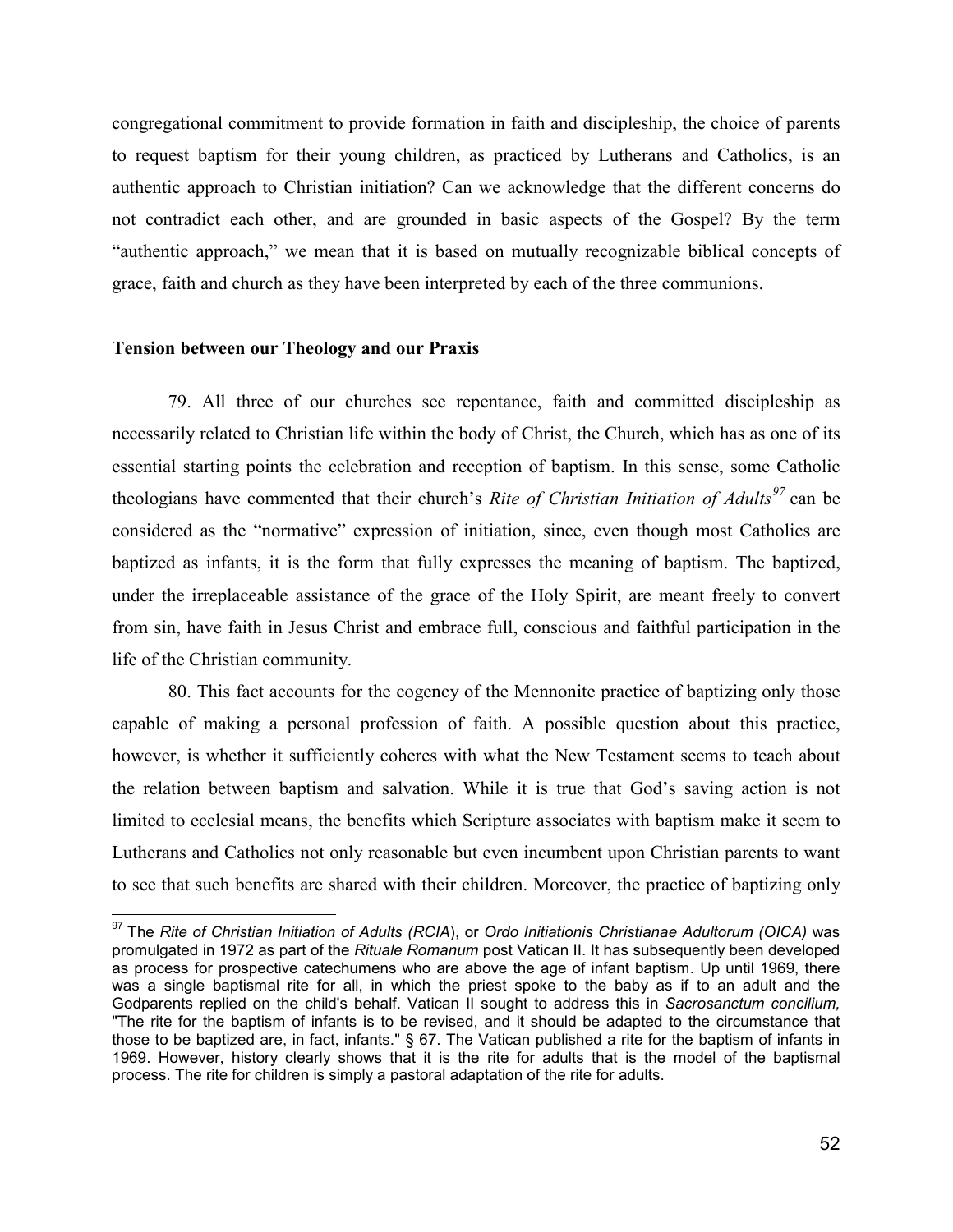those who make a prior confession of faith leads at least some Mennonites to question whether the baptism which a vast number of Christians have received as infants is authentic. Mennonites would acknowledge that many of those baptized as infants, over the course of their lives, have in fact repented, professed faith in Jesus Christ as their Lord and Savior, committed themselves to a life of discipleship within the Church, and shared in the mission of evangelization and service in the world. Nor would they deny that many who have been baptized as infants have professed their faith even to the point of martyrdom, a witness which Mennonites particularly value, in light of the historic persecutions that have been a tragic, yet noble, part of their history. If one follows the logic of the Mennonite practice of baptism, the "baptism" of these Christians was not truly baptism. The recognition of true faith and discipleship among those baptized as infants has led many Mennonite congregations not to "re-baptize" individuals who wish to join their community but who were baptized as infants in another community. Finally, Mennonite churches have not been immune to the major difficulty which faces Lutherans and Catholics on this matter. It is the breaking of the link between baptism and committed Christian living – that those who have been baptized no longer practice the faith.

81. Both Catholics and Lutherans see baptism as a sacrament by means of which God's powerful grace washes the recipient of sin, inaugurates new life and incorporates him or her into the communion which is the Church. It calls forth a serious, committed response of repentance, faith and life-long discipleship, which is made possible under the powerful action of the Holy Spirit. When an infant is baptized, the parents, godparents and congregation are expected to fulfill the important role of formation so that such a commitment can be personally made as the child grows. How then can one explain the fact that so many individuals baptized as infants do not seem to have made such a committed response? Part of the reason for this lack of response is that, when baptism is requested for an infant, the pastor takes the request as a sign of willingness to raise the child as a Christian and is perhaps not sufficiently attentive to whether there is credible evidence that this will take place. The sincerity of those making the request is presumed and hope is placed in the Holy Spirit's power to assist the whole community, not only the family, so that the church's proclamation of the Word and its pastoral ministry may fulfill its duty of Christian formation. Lutherans and Catholics do not condone infant baptism where there is no reasonable hope of subsequent formation. Pastors need to act upon this challenge with greater consistency, which can require much courage; there should be no "indiscriminate baptism." In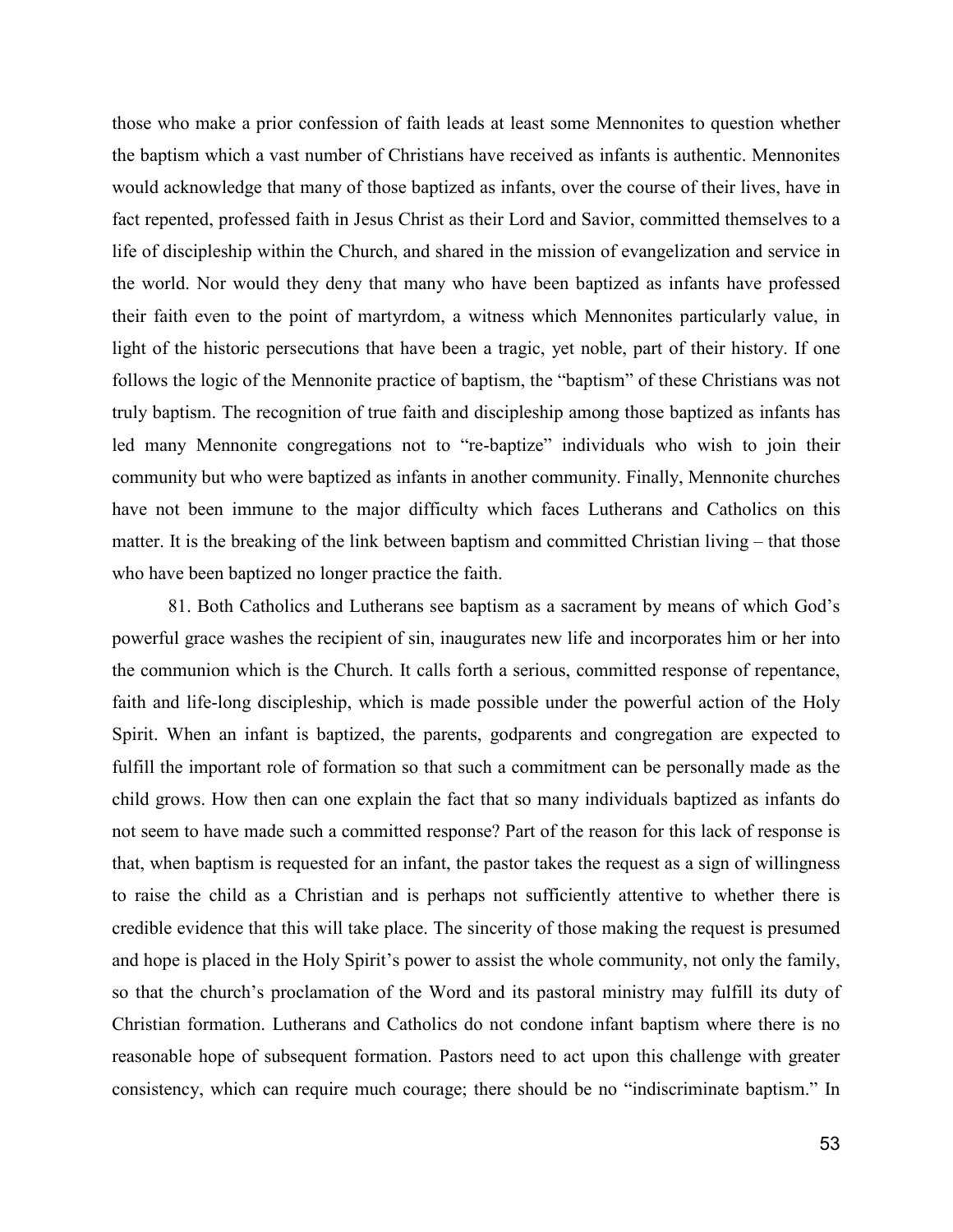some parts of the world, baptism of infants is part of the cultural tradition. This can be a beneficial situation if the culture tends to support the further Christian formation of its members. If, on the other hand, the culture does not foster Christian values and the baptism of an infant is no more than a familial celebration without any intention of leading to a life of faithful discipleship within the Christian community, it would be better that baptism be postponed.<sup>[98](#page-53-0)</sup> Great pastoral care and discernment must be exercised when children are brought forth for baptism.

82. There was substantial agreement between our three communities that strengthening the link between baptism and committed Christian living presents a significant challenge for Christian families today. There are two aspects to this challenge. The first is the challenge of continuing trends in society towards materialism and consumerism, which make living a committed Christian life increasingly counter-cultural and difficult for the newly baptized. The second is the challenge that many church formation programs for young people and adults, are ineffective in forming active and committed Christian disciples. Consequently, there was agreement that struggling to overcome the tension between theology and praxis will require, in part, a renewal of Christian faith formation for children, youth, and adults that includes a proper discernment of the signs of the times. This is no easy task, but nevertheless understood to be essential for our three communities.

83. During the  $16<sup>th</sup>$  century, Mennonites unequivocally rejected the practice of infant baptism, while Lutherans and Catholics unequivocally affirmed its necessity. Given the significant convergences reflected in this chapter concerning the place of baptism within the lifelong process of being a Christian, the principal elements in the celebration of baptism and the relation of baptism to faith and to membership in the church, it seems justified to claim a rather substantial agreement between our three communities about many of the aspects of the theology of baptism. In light of this, our communities may wish to review the opposing positions regarding its celebration which were at the root of their divisions concerning baptism.

<span id="page-53-0"></span> <sup>98</sup> See, for example, the words of the Catholic document *Pastoralis actio* of 20 October 1980: "Assurances must be given that the gift thus granted [of the blessings of God's prevenient love which frees from original sin and communicates a share in divine life] can grow by an authentic education in the faith and Christian life, in order to fulfill the true meaning of the sacrament. […] But if these assurances are not really serious there can be grounds for delaying the sacrament; and if they are certainly nonexistent the sacrament should even be refused." This text can be found in Denzinger/Schönmetzer, *Enchiridion symbolorum*, §4672.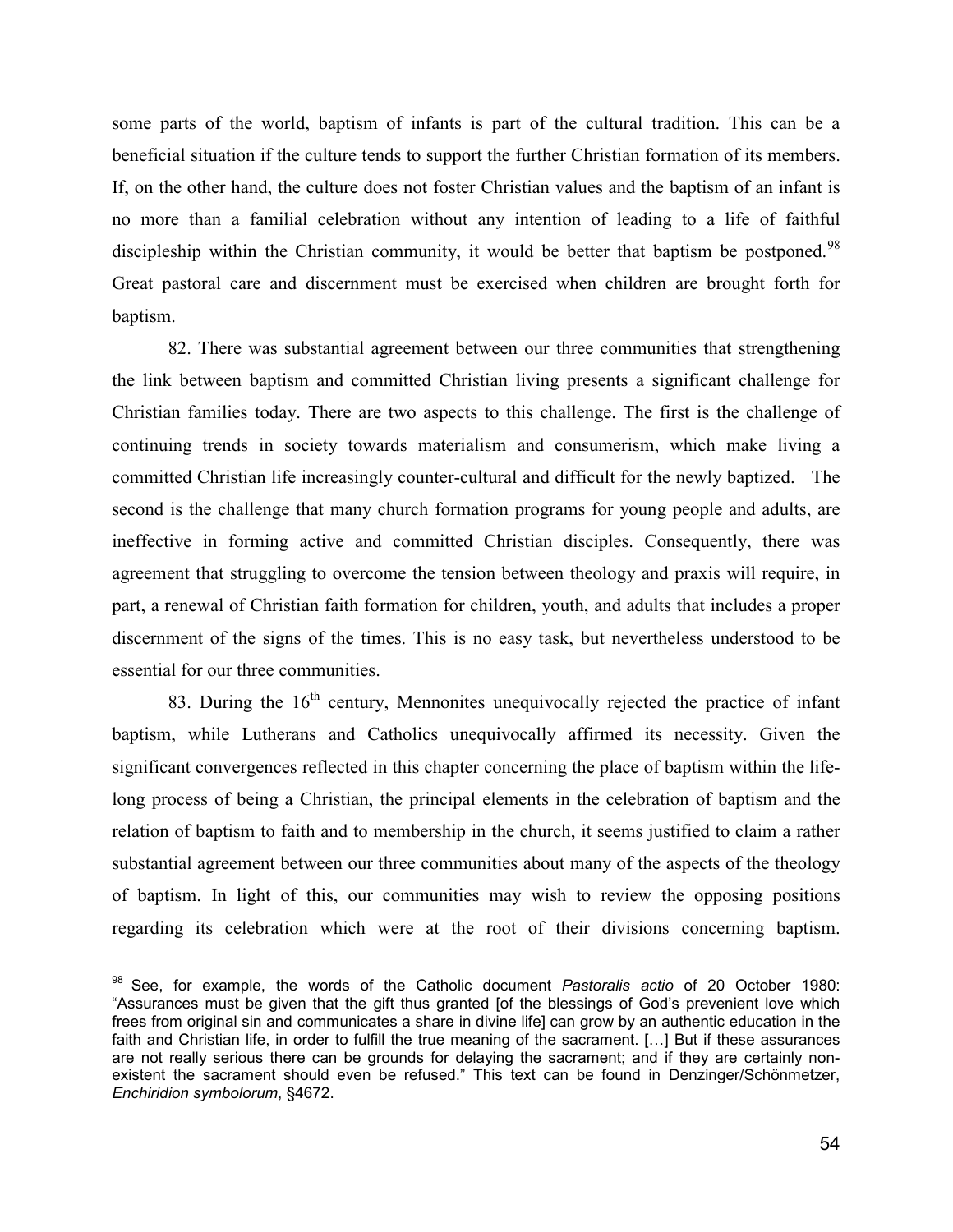Ecumenical dialogue can, on occasion, produce the unexpected fruit of revealing that seemingly contradictory positions – such as those concerning whether or not infants may or should be baptized – actually turn out to be different but compatible ways of looking at the same reality. It is our hope that this report may assist our communities in discerning whether our differences in the practice of baptism could be an acceptable diversity that does not, in and of itself, constitute an insuperable obstacle to greater unity among us.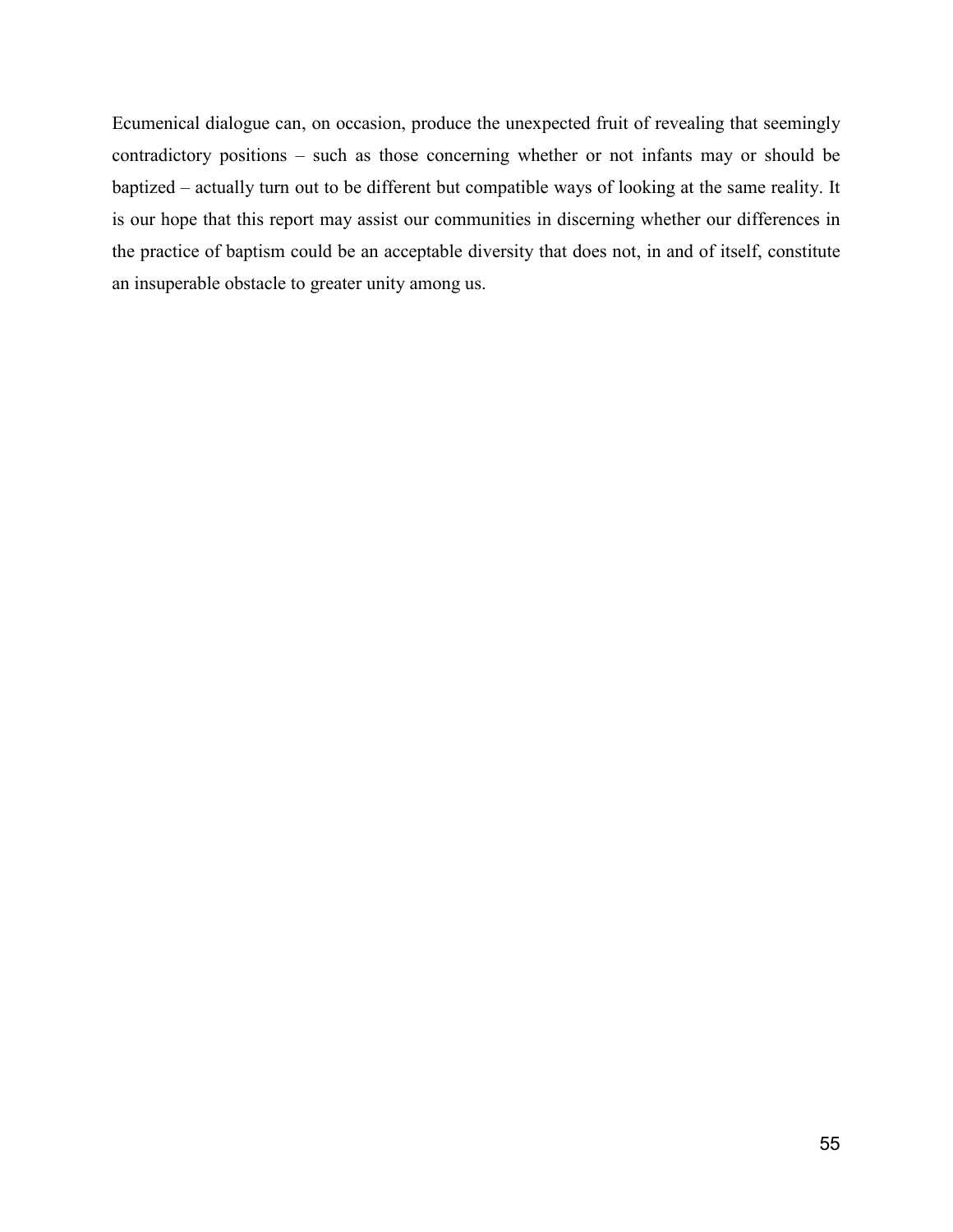# **Chapter Three Living Out Baptism in Discipleship**

84. The first chapter of this report presented how each of our three communities understands the relation between baptism and sin, highlighting common perspectives and differing emphases. It concluded with reflections concerning Paul's teaching about sin in Romans 5. It concerns the necessary initiative of the Holy Spirit in bestowing reconciling grace for overcoming sin and bringing about conversion, the communication of grace in baptism, and the recurrent need for forgiveness even after baptism. Chapter two considered various aspects of the celebration of baptism: how it needs to be seen as an important moment in the life-long process of being and becoming a Christian, how each of our churches celebrates the rite of baptism, how baptism relates to the faith of the individual and of the community, how baptism relates to membership in the church, and how tensions appear between our theology and practice of baptism. Differences among us were not overlooked, but commonly held convictions concerning these issues provided better mutual understanding and a more adequate framework for reflecting on a fundamental disagreement between us, that is, differing convictions about whether a personal profession of faith by the one to be baptized is or is not a precondition for the celebration of baptism. At the outset of this third chapter an important and substantial agreement can be recognized. In contrast with the earlier chapters where some differences still seem rather difficult to reconcile, all three of our communions wholeheartedly agree that baptism is intended not as an isolated, self-enclosed event, but as an important moment that is to be lived out throughout the course of one's life. It is intended by God to enable and to unfold into a life of discipleship.

85. The New Testament provides a wealth of teaching concerning the new way of life made possible by Christ through the grace of the Holy Spirit. Several passages explicitly relate baptism to a sharing in Christ's death and resurrection leading to forgiveness and freedom from slavery to sin and the regeneration to a new life of righteousness. "Do you not know that all of us who have been baptized into Christ Jesus were baptized into his death? We were buried therefore with him by baptism into his death, so that as Christ was raised from the dead by the glory of the Father, we too might walk in newness of life" (Rom. 6:3-4). Paul goes on to write: "So you also must consider yourselves dead to sin and alive to God in Christ Jesus" (Rom 6:11). The relation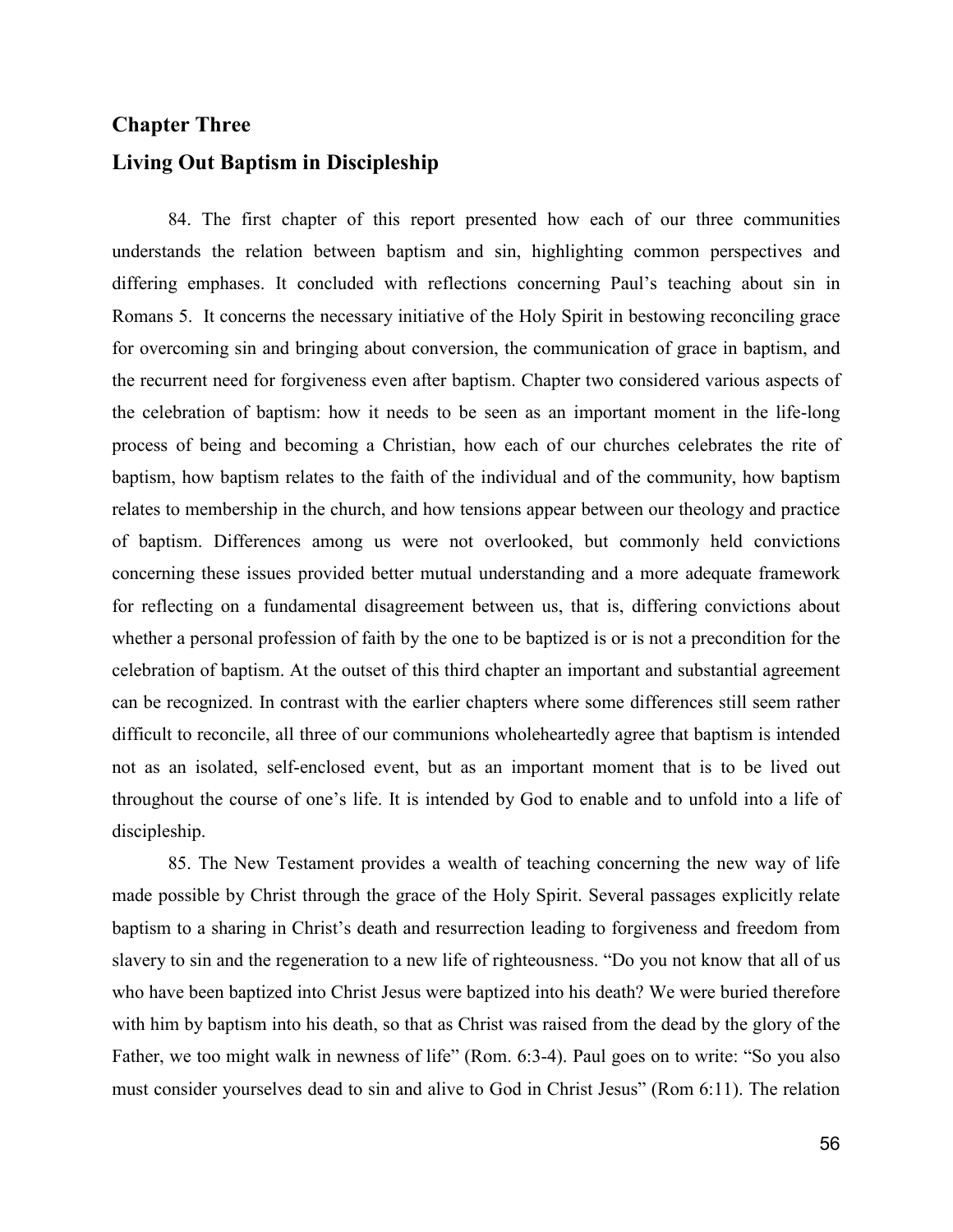between baptism, Christ's death and resurrection, and the new life of the baptized finds expression in other places in the Pauline corpus. "You were buried with him [Christ] in baptism, in which you were also raised with him through faith in the working of God, who raised him from the dead. And you, who were dead in trespasses and the uncircumcision of your flesh, God made alive together with him…" (Col 2:12-13). To the Galatians, Paul writes: "For as many of you as were baptized into Christ Jesus have put on Christ" (Gal 3:27). The First Letter of Peter gives the following comment on the fact that in Noah's ark a few were saved through water: "Baptism, which corresponds to this, now saves you, not as a removal of dirt from the body but as an appeal to God for a clear conscience, through the resurrection of Jesus Christ" (1 Pet 3:20- 21). All of these passages explicitly emphasize that baptism is to be followed by a transformation in life of the person who is baptized.

86. This transformation is also described in many verses that do not explicitly refer to baptism. Several passages speak of this change as a "new birth" or a "new creation": "Blessed be the God and Father of our Lord Jesus Christ! By his great mercy we have been born anew to a living hope through the resurrection of Jesus Christ from the dead" (1 Pet 1:3). "You have been born anew, not of perishable seed but of imperishable, through the living and abiding word of God" (1 Pet 1:23). "Therefore, if anyone is in Christ, he is a new creation; the old has passed away, behold, the new has come. All this is from God, who through Christ reconciled us to himself and gave us the ministry of reconciliation" (2 Cor 5:17-18). The new life is life in the Spirit, who transforms one into a child of God: "For all who are led by the Spirit of God are children of God. For you did not receive a spirit of slavery to fall back into fear, but you have received a spirit of adoption. When we cry, "Abba! Father!" it is that very Spirit bearing witness with our spirit that we are children of God, and if children, then heirs, heirs of God and joint heirs with Christ—if, in fact, we suffer with him so that we may also be glorified with him" (Rom 8:14-17; see Gal 3:26). The Letter to the Ephesians expresses the way of life of God's children with the language of "imitation" and of "walking": "Therefore be imitators of God, as beloved children. And walk in love, as Christ loved us and gave himself up for us, a fragrant offering and sacrifice to God" (Eph 5:1-2). "For once you were in darkness, but now you are light in the Lord; walk as children of light (for the fruit of light is found in all that is good and right and true), and try to learn what is pleasing to the Lord" (Eph. 5: 8-10). The Letter to the Philippians urges its readers "let your manner of life be worthy of the gospel of Christ" (1:27)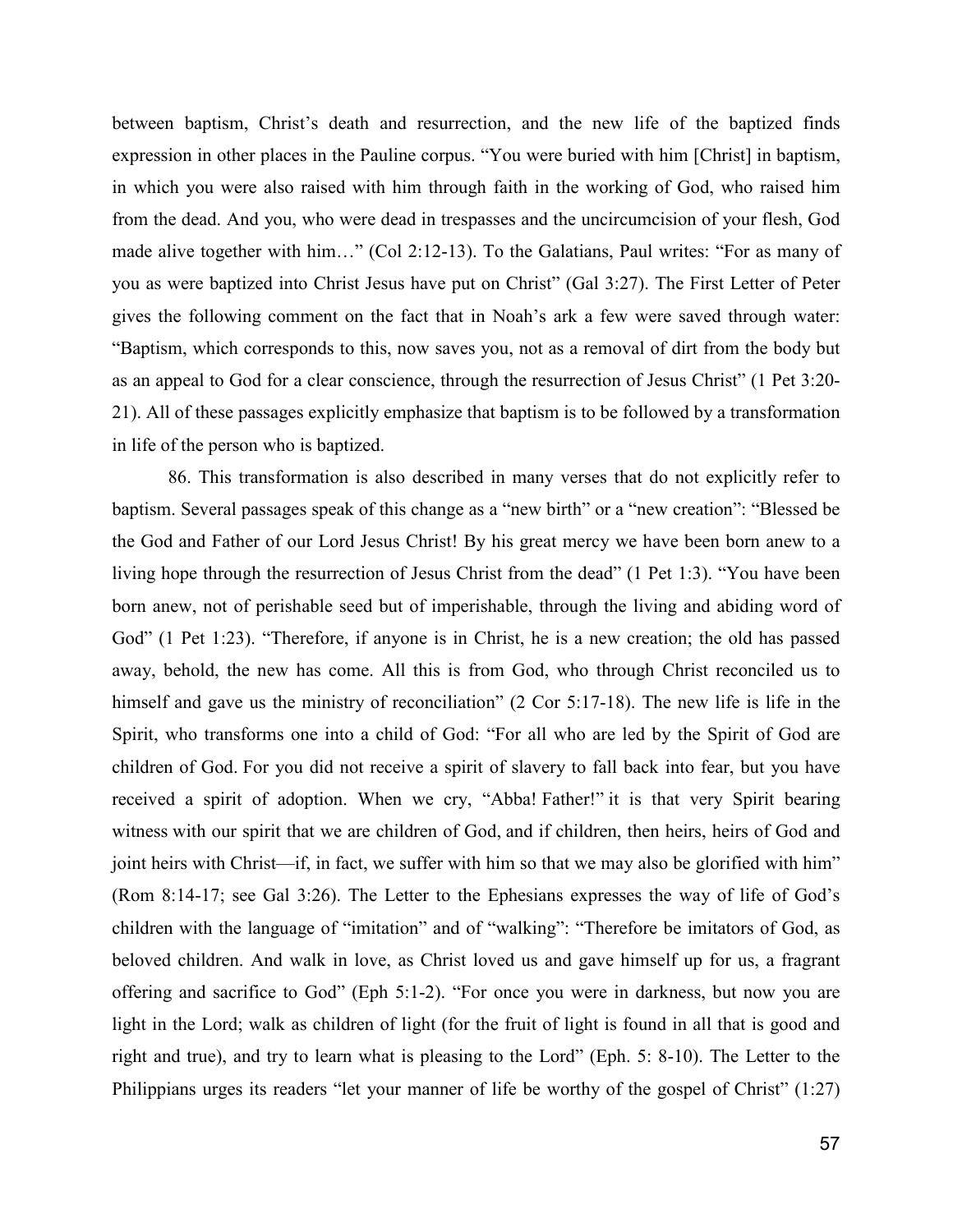and exhorts them to have the mind of Christ (see 2:5). Indeed Paul states: "For me to live is Christ" (Phil 1:21).

87. Another very important New Testament passage about baptism contains the words of Jesus as he takes leave of the eleven disciples at the close of the gospel of Matthew. These words were to have a decisive influence on the form in which baptism is celebrated by all three of our churches: "All authority in heaven and on earth has been given to me. Go therefore and make disciples of all nations, baptizing them in the name of the Father and of the Son and of the Holy Spirit, teaching them to observe all that I have commanded you; and lo, I am with you always, to the close of the age" (Matt 28:18-20). Here baptism is linked explicitly with discipleship, which refers to following Jesus as many did who came to believe in him during his earthly ministry. Such imitation of Christ is conveyed in a New Testament writing which is particularly devoted to describing the meaning of baptism: "… Christ also suffered for you, leaving you an example, so that you should follow in his steps" (1 Pet 2:21). Believers seek to live out their baptism by obeying the will of the Father as conveyed in the message and life of Jesus. The apostle Paul states that no one can say "Jesus is Lord" except by the Holy Spirit (see 1 Cor 12:3); it follows that every believer is a disciple. The faith of believers needs to mature (see Eph 4:12-13, which speaks of maturation and attaining unity of faith, or Lk. 17:5, where the apostles ask the Lord to increase their faith). The disciple has a personal relation to Christ, is a follower of Jesus, and like Jesus seeks to do the Father's will. This union finds a powerful expression in John's gospel: "Abide in me, and I in you. As the branch cannot bear fruit by itself, unless it abides in the vine, neither can you, unless you abide in me. I am the vine, and you are the branches. He who abides in me, and I in him, he it is that bears much fruit, for apart from me you can do nothing" (Jn 15:4-5).

88. All of these positive statements about baptism, transformation of life, and discipleship should not be allowed to obscure the New Testament message of the need to continually struggle against sin. Notwithstanding his glowing descriptions of the new life that occurs for the believer, Paul, looking back over his own shortcomings, is keenly aware of the need to rely continually on the power of grace for ongoing conversion.

I do not understand my own actions. For I do not do what I want, but I do the very thing I hate. […] For I delight in the law of God, in my inmost self, but I see in my members another law at war with the law of my mind and making me captive to the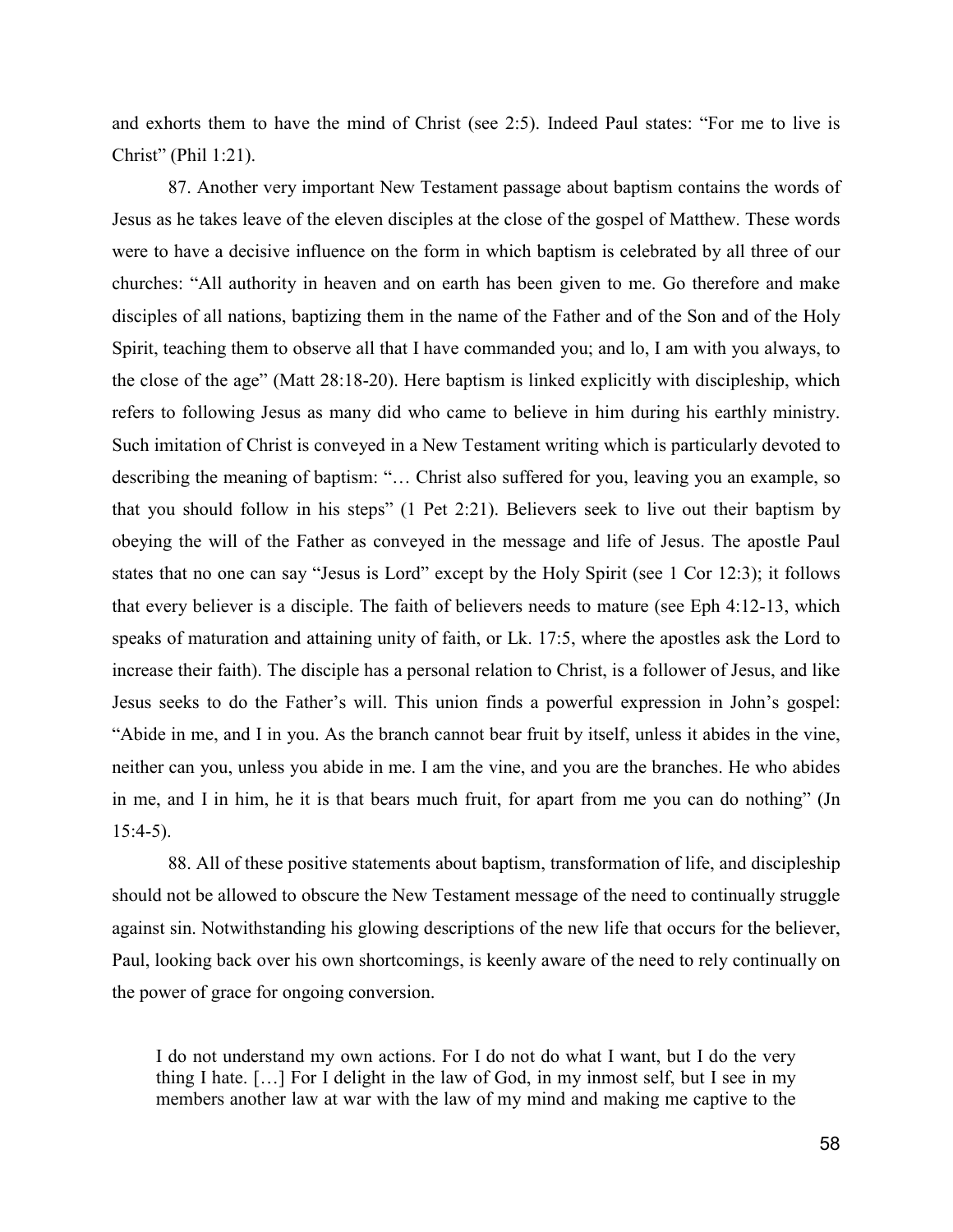law of sin which dwells in my members. Wretched man that I am! Who will deliver me from this body of death? Thanks be to God through Jesus Christ our Lord! (Rom 7:14-15; 22-25).

In another place we read, "For what the flesh desires is opposed to the Spirit, and what the Spirit desires is opposed to the flesh; for these are opposed to each other, to prevent you from doing what you want" (Gal  $5:17$ ).

89. The biblical witness presented in the previous paragraphs provides a basis for much agreement among us regarding the fact that every baptized person needs to follow in the footsteps of Jesus Christ as the way of living out his or her baptism. But this only takes place together with the other members of the Christian community and, moreover, impels disciples to witness their faith to the wider world outside the visible borders of the church. Thus Catholics, Lutherans, and Mennonites can fully agree that the life-long living out of the gift of faith which is celebrated in baptism has not only personal but also ecclesial and public dimensions. These dimensions are interwoven in such a way that they cannot be completely separated. For clarity of presentation, they will provide a structure for the following paragraphs, because the personal, ecclesial, and public dimensions of discipleship are so interrelated. Thus, some degree of repetition in what follows is unavoidable.

# **Personal Dimension of Living out Baptism in Christian Discipleship**

90. We hold much in common concerning the personal aspect of discipleship. It entails the joy and gratitude for the gift of saving grace and communion with God received in baptism (see Phil 4:4 – "Rejoice in the Lord always"). The regeneration under power of the Holy Spirit can and hopefully will mature over the course of life. Believers in our churches have opportunities to recall their baptism and to renew their baptismal commitment on various occasions. Discipleship entails a spirituality that grounds the believer's conduct and interaction with others in the light of teachings based on the scripture and their ecclesial tradition. It involves a life-long process of repentance, conversion, and transformation. Alongside these shared convictions, the following paragraphs intend to shine light on some of the distinctive emphases of each of our traditions with regard to the personal dimension of living out one's baptism.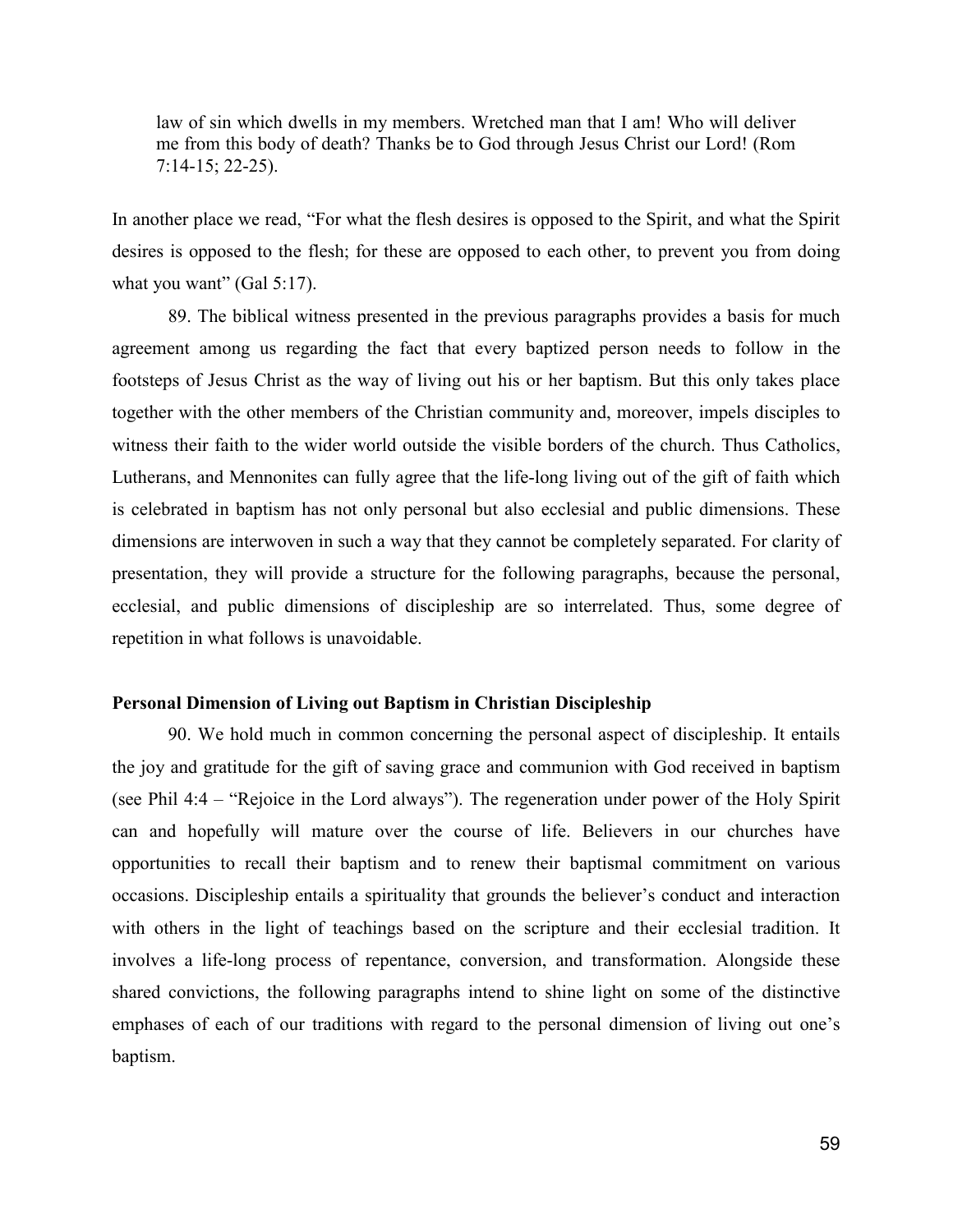91. Catholics consider it misleading to separate the personal lives of those who have been baptized from their ecclesial community and to their vocation to witness to Christian faith in everyday life. One can nevertheless indicate, from a Catholic perspective, several aspects of discipleship which pertain in a special way to the individual. Baptism is the beginning and basis of a person's entire Christian life. It is the gateway to life in the Spirit, incorporation into the Church, the doorway opening access to the other sacraments, and the call to share in the mission of the Christian community in the world. The Catholic emphasis upon the sacraments is particularly strong. Baptism is grouped together with confirmation and Eucharist as the three "sacraments of initiation." A person would hardly be understood as living out their baptism while refraining from receiving those other sacraments. In recognition that discipleship requires continual efforts of repentance and conversion, Catholics believe that two additional sacraments find their roots and ultimate institution in the healing ministry Jesus – the sacraments of reconciliation (or confession) and of anointing of the sick. In the course of life, a Christian needs healing and these sacraments were given by the Lord, whose ministry was characterized by forgiving the sinner and healing the sick. Furthermore, the important roles of pastoring and of faithful and fruitful married love are understood as being blessed and aided sacramentally through the sacraments of ordination and marriage. For a Catholic, one lives out discipleship by preparing oneself, with the help of God's grace, to receive the sacraments in such a way that one is open to be transformed by their divinely promised effectiveness. Sacraments are precious means that Christ has entrusted to the Church to assist her members in living out their baptism. In addition to the sacraments, initial and ongoing formation is of great importance. For those who are capable, some of this formation precedes baptism, but for all – including those baptized as adults – formation in faith is a life-long endeavor. This formation can take various forms: weekly participation in the liturgy where the Scripture is proclaimed and preached and the Eucharist celebrated, catechesis, Bible study or seminars, conferences, parish missions, days of recollection, prayer groups, and pilgrimages to shrines honoring Christ or the saints, to name only some of its principal forms. Sanctity is woven into how Catholics view discipleship. Vatican II devoted one of the eight chapters of its Constitution on the Church (*Lumen gentium*, Chapter Five) to the "universal call to holiness." Furthermore, the attention given to the "theology of the laity" by theologians and bishops in recent decades pointed out that, by initiating a person into Christian life – the very word "Christ" meaning "one who is anointed" –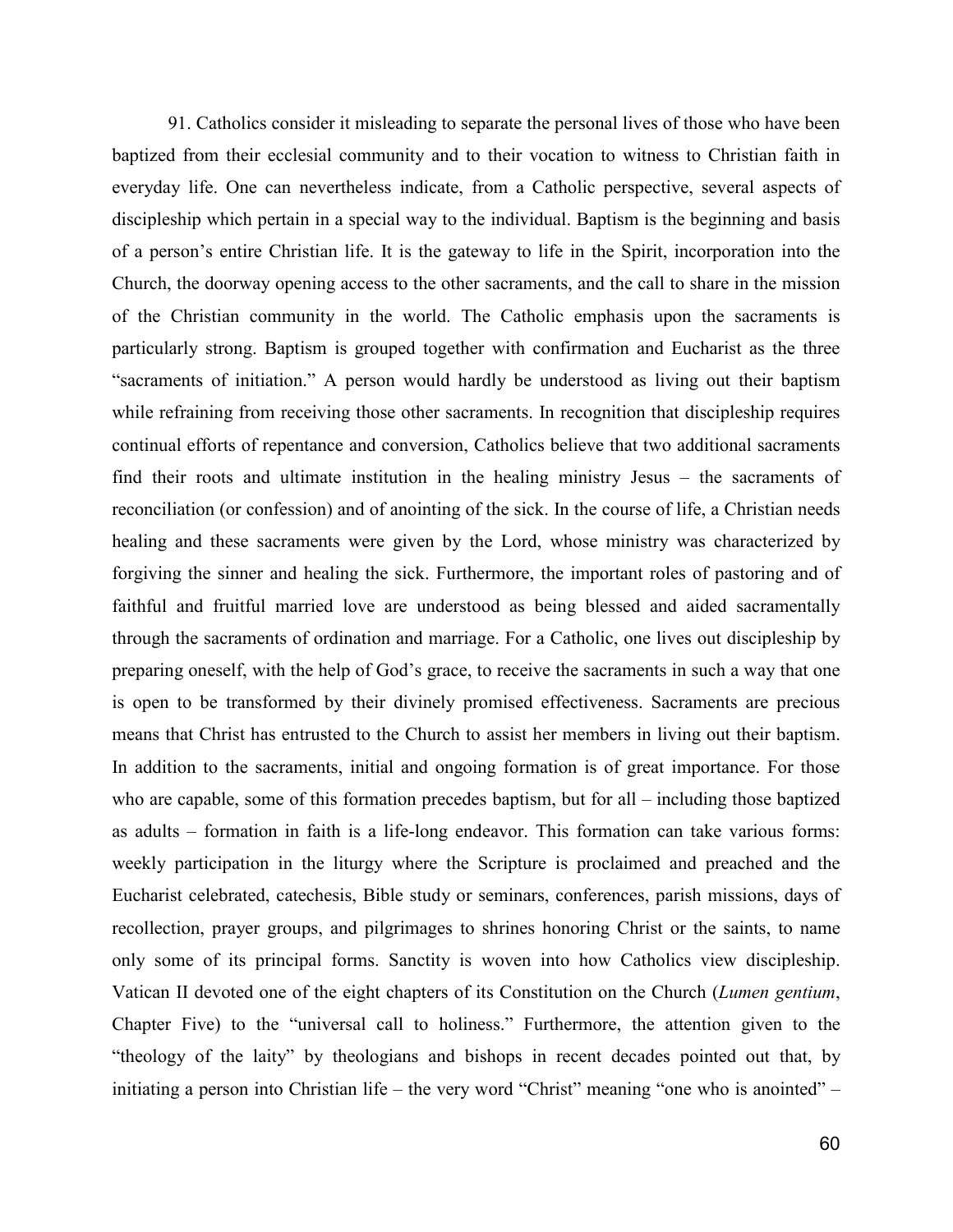baptism associated the baptized person with the *tria munera* or threefold office of Christ as prophet, priest, and king. Living out baptism means, therefore, witnessing to the word of God (prophet), offering one's life as a spiritual sacrifice (priest), and promoting in society the reign of God (king). All of these functions point to another dimension of discipleship: the mission of evangelization. Of course, baptism is of decisive importance for the individual who receives it. But one who is concerned only with saving one's own soul has not yet understood or fully benefitted from the grace of baptism. Mission is directed both internally to the Christian community – building up the body of Christ, the Church – and externally – at times seeking to remedy the social ills that plague humanity and at other times sharing explicitly the joy of the Gospel and inviting others to faith in Jesus Christ.

92. The opening article of *The Schleitheim Confession* of 1527 is one of the earliest Anabaptist explanations of how that tradition viewed baptism. "Baptism shall be given to all those who have learned repentance and amendment of life, and who believe truly that their sins are taken away by Christ, and to all those who walk in the resurrection of Jesus Christ, and wish to be buried with Him in death, so that they may be resurrected with Him and to all those who with this significance request it (baptism) of us and demand it for themselves."<sup>[99](#page-60-0)</sup> This walking in newness of life becomes visible not only in individual terms but also in relation to the brothers and sisters of the believing community. God's grace aims at and effects a "new creation" to which baptism witnesses. Through the indwelling of the Holy Spirit, the baptized commit themselves to lead a life that corresponds to this new reality, made possible by the Christ event. It is not that, in baptism, one becomes wholly Christ-like, but that one truly hands oneself over to Christ and surrenders to live according to His Word, will, and rule. Mennonites often refer to Jesus' interpretation of God's commandments in the Sermon on the Mount (Matthew 5-7 and Luke 6) in order to explain in practical terms, what a life participating in that new reality of the in-breaking of the Kingdom of God might entail. Discipleship is understood as learning from and walking in the way of Christ.

93. The *Confession of Faith in a Mennonite Perspective* puts it this way, "Baptism is done in obedience to Jesus' command and as a public commitment to identify with Jesus Christ, not only in his baptism by water, but in his life in the Spirit and in his death in suffering love.

<span id="page-60-0"></span><sup>99&</sup>lt;sub>7</sub> The Schleitheim Confession, 1527; text available at [http://www.anabaptists.org/history/the-schleitheim](http://www.anabaptists.org/history/the-schleitheim-confession.html)[confession.html](http://www.anabaptists.org/history/the-schleitheim-confession.html) [accessed 1December 2018].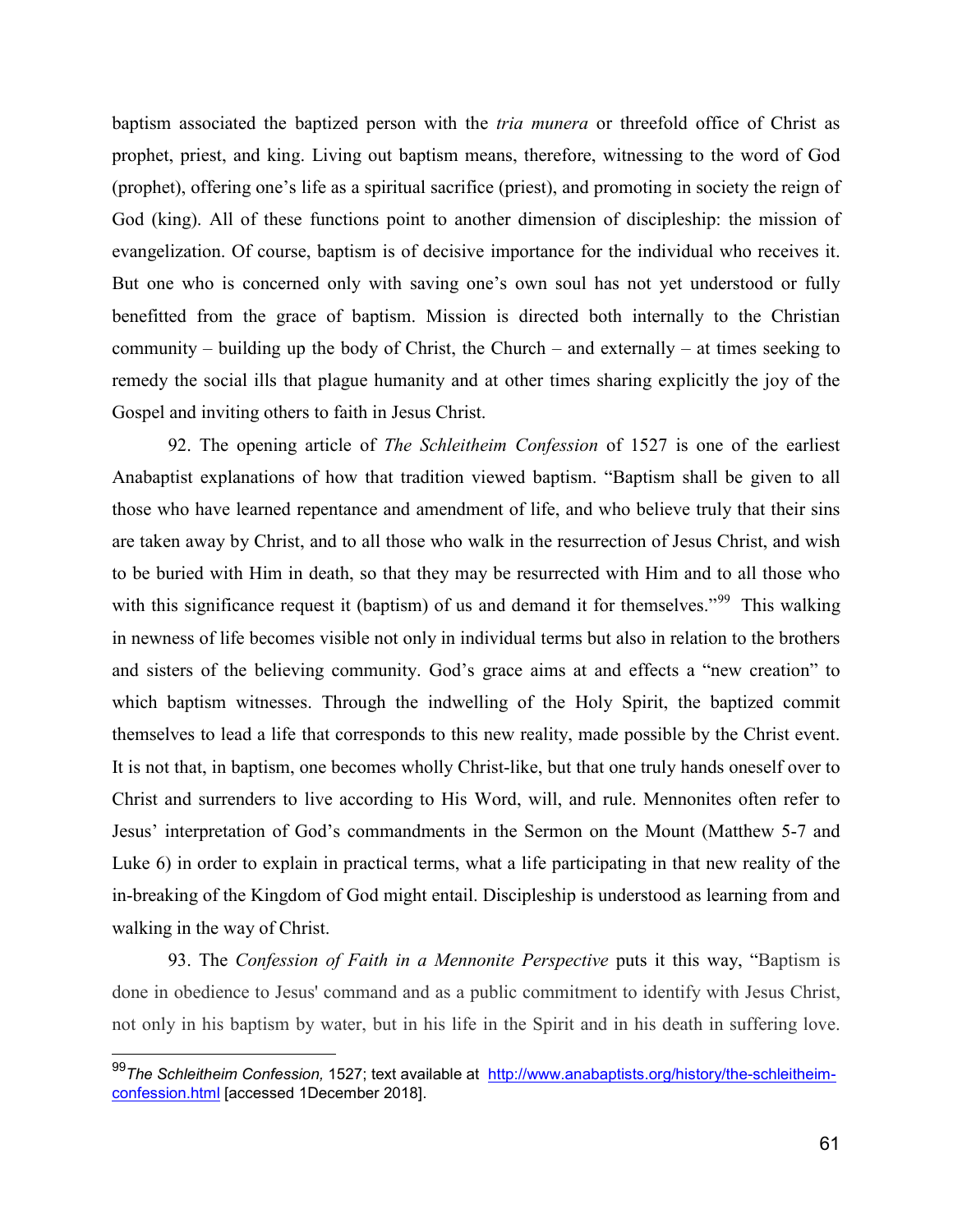[...] Those who accept water baptism commit themselves to follow Jesus in giving their lives for others, in loving their enemies, and in renouncing violence, even when it means their own suffering or death. […] who commit themselves to follow Christ in obedience as members of his body, both giving and receiving care and counsel in the church."<sup>[100](#page-61-0)</sup> The goal of post-baptismal discipleship, rooted in ethical and doctrinal teaching, is for believers to take the call of Christ so seriously that they would be willing to face torture and death. Given their strong emphasis on discipleship and sanctification, Mennonites seek to offer preparation for baptism so that it provides instruction in the gift of salvation as well as the whole biblical story and that of their own tradition. Also of great importance is reflection on the experience of conversion and what it means to be a follower of Christ in the world. Many congregations ask candidates for baptism to tell the story of their personal journey of faith. Jesus' teaching about fraternal correction in Matthew 18:15-20 has been a guiding text concerning church discipline and how to deal with sins within the community. Individuals must be prepared to bear responsibility with and for each other and to promote the welfare of all. Nurturing them on this path are corporate worship, including the Lord's Supper and other forms of community life and celebration.

94. In a Lutheran understanding baptism is the source of a new life in which the personal and the communal dimensions are mutually dependent and cannot be separated. Baptism is the promise of God's grace alone (*sola gratia*), so that living out baptism means to continue to listen to God's word in proclamation, Bible study, catechesis, and so forth, and to receive God's grace – his self-giving – over and over again in the Lord's Supper. While grace cannot be earned by human works, it is the source of good works by which the believer responds to the love of God and serves God and the neighbor without the self-centered intention of earning grace and righteousness. Lutheran theology has often been accused of preventing or neglecting good works. But this is not an accurate assessment when one takes into account Lutheran Christian education that strongly emphasizes the role of the Ten Commandments and their explanation in Luther's two Catechisms. To follow God's law in the Ten Commandments is the fruit of faith. In light of the revelation of God's merciful justice and unconditioned grace in Jesus Christ, the commandments not only order human behavior in a just and merciful way, but also provide

<span id="page-61-0"></span> <sup>100</sup>*Confession of Faith in a Mennonite Perspective,* [\(General Board of the General Conference Mennonite](http://store.mennomedia.org/cw_contributorinfo.aspx?ContribID=35053&Name=+General+Board+Of+The+General+Conference+Mennonite+Church)  [Church,](http://store.mennomedia.org/cw_contributorinfo.aspx?ContribID=35053&Name=+General+Board+Of+The+General+Conference+Mennonite+Church) Mennonite Church General Board*,* USA, 1995), art. 11; text available at [http://www.anabaptistwiki.org/mediawiki/index.php?title=Confession\\_of\\_Faith\\_in\\_a\\_Mennonite\\_Perspecti](http://www.anabaptistwiki.org/mediawiki/index.php?title=Confession_of_Faith_in_a_Mennonite_Perspective_(Mennonite_Church_USA,_Mennonite_Church_Canada,_1995)) ve<sup>'</sup> (Mennonite\_Church\_USA, Mennonite\_Church\_Canada, 1995) [accessed 1 December, 2018].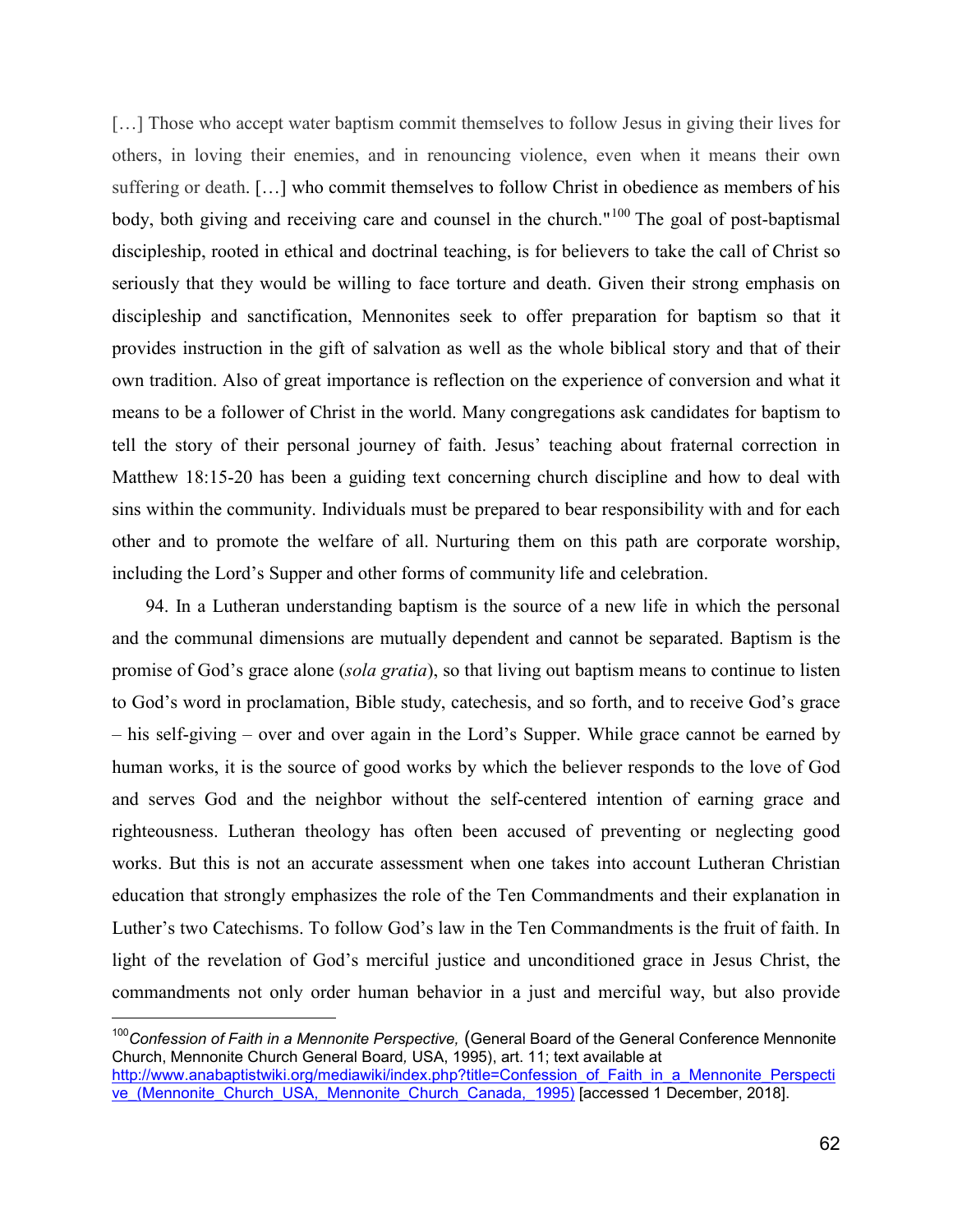direction in living out the twofold commandment to love God and neighbor. Understood this way, the Ten Commandments foster a realistic self-perception of believers, because those who seriously attempt to follow the Ten Commandments, will also experience shortcomings and failure. This is why believers need to return to their baptism time and again. Being baptized and believing in the Triune God implies participation in the priesthood of Jesus Christ. The priesthood of all the baptized means that they are called to bring the good news of God (the gospel) to other human beings, and that they bring the concerns of others to God in prayer. It also may include the sacrifice of time and life for others. By fulfilling these tasks, baptized people live out their baptism.

### **Ecclesial Dimensions of Living out Baptism**

95. "For just as the body is one and has many members, and all the members of the body, though many, are one body, so it is with Christ. For by one Spirit we were all baptized into one body – Jews or Greeks, slaves or free – and all were made to drink of one Spirit" (1 Cor 12:12- 13). These verses relate baptism to being united in the one body of Christ, enlivened by the one Spirit. The Letter to the Ephesians states that Christ bestowed various gifts upon the Church "for the work of ministry, for building up the body of Christ, until we all attain to the unity of the faith and of the knowledge of the Son of God, to maturity, to the measure of the stature of the fullness of Christ" (Eph 4:11-13). All three traditions appreciate and affirm the fact that living out one's baptism is rooted in the communion of the Christian community. It is there that the Word of God is proclaimed and the sacraments/ordinances are celebrated, including especially the Eucharist / Lord's Supper. Various other ecclesial moments, for one or more of our communities, are related to discipleship, such as the rite of confirmation, the celebration of marriage, the ordination of ministers, or the rite of foot-washing. The community of love which is the church is the setting for mutual accountability, fraternal correction, and a variety of forms of ongoing Christian formation. All three churches provide special programs of formation for young people, yet it must be admitted that there is for all of us often a gap between the aim of such formation and its effective realization in lives of those to whom it is offered. Active and committed participation in the life of the community is the *ambience* in which discipleship can grow and flourish. This communal context also invites believers to have humility in acknowledging failures within the church and to work for repentance, one aspect of which is also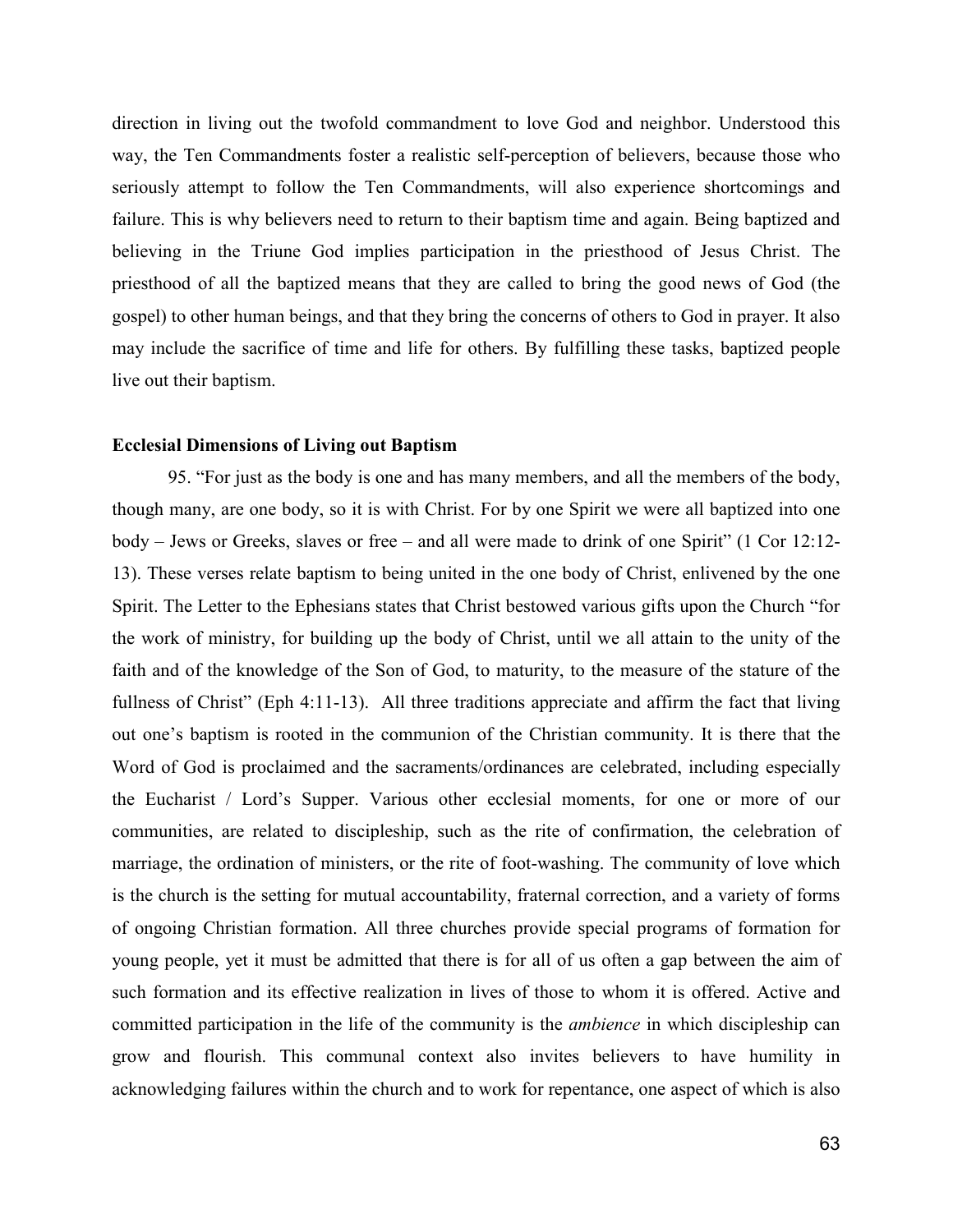the ecumenical imperative to work for the reconciliation and unity of the churches. What distinctive aspects of this "ecclesial dimension" of living out baptism may be pointed out? To that we now turn.

96. Anabaptist and Mennonite groups share the view that baptism is to be followed by a life of Christian discipleship. Not only that, they also teach that such a life is sustained and encouraged by the community of believers. Mutual support, as exemplified in the Lord's Supper, and mutual accountability, as expressed in the rule of Christ (Matt 18), correspond with the voluntary character of believers' baptism in response to the divine initiative of grace. This, in turn, is based upon an ecclesiology of the visible church. The church witnesses that there is a new creation in Christ by the quality of communion among brothers and sisters. Baptism initiates believers into a new people in which prior identities of nationality, ethnicity, gender, social status, and so forth, are transcended.

97. For Anabaptists and Mennonites there is no private salvation; it happens in the fellowship of believers. The vertical and the horizontal dimensions of salvation do not exist independently from each other. There is no peace with God without peace with sisters and brothers, no fellowship with God without sharing of possessions, no divine forgiveness without willingness to forgive human offenders. Fraternal admonition and church discipline presupposes growth in grace but also the continuing lack of wholeness in each believer and in the body. The church as a new humanity already anticipates the fulfillment of God's promise in the coming kingdom. One recent confession of faith characterizes accountability in the following way: "The church interprets God's will, discerning what is right and what is wrong. All believers hold each other accountable for a Christ-like walk of faith. The purpose of accountability is to heal and restore through repentance and not punish or condemn. The church excludes those who consistently disregard discipline."<sup>[101](#page-63-0)</sup>

98. For Lutheran understanding, the promise of the Triune God conveyed in the sacraments of baptism and the Lord's Supper calls for trusting in the One who gives himself to human beings in that promise. Thus it is important for them to know in whom they trust and what they can expect from him. This is the reason why Lutheran churches have felt the need not only to rely on the religious education offered in the respective homes through fathers and

<span id="page-63-0"></span> <sup>101</sup> International Community of Mennonite Brethren, *What We Believe,* 2004; text available at <http://www.icomb.org/what-we-believe/> [accessed 1 December, 2018].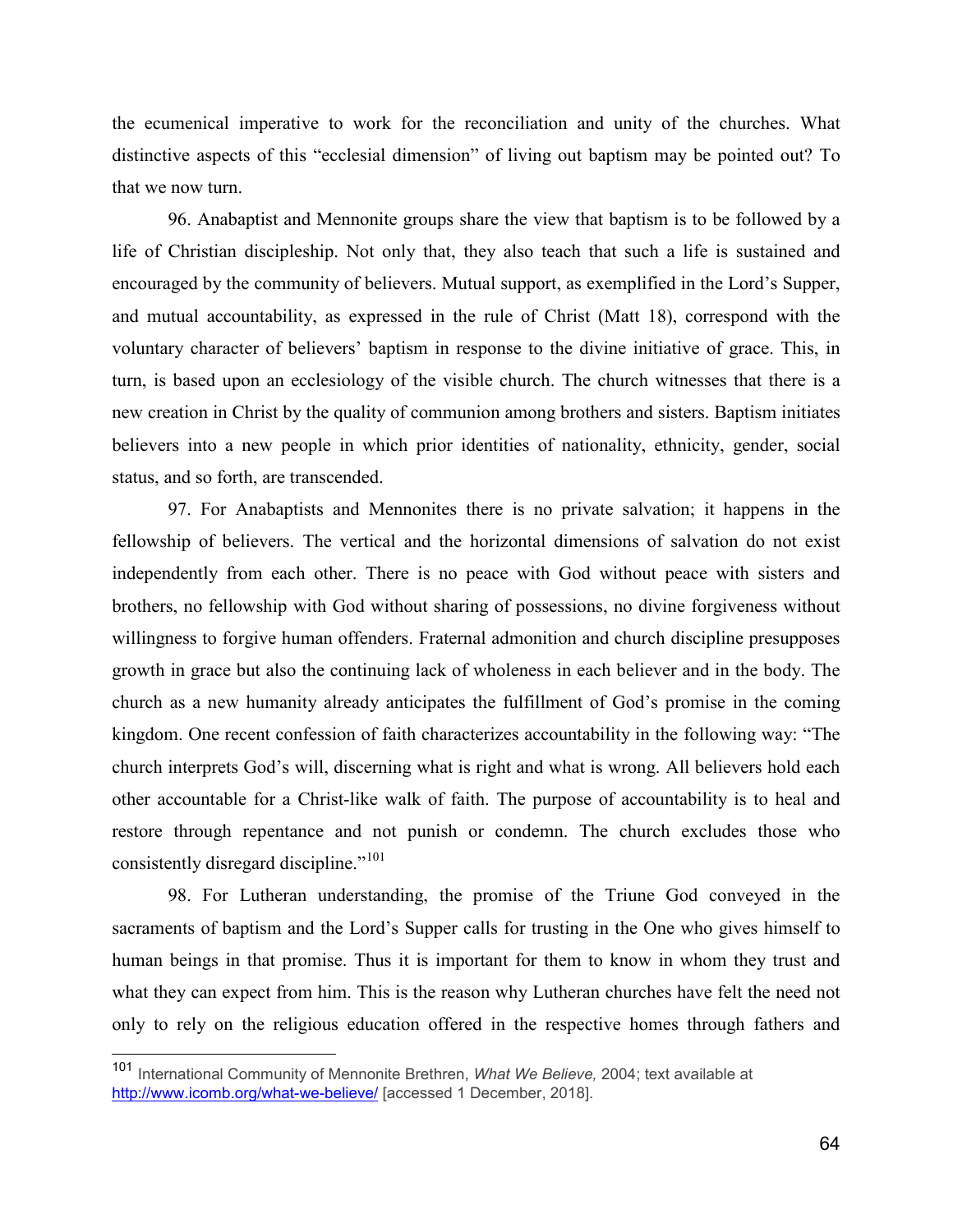mothers using the *Small Catechism* and to invite baptized children to worship services, but to offer a special and regular catechesis to them. After not being widely practiced at the beginning of the Reformation, the rite of confirmation was introduced as a regular practice in Lutheran churches during the  $18<sup>th</sup>$  century. Confirmation includes a catechetical process in confirmation classes over a longer period of time. In some Lutheran churches this education is part of the church calendar and takes place over the course of at least an entire year; in some, the main part of the teaching takes place in confirmation camps where the youth live together with the teachers (clergy and lay). The catechetic process ends with a confirmation service in which the young confirmed Christians confess their faith together with the congregation, are blessed and receive Holy Communion for the first time.

99. Through confirmation young Christians become eligible to serve as godparents and pass on their baptismal experience in helping others to grow into their baptism. They receive the right to be candidates in the *presbyterium* of their congregation and of synods of the church. In this way they live out the common priesthood, imparted to them through baptism and faith in God. They should seek continuous formation in their understanding of Christian faith. Then they become knowledgeable about right preaching and the administration of the sacraments, and about the right practice of *diakonia* and pastoral care in the church. So they are able to exercise their responsibility for the life of the church.

99. In times of social trauma, receiving confirmation can have serious consequences for those who have been confirmed. In Nazi-Germany, some young people drew the consequence that they could not join the *Hiter-Jugend* ("Hitler-Youth") since they had promised fidelity to God in confirmation. In the German Democratic Republic, many young Christians who, instead of participating in the *Jugendweihe* (secular youth initiation) chose to be confirmed, were not allowed to attend high school or university. Thus living out their baptism had far-reaching consequences for them.

101. Catholics have a strong sense of being part of the world-wide Church founded by Christ and entrusted by him to the guidance of the successors of his chosen apostles, with Peter at their head. Living out one's baptism means taking an active part in this "catholic" community, receiving nourishment and support from it and contributing to it. Much of what was listed above about the personal dimension of discipleship cannot be understood without reference to its ecclesial context. The sacraments which play such an important role in the life of the individual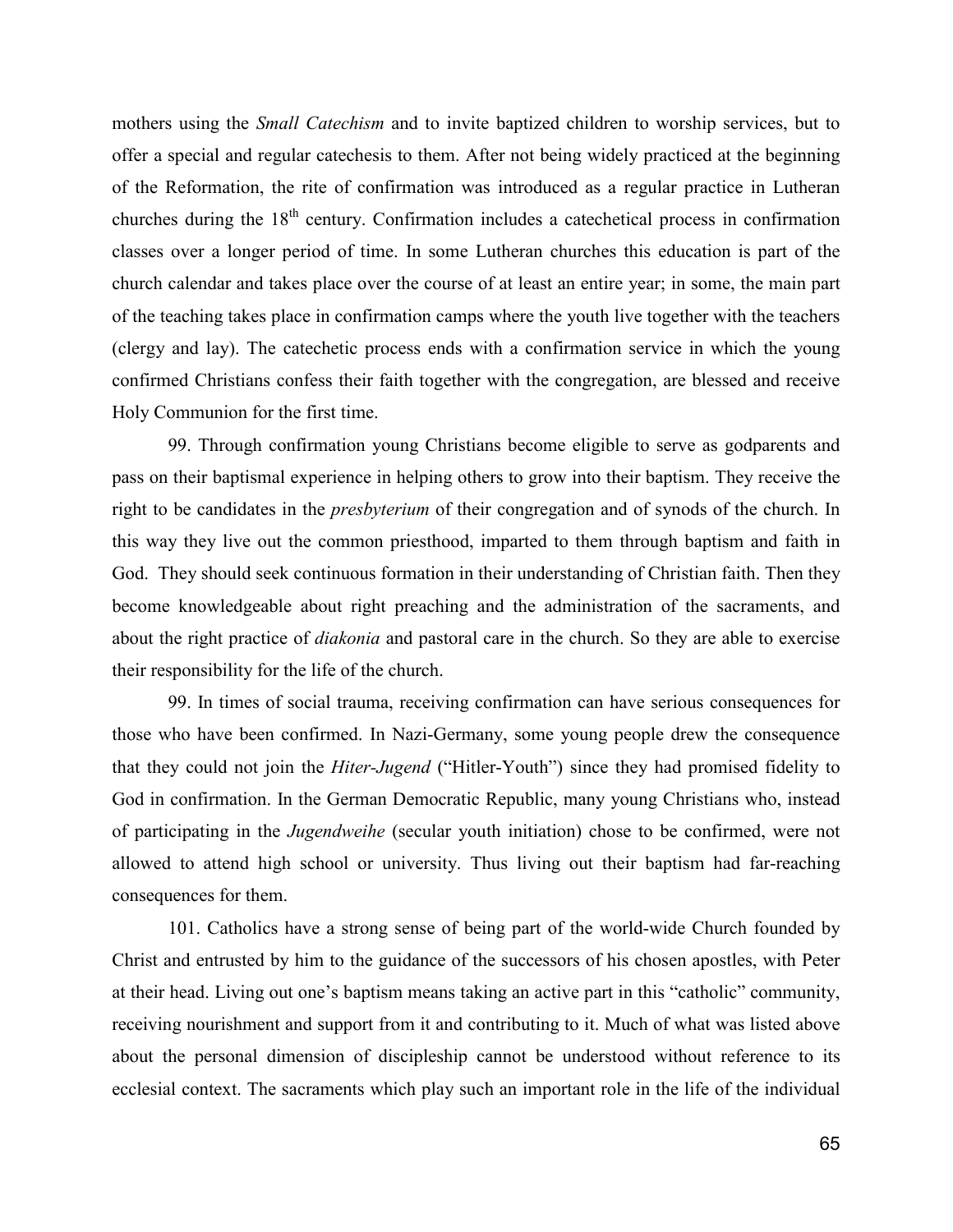are celebrated within the community. The Eucharist is the source and summit of the life of the Church; from a Catholic perspective, regular participation in its celebration is absolutely essential to living out one's baptism. One might add here the fundamental role of the liturgy in structuring and animating Catholic life. The liturgical year, especially with its seasons preparing for and celebrating the great feasts of Christmas and Easter, provides the setting for renewing the sentiments of expectation, conversion, and hope for the whole community. The sense of belonging to the communion of saints is fostered by the celebration of their memory throughout the year, inspiring believers with their example and teaching. Formation in discipleship is ecclesial, beginning in the family, which is considered to be the "domestic church." Special emphasis, in light of the common Catholic practice of baptizing infants, is given to the formation of young people preparing to commit themselves to living out their faith with the special help of an additional outpouring of the Holy Spirit in the sacrament of Confirmation. In addition to these instances of formation, one might here add a word about the special regard which Catholics give to the official teaching of the bishops whose teaching is commonly referred to with the word "magisterium." Much of this teaching pertains precisely to how one can authentically live out one's baptism. Such teaching can extend to the world-wide community, such as in exhortations on the vocations of lay persons, priests, members of religious congregations and bishops or encyclical letters on family life or the environment, but it is also adapted to local contexts by bishops' conferences, individual bishops, priests, catechists, and theologians. Synods at various levels of ecclesial life are intended to elicit the active participation of all the faithful under the guidance of their pastors. The *sensus fidei* or *supernatural instinct* that believers have concerning their faith is recognized as a gift of the Holy Spirit to be appreciated and valued as part of the community's discernment of the direction in which the Church is called to advance.  $102$ Discipleship means active participation in both the internal life and external outreach of the

<span id="page-65-0"></span> <sup>102</sup> This definition comes directly from Section 2 of the document *Sensus fidei in the life of the Church* (2014), published by the International Theological Commission of the Congregation for the Doctrine of the Faith. It is a "supernatural" instinct because it comes from the gift of faith (grace), so it is more than a collective or group "common sense" of believers. The subjects of the *sensus fidei* are individual members of the Church. Each member has this *sensus fidei* which together works for the edification of the Church. Commissio Theologica Internationalis, *Sensus Fidei: In the Life of the Church* (London: Catholic Truth Society, 2014); text available at

http://www.vatican.va/roman\_curia/congregations/cfaith/cti\_documents/rc\_cti\_20140610\_sensusfidei\_en.html [accessed 1 December, 2018].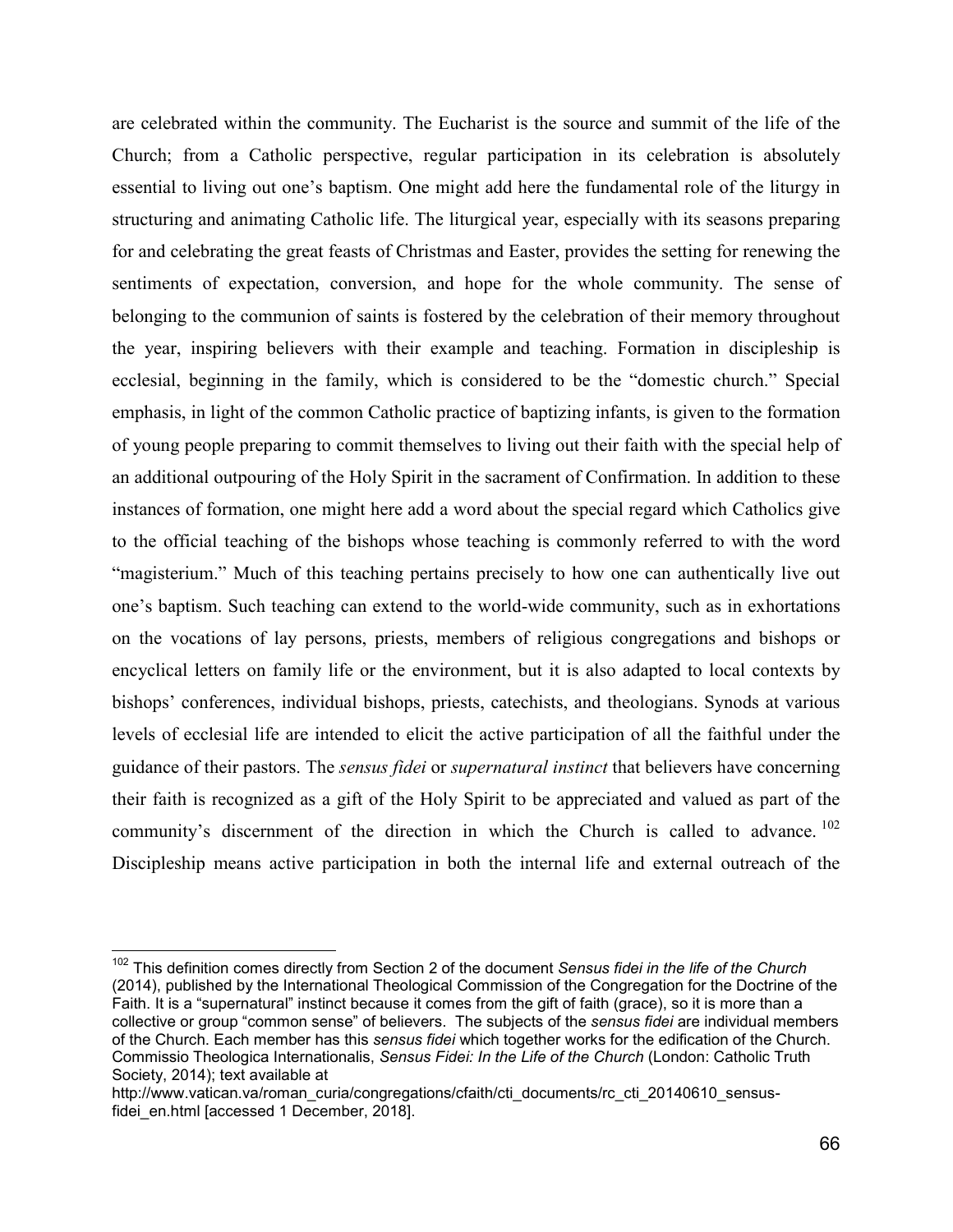Church, according to the various possibilities that are offered by the situation, talents, and role of each believer.

### **Public Dimensions of Living out Baptism**

102. In the synagogue at his hometown of Nazareth, Jesus opened the book of the prophet Isaiah to chapter 61 and read: "The Spirit of the Lord is upon me because he has anointed me to preach good news to the poor. He has sent me to proclaim release to the captives and recovering of sight to the blind, to set at liberty those who are oppressed, to proclaim the acceptable year of the Lord" (Lk 4:18-19), adding: "Today this scripture has been fulfilled in your hearing" (Lk 4:21). The social implications of the message and work of Jesus, so intimately tied to the inauguration of the reign of God, was understood by the first generation of Christians, as the apostle Paul wrote: "For the kingdom of God does not mean food or drink but righteousness and peace and joy in the Holy Spirit" (Rom 14:17). Regarding the public dimension of discipleship, our three traditions agree that baptism impels one to participate in the mission of reconciliation, justice, and peace inaugurated by Jesus, inviting our contemporaries to come to know Jesus Christ and experience the joy of faith in him and in his message. It means witnessing, by word and action, to the truth and goodness of the Gospel in the public square, being guided by the principle "as Christ has done for me, so I must do for my neighbor." All of our communities continue to make efforts to engage in humanitarian work of various kinds in service to those in need. To live out one's baptism means participating in the mission which, through the anointing that each Christian has received in baptism, Christ has shared with the Church for its activity in the world. Recent global developments imply that this also includes sharing in efforts to care for and protect God's creation. Christian presence and activity in some societies has also demonstrated the truth of Jesus' teaching that his followers would be met with opposition and, at times, hatred and persecution (Matt 5:10-12). The baptism of blood endured by Christians of our still divided churches may be rightly seen as an "ecumenism of the martyrs", urging us to seek that greater unity that their noble witness inspires. What distinctive emphases in this third category of the public dimension of discipleship can be discerned within our three traditions?

103. Discipleship in the public place has two distinct dimensions in a Lutheran perspective. It involves the question of how Christians can witness to their faith in society at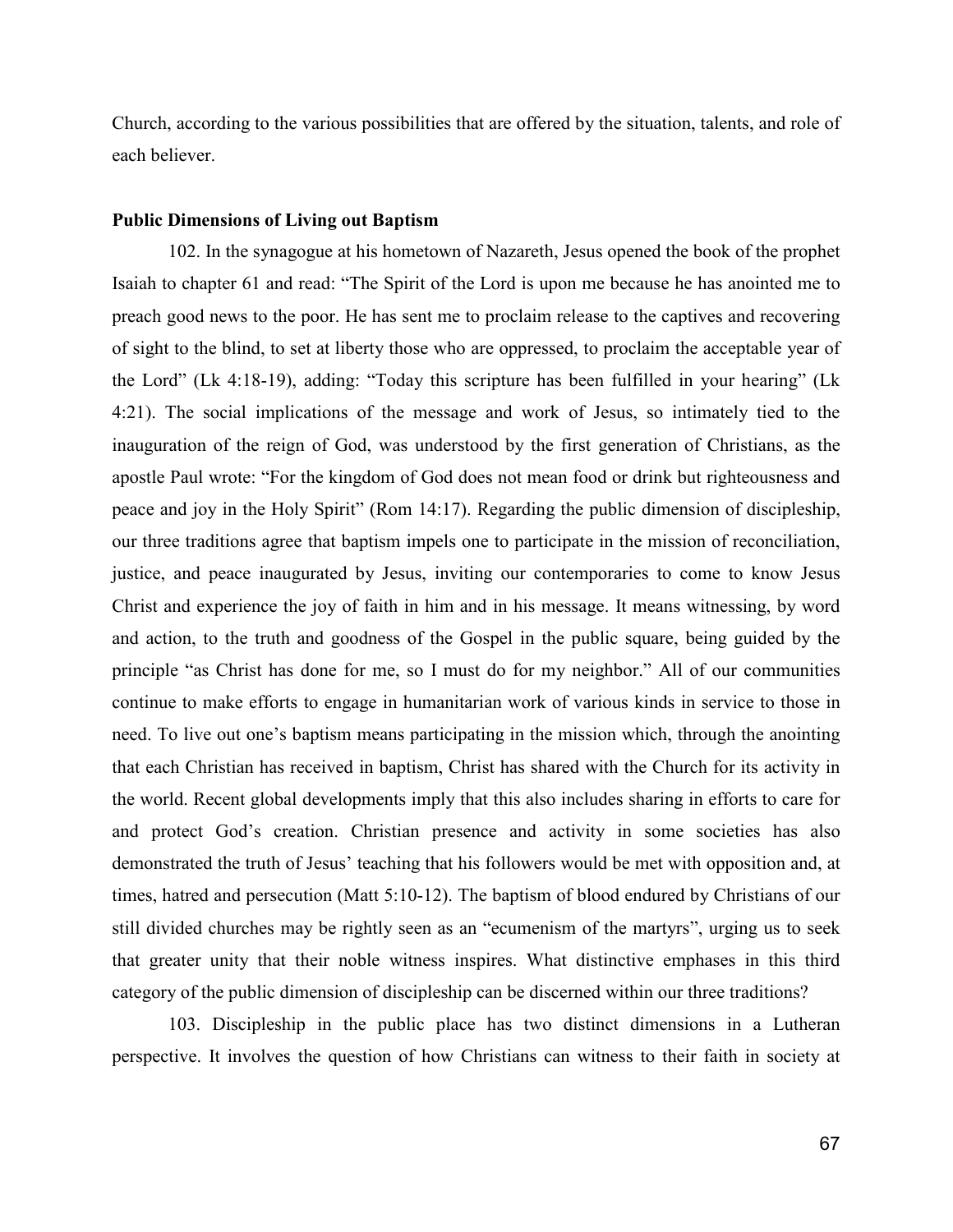large, and the related question about the relationship and sharing of responsibilities between church and state.

104. The first question needs to be addressed in light of the strong emphasis given by the Reformers to the priesthood of all believers. Baptized Christians live out their baptism in three estates of society: family, government, and church (*status oeconomicus*, *status politicus*, *status ecclesiasticus*). Those three estates complemented one another, and each was equally important in living out Christian vocation. In the age of confessionalization, but especially after the Enlightenment, the understanding of the church's societal role grew stronger in Lutheran churches. The aftermath of the Second World War was however the turning point which led to Lutheran churches taking wider responsibility through advocating human rights as well as living out their diaconal responsibility both on national and international level. The Lutheran World Federation was founded under these circumstances in 1947. Since its beginning it has kept proclamation of the gospel, diakonia, and advocating for such Christian values as justice and peace among its foundational responsibilities. One important reason for Lutheran churches to assemble in the LWF as a global communion is to be able to address together issues of discipleship in the public space. The vocation to live out baptism in discipleship in the public space was affirmed and renewed by the 12th LWF Assembly in the commitment to reconciliation, communion building and prophetic diakonia, amid many social and economic factors that "put 'freedom' to the test."<sup>[103](#page-67-0)</sup>

105. Since the churches' discipleship in the public space entails addressing offences against human rights, inhumanities, inequalities and injustices, this may require reflection and decision on how to relate to politics and governmental decisions. It is well known across denominations that Luther had defined the relationship between church and political sphere in his doctrine of the two kingdoms, recently better known as two realms. Luther's main motivation was to bring the church back to its primary role, i.e. preaching the gospel. In order to do that, church needed to be liberated from worldly power and politics. This did not mean however that the church would be isolated from the world. On the contrary, Luther wanted the church to serve the world through pure preaching of the gospel. According to the doctrine of the two realms both

<span id="page-67-0"></span> <sup>103</sup> "Message," in The Lutheran World Federation (ed.), *Liberated by God's Grace: Assembly Report, LWF Twelfth Assembly, Windhoek, Namibia, 10–16 May 2017* (Geneva: The Lutheran World Federation, 2017), 56; text available at https://www.lwfassembly.org/sites/default/files/resources/12A-Assembly%20Message%20EN.pdf [accessed 1 December, 2018].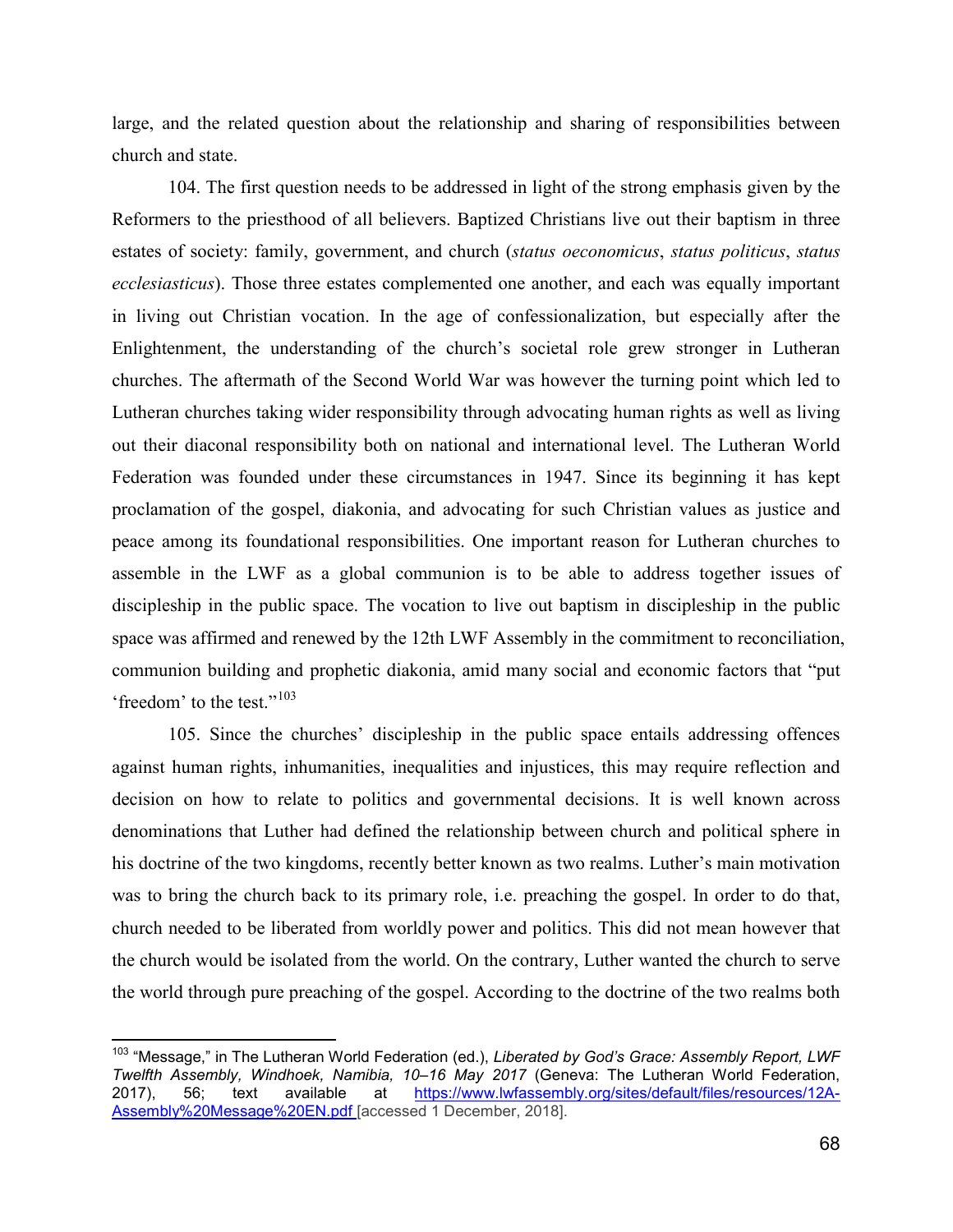of them are instituted by God, and are instruments of God's love and providential will for human flourishing. But they have distinct responsibilities. While in the spiritual realm the church is responsible for preaching the gospel, in the secular realm the state is responsible for safeguarding order, peace and justice in the society. The two realms are not opposed, but complement one another. However, Luther insisted on the distinction between the two so that the state could not invade the spiritual realm and constrain consciences, and vice versa, the church could not interfere in secular government. For Luther, the doctrine of two realms meant that the Christian should obey political power because it, like the church, was instituted by God.<sup>[104](#page-68-0)</sup>

106. In the course of history, the doctrine of two realms has been often interpreted in a rigid way that led Lutherans to unconditional adoption of political and social circumstances,  $^{105}$  $^{105}$  $^{105}$ without criticizing or contradicting the misuse of political power or inhumane action. Lutherans have to admit especially with regard to  $20<sup>th</sup>$  century European history, that too often "they regarded the political and social structures of this world as God-given, not asking whether they should engage in contradicting them and contribute to changing them according to the will of God."<sup>[106](#page-68-2)</sup> Only later, however, did Lutheran theologians underline that the confessional writings also define circumstances under which Christians should be critical towards political power. While *The Augsburg Confession* XVI states, "Christians are necessarily bound to obey their own magistrates and laws", the article continues with reference to Acts 5:29 that this does not apply when magistrates and laws "commanded to sin; for then they ought to obey God rather than man".<sup>[107](#page-68-3)</sup>

107. The Second Vatican Council of the Roman Catholic Church (1962 to 1965), opened its *Pastoral Constitution on the Church in the Modern World (Gaudium et spes)* with the words: "The joys and the hopes, the griefs and the anxieties of the men of this age, especially those who

<span id="page-68-0"></span> <sup>104</sup> *Confession Augustana*, XXVIII:18, in Kolb and Wengert, *The Book of Concord*, 93.

<span id="page-68-1"></span><sup>105</sup> See *Healing Memories. Implications of the Reconciliation between Lutherans and Mennonites*, LWF Studies 2016/2 (Leipzig: Evangelischer Verlagsanstalt/Geneva: The Lutheran World Federation, 2016); text available at [https://www.lutheranworld.org/sites/default/files/dtpw-studies-201602-healing\\_memories](https://www.lutheranworld.org/sites/default/files/dtpw-studies-201602-healing_memories-en-full.pdf)[en-full.pdf](https://www.lutheranworld.org/sites/default/files/dtpw-studies-201602-healing_memories-en-full.pdf) [accessed 1 December]; Bernd Oberdorfer, "Law and Gospel and Two Realms. Lutheran Distinctions Revisited," in Anne Burghardt and Simone Sinn (eds), *Global Perspectives on the Reformation: Interactions between Theology, Politics and Economics*, LWF Documentation 61/2016 (Leipzig: Evangelischer Verlagsanstalt/Geneva: The Lutheran World Federation, 2016), 39; text available at https://www.lutheranworld.org/content/resource-global-perspectives-reformation [accessed 1 December, 2018].

<span id="page-68-2"></span><sup>106</sup> *Healing Memories: Reconciling in Christ.* Report of the Lutheran–Mennonite International Study Commission 83, see footnote 6.

<span id="page-68-3"></span><sup>107</sup> Kolb and Wengert, *The Book of Concord*, 51.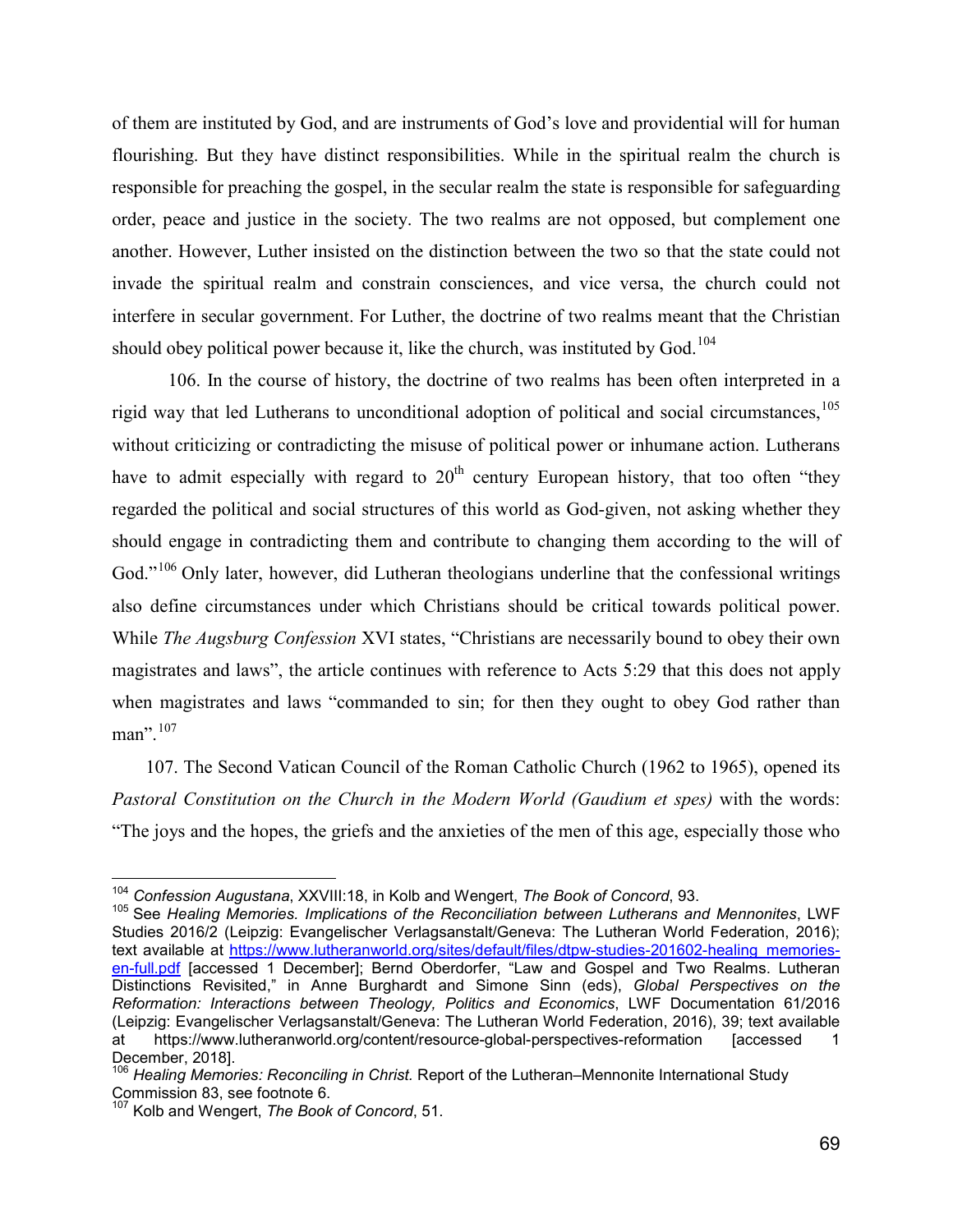are poor or in any way afflicted, these are the joys and hopes, the griefs and anxieties of the followers of Christ. Indeed, nothing genuinely human fails to raise an echo in their hearts".<sup>[108](#page-69-0)</sup> After positing the principle that Christ is the key to an authentic understanding of human dignity, community, and activity, the text presents Catholic teaching about marriage and the family, culture, the economy, political activity, and peace, always with the presupposition that those who live out their baptism as disciples of Jesus Christ must be concerned for their fellow human beings. That treatment of specific issues amounts to a harvest of teachings about social questions that began in the late  $19<sup>th</sup>$  century and has continued up until the present time, with contributions on general principles of Christian social responsibility, on the economy, and on the protection of the environment. [109](#page-69-1) In 2005, the *Compendium of the Social Doctrine of the Church* was published exploring God's plan of love for human beings, the social mission of the Church, the dignity of the human person as made in the image of God, and principles of the Church's social doctrine. Basing these principles on the dignity of each person, they emphasize the importance of fostering the common good and the universal destination of goods which have been bestowed upon all of humanity by the creator. They insist upon subsidiarity, which fosters the participation of all as opposed to a system of social organization in which everything is determined from above, and instead prefers a system where contributions of more local initiatives are given their due respect. Especially the principle of solidarity is encouraged, by which human beings share their gifts and talents with one another, assisting and supporting those who are in particular need.<sup>[110](#page-69-2)</sup> This substantial body of doctrine, of course, is meant to be put into practice. There have been and continue to be many examples of this taking place. At times this occurs by means of Catholic groups and movements, both at a local level and globally, dedicated to addressing a particular issue, such as the promotion of economic justice or the care for those who are most vulnerable. Other responses to human need are more of a structural nature, such as the establishment of schools and hospitals. Care for the poor and response to those suffering from epidemics or natural disasters have taken many forms. Recalling these positive activities should not lead one to forget the failures to live up to this social teaching, not only in the past but today

<span id="page-69-1"></span><span id="page-69-0"></span><sup>&</sup>lt;sup>108</sup> Gaudium et spes, § 1.<br><sup>109</sup> For contributions on these three themes see, respectively, the encyclical letters *Centesimus annus* our response in the curve to the curve in the control of 1991) of John Paul II, Caritas in verifate (2009) of Benedict XVI, and Laudato si' (2015) of Francis.<br><sup>110</sup> Compendium of the Social Doctrine of the Church, Pontific

<span id="page-69-2"></span><sup>2004;</sup> text available at

[http://www.vatican.va/roman\\_curia/pontifical\\_councils/justpeace/documents/rc\\_pc\\_justpeace\\_doc\\_20060](http://www.vatican.va/roman_curia/pontifical_councils/justpeace/documents/rc_pc_justpeace_doc_20060526_compendio-dott-soc_en.html) 526 compendio-dott-soc\_en.html [accessed 1 December, 2018].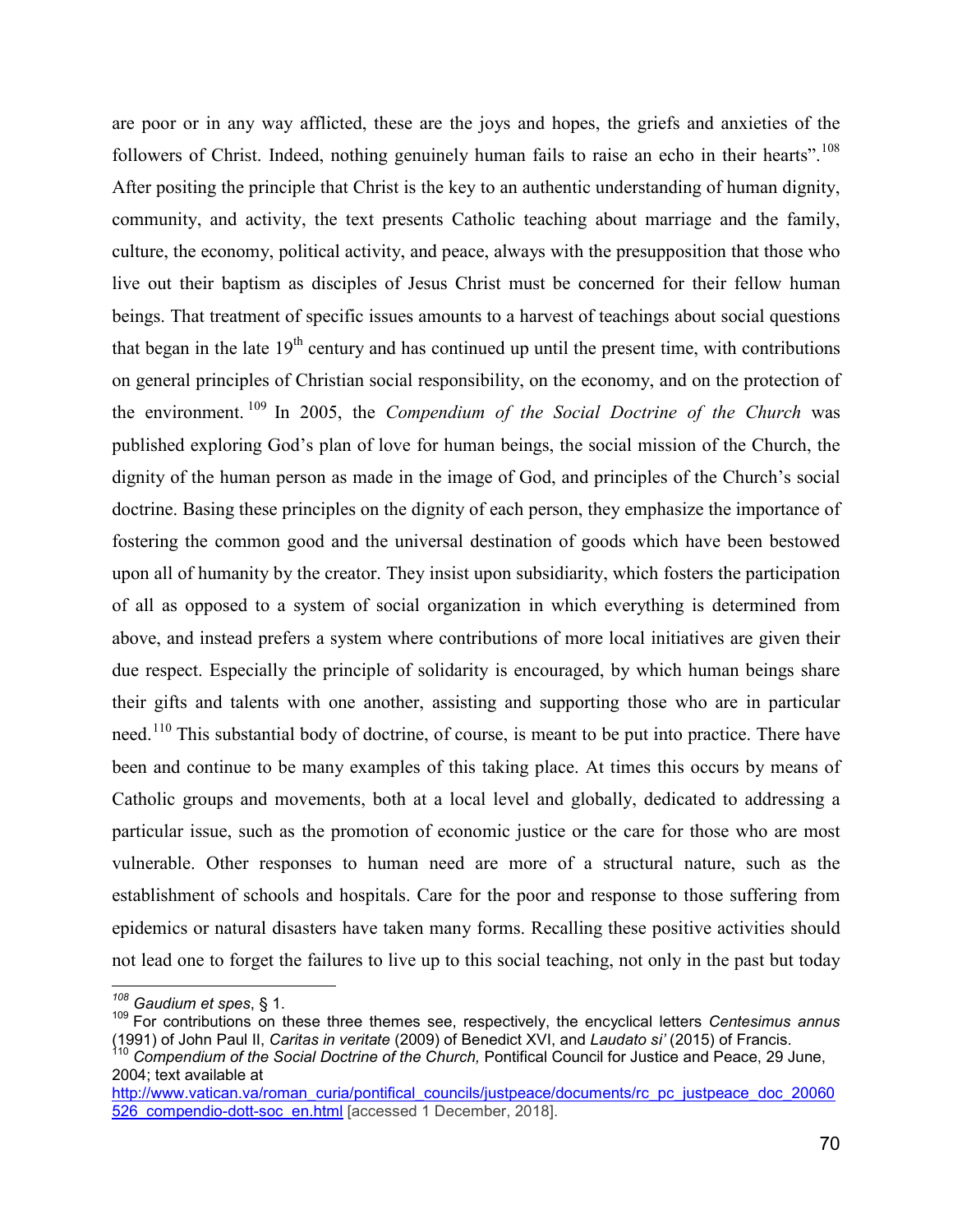as well. A particular emphasis of Pope Francis has been to call the Christian community to make an effort to be a church of the poor which is itself poor and which reaches out to those on the periphery. He urges Christians to understand the church less as a powerful institution and more along the analogy of a "field hospital," caring for God's wounded children.

108. A recent Mennonite confession of faith states: "We believe that the church […] is the new community of disciples sent into the world to proclaim the reign of God and to provide a foretaste of the church's glorious hope."[111](#page-70-0) God's design for a new humanity, already initiated but not yet fully realized, reaches beyond the boundaries of the church. The church is not an end in itself, but a reality that God has brought into being to serve all humankind. Membership is not based on ethical performance, but is the gift of belonging given in baptism in the name of God the creator of all, Christ the reconciler of all, and the Holy Spirit the healer of all. The missionary function of the church is to extend forgiveness, reconciliation, and healing beyond itself. In this way it participates in the *missio Dei* for the renewal of the world. At the heart of the divine mission is peacemaking. The pursuit of peace is an eschatological anticipation of the kingdom. Believers are baptized into this mission and sustained by God's promise. "Nonresistance is not simply a matter of refusing to bear arms in wartime, although that is certainly included. Rather it is a totally new life orientation in which all human relationships are governed by patience, understanding, love, forgiveness, and a desire for the redemption even of the enemy. It is part of the new way of ordering human relationships under the new covenant."[112](#page-70-1) As the International Community of Mennonite Brethren has professed, "We believe that peace with God includes a commitment to the way of reconciliation modeled by the Prince of Peace. […] The church belongs to the in-breaking Kingdom of God. The citizens of the Kingdom model an alternative community, challenging godless values of this world's cultures. The people of God join in the struggle for justice, yet are prepared to suffer persecution knowing that sin, guilt and death will not prevail."<sup>[113](#page-70-2)</sup>

<span id="page-70-1"></span><span id="page-70-0"></span><sup>&</sup>lt;sup>111</sup> Confession of Faith in a Mennonite Perspective (Article 9: The Church of Jesus Christ).<br><sup>112</sup> Walter Klaassen, *Anabaptism in Outline: Selected Primary Sources*. (Kitchener, Ont: Herald Press, 1984), 264.

<span id="page-70-2"></span><sup>113</sup> International Community of Mennonite Brethren, *What We Believe*.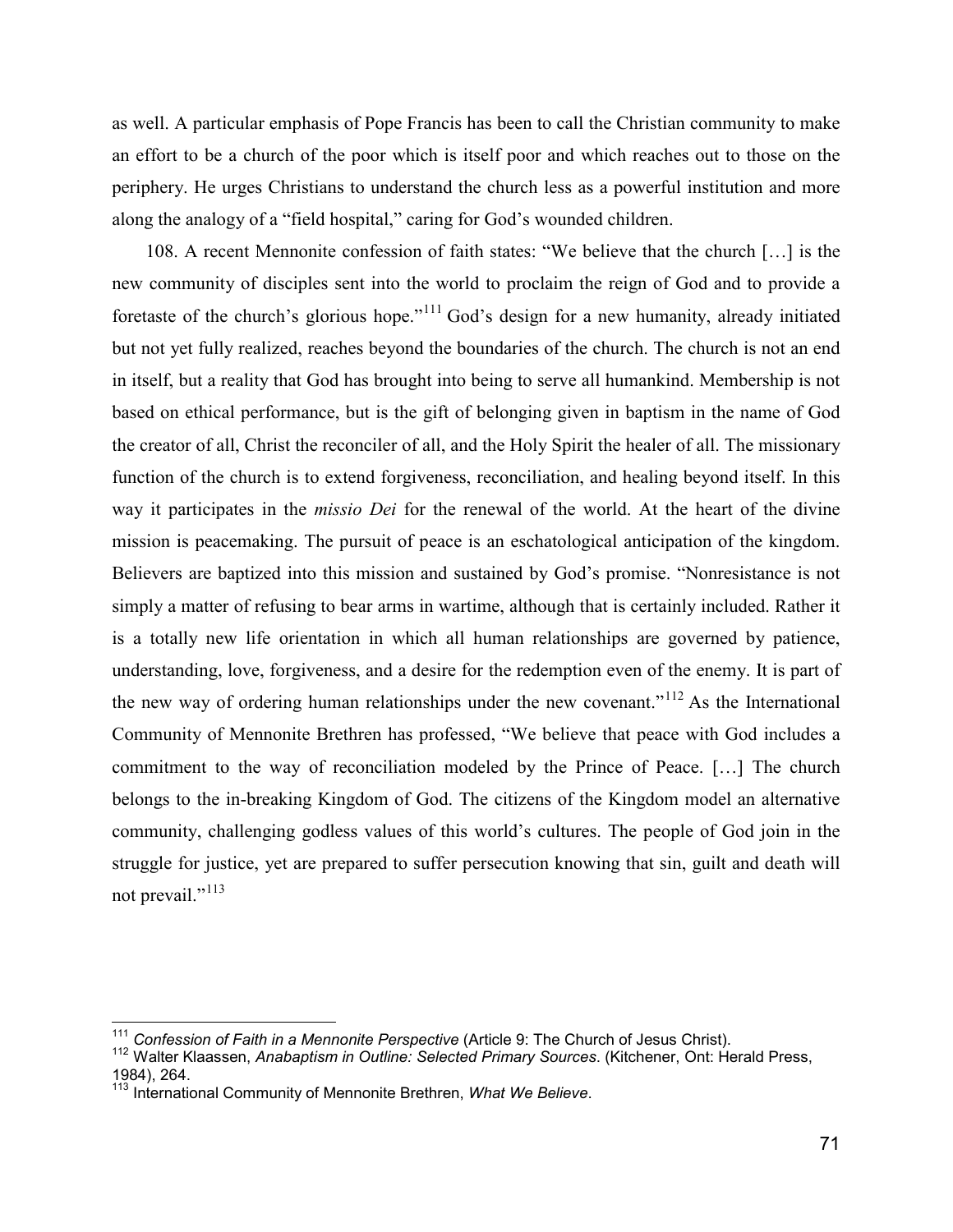# **Differing and Diverging Emphases**

109. The previous paragraphs have sought to be attentive not only to commonly held convictions but also to the distinctive emphases of our three communities concerning the personal, ecclesial, and public dimensions of discipleship. While all three churches are agreed that baptism is intended to be lived out throughout one's life and while all agree about many of the ways of acting which either express or contradict discipleship, it must be frankly admitted that we do not always agree about what counts for Christian authenticity in some specific issues. There is not complete consensus about what authentic discipleship means. Each of our traditions appeals to the guidance of Scripture, but the biblical message must be applied to the questions and circumstances of today and the processes involved within each of our churches for making such applications have distinctive characteristics. Clearly the discernment of what counts for an authentic following of Jesus leads to a consideration of our different understandings of how the church is meant to function. Some communities place particular emphasis on deliberations by the local congregation, others on teaching directed to the worldwide communion, others to some instance in between. All three of our churches acknowledge the importance of conscience in living out one's baptism with integrity, yet it should also be emphasized that a person's conscience must be formed in fidelity to the Gospel.

110. Even when a church takes a particular stance concerning what can be considered an authentic following of Christ, often there can be a significant discrepancy between that position and the feelings, convictions, and actions of some, even a substantial proportion, of its membership. Under the influence of contemporary media, legislation, and popular culture, many traditional Christian values have been abandoned, a situation that has affected many believers.

111. From an ecumenical perspective, we need to consider what to do when the ecclesial discernment of our churches about the authentic way of living out baptism results in incompatible conclusions. An example which brought this point home during our conversations occurred when one of our annual meetings took place at a venue which was hosting, during the same period, a meeting of military chaplains. For Lutherans and Catholics, such ministry to their adherents serving in the armed forces seems appropriate; for Mennonites such ministry could appear to support people whose line of work includes the willingness to use lethal force in a way that is not compatible with the teachings and spirit of the New Testament. We are not in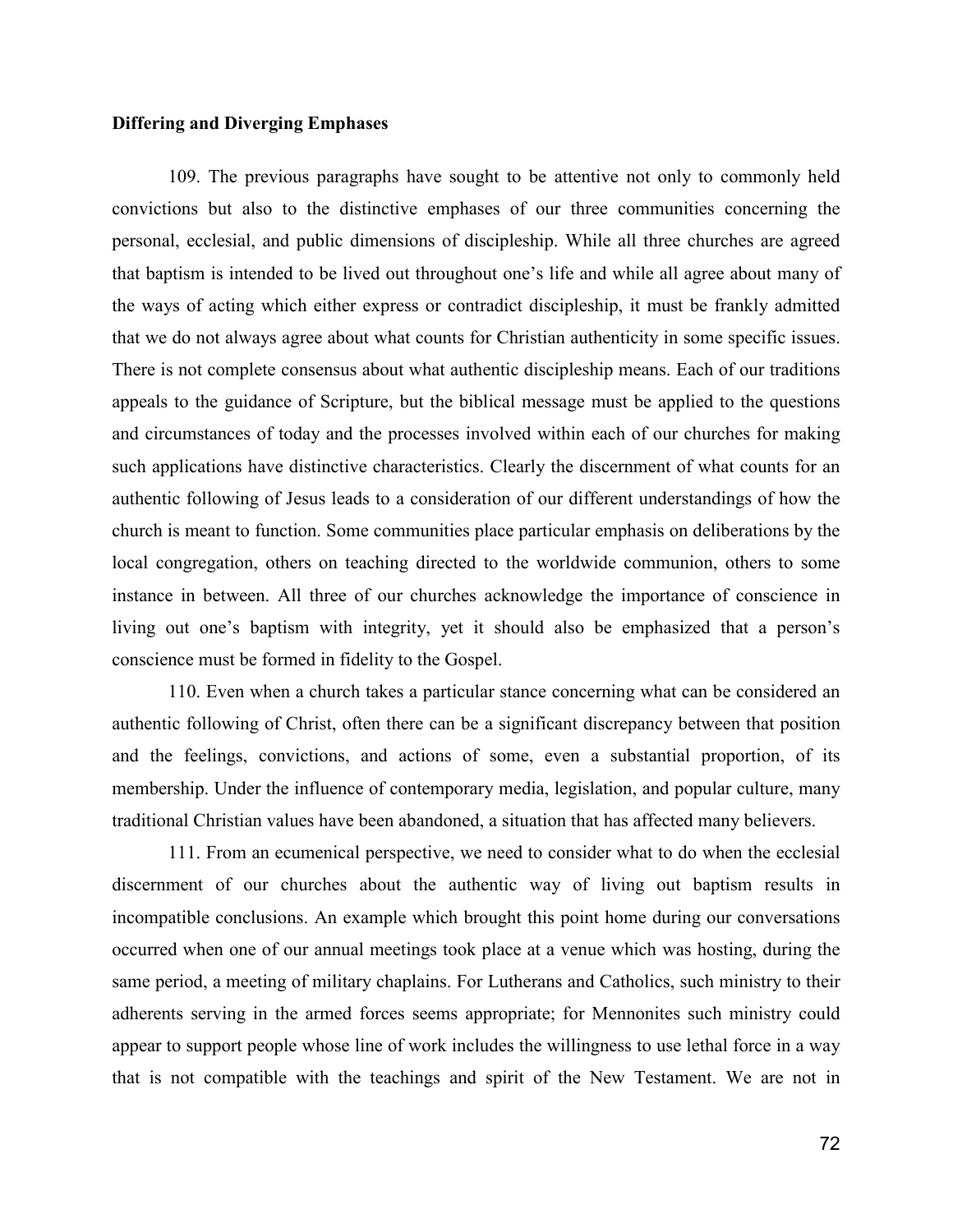agreement that the Christian community is called to be a peace church, in the strict sense of embracing pacifism under any and every circumstance. However, when such disagreement occurs, the result should not be that each church goes its separate way. Rather, whatever collaboration remains possible can still unite us. Even without agreement about the requirement of being a peace church, Christian communities can nevertheless work together to promote peace and defuse violence by seeking to overcome its causes. Or, to use another example, churches or individuals within churches, even if they disagree on specific issues such as same-sex unions, can still work together to promote respect for the dignity of every human being. Even if we do not agree with the discernment of other Christians, we can nevertheless acknowledge their attempt to seriously live out their baptism in discipleship. While all three traditions strongly affirm that baptism and discipleship have serious implications for how one lives, discernment of what counts for authentic discipleship regarding particular issues and the weight that such discernment has for ecclesial unity were not the specific mandate for our conversations. These issues have urgent ecclesiological implications and suggest themes for dialogue in the future.

112. Even though some understandings seem incompatible, many are complementary. The distinctive theological traditions of our communities and the way in which those traditions influence the practice of discipleship, as expressed earlier in this chapter, show quite naturally varying perspectives concerning how baptism is to be lived out, both in comparing traditions and within each one. Presuming that the diverse ways of living out baptism intend to be rooted in common faith in Jesus Christ – the way, the truth and the life  $(In 14:6)$  – and to live out the gospel, with the assistance of the Holy Spirit, it is reasonable to hope that many differences would be both complementary and even mutually enriching. Many of them can be seen as expressive of the great variety that is part of God's design for the church. In recent years the ecumenical movement has been characterized as an "exchange of gifts." This approach will now also provide the inspiration and structure for the conclusion of our report.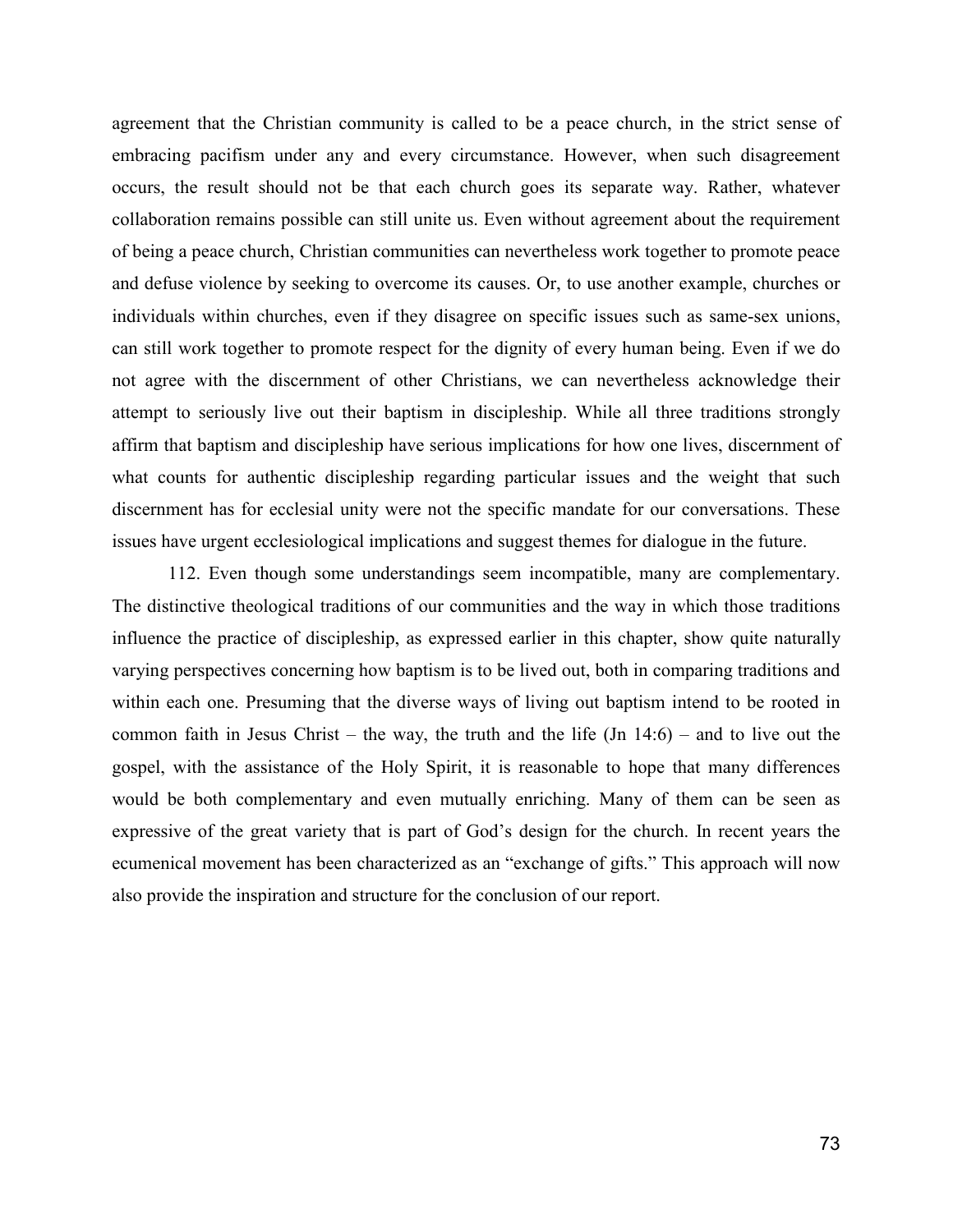## **Conclusion**

113. "By one Spirit we were baptized into one body" (1 Cor 12:13). At the conclusion of this report, we thank God for the opportunity to have met for five years, within the context of shared worship and Bible study, for the purpose of engaging in conversations concerning a very important aspect of our lives as members of the body of Christ. We have explained to each other the theology and practice of our communities on several important aspects of baptism. Regarding this topic, our earlier bilateral dialogues called for further discussion about the theology of sin and salvation, about the baptism of infants, about the role of the living faith of the church as it has significance for the spiritual condition of infants and children and about the recognition of one another's baptism. We have also made further efforts to bridge, within a broad theological framework, the divide between us by looking more closely at our understandings of the relationship between divine action and human response in our readings of what the Bible reveals about baptism.<sup>[114](#page-73-0)</sup>

114. The present report has attempted to respond to these tasks by exploring the relation of baptism to salvation from sin (chapter one), its celebration within the church (chapter two), and its opening the door to discipleship in Christ (chapter three). We are grateful for the opportunity to have listened to one another and to have learned from one another. Not content simply to repeat the oppositions that have been a cause of division in the past, we have tried to appreciate the truths embedded in each other's view and practice of baptism. This entailed sharing the convictions which one's own tradition has preserved but also receiving and benefiting from the gifts which the other two traditions brought to our dialogue. Such an experience has also been occasion to help one another grow in faithfulness to Jesus Christ, as we face the pastoral and missional challenge to the practice and understanding of baptism in our time. Only our churches themselves can determine whether and how their theology and practice of baptism may call for renewal and have an impact upon the ultimate goal of responding to the Lord's will for unity (see John 17:21). We hope this offers a more complete and less unilateral account of the theology and practice of baptism within our three traditions. As such, our report shows that some of the positions that have divided us in the past were really expressions of

<span id="page-73-0"></span> <sup>114</sup> For these responses, see *Called to be Peacemakers*, §§ 141-143, and *Healing Memories*, pages 89- 90.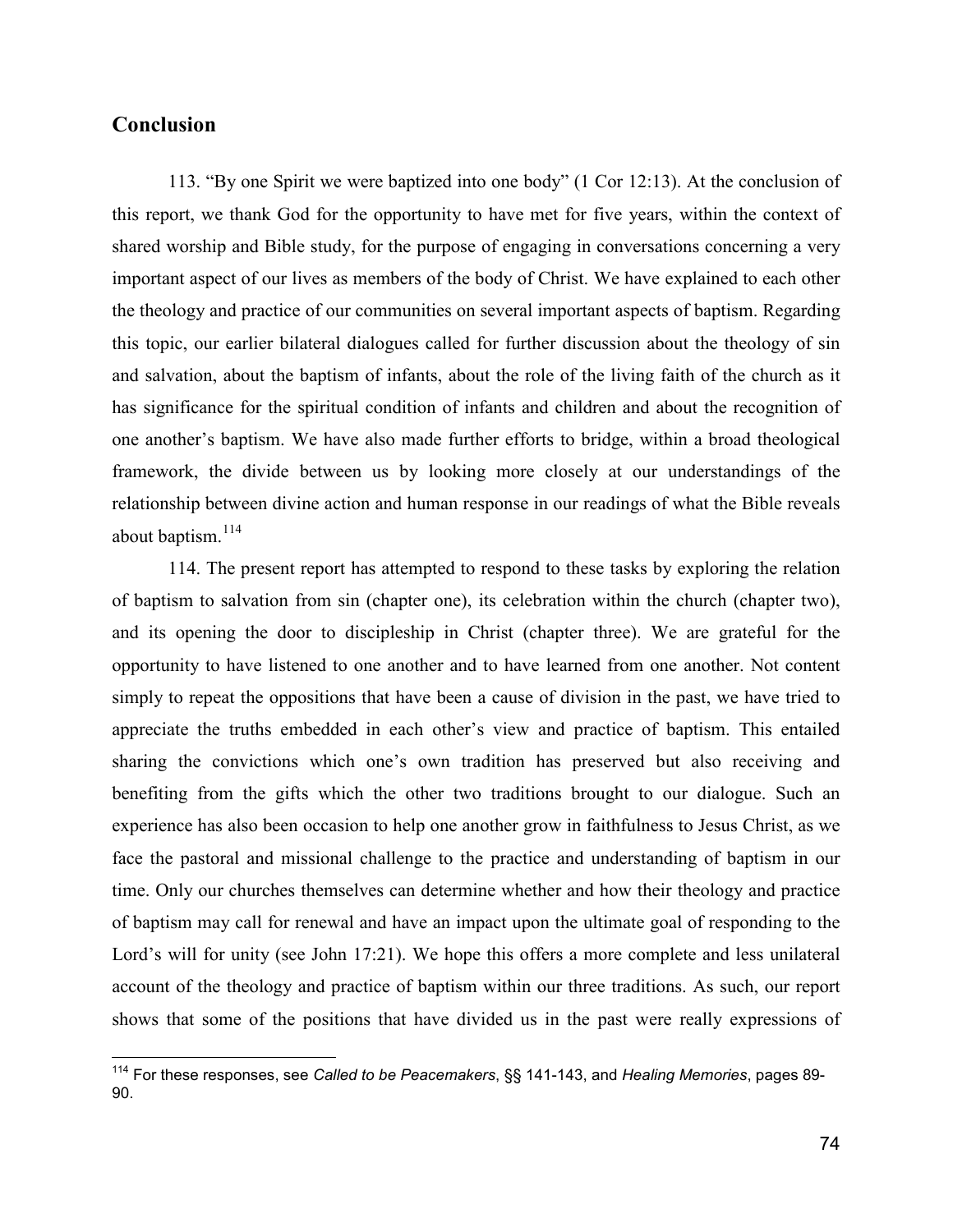authentic insights that we all can share. We believe that this result can be a valuable contribution to further progress toward unity between our churches.

115. One aim of our conversations has been for each of us to look again at our own tradition through the eyes of our dialogue partners. This has made it possible for the members of each church to bring into focus some of the convictions that are dear to our hearts concerning our self-understanding, to express some of the gifts that we have received from one another, and to reflect upon the challenges that these conversations pose for our consideration in the years ahead. In line with this aim, the following paragraphs, composed respectively by the representatives of each communion, express what these conversations have led them to conclude regarding their cherished convictions, regarding the gifts they have received from one another, and regarding the challenges to our churches for ongoing reflection about their theology and practice of baptism.

### **Concluding Mennonite Reflections**

### **Convictions Held**

116. We believe that the community gathered in the Jesus' name is called to receive the guiding wisdom of the Holy Spirit. Therefore, we strive to be such a hermeneutical community, interpreting God's Word together, from the vantage point of those without political power.

117. We believe that the church at all levels, especially in its congregations, is called to be a web of relational communities in which people usually know one another well enough to discern their gifts of ministry and take responsibility for their mutual wellbeing, as the members live out their baptism.

118. We believe that baptism on confession of faith is the norm in the New Testament and the apostolic church, as scholars in diverse Christian traditions affirm. We are one of the churches that witnesses to and practices this pattern.

119. We believe the Sermon on the Mount provides guidance for the Christian life in private, ecclesial, and public realms. We believe that such discipleship is possible because the kingdom of God was inaugurated in Jesus Christ and sustained by the Holy Spirit. In most Mennonite churches nonviolent peacemaking is considered essential to grasping and living this new reality.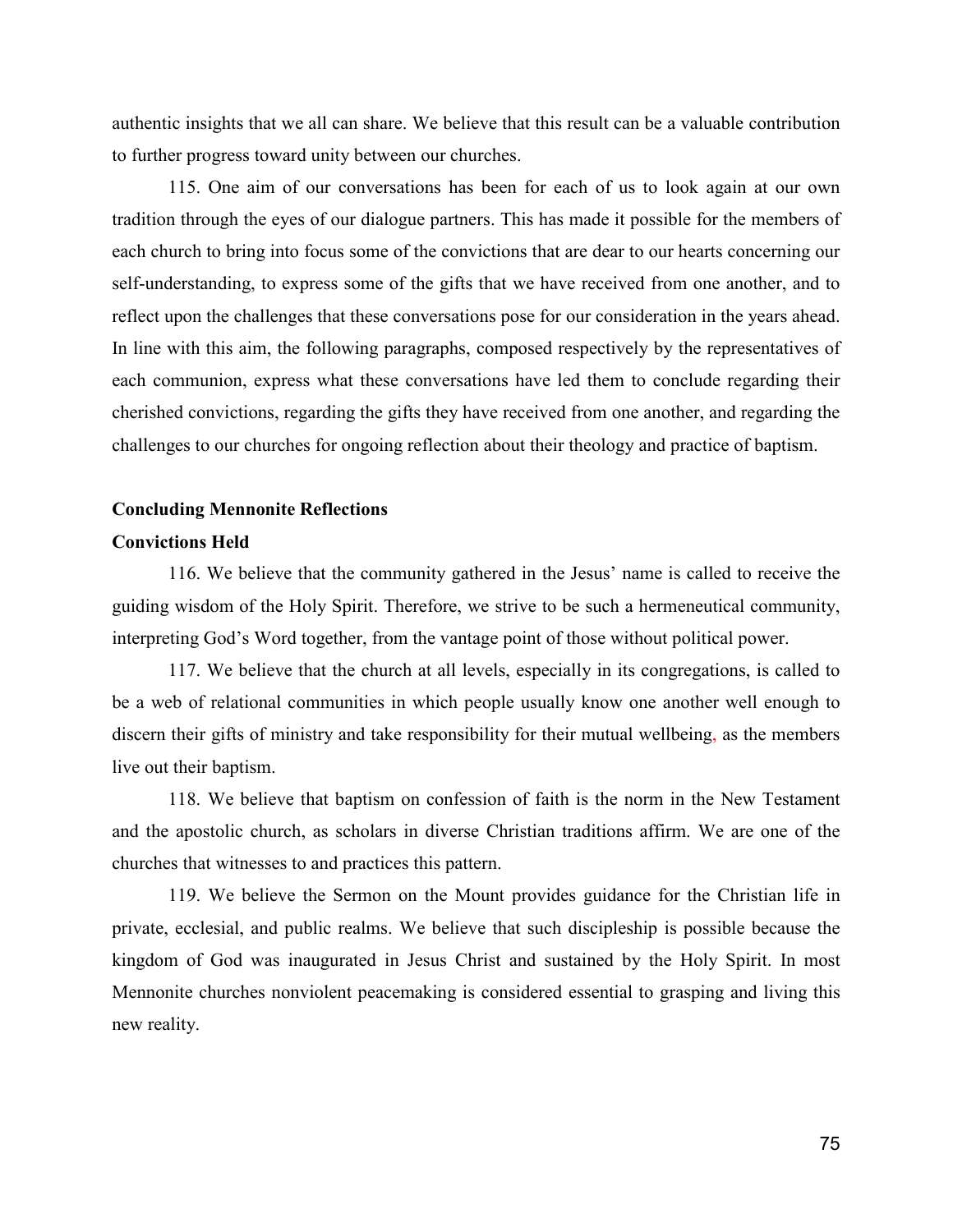### **Gifts Received**

120. We are thankful that, after centuries of conflict concerning baptism, this dialogue has been possible and fruitful. We are grateful for the gifts of trust, patience, and receptivity that our partners have given us throughout the entire process.

121. Through the dialogue we have realized that many of our historic prejudices about Lutheran and Catholic understandings of baptism never were, or are no longer, true. We have seen that we share a Trinitarian and Christocentric faith and its expression in discipleship.

122. We have learned about the indispensability, in Catholicism, of the recipient's faith for the fruitful reception of a sacrament. We are grateful to learn that, in Catholic understanding, the saving power of the Holy Spirit is not limited to the sacrament of baptism. This encourages us to revisit our own understanding. We have discovered that Lutheran theology affirms the centrality of discipleship as a response of gratitude for grace. Both churches hold to the primacy of the Bible and place the Bible at the center of theology and spirituality, as we do. At the same time they have a developed understanding of tradition in relation to scripture and its role in guiding the church from which we can learn.

123. To understand one another's theology and practice of baptism it has been helpful to consider together the larger process of initiation into Christ, the church, and discipleship. Doing so reveals important parallels with Catholics and Lutherans. For example, while churches that practice believers' baptism do not baptize infants, most of them practice the dedication of children by parents, as well as nurturing and instruction in church and home of those children. It is the hope of the parents that their children will eventually arrive at an owned faith, at which point they will be baptized into Christ and his body*.* Lutherans and Catholics share this hope when they baptize infants and nurture children.

### **Challenges Accepted**

124. We welcome the challenge this dialogue has brought us to more clearly see a commitment to the unity of the body of Christ as integral to our sense of church and mission. Working for church unity enlarges our faithfulness to the gospel rather than, as is sometimes feared, reducing it. We recognize the pain that those traditions express when we baptize someone who has been baptized as an infant in their churches, which suggests to them that we consider their baptism invalid.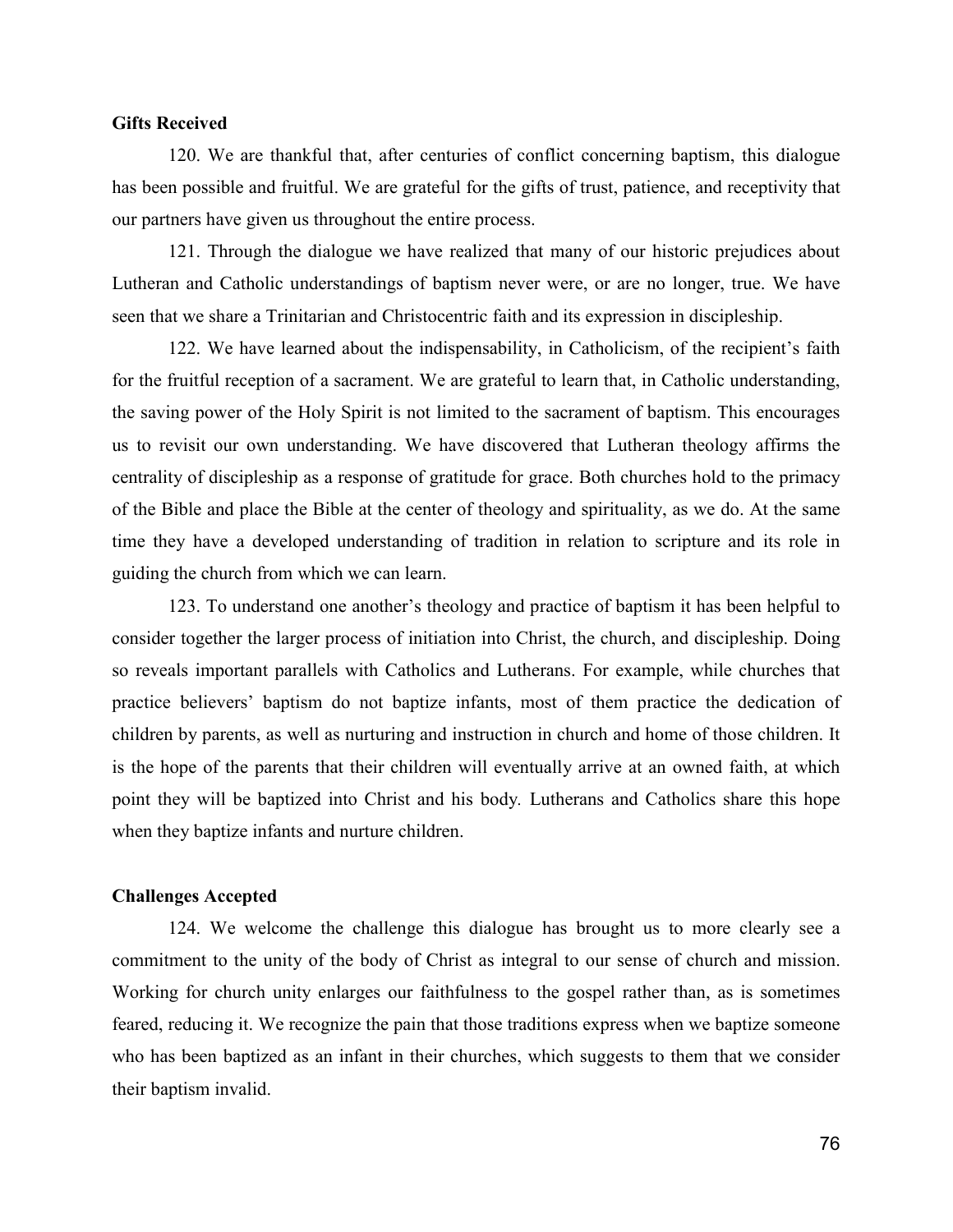125. We have much to learn concerning the faithful practice of "reconciled diversity". By the wisdom and power of the Holy Spirit this practice holds together divergent realities in unity. One of these realities is the fostering of deep convictions arising from obedience to the gospel. Another is a willingness to learn from and co-operate with those of different convictions that also arise from obedience to the gospel.

126. We have been challenged to acknowledge that the beginning of infant baptism is not co-terminus with the rise of the state church. Infant baptism was practiced in some settings before Constantine. But baptism on confession of faith remained the dominant form of baptism after a Christian social order had been established. In some settings infant and believers baptism were practiced side by side without being church dividing.

127. We have been challenged in our understanding of conversion and baptism to better hold together an awareness of our continuing tendency to go against God and the possibility of leading a life following Jesus Christ faithfully.

128. We have been challenged not to allow our concern for the human response in conversion and baptism to overshadow the divine initiative in every aspect of salvation, including baptism.

129. We have been challenged to develop greater consistency and depth in preparing people for baptism and in making the remembrance of our baptism a lifelong motif of discipleship.

130. We have been challenged to formulate a fuller theology of the child, particularly with regard to the age of accountability and the salvific status of older children who have reached the age of accountability. Clarity at these points would enrich the dedication of parents and newborn children as well as their subsequent nurture.

### **For Consideration**

131. With these gifts and challenges in mind and heart we continue to affirm our historic belief that the baptism of believers is the normative teaching and practice of the New Testament. We reaffirm this teaching and practice as normative today. At the same time we respect those who make a theological case for infant baptism that is linked integrally to a personal confirmation of faith and a life of discipleship as an adult.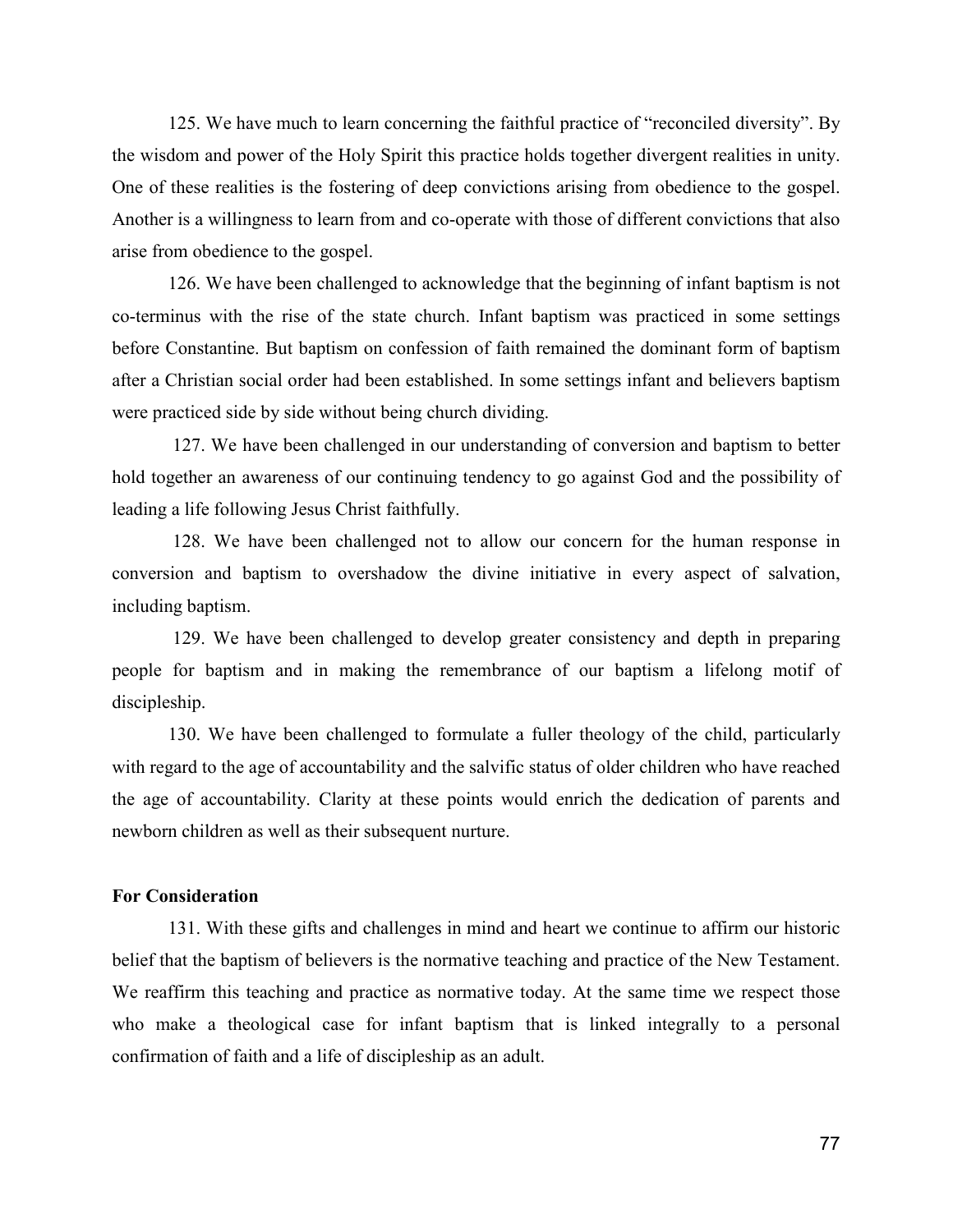132. We affirm our oneness with the whole body of Christ in Trinitarian faith lived out through trust in and obedience to Jesus Christ. We believe that this oneness is greater than our disagreement concerning particular practices of baptism and their timing.

133. On the basis of this shared faith and in respect for the intention of those who baptize infants – setting them on the path toward life in Christ – we propose that Anabaptist-Mennonite churches consider:

- receiving members from infant baptism churches on the basis of their confession of faith and commitment to discipleship without repeating the water rite. If the candidate requests rebaptism a process of discernment prior to her/his reception should include conversation between the candidate, the church of origin, and the receiving church in respect for one another and unity in the body of Christ;
- honoring the nurturing that candidates received toward Christ in their church of origin (where that is the case);
- asking all members, including those now being received, 1) to affirm our theologicalecclesiological interpretation and practice of baptism and 2) to respect those churches which practice baptism into a life of faith and discipleship differently as brothers and sisters in the one body of Christ;
- enriching (or developing) practices of thanksgiving and blessing of newborn children and their parents as well as committing local congregations to nurture and care for them;
- providing occasions for all members to "remember their baptism" and renew their baptismal commitments in both congregational and interchurch settings.
- calling for collective and individual soul searching as to why it has been so difficult for us to hold together the quest for purity and the quest for unity, among ourselves and with other churches.

We pray that this trilateral dialogue on the matter of baptism might bring its three partners to greater integrity and faithfulness in living the whole gospel in a broken world.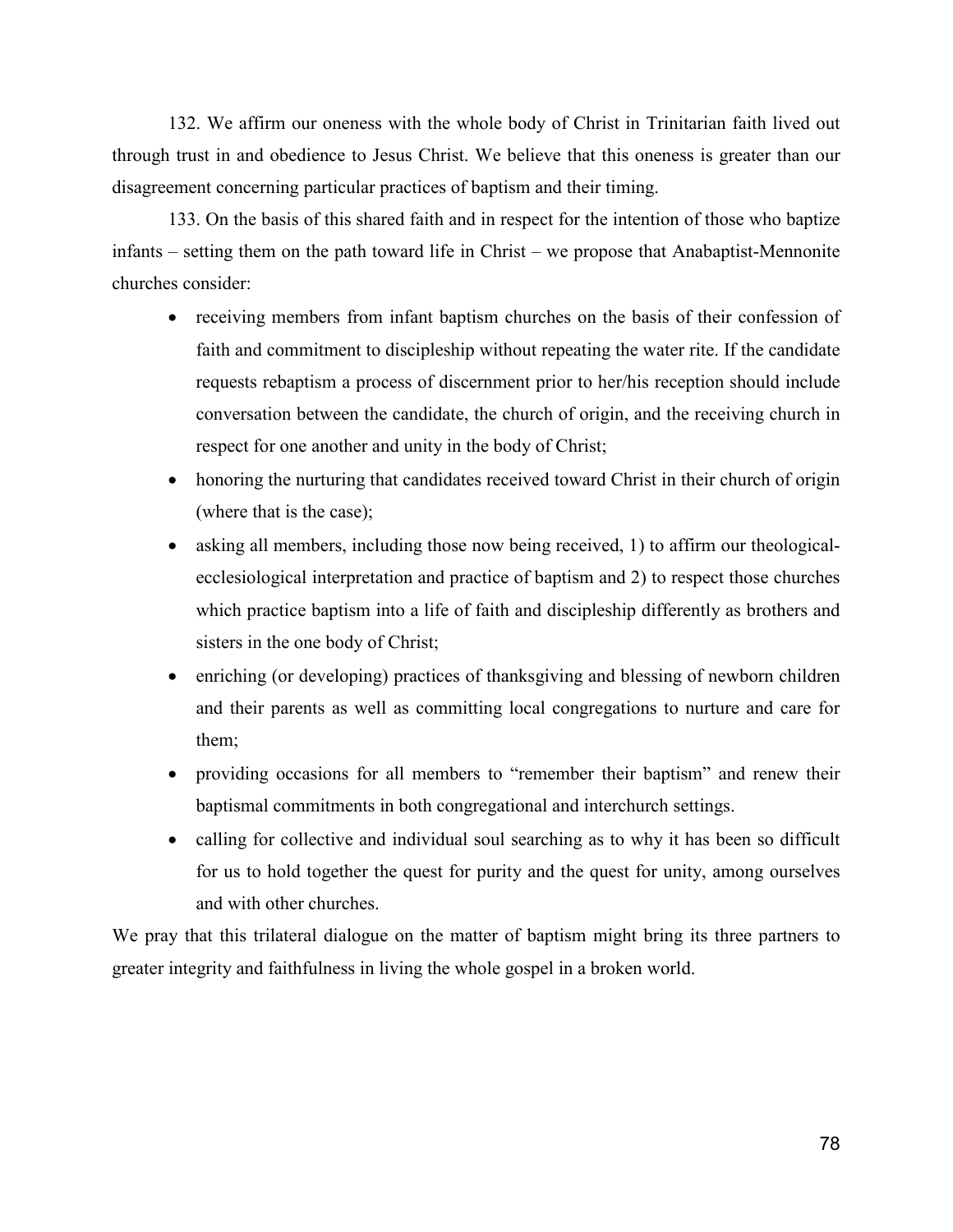### **Concluding Lutheran Reflections**

### **Convictions Held**

134. Lutherans believe that baptism is the great promise of God, given once and for the whole life, to receive a human being into communion with the Triune God. Thus they are called to ground their Christian life on a word and action of God who is faithful even though they might not be faithful. Luther emphasized, "And this is the reason why our theology is certain: it snatches us away from ourselves and places us outside ourselves."<sup>[115](#page-78-0)</sup> Since human beings are never able to have full insight into their inner state, and their inner life often changes, they cannot fully trust in themselves. It was Luther's liberating insight not to set his eyes on his contrition when he asked for forgiveness, but on Christ's promise. Thus assurance of faith and the joy of the gospel filled his heart.

135. When Lutherans believe in the promise of Christ, they do not describe it in terms of a decision of their will to believe, rather as a situation of eye-opening that has happened to them, as was the case with the two disciples of Jesus on the way to Emmaus. Their eyes were closed, but they encountered Jesus when their eyes were opened. In a similar way Luther describes coming to believe as illumination: "I believe that by my own understanding or strength I cannot believe in Jesus Christ my Lord or come to him, but instead the Holy Spirit has called me through the gospel, *enlightened* me with his gifts, made me holy and kept me in the true faith, just as he calls, gathers, enlightens, and makes holy the whole Christian church on earth and keeps it with Jesus Christ in the one common, true faith."<sup>[116](#page-78-1)</sup>

136. While Lutherans emphasize that faith is the gift of the Holy Spirit, they continue to say, "When, however, people have been converted and thus have been enlightened, and the will has been renewed, then such people desire the good (insofar as they are born anew and are new creatures) and 'delight in the law in the inmost self' (Rom 7:22). As Paul says, 'For all who are led by the Spirit of God are children of God' [Rom. 8:14] [...] This leading of the Holy Spirit is not a *coactio* (or a compulsion), but rather the converted person does the good spontaneously [...] It follows from this [...] that as soon as the Holy Spirit has begun his work of rebirth and renewal in us through the Word and the holy sacraments, it is certain that on the basis of his power we can and should be cooperating with him, though still in great weakness. This occurs

<span id="page-78-0"></span> <sup>115</sup> *Luther's Works*, 26: 387.

<span id="page-78-1"></span><sup>116</sup> Kolb and Wengert, *The Book of Concord*, 355-356.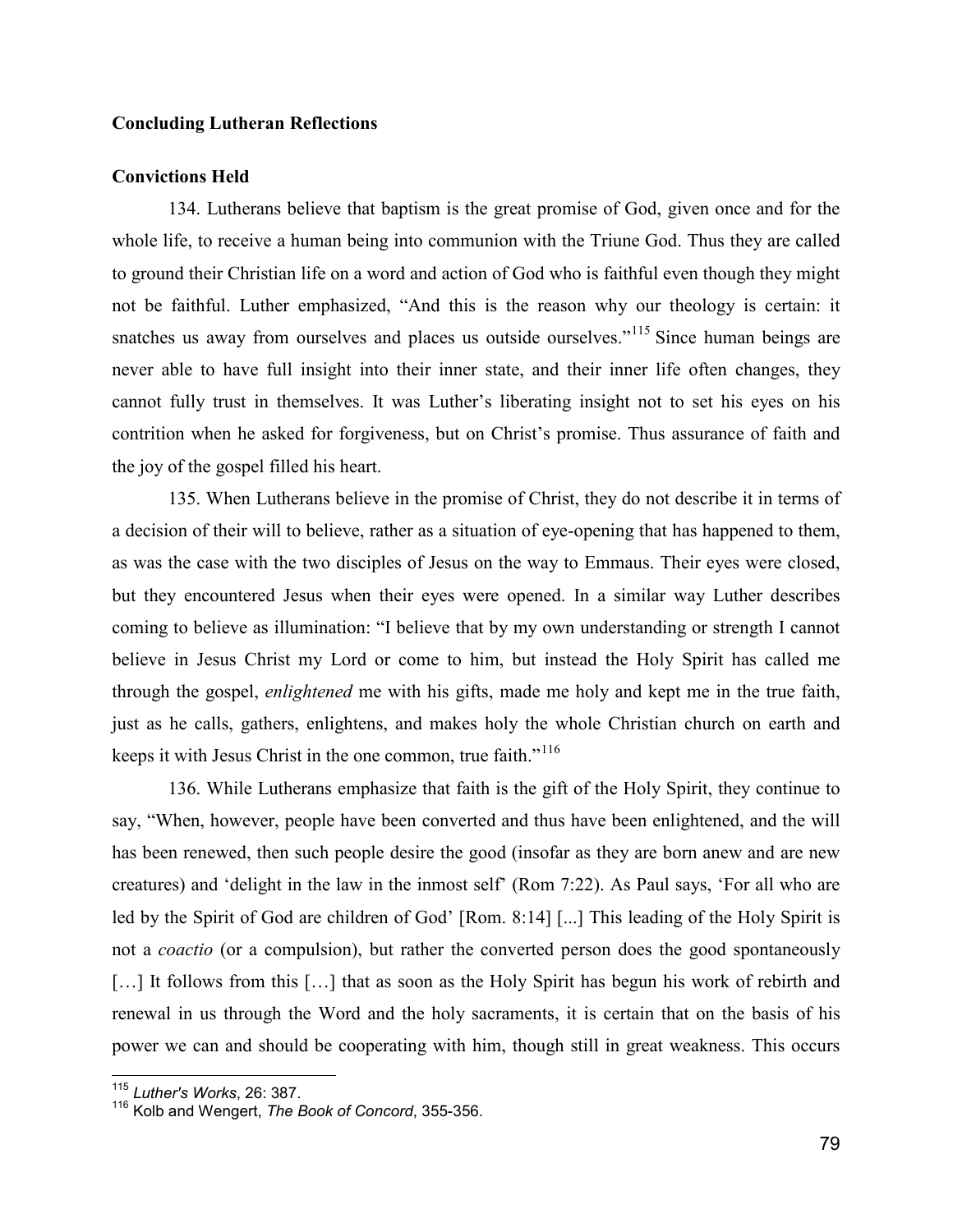not on the basis of our fleshly, natural powers but on the basis of the new powers and gifts which the Holy Spirit initiated in us in conversion."<sup>[117](#page-79-0)</sup>

### **Gifts Received**

137. The gift that Lutherans received from Mennonites is the gift of reconciliation. At the 450th anniversary of the *Augsburg Confession*, Mennonites made Lutherans aware that their confession contained five condemnations of Anabaptist convictions and also of Anabaptists themselves, and that such condemnations had serious consequences in the  $16<sup>th</sup>$  century and after that: marginalization, expulsion, and persecution. The dialogues following that anniversary confronted Lutherans with a dark part of their history. For the Lutheran members of the study commission and all who were engaged in that process, this was a painful and shameful learning process. It was very helpful and a condition that the process led to a good end, that Mennonites in those conversations were very patient, putting no pressure on the Lutherans, not expecting a particular reaction, even being self-critical, open to what the Holy Spirit wanted to tell both communions. This attitude allowed Lutherans to experience the Mennonite commitment to peace and reconciliation. So Lutherans were free to find their own way to relate to this painful history, and when they decided to confess publicly the sins of the Lutherans and ask for forgiveness, the Mennonites took these plans up in a very thoughtful, brotherly and sisterly way. The overwhelming reaction to LWF's announcement of a public action at the Assembly of the Mennonite World Conference in Paraguay was an unexpected, deeply moving gift to the Lutherans, and even more the courage, the strength, the generosity to grant forgiveness, and to be open for reconciliation at the Lutheran Assembly in Stuttgart in 2010. Lutherans are delighted that the process of being in dialogue, keeping an eye on one another, following the path of reconciliation and healing memories continues. Even if we cannot change history, we can reduce the burdens of history that we have to carry, thus opening the ways to a future of brotherly and sisterly relations and cooperation.

138. The gift that Lutherans received from the Catholics in recent years is their widespread readiness to join the Lutherans in commemorating the Reformation. Lutheran/Catholic ecumenism took up the challenge of a joint commemoration. This required a

<span id="page-79-0"></span> <sup>117</sup> Kolb and Wengert, *The Book of Concord*, 556 (Formula of Concord. Solid Declaration, art. II: Free Will).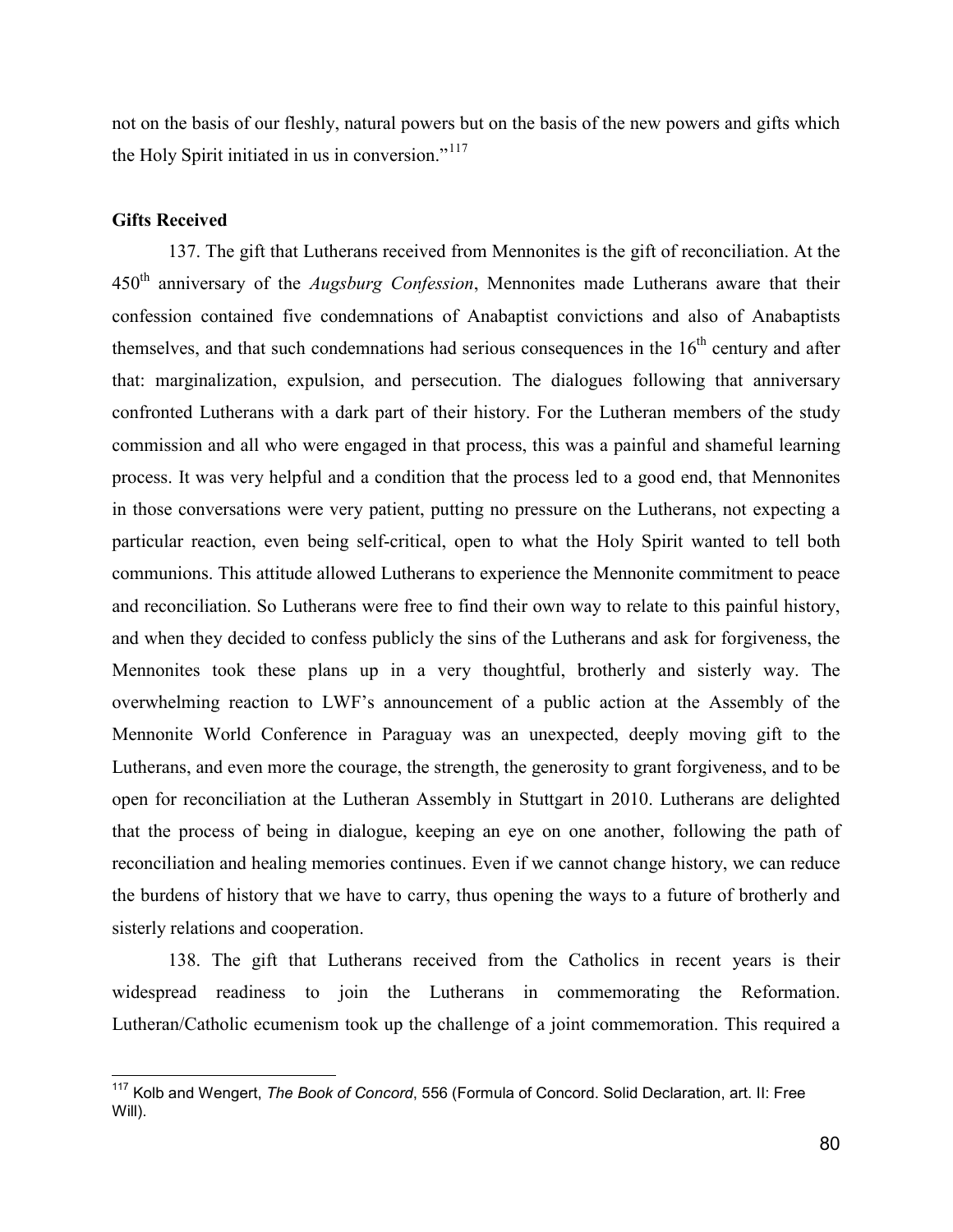learning process on both sides, for example in the Lutheran/Roman Catholic Commission on Unity. The mere fact that many Catholics gave up saying "There is nothing to be celebrated in 2017" is a great gift for Lutherans. They realized that the Reformation is a highly complex reality that includes aspects to be lamented, but also aspects that are gifts for the whole church. The Catholic/Lutheran dialogues have revealed so much common ground between Lutherans and Catholics that there are many reasons also for celebrating the Reformation. It is a remarkable sign that in 2017 we looked back at 500 years of the Reformation, but also at 50 years of ecumenical dialogue between the two churches that were in conflict for such a long time. That Catholics – also the leadership of the Catholic Church – were ready to begin a journey from conflict to communion and to continue on it, was an astonishing gift for Lutherans, unthinkable even a few decades ago. This process came to its strongest visible expression in the ecumenical prayer service in the Cathedral of Lund on October 31, 2016, jointly led by the Lutheran leaders and Pope Francis. That the Pope would lead a common prayer in commemoration of the Reformation that began with the expression of joy and thankfulness for what the Church (in the singular) had received through the Reformation was a gift. Pope Francis prayed: "O Holy Spirit: help us to rejoice in the gifts that have come to the Church through the Reformation, prepare us to repent for the dividing walls that we, and our forebears, have built, and equip us for common witness and service in the world.' What a gift!

139. One major gift that the Lutherans received in the trilateral dialogue on baptism is the following experience. Even though our three communities have been divided over the understanding and practice of baptism, explaining to one another the respective insights, experiences, concerns that lie behind the other's practice of baptism, opened the eyes of the Lutherans to the spiritual and ecclesial realities of the others, and they have realized many features and aspects in the other churches that are valuable and familiar to them. Lutherans have come to appreciate that in a time of growing individualism Mennonite congregations offer a communal space for the growth in faith of those who are baptized. They have also been impressed and challenged by the way Mennonites live out baptism through the commitment to non-violence and peacemaking in society. Catholics challenged Lutherans through the emphasis on the family's role in baptism and on the faith of the church in which a person is baptized, and through the awareness of the presence of the universal church in each baptism. Experiencing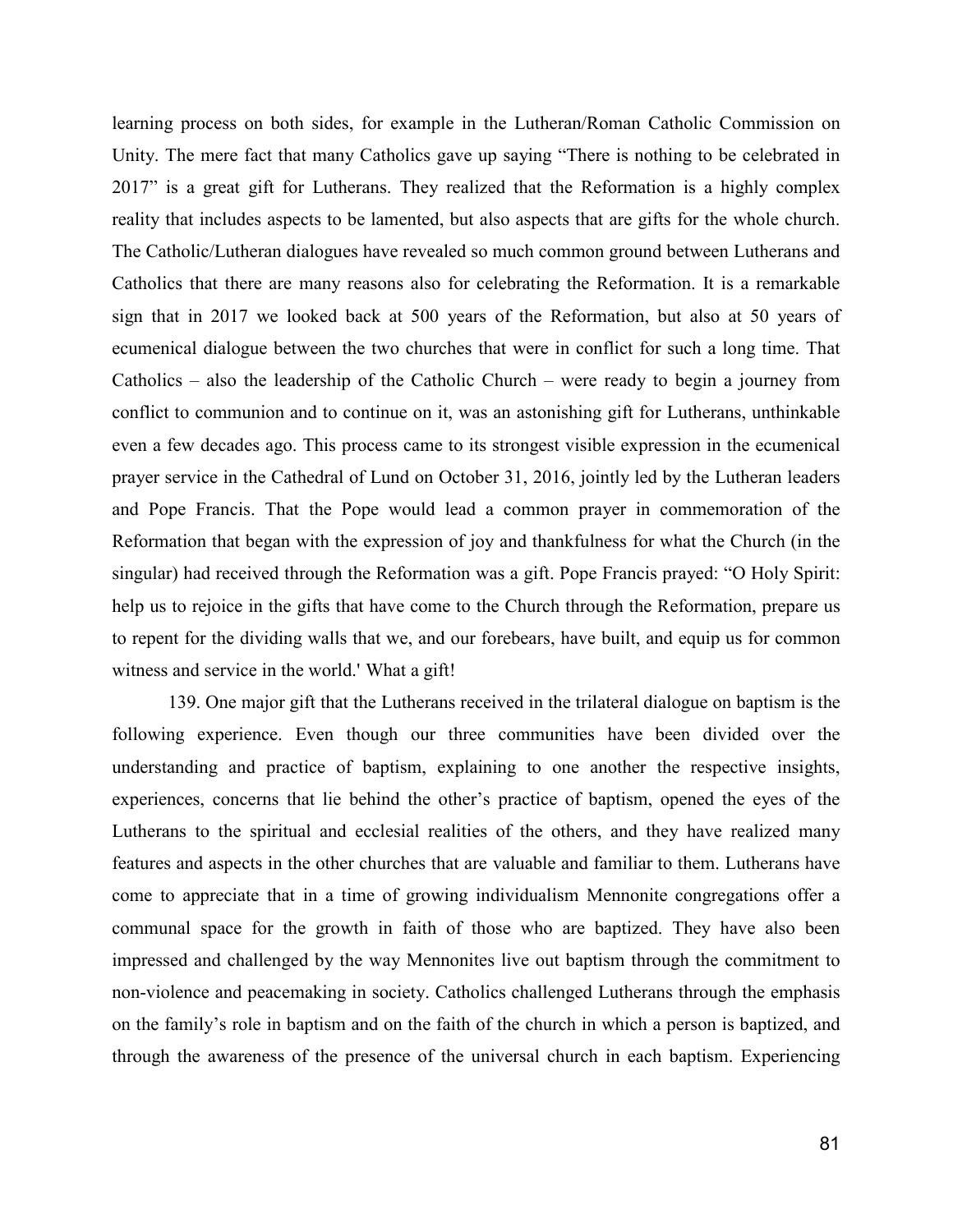those commonalities and these strengths of the others brought the participants of the dialogue much closer together.

### **Challenges Accepted**

140. Lutherans are challenged to develop a theology of the child, especially addressing the soteriological status of unbaptized children and to reflect on how to relate to article IX of the Latin version of the *Augsburg Confession* and its condemnation of those who assert "that children are saved without baptism."<sup>[118](#page-81-0)</sup>

141. Lutherans emphasize that promise and faith, the act of baptism and faith in it belong together in order to achieve salvation; nevertheless, they experience quite often that baptized people do not take their baptism seriously. Looking at our own churches with the eyes of Mennonites makes this even more painful. Therefore the conclusion should be drawn that, whoever baptizes infants has the obligation to do mission, catechesis and make all attempts so that the baptized appreciate their baptism and rejoice in it in faith.

142. That baptism is the basis and point of reference for the whole Christian life, is often forgotten in the everyday journey of the believer. Thus all possible attempts should be made to make people aware of baptism as a gift and challenge for everybody's Christian life, for example through services for the commemoration of baptism.

143. Baptism is the introduction into the body of Christ that transcends the borders of nations and confessions of faith. Looking at our baptism with the eyes of Catholics, Lutherans might become aware that the dimension of the universal church is often absent from their minds. In order to strengthen the awareness of this dimension that belongs to each baptism, one could think of special baptismal services in which representatives of other churches participate and give a testimony for the baptized. In so doing, they witness to the presence of the universal church.

<span id="page-81-0"></span> <sup>118</sup> Kolb and Wengert, *The Book of Concord*, 43.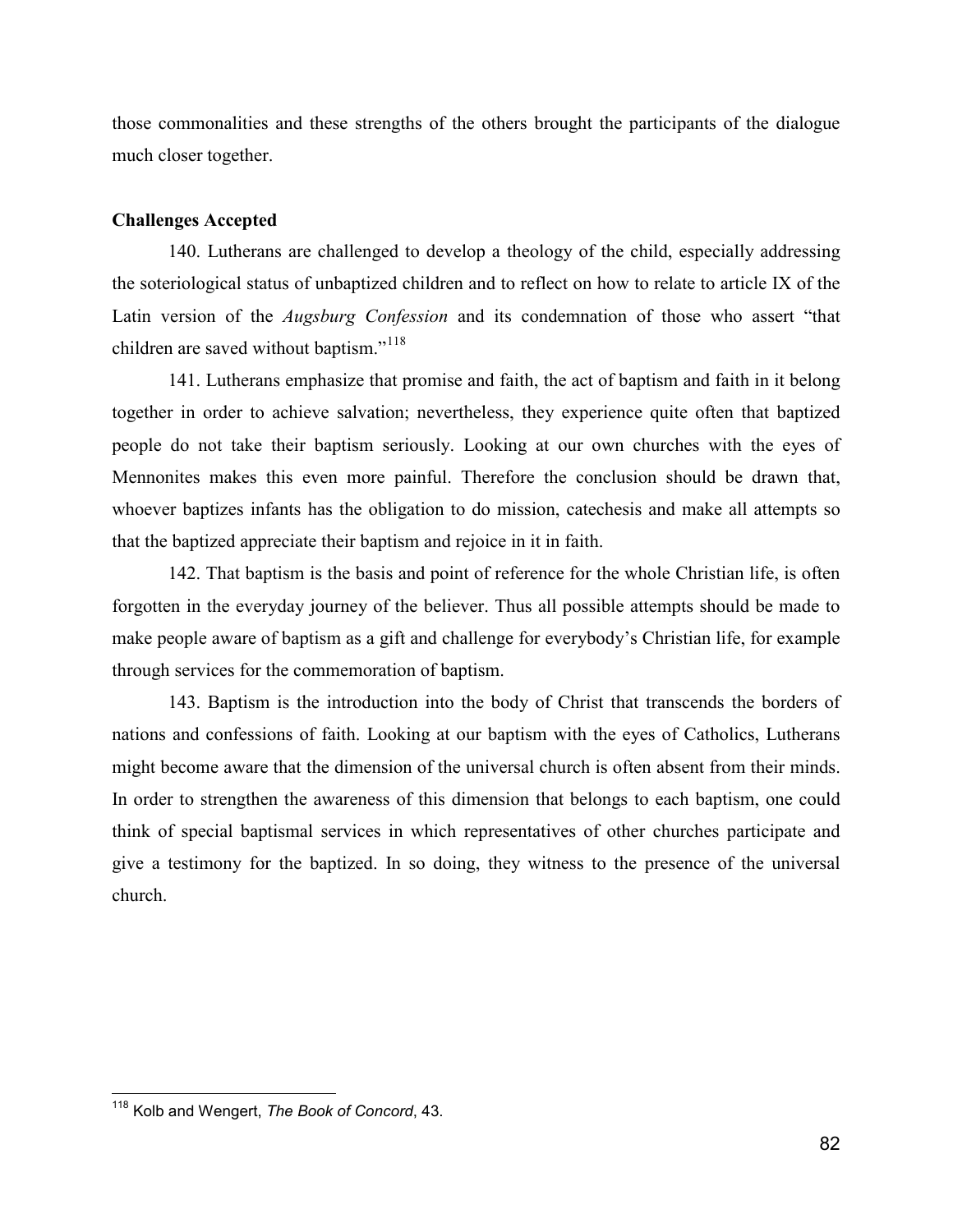# **Concluding Catholic Reflections Convictions Held**

144. Catholics believe that Christ founded his Church as the "universal sacrament of salvation"<sup>[119](#page-82-0)</sup> that is, as a sign and effective instrument to bring about communion with God and among human beings. The Church is the pilgrim people of God, journeying through history to the promised kingdom which Jesus inaugurated in his incarnation, mission, death and resurrection. The Holy Spirit is the principle of unity of the Church, giving her life and empowering her for this journey. Baptism, along with the other sacraments, fits into this ecclesiological framework. It is the beginning of Christian life, the doorway to the reception of the other six sacraments which assist Catholics throughout life in their path of discipleship. Baptism frees from sin, gives one new birth as a child of God, incorporates into the body of Christ the Church, calls and equips one to strive for holiness, and impels one to participate in service both within the confines of the Christian community and in the church's evangelization and service to the world.

145. Baptism is related to the catholicity of the church, as this quality is understood in its various meanings. Through baptism, a Catholic feels and is part of a world-wide community, so that the initiatives (such as the proclamation of a "holy year" dedicated to reflecting upon God's mercy) or teachings (such as those calling on all who request baptism to commit themselves to a life of sanctity or emphasize the centrality of the Word of God for the life of the Church) touch Catholics throughout the entire world. But Baptism is also part of the life of the local communities, be they dioceses under the guidance of the bishop, who each year on Holy Thursday consecrates the oil of chrism that is used in every celebration of baptism, or be they parishes, where baptism is often celebrated within the context of the Sunday liturgy. Even that smallest expression of the church – the family, which is considered "the domestic church" – has an important role in the celebration of baptism. The Catholic practice of baptizing infants, which is one of the most ancient traditions of the church, is predicated upon and officially encouraged only on the basis of confidence in parents to provide for the Christian formation of their children.

146. Catholic tradition includes a firm belief in the unconditional love of God and confidence in the Father's universal will of salvation (see 1 Tim 2:4). Affirming that Jesus is the one and only savior (see Acts 4:12), Catholics believe that the action of Holy Spirit (Spirit of

<span id="page-82-0"></span> <sup>119</sup> *Lumen gentium,* § 48; *Gaudium et spes*, § 45.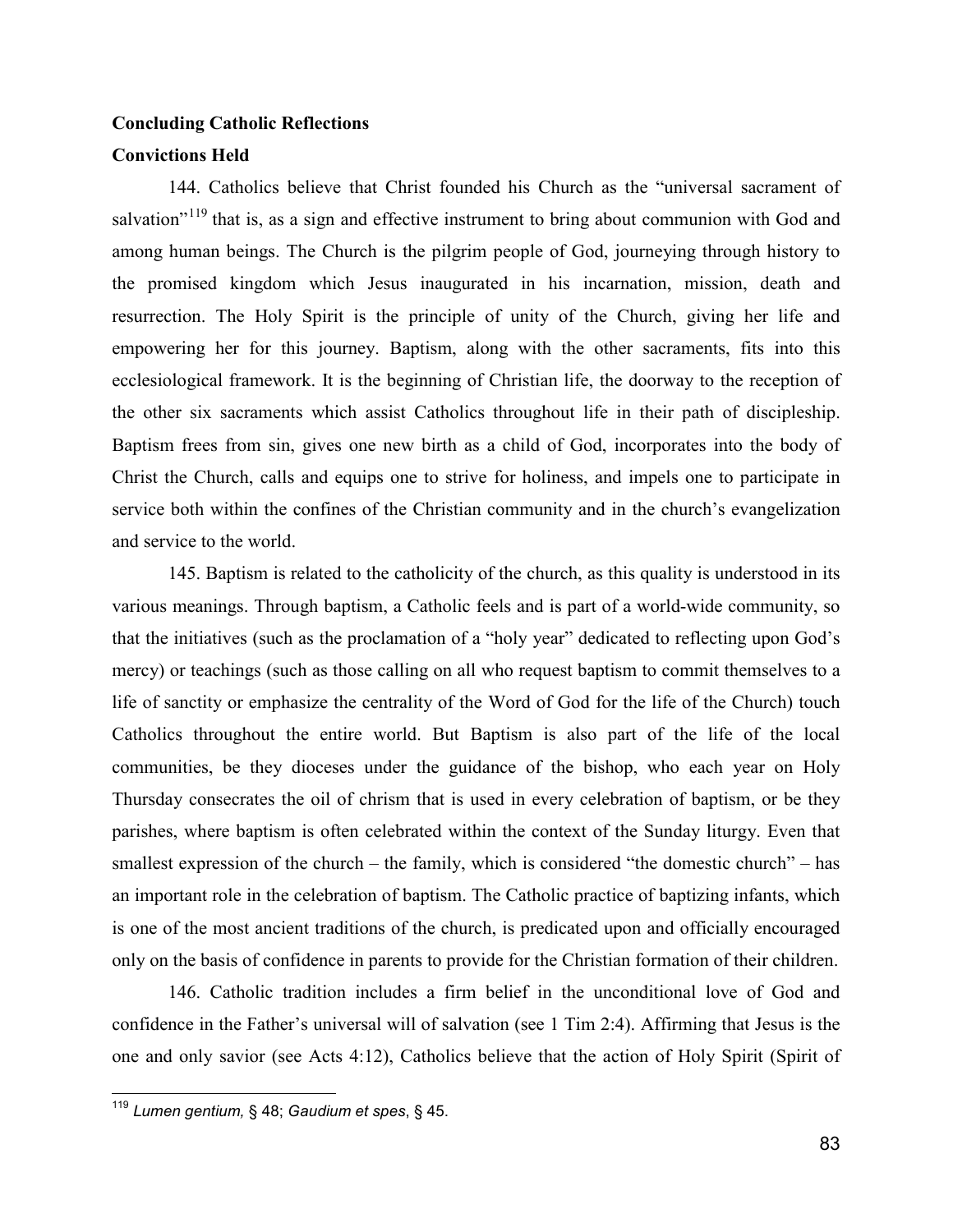Christ) is not limited to the Church or to Christianity, to the point of having hope for the salvation of those who remain unbaptized. This led the bishops at Vatican II to state in *Gaudium et spes*: "For since Christ died for all, and since all are in fact called to one and the same destiny, which is divine, we must hold that the Holy Spirit offers to all the possibility of being made partners, in a way known to God, in the paschal mystery"<sup>120</sup>.

### **Gifts Received**

147. We have received a sense of hope for Christian unity in light of the witness of faith that has been expressed by our dialogue partners during these conversations.

148. We have been inspired by the willingness of Mennonites to consider the reasons which we give in favor of our practice of baptizing small children and possibly to revisit their past evaluations of our practice and their courage in remembering the past in such a way as to seek a healing of memories and reconciliation.

149. We appreciate the depth of theological reflection about the seriousness and power of sin, which we have listened to in the presentation and discussion of contributions by our Lutheran partners.

150. We have appreciated the experience of worship with both of our partners, the dimensions of flexibility and spontaneity in prayer, and the presence of the Holy Spirit.

151. We have valued the sharing of beautiful perspectives about and commitment to peace, to Christian mission and to community life.

152. We have appreciated the role of the Bible in the thought and practice of our Lutheran and Mennonite partners.

153. We note that some of the common challenges which we face today seem more urgent than the traditional frontiers and barriers that divide us.

### **Challenges Accepted**

154. In light of the fact that the *Joint Declaration on the Doctrine of Justification* proved to be a valuable resource during our conversations about baptism, indicating that it can be useful in dialogue about more topics than just that of justification by faith, the Catholic church ought to continue to explore ways of inviting even more churches to associate with that agreement.

<span id="page-83-0"></span> <sup>120</sup> *Gaudium et spes*, § 22.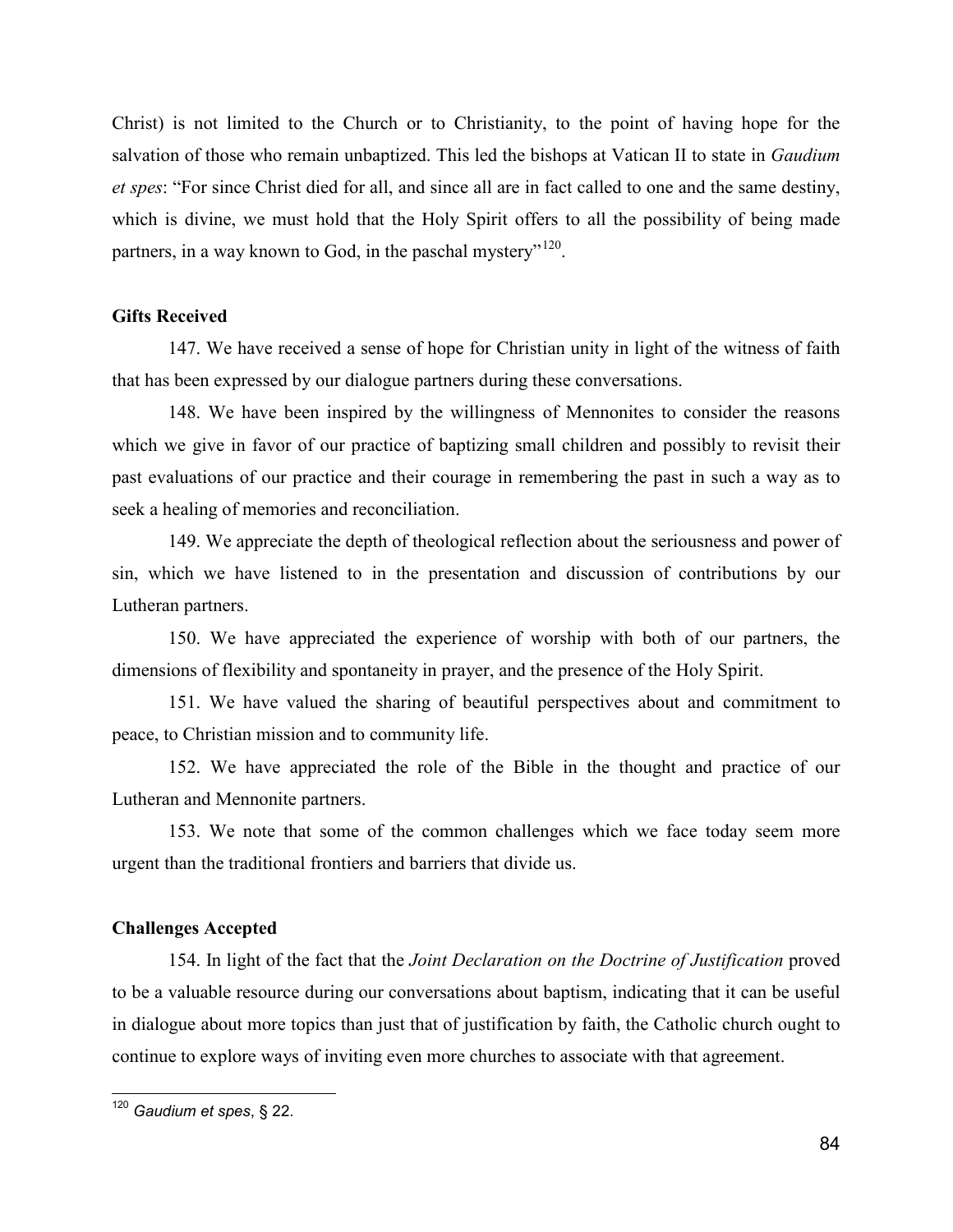155. We need to devise strategies and pastoral programs that will help Catholics to more deeply appreciate the value of baptism, recognizing that there is a problem in the current lack of such appreciation.

156. It would be good to devise a common ritual for the welcoming into our Church believers who have been baptized in other communities.

157. There is a clear gap between our theology of baptism which relates it inseparably to discipleship of Christ and involvement in the life of the community, on the one hand, and the fact that such commitment on the part of many baptized Catholics is lukewarm or lacking, on the other. Pastoral strategies and faith formation are called for to address this gap between our professed baptismal theology and our pastoral experience, especially to ensure that parents who request the baptism of their children understand the responsibility they are assuming to provide the means for the child to arrive at a personal and committed faith.

158. We need to stress more effectively the link between baptism and mission.

## **For Consideration**

159. Future dialogues might take up and/or continue to explore:

- the relation between baptism and profession of faith as expressed in the creed, as professed by all, including children, in the assembly on Sundays;
- the discernment and pastoral assistance of those already baptized who seek fuller commitment (such as formation, liturgical instruction, pastoral accompaniment through difficult situations, training in missions) to counter the challenge of further fracturing or division within our own communities;
- the practical and theological links between baptism, baptism in the Holy Spirit, baptism of desire, and baptism of blood could help us to challenge a too simplistic vision of baptism; if baptism is a participation in the life and death of Christ, it needs to be realized according to various vocations and situations;
- further study of the theology and practice of confirmation as it relates to baptism (not just as a profession of faith) – especially in relation to the Lutheran understanding and practice of confirmation.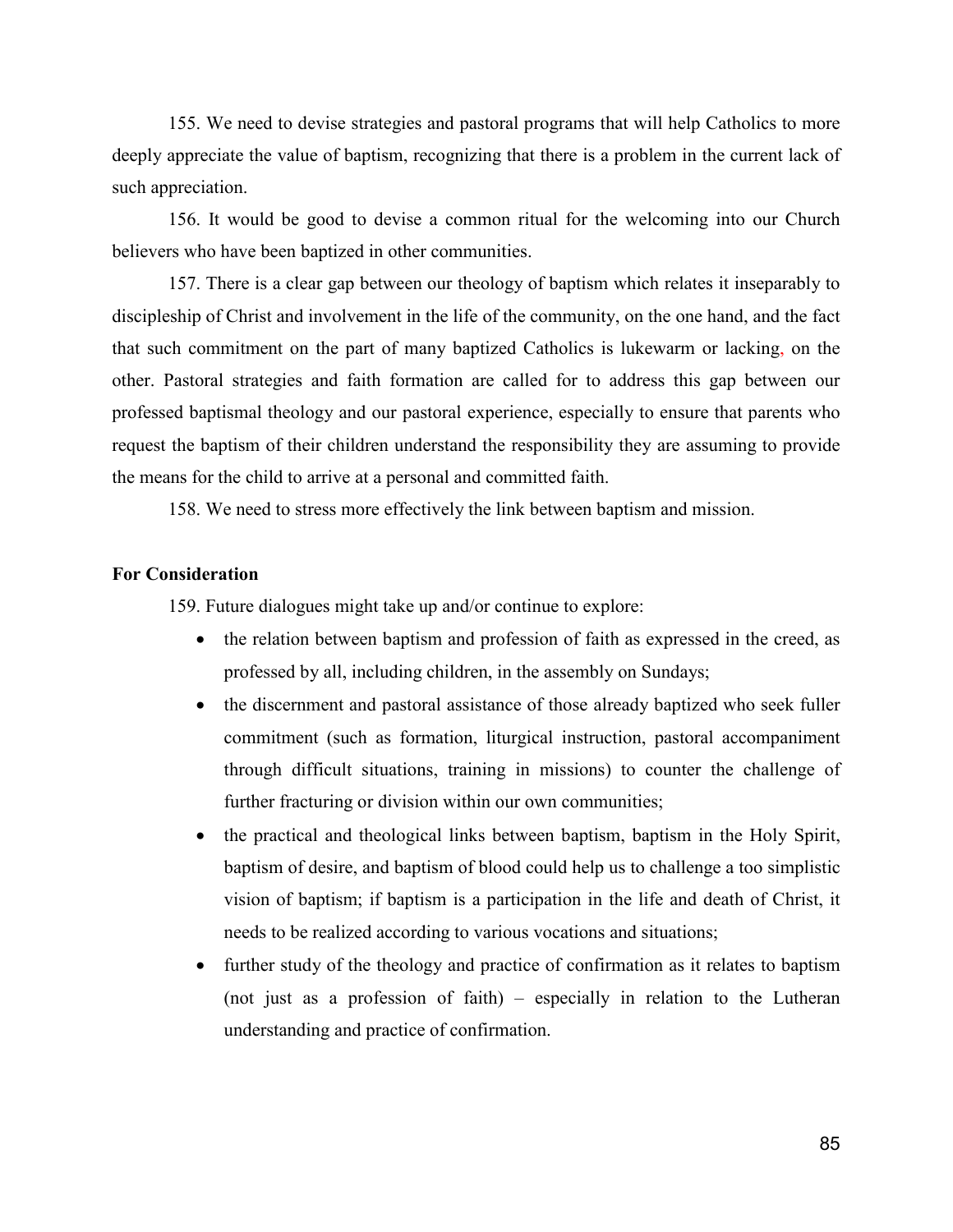### **In Thanksgiving for our One Baptism**

.

*There is one body and one Spirit, just as you were called to the one hope of your calling, one Lord, one faith, one baptism, one God and Father of all, who is above all and through all and in all. (Eph. 4:4-7)*

160. In recent decades, Lutherans, Mennonites, and Catholics have made new efforts to walk together toward greater unity. As Pope Francis pointed out in a Vespers celebration concluding the Octave of Prayer for Christian Unity, "Unity grows along the way; it never stands still. Unity happens when we walk together."<sup>[121](#page-85-0)</sup> The two bilateral dialogues in which the Mennonite World Conference engaged – one with Catholics (1998-2003), resulting in the report *Called to be Peacemakers*, and the other with Lutherans (2005-2008), resulting in the report *Healing Memories,* led to a powerful service of reconciliation in 2010. Both dialogues entailed an honest assessment of the painful memories of our past histories. In doing so, we rediscovered one another as brothers and sisters in Christ, which gave rise to the desire to explore one of the more important features in the life of each of our churches – the theology and practice of baptism. To borrow an expression from a recent bilateral report produced for the  $500<sup>th</sup>$ anniversary of the beginning of the Reformation, our three communities have been moving from "Conflict to Communion". Steps toward reconciliation of our historical experiences have engendered the desire to take up the theological and pastoral issues surrounding baptism, which have been a source of conflict between us in the past.

161. The reason for now entering into serious discussion about theological and pastoral questions can be found in our conviction that Jesus Christ calls us to be one and we are unfaithful to him if we acquiesce to our current state of division. Our aim has been to continue on the path of increased mutual understanding and cooperation by focusing on foundational matters concerning the understanding and practice of baptism. Without avoiding areas of disagreement, we have learned that when considering baptism as it relates to the justification and sanctification of the sinner, as it entails entrance into the faith and life of the Christian community, and as it calls for a daily cooperation with the grace of the Holy Spirit so as to follow in the footsteps of Jesus, we have many convictions in common. In particular, we have striven to overcome

<span id="page-85-0"></span> $121$  Homily for Vespers concluding the week of prayer for Christian Unity, January 25, 2015; text available at [http://w2.vatican.va/content/francesco/en/homilies/2015/documents/papa](http://w2.vatican.va/content/francesco/en/homilies/2015/documents/papa-francesco_20150125_vespri-conversione-san-paolo.html)[francesco\\_20150125\\_vespri-conversione-san-paolo.html](http://w2.vatican.va/content/francesco/en/homilies/2015/documents/papa-francesco_20150125_vespri-conversione-san-paolo.html) [accessed 1 December, 2018].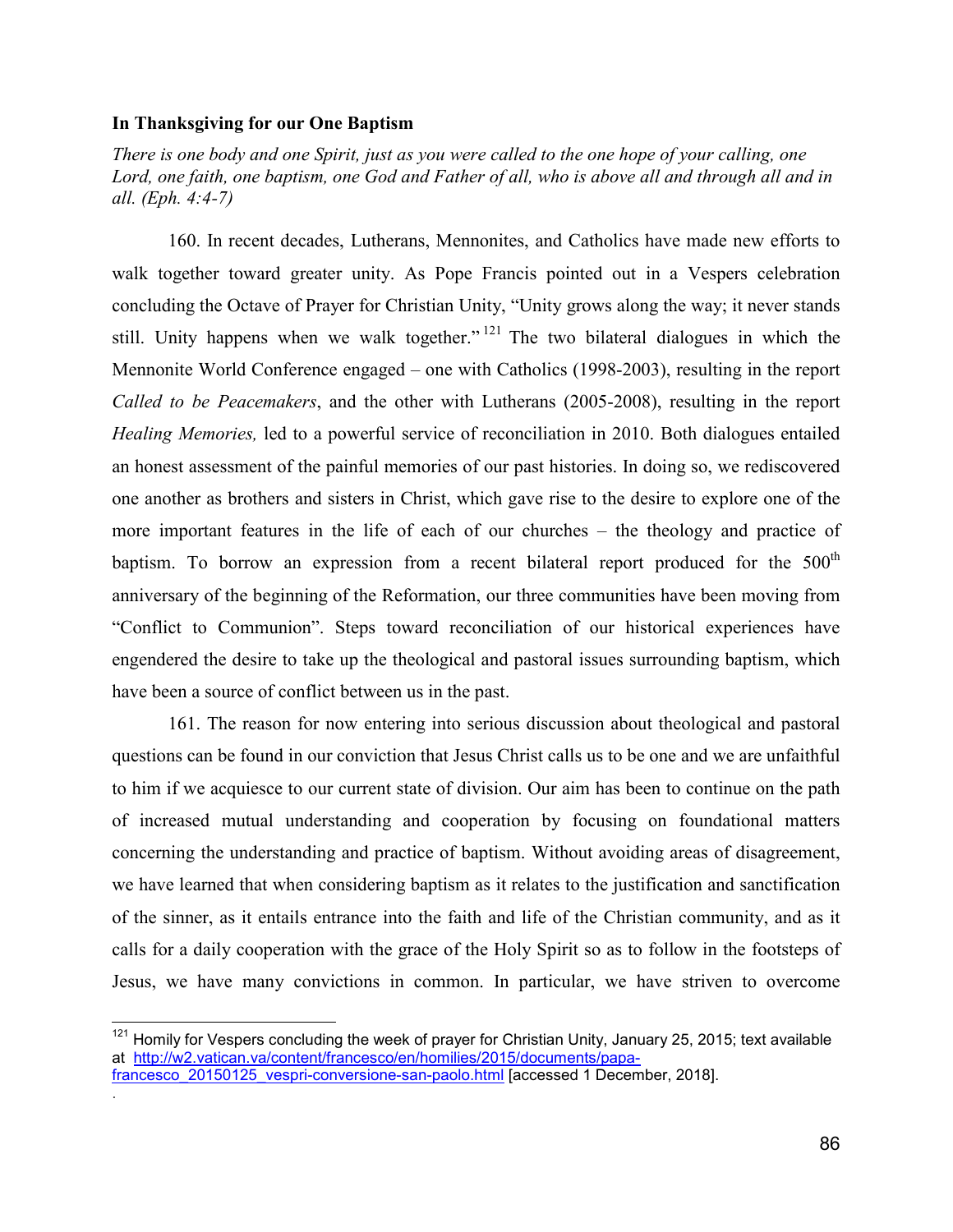misunderstandings and stereotypes in order to have a more adequate grasp of how each of our churches seeks to support theologically its understanding and practice of baptism. We have discovered that some of the differences are not contradictory but rather acceptable variations of perspective and that some of the differences in practice or in the living out of baptism may be complementary, even mutually enriching. We have observed developments in the doctrine and practice of baptism over the course of the centuries within all of our traditions that have allowed each of our three traditions to see the others in a more positive light.

162. In the course of our conversations relating baptism to the overcoming of sin, to life within the Christian community, and to the living out of faith, several topics emerged which could provide motivation and material for fruitful dialogue in the future. A first topic concerns the challenge of arriving at agreement about what can be considered as an authentic living out of baptism, on a number of specific questions. How and why is it that churches and committed Christians can come to contradictory conclusions about issues such as just war or human sexuality? What means are available to the Church to arrive at consensus on ethical issues in today's world, when many values about which Christians had been in agreement in the past now are being reconsidered, leading to contradictory conclusions? How do the churches arrive at consensus about living according to the Gospel? Is agreement on following Christ of such importance that it is an essential element of the unity which is sought by the churches engaged in the ecumenical movement? Do contradictory moral convictions make unity impossible? A second matter related to baptism, which perhaps acquires special relevance in today's world of global interconnectedness, would be to consider together how we reconcile the message of the New Testament that Jesus is the one and only savior of humanity with the fact that billions of human beings in the past, at present, and in the foreseeable future have not accepted and most likely may never accept the good news of the Gospel? Can our churches arrive at some common perspectives on the unique saving mission of Jesus and its implications for our approach to evangelization and our respect for those who do not yet accept Christ? Finally, another trilateral conversation between our churches might revisit the recent Lutheran-Catholic international commission's work on how recognition of baptism relates to the possibility of sharing the Eucharist, so as to explore whether the Anabaptist tradition could provide further insight on this important topic. Each of these issues relates in some way to ecclesiology. Perhaps our three churches may want to consider sponsoring a further trilateral conversation to address them, so as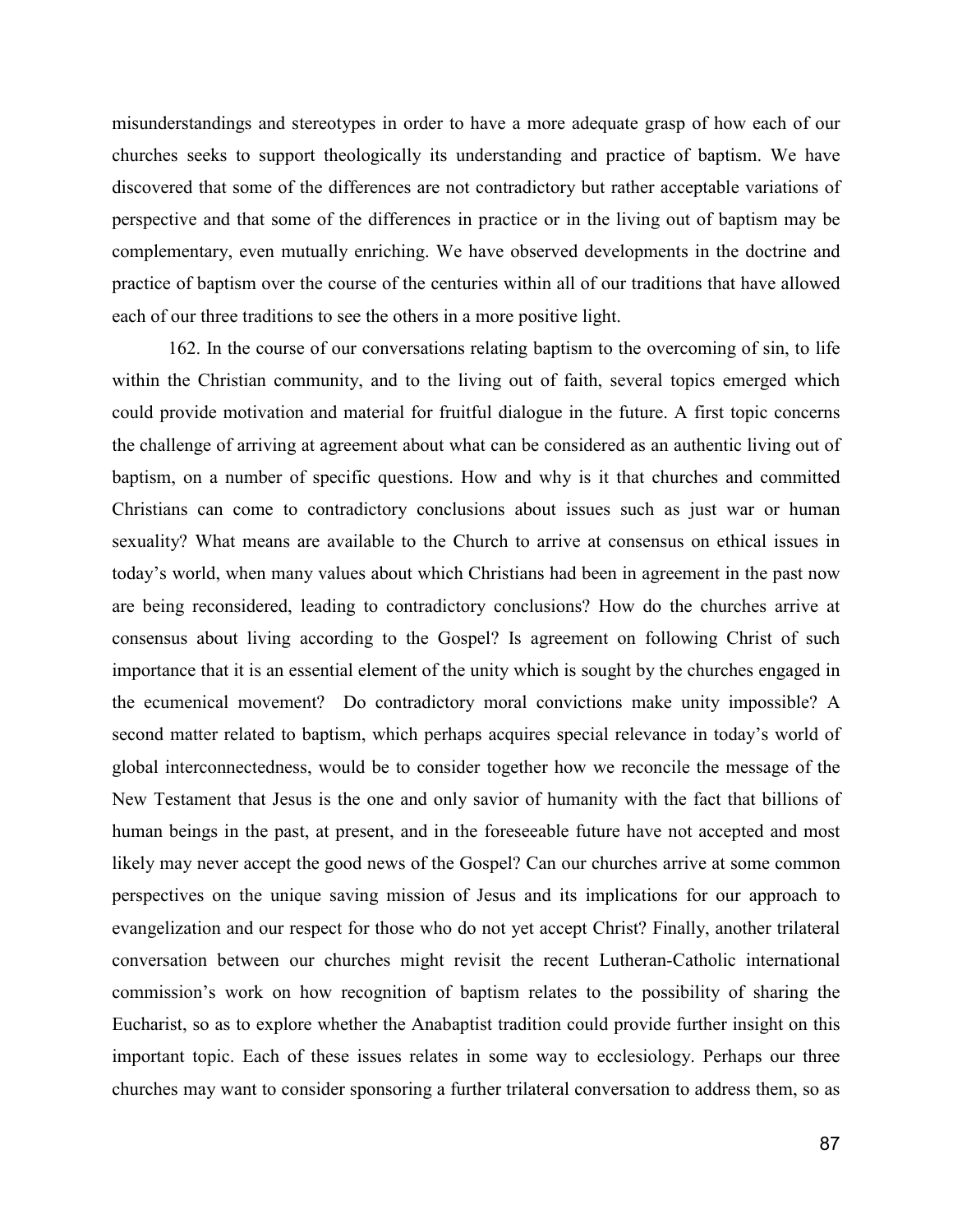not only to help us grow toward fuller unity but also to enrich reflection and practice within each of our communities.

163. We believe that, having involved three churches instead of following the more common bilateral format, our conversations have enjoyed a unique, dynamic quality which has been particularly enriching. We would suggest that this dynamic interchange of insights be shared by the readers of this report, by finding means to read and discuss it within a group setting that includes members of all three communities. Convinced by the words of the apostle Paul in the letter to the Ephesians, we propose to our sponsoring churches that they consider setting in motion some process that could produce a prayer service in which members of all three of our communities could thank God for the gift of their "one baptism," celebrate the fact that we are all baptized into that "one body" in the name of the one Father, Son and Holy Spirit, and renew together their baptismal commitment to live in life-long discipleship. Such a joint celebration bringing together Christians – whether they had been baptized as infants, young persons, or adults – could be a powerful step in fostering greater reconciliation among us, as we renew together our common commitment to follow Jesus Christ daily.

164. The principle aim of our five years of dialogue with one another has been to help each other grow in faithfulness to Jesus Christ. More, specifically it has been to grow in faithfulness in the way in which we understand, celebrate, and live out our baptism. Our shared prayer and reflection on the Scriptures, during each of our annual sessions, had this as its purpose. We make it our prayer again as we bring these years of dialogue to a close.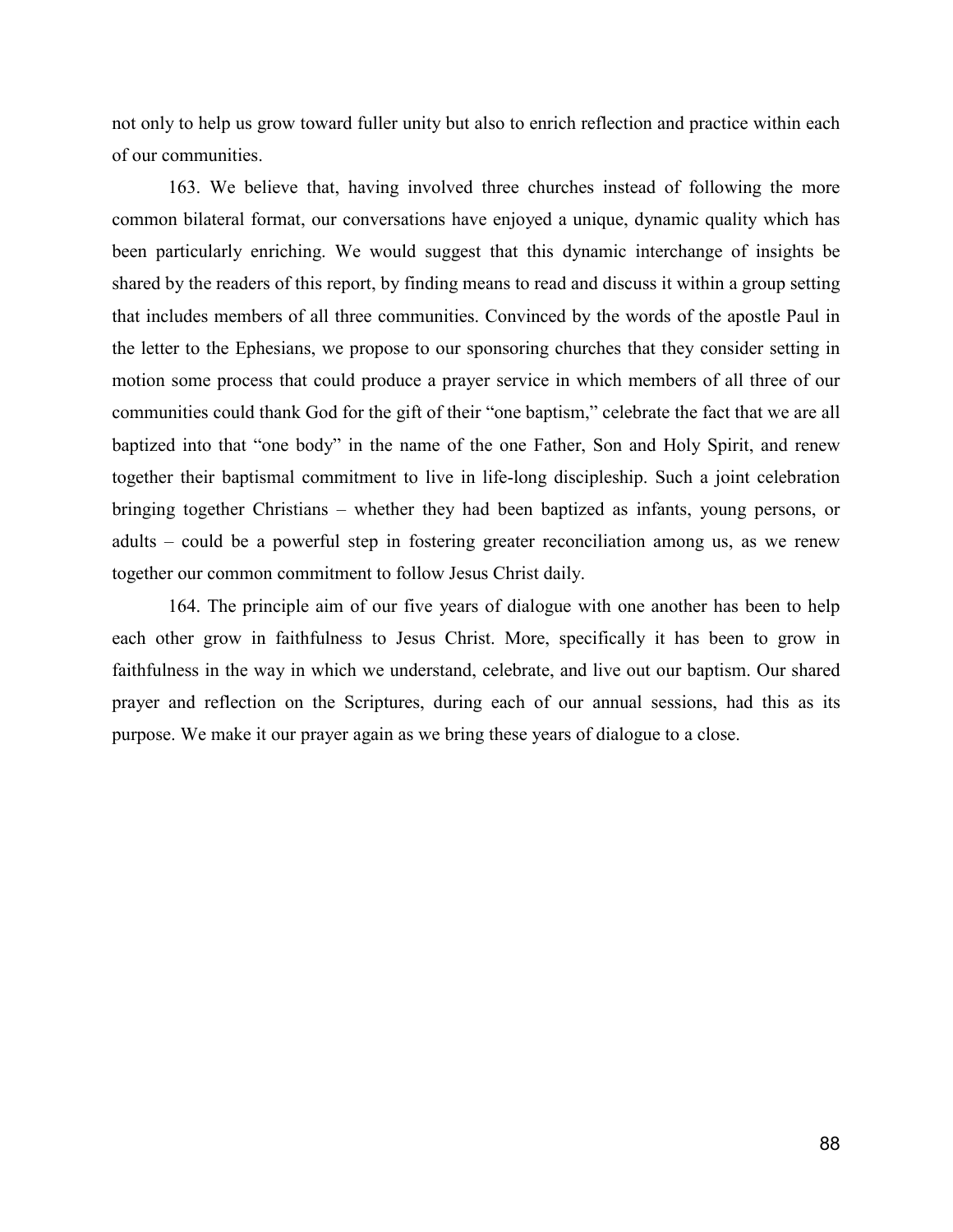# **Sources and Bibliography**

## **Dialogue Documents**

*Baptism, Eucharist and Ministry*. Faith and Order Paper 111. World Council of Churches Publications, 1982.

[https://www.oikoumene.org/en/resources/documents/commissions/faith-and-order/i-unity-the-church](https://www.oikoumene.org/en/resources/documents/commissions/faith-and-order/i-unity-the-church-and-its-mission/baptism-eucharist-and-ministry-faith-and-order-paper-no-111-the-lima-text)[and-its-mission/baptism-eucharist-and-ministry-faith-and-order-paper-no-111-the-lima-text](https://www.oikoumene.org/en/resources/documents/commissions/faith-and-order/i-unity-the-church-and-its-mission/baptism-eucharist-and-ministry-faith-and-order-paper-no-111-the-lima-text) [*Accessed 1 December, 2018*].

*Called Together to be Peacemakers: Report of the International Dialogue between the Catholic Church and the Mennonite World Conference (1998-2003).* Text available in Jeffrey Gros, Thomas F. Best, Lorelei F. Fuchs (eds), *Growth in Agreement III*, Faith and Order Paper 207 (Geneva: World Council of Churches 2007), 206-267; text available at

http://www.anabaptistwiki.org/mediawiki/images/e/ef/Called to Be Peacemakers Catholic Mennonite [Interactions.pdf](http://www.anabaptistwiki.org/mediawiki/images/e/ef/Called_to_Be_Peacemakers_Catholic_Mennonite_Interactions.pdf) [*Accessed 1 December, 2018*].

*Church and Justification, Lutheran-Roman Catholic International Dialogue, (*1993), § 68. Text in Jeffrey Gros FSC, Harding Meyer, William G. Rusch (eds), Growth in Agreement II: Reports and Agreed Statements of Ecumenical Conversations at World Level 1982-1998, Faith and Order Paper 187 (Geneva: WCC Publications/Grand Rapids: Eerdmans, 2000), 484–565; text available at <https://archive.org/details/wccfops2.194/page/484> [*Accessed 1 December, 2018*].

*Ecclesiological and Ecumenical Implications of a Common Baptism (study document).* Joint Working Group of the Roman Catholic Church and the World Council of Churches. Eighth Report 1999-2005. Geneva-Rome: World Council of Churches Publications, 2005, 45-72.

*Healing Memories: Reconciling in Christ*. *Report of the Lutheran-Mennonite International Study Commission.* The Lutheran World Federation and Mennonite World Conference, 2010. <https://mwc-cmm.org/sites/default/files/oea-lutheran-mennonites-web-en.pdf> [*Accessed 1 December, 2018*].

"Homily of Pope Francis," Common Ecumenical Prayer at the Lutheran Cathedral of Lund, 31 October 2016, *Pontifical Council for Promoting Christian Unity Information Service* 148 (2016), 19; text available at

[http://www.vatican.va/roman\\_curia/pontifical\\_councils/chrstuni/information\\_service/pdf/information\\_ser](http://www.vatican.va/roman_curia/pontifical_councils/chrstuni/information_service/pdf/information_service_148_en.pdf) [vice\\_148\\_en.pdf](http://www.vatican.va/roman_curia/pontifical_councils/chrstuni/information_service/pdf/information_service_148_en.pdf) [*Accessed 1 December, 2018*].

*Joint Declaration on the Doctrine of Justification*. Lutheran World Federation and the Catholic Church, 1999. Vatican.

http://www.vatican.va/roman\_curia/pontifical\_councils/chrstuni/documents/rc\_pc\_chrstuni\_doc\_3110199 9\_cath-luth-joint-declaration\_en.html [*Accessed 1 December, 2018*].

*Mennonites in Dialogue: Official Reports from International and National Ecumenical Encounters 1975- 2012.* Edited by Fernando Enns and Jonathan Seiling. Eugene, OR: Pickwick, 2015.

*One Baptism: Towards Mutual Recognition (A Study Text)*. Faith and Order Paper 210. World Council of Churches Publications, 2011. [https://www.oikoumene.org/en/folder/documents](https://www.oikoumene.org/en/folder/documents-pdf/One_Baptism_Corrected_for_reprint.pdf)[pdf/One\\_Baptism\\_Corrected\\_for\\_reprint.pdf](https://www.oikoumene.org/en/folder/documents-pdf/One_Baptism_Corrected_for_reprint.pdf) [*Accessed 1 December, 2018].*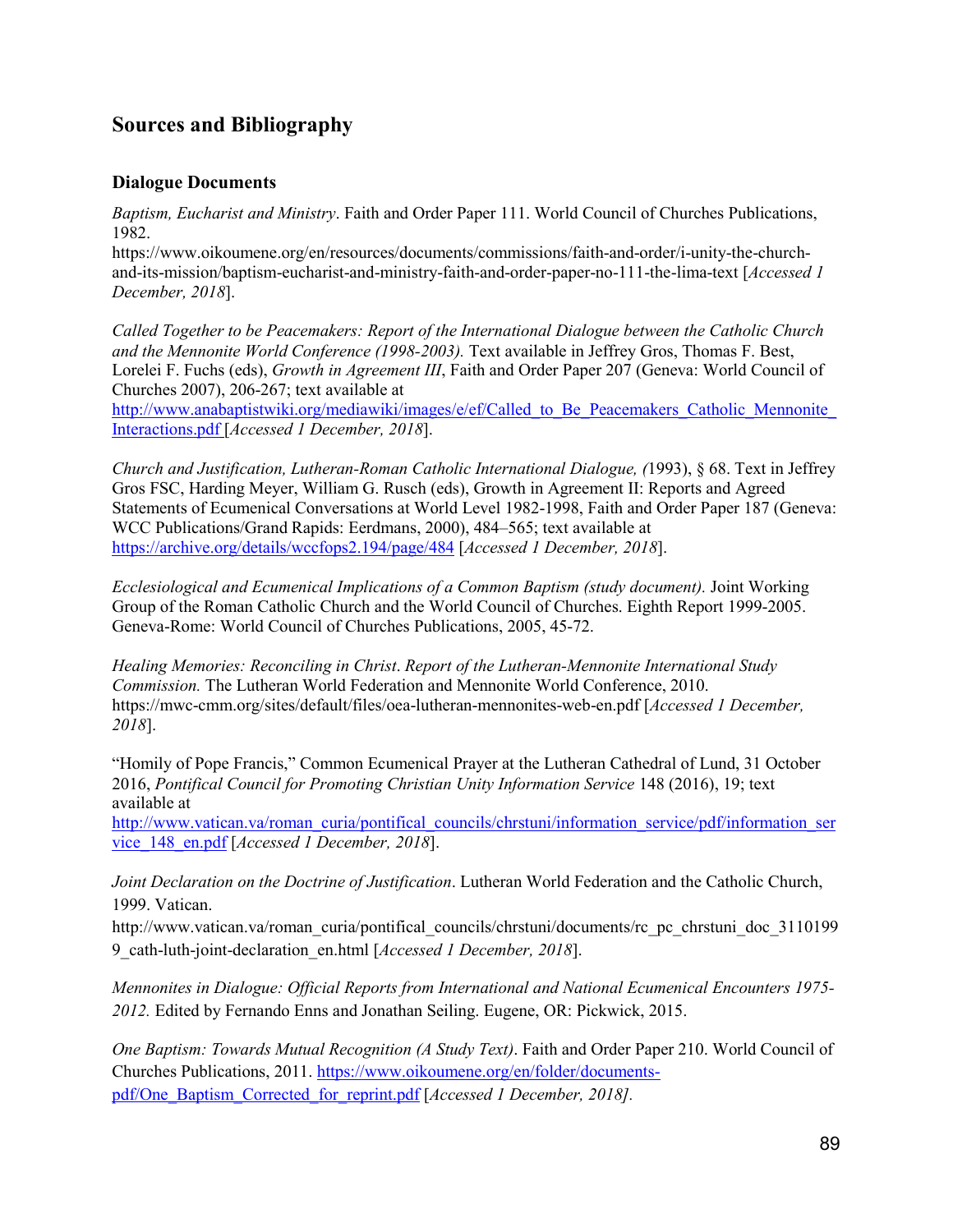## **Confessional, Canonical and Magisterial Documents**

*Caritas In Veritate.* Benedict XVI, Encyclical Letter On Integral Human Development In Charity And Truth, 2009.

*[http://w2.vatican.va/content/benedict-xvi/en/encyclicals/documents/hf\\_ben-xvi\\_enc\\_20090629\\_caritas-in](http://w2.vatican.va/content/benedict-xvi/en/encyclicals/documents/hf_ben-xvi_enc_20090629_caritas-in-veritate.html)[veritate.html](http://w2.vatican.va/content/benedict-xvi/en/encyclicals/documents/hf_ben-xvi_enc_20090629_caritas-in-veritate.html) [Accessed 1 December, 2018].*

*Catechism of the Catholic Church, 2000.* [http://www.vatican.va/archive/ENG0015/\\_INDEX.HTM](http://www.vatican.va/archive/ENG0015/_INDEX.HTM) [Accessed 1 December, 2018].

*Centesimus annus.* John Paul II, Encyclical Letter on The Hundredth Anniversary of *Rerum Novarum*, 1991. Accessed September 2, 2017.

[http://w2.vatican.va/content/john-paul-ii/en/encyclicals/documents/hf\\_jp-ii\\_enc\\_01051991\\_centesimus](http://w2.vatican.va/content/john-paul-ii/en/encyclicals/documents/hf_jp-ii_enc_01051991_centesimus-annus.html)[annus.html.](http://w2.vatican.va/content/john-paul-ii/en/encyclicals/documents/hf_jp-ii_enc_01051991_centesimus-annus.html) [*Accessed 1 December, 2018]*

*Compendium of The Social Doctrine of the Church.* Pontifical Council for Justice and Peace, 2006. [http://www.vatican.va/roman\\_curia/pontifical\\_councils/justpeace/documents/rc\\_pc\\_justpeace\\_doc\\_20060](http://www.vatican.va/roman_curia/pontifical_councils/justpeace/documents/rc_pc_justpeace_doc_20060526_compendio-dott-soc_en.html#INTRODUCTION) [526\\_compendio-dott-soc\\_en.html#INTRODUCTION](http://www.vatican.va/roman_curia/pontifical_councils/justpeace/documents/rc_pc_justpeace_doc_20060526_compendio-dott-soc_en.html#INTRODUCTION) [*Accessed 1 December, 2018].*

*Confession of Faith in a Mennonite Perspective: Summary Statement*. Scottdale, PA: Herald Press, 1996.

*Confession of Faith In a Mennonite Perspective*. Mennonite Church USA, Mennonite Church Canada, 1995. http://mennoniteusa.org/confession-of-faith/.[*Accessed 1 December, 2018].*

*Confessions of Faith in the Anabaptist Tradition.* Edited by Karl Koop (Kitchener, ONT: Pandora, 2006).

Denzinger, Heinrich*. Compendium of Creeds, Definitions, and Declarations on Matters of Faith and Morals.* Edited by Peter Hünermann, Helmut Hoping, Robert L. Fastiggi, and Anne Englund Nash. 43rd ed. San Francisco: Ignatius Press, 2012.

Denzinger, Heinrich (ed.), *Enchiridion symbolorum*, ed. Adolf Schönmetzer (Freiburg in Breisgau: Herder, 1967) § 1626.

*Gaudium et Spes*. Second Vatican Council Pastoral Constitution on the Modern World, 1965. [http://www.vatican.va/archive/hist\\_councils/ii\\_vatican\\_council/documents/vat](http://www.vatican.va/archive/hist_councils/ii_vatican_council/documents/vat-ii_const_19651207_gaudium-et-spes_en.html)[ii\\_const\\_19651207\\_gaudium-et-spes\\_en.html](http://www.vatican.va/archive/hist_councils/ii_vatican_council/documents/vat-ii_const_19651207_gaudium-et-spes_en.html) [*Accessed 1 December, 2018]* 

*Laudato Si*. Pope Francis, Encyclical Letter On Care For Our Common Home, 2015. Accessed [http://w2.vatican.va/content/francesco/en/encyclicals/documents/papa-francesco\\_20150524\\_enciclica](http://w2.vatican.va/content/francesco/en/encyclicals/documents/papa-francesco_20150524_enciclica-laudato-si.html)[laudato-si.html](http://w2.vatican.va/content/francesco/en/encyclicals/documents/papa-francesco_20150524_enciclica-laudato-si.html) [*Accessed 1 December, 2018].*

Loewen, Howard John. *One Lord, One Church, One Hope, and One God: Mennonite Confessions of Faith in North America: An Introduction*. Elkhart, Ind: Institute of Mennonite Studies, 1985. *Minister's Manual*, editor John D. Rempel. Mennonite Church USA/Canada, 1998.

*Pastoralis action*. Instruction on Infant Baptism of the Sacred Congregation for the Doctrine of the Faith. [http://www.vatican.va/roman\\_curia/congregations/cfaith/documents/rc\\_con\\_cfaith\\_doc\\_19801020\\_pastor](http://www.vatican.va/roman_curia/congregations/cfaith/documents/rc_con_cfaith_doc_19801020_pastoralis_actio_en.html) [alis\\_actio\\_en.html](http://www.vatican.va/roman_curia/congregations/cfaith/documents/rc_con_cfaith_doc_19801020_pastoralis_actio_en.html) [*Accessed 1 December, 2018]*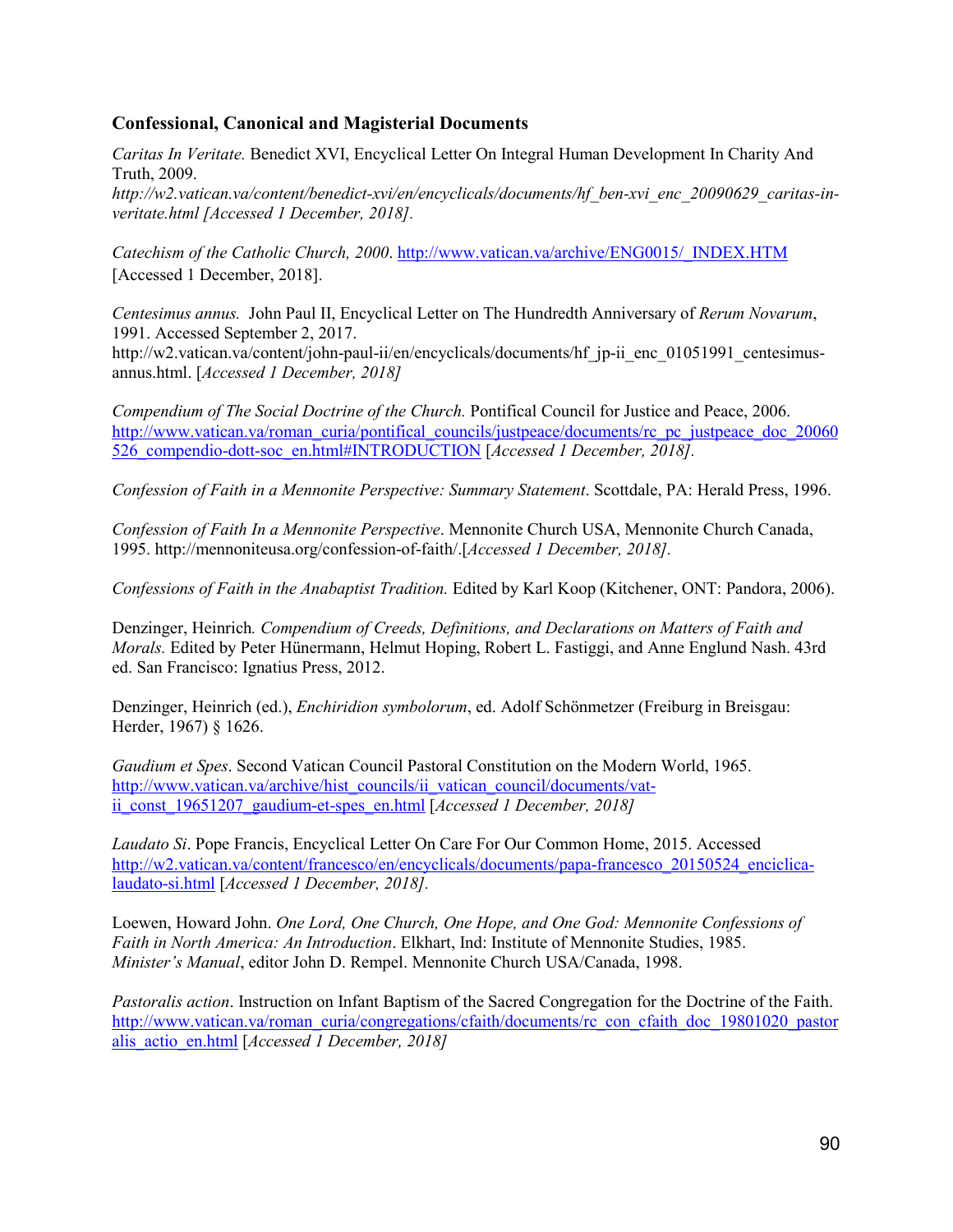Pope Francis, *Homily for Vespers concluding the Week of Prayer for Christian Unity (25 January 2015).* [https://w2.vatican.va/content/francesco/en/homilies/2015/documents/papa-francesco\\_20150125\\_vespri](https://w2.vatican.va/content/francesco/en/homilies/2015/documents/papa-francesco_20150125_vespri-conversione-san-paolo.html)[conversione-san-paolo.html](https://w2.vatican.va/content/francesco/en/homilies/2015/documents/papa-francesco_20150125_vespri-conversione-san-paolo.html) [*Accessed 1 December, 2018]*

Pope John Paul II, *General Audience (1 October 1986)*. [https://w2.vatican.va/content/john-paul](https://w2.vatican.va/content/john-paul-ii/it/audiences/1986/documents/hf_jp-ii_aud_19861001.html)[ii/it/audiences/1986/documents/hf\\_jp-ii\\_aud\\_19861001.html](https://w2.vatican.va/content/john-paul-ii/it/audiences/1986/documents/hf_jp-ii_aud_19861001.html) [*Accessed 1 December, 2018*]

*Redemptor Hominis,* Pope John Paul II, The Redeemer Of Man, 1979. [http://w2.vatican.va/content/john-paul-ii/en/encyclicals/documents/hf\\_jp-ii\\_enc\\_04031979\\_redemptor](http://w2.vatican.va/content/john-paul-ii/en/encyclicals/documents/hf_jp-ii_enc_04031979_redemptor-hominis.html)[hominis.html](http://w2.vatican.va/content/john-paul-ii/en/encyclicals/documents/hf_jp-ii_enc_04031979_redemptor-hominis.html) [*Accessed 1 December, 2018]*

*Sacrosanctum Concilium.* The Second Vatican Council Dogmatic Constitution on the Sacred Liturgy, 1963. [http://www.vatican.va/archive/hist\\_councils/ii\\_vatican\\_council/documents/vat](http://www.vatican.va/archive/hist_councils/ii_vatican_council/documents/vat-ii_const_19631204_sacrosanctum-concilium_en.html)ii const<sup>19631204</sup> sacrosanctum-concilium en.html [*Accessed 1 December, 2018]* 

*Unitatis Redintegratio.* The Second Vatican Council Decree on Ecumenism, 1964. [http://www.vatican.va/archive/hist\\_councils/ii\\_vatican\\_council/documents/vat](http://www.vatican.va/archive/hist_councils/ii_vatican_council/documents/vat-ii_decree_19641121_unitatis-redintegratio_en.html)[ii\\_decree\\_19641121\\_unitatis-redintegratio\\_en.html](http://www.vatican.va/archive/hist_councils/ii_vatican_council/documents/vat-ii_decree_19641121_unitatis-redintegratio_en.html) [*Accessed 1 December, 2018]*

*What We Believe. International Community of Mennonite Brethren, 2004; text available at <http://www.icomb.org/what-we-believe/> [accessed 1 December, 2018].*

## **Classical and Reformation Era Authors**

Chrysostom, John. *St. John Chrysostom: Baptismal Instructions*. Translated by Paul W. Harkins. London: Longmans, Green and, 1963.

Chrysostome, Jean (Saint). *Huit Catéchèses Baptismales*. Sources chrétiennes, no. 50. Paris: Cerf, 1956.

Hubmaier, Balthasar. *Balthasar Hubmaier: Theologian of Anabaptism, Complete Writings*. Edited By: H. Wayne Pipkin, John Howard Yoder. Harrisborn, VA: Herald Press, 1989.

Kolb, Robert, Timothy J. Wengert, Charles P. Arand, eds. *The Book of Concord: The Confessions of the Evangelical Lutheran Church*. Minneapolis: Fortress Press, 2005.

Luther, Martin. *Luther's Works, Word and Sacrament II*. Vol. 36. Edited by Abdel Ross Wentz and Helmut T. Lehmann. Philadelphia: Fortress Press, 1959.

Luther, Martin. 'Large Catechism', in Kolb, Robert, and James Arne. Nestingen, *Sources and Contexts of the Book of Concord*. Minneapolis, MN: Fortress Press, 2001.

Marpeck, Pilgram. *The Writings of Pilgram Marpeck*. Edited by William Klassen and Walter Klaassen. Eugene, Oregon: Wipf and Stock, 1999.

Philips, Dirk. *The Writings of Dirk Philips: 1504-1568*. Edited by Cornelius J. Dyck, William Echard. Keeney, and Alvin J. Beachy. Scottdale, PA: Herald Press, 1992.

Simons, Menno. *Complete Works of Menno Simon*. Elkhart, IN: J.F. Funk and Brothers, 1871.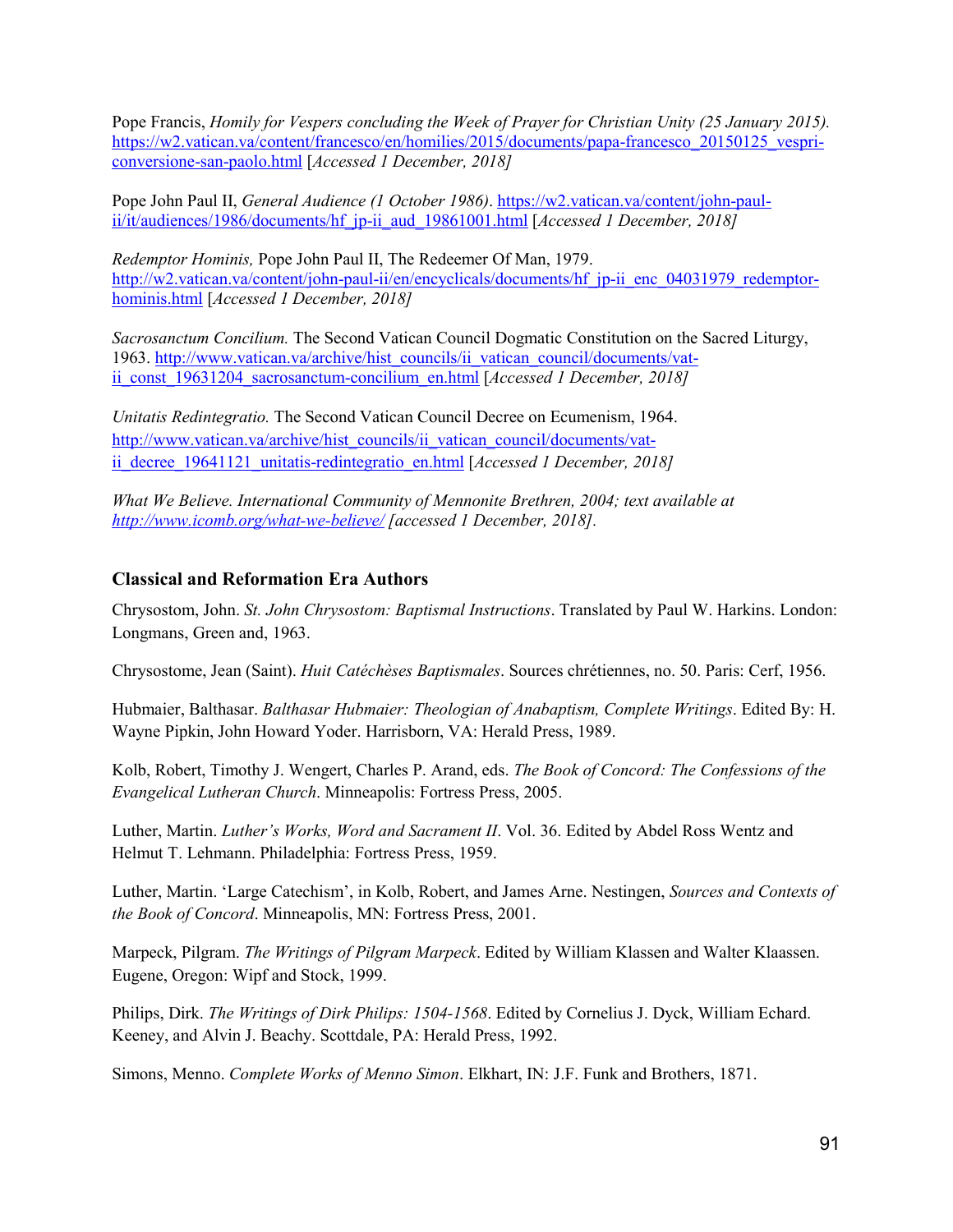Simons, Menno. *The Complete Writings of Menno Simons: 1496-1561*. Edited by John C. Wenger. Translated by Leonard Verduin. Scottdale, PA: Herald Press, 1966.

## **Modern Authors**

Beachy, Alvin J. *The Concept of Grace in the Radical Reformation*. Nieuwkoop: De Graaf, 1977.

Bergsten, Torsten. *Pilgram Marbeck: und seine Auseinandersetzung mit Caspar Schwenckfeld*. Uppsala: Almqvist & Wiksells Boktryckeri AB, 1958.

Best, Thomas F. *Baptism Today: Understanding, Practice, Ecumenical Implications*. Collegeville, MN: Liturgical Press, 2008.

Hamm, Berndt. 'Das reformatorische Profil des täuferischen Rechtfertigungsverständnisses,' in *Mennonitische Geschichtsblätter*, 71. Jahrgang, 2014.

*Healing Memories. Implications of the Reconciliation between Lutherans and Mennonites*, LWF Studies 2016/2 (Leipzig: Evangelischer Verlagsanstalt/Geneva: The Lutheran World Federation, 2016); text available at [https://www.lutheranworld.org/sites/default/files/dtpw-studies-201602-healing\\_memories-en](https://www.lutheranworld.org/sites/default/files/dtpw-studies-201602-healing_memories-en-full.pdf)[full.pdf](https://www.lutheranworld.org/sites/default/files/dtpw-studies-201602-healing_memories-en-full.pdf) *[accessed 1 December 2018].*

Finger, Thomas. *A Contemporary Anabaptist Theology.* Downers Grove, IL: Intervarsity, 2004.

Heller, Dagmar. *Baptized into Christ. A Guide to the Ecumenical Discussion of Baptism.* Geneva: World Council of Churches Publications, 2012.

Jeschke, Marlin. *Believers Baptism for Children of the Church.* Scottdale, PA: Herald Press, 1983.

Kauffman, Richard, "Sin" in *The Mennonite Encyclopedia: A Comprehensive Reference Work on the Anabaptist-Mennonite Movement*, Volume 5. Edited by Cornelius J. Dyck, Dennis D. Martin. Mennonite Brethern Publishing House, 1990.

Klassen, Walter. *Anabaptism in Outline: Selected Primary Sources*. Kitchener, Ont: Herald Press, 1984.

Oberdorfer, Bernd, "Law and Gospel and Two Realms. Lutheran Distinctions Revisited," in Anne Burghardt and Simone Sinn (eds), *Global Perspectives on the Reformation: Interactions between Theology, Politics and Economics*, LWF Documentation 61/2016 (Leipzig: Evangelischer Verlagsanstalt/Geneva: The Lutheran World Federation, 2016), 39; text available at https://www.lutheranworld.org/content/resource-global-perspectives-reformation *[accessed 1 December, 2018]*.

Sullivan, Francis Aloysius. *Salvation outside the Church? A History of Christian Thought about Salvation for Those "outside"*. New York: Paulist Press, 1992.

Tanner, Norman P., ed. *Decrees of the Ecumenical Councils*. Vol. II. London: Georgetown University Press, 1990.